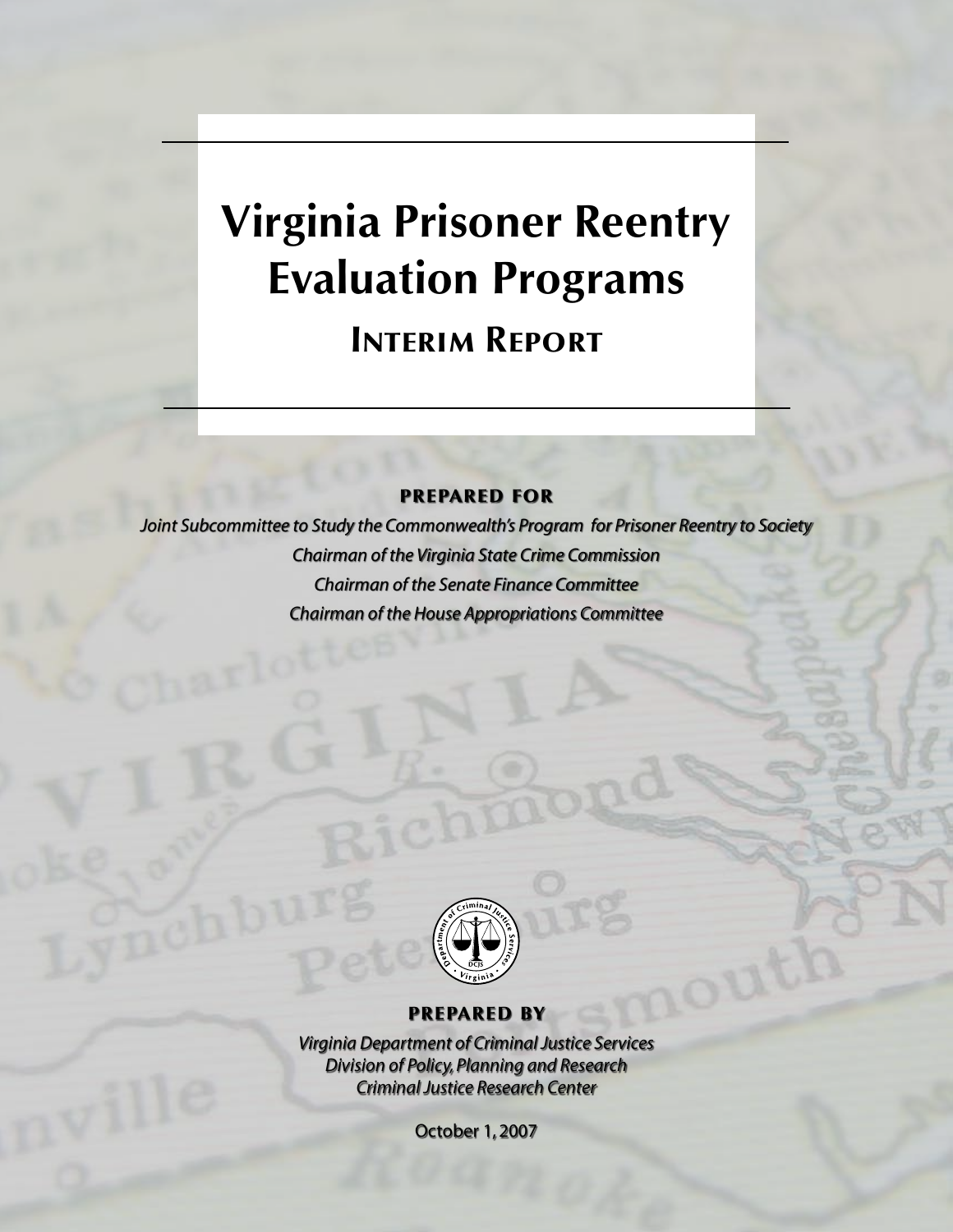# **Interim Evaluation Report on the Virginia Prisoner Reentry Programs**

**project staff**

**Baron Blakley, M.S.** *Research Analyst*

**Robert Gossweiller, Ph.D.** *Evaluation Specialist*

**Sherri Johnson, M.S.** *Evaluation Specialist*



#### **prepared by**

*Virginia Department of Criminal Justice Services Division of Policy, Planning and Research Criminal Justice Research Center*

October 1, 2007

*For additional information or to obtain copies of this report, go to www.dcjs.virginia.gov/research*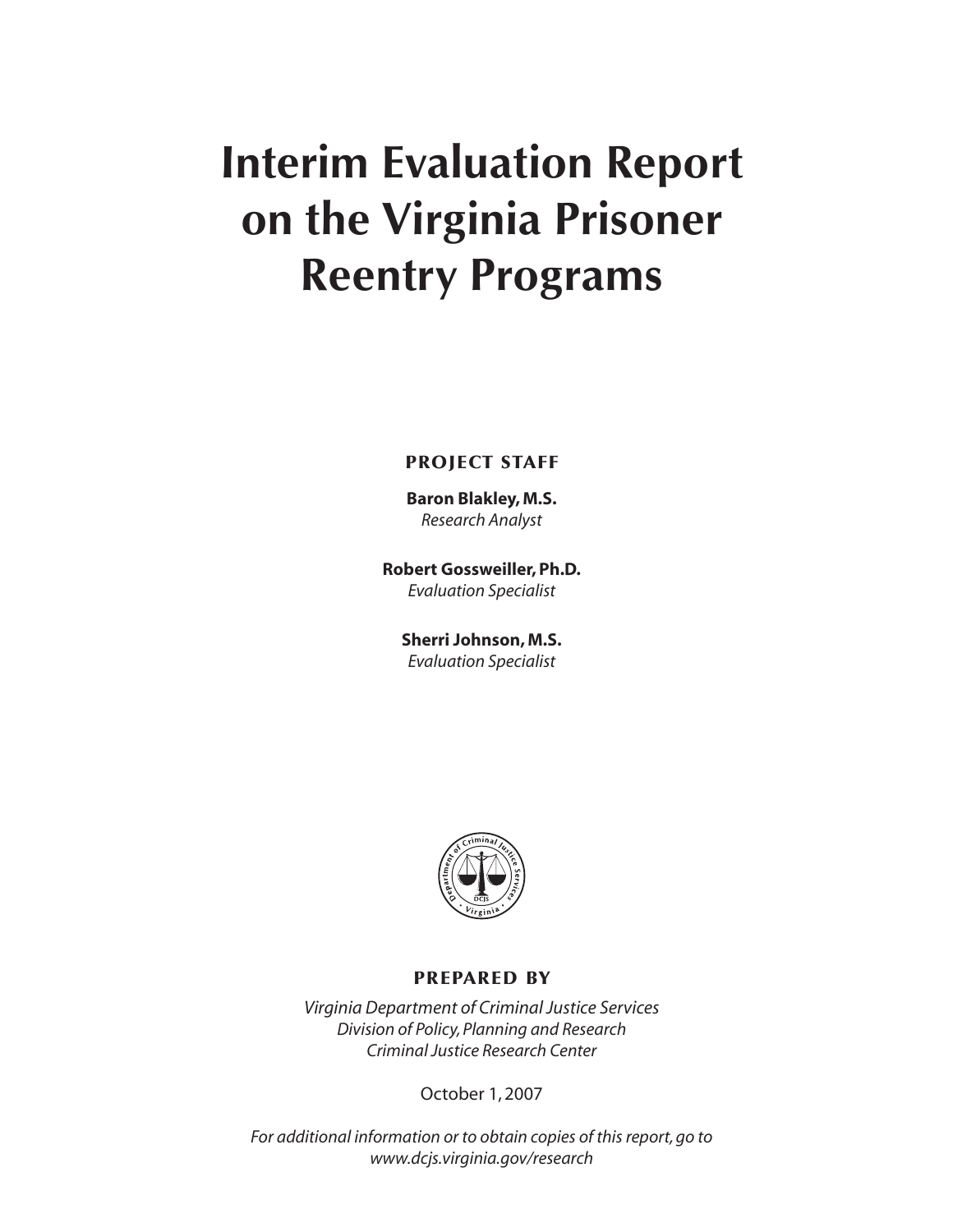# **CONTENTS**

| $\mathbf{I}$ . |  |  |  |  |  |  |
|----------------|--|--|--|--|--|--|
| Ш.             |  |  |  |  |  |  |
| III.           |  |  |  |  |  |  |
|                |  |  |  |  |  |  |
|                |  |  |  |  |  |  |
|                |  |  |  |  |  |  |
|                |  |  |  |  |  |  |
| IV.            |  |  |  |  |  |  |
|                |  |  |  |  |  |  |
|                |  |  |  |  |  |  |
|                |  |  |  |  |  |  |
| V.             |  |  |  |  |  |  |
|                |  |  |  |  |  |  |
|                |  |  |  |  |  |  |
|                |  |  |  |  |  |  |
|                |  |  |  |  |  |  |
|                |  |  |  |  |  |  |
| VI.            |  |  |  |  |  |  |
|                |  |  |  |  |  |  |
|                |  |  |  |  |  |  |
|                |  |  |  |  |  |  |
| VII.           |  |  |  |  |  |  |
|                |  |  |  |  |  |  |
|                |  |  |  |  |  |  |
|                |  |  |  |  |  |  |
|                |  |  |  |  |  |  |
|                |  |  |  |  |  |  |
|                |  |  |  |  |  |  |
|                |  |  |  |  |  |  |
|                |  |  |  |  |  |  |
|                |  |  |  |  |  |  |
|                |  |  |  |  |  |  |
|                |  |  |  |  |  |  |
|                |  |  |  |  |  |  |
|                |  |  |  |  |  |  |
| IX.            |  |  |  |  |  |  |
| X.             |  |  |  |  |  |  |
| XII.           |  |  |  |  |  |  |
|                |  |  |  |  |  |  |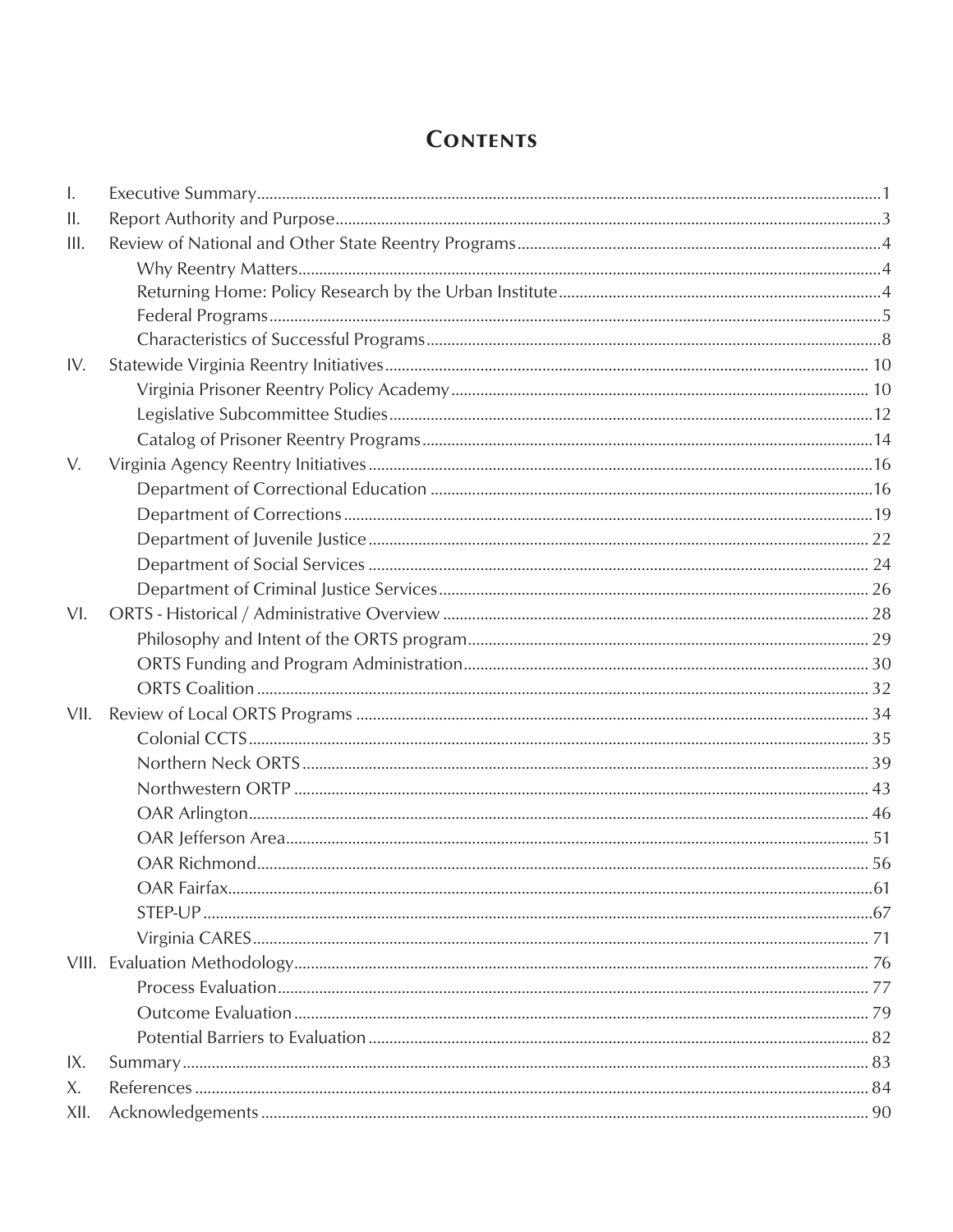

# **I. Executive Summary**

Offender reentry programs in Virginia seek to assist adult and juvenile offenders transitioning back into their communities following incarceration or other correctional supervision. The goal of these programs is to help offenders obtain basic services, job placement, and educational opportunities so they may return to the community and lead meaningful, productive, and - most importantly - crime free lives.

In recent years, prisoner reentry in Virginia has received increased attention as correctional populations and correctional expenditures have increased. As a result, the 2007-2008 Budget Bill directed the Department of Criminal Justice Services (DCJS) to evaluate the effectiveness of Virginia's offender reentry programs in reducing recidivism. DCJS will provide the General Assembly with a report on the evaluation by October 1 of each year. Work on this evaluation study began in July 2007.

This is the first report of this evaluation study, and lays the groundwork for more detailed examinations of Virginia's reentry programs.

Specifically, this report contains the following:

- *An overview of national reentry programs and relevant initiatives in other states*. This review indicates federal reentry programs such as the Serious and Violent Offender Reentry Initiative, the Transition from Prison to Community Initiative, and Reentry Courts are having a positive impact toward reducing recidivism. Reentry programs in other states, including New York's "Stay'n Out" program and Oregon's Cornerstone program also show promise.
- *An overview of recent Virginia statewide reentry initiatives.* This review focuses on reentry initiatives by the Executive and Legislative branches, including the Prisoner Reentry Policy Academy established by Executive Order # 22 (2006) and the work of several legislative joint subcommittees studying prisoner reentry issues.
- *An overview of the offender reentry programs administered or operated by Virginia's state public safety agencies.* This review examines pre-release and post-incarceration reentry programs of the Departments of Correctional Education, Corrections, Juvenile Justice, Social Services, and Criminal Justice Services. The review also summarizes efforts currently underway by these agencies to evaluate the effectiveness of these programs.
- *A detailed examination of Virginia's Offender Reentry and Transition Services (ORTS) Program.* The ORTS program, grant funded and administered by DCJS, currently includes nine locally operated programs. The nine programs vary in the types and level of reentry services they provide, and each is tailored to the needs of offenders in the local community.

The main focus of this report is Virginia's ORTS program. The ORTS program is designed to "support professional services that increase successful reentry and reintegration into communities by incarcerated adult offenders." The ORTS program has the following goals:

- Assist and prepare incarcerated adult offenders to successfully reintegrate into society.
- Assist released adult offenders in locating and retaining employment.
- Assist released offenders with structured and supportive family and counseling services.
- Develop and maintain community support systems for adult offenders using volunteers and existing community agencies and services.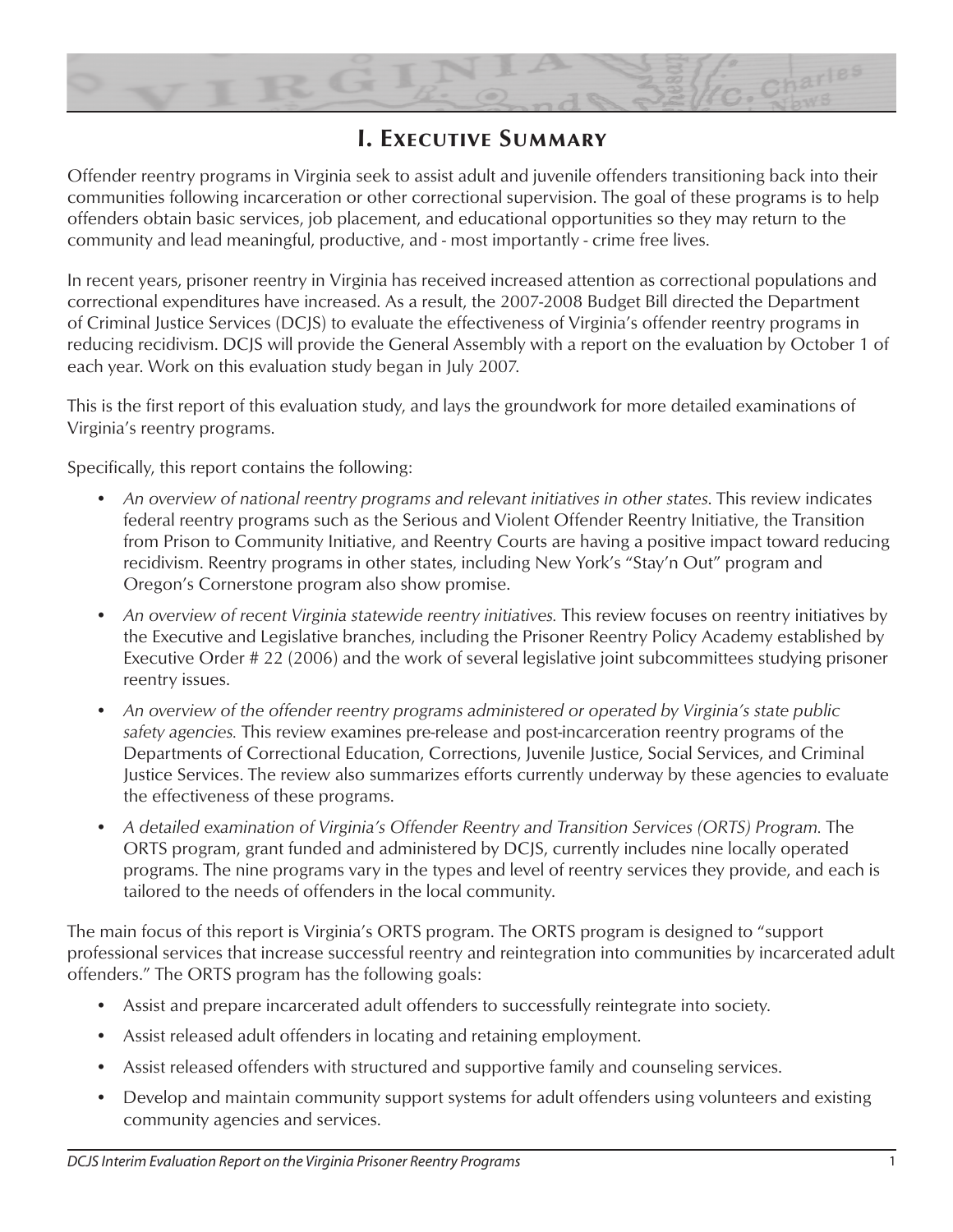

Although the ORTS programs are required to adhere to the program's purpose and goals listed above, they are encouraged to produce their own models that work best in their communities and address their particular regional needs and circumstances. The nine ORTS programs currently cover approximately 70% of the localities in Virginia.

DCJS is currently working with the ORTS sites to identify, develop and organize information required for evaluating both the processes whereby the programs provide services, and the impacts the programs have on improving reentry success and reducing recidivism. Over the next several years, DCJS intends to partner with ORTS, other reentry sites, and other Virginia agencies to develop an outcome evaluation methodology for adult reentry programs in Virginia.

During mid-2007, DCJS conducted site visits, surveys, and made other contacts with the nine ORTS programs to determine their "readiness for evaluation." For the process evaluation, this determination examined whether the sites have data to address basic questions about program implementation and operations. The review found that most of the ORTS programs were somewhat prepared for a process evaluation and that most had made progress in implementing their own process evaluations. The ability of the management information systems at the sites to provide data needed for the evaluation is a question, and will have to be examined further. Over the next year, DCJS will work with the ORTS sites to continue to improve their process evaluation methods and develop "best practices" documents based on their own experiences and those of other sites around the country.

DCJS will also develop a methodology for measuring the outcomes for each of the ORTS programs by determining if program participation, individual client characteristics, and program characteristics predict short, medium, and long term outcomes for each of the programs. The primary participant outcome measure will be recidivism – how likely are program participants to engage in criminal activity following their release. The study will use a broad range of recidivism measures, and will establish longitudinal parameters for measurement.

In addition to examining the impact of ORTS participation on recidivism, DCJS will emphasize a strengthbased evaluation that focuses on multiple measures of success, such as educational attainment, employment success, family, stability, paying taxes, and other measures.

In addition to developing and conducting the detailed evaluation of the ORTS program, DCJS will continue to gather additional information on the characteristics and status of the various reentry programs administered or operated by the Departments of Correctional Education, Corrections, Juvenile Justice, Social Services, and Criminal Justice Services. Special consideration will be given to documenting and examining the evaluations previously or currently being conducted on these programs.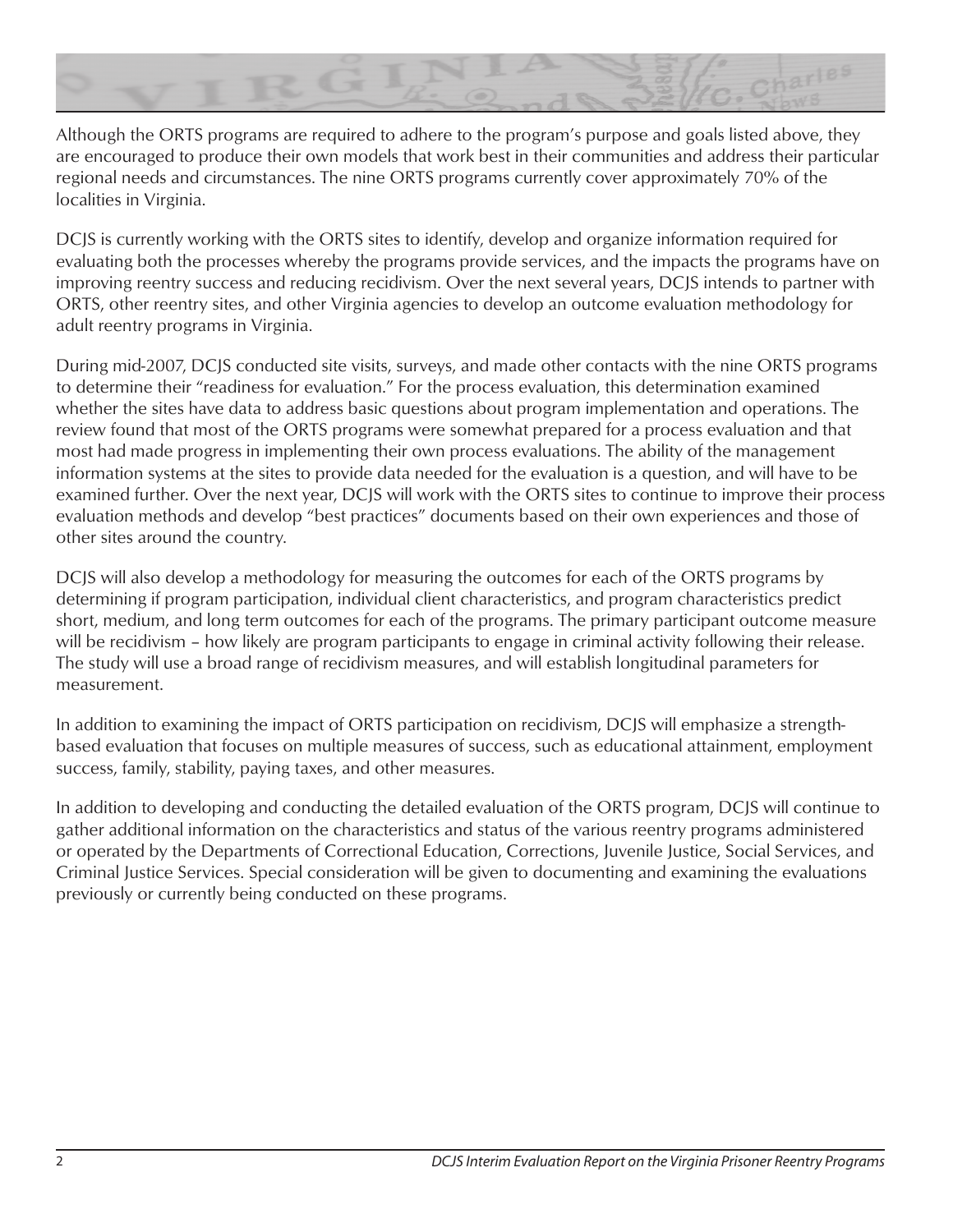

# **II. Report Authority and Purpose**

The FY 2007-2008 Budget Bill contained the following language directing the Department of Criminal Justice Services to evaluate Virginia's prisoner reentry programs:

Included in this appropriation is \$100,000 the second year from the general fund for the Department of Criminal Justice Services to conduct outcome evaluation research to measure the effectiveness of existing programs administered by the Offender Reentry Transition Services Coalition, the Virginia Serious and Violent Reentry (VASAVOR) program, and similar reentry programs in Virginia and in other states, in reducing offender recidivism. This outcome evaluation research and measurement shall be performed under the Direction of the Secretary of Public Safety. An annual report detailing the results of this research, including the measures used to evaluate the effectiveness of these programs, shall be provided to the Joint Subcommittee to Study the Commonwealth's Program for Prisoner Reentry to Society, the Chairman of the Virginia State Crime Commission, and the Chairman of the Senate Finance and House Appropriations Committees by October 1 each year.

(FY 2007-2008 Budget Bill)

To meet the reporting requirement, the DCJS Criminal Justice Research Center is providing this interim report. It provides an overview of all major reentry programs in Virginia, with a primary focus on the Offender Reentry Transition Services (ORTS) programs administered by the Correctional Services section of the Department of Criminal Justice Services. The ORTS programs are the focus of this report because little evaluation work has been done on them. This report provides a detailed examination of the Virginia ORTS programs, and serves as a planning document for an outcome-based evaluation to take place during the following year(s).

Other Virginia agencies such as the Departments of Corrections, Correctional Education, Juvenile Justice, and Social Services, administer reentry programs. To varying degrees, these programs have been or are currently being evaluated by their respective agencies. Future DCJS reports will examine these programs and evaluation efforts for them.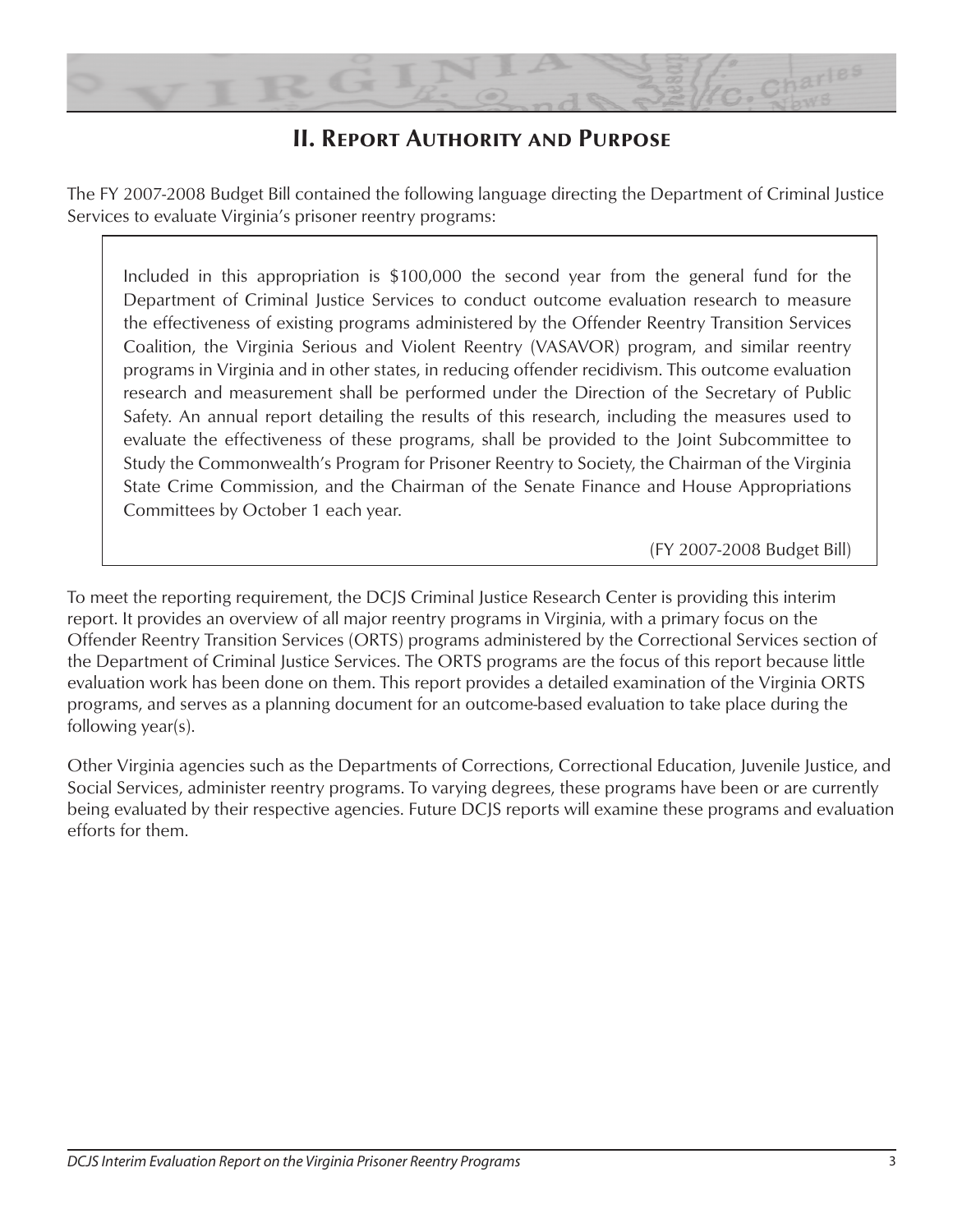

# **III. Review of National and Other State Reentry Programs**

#### *Why Reentry Matters*

Nationally, most criminal justice initiatives in the past 30 years have focused on crime prevention and incapacitating offenders (Sherman et al. 1998). Prevention efforts have focused on disruption of early factors of crime causation, such as creating education and employment opportunities for youth and young adults and intensive aftercare programming for those involved in delinquency (Dryfoos and Dryfoos 1998; Coffey and Gemignani 1994; Altschuler and Armstrong 1994). Environmental prevention has focused on reducing the targets of opportunity for potential offenders and improving the physical condition of neighborhoods (Harcourt, B. E. Ludwig, J. 2006; Cozens et al. 2005; Virginia Beach 2000). New targeted policing methods, such as Community Oriented Policing Services, WEED and SEED, and hot spot policing, have led to increased arrests and incarcerations (Austin 2001; Davis et al. 2000; Novak 1999). Policy changes such as truth-in-sentencing and three-strikes laws have increased prison time for incarcerated offenders (Austin 2001; Ditton and Wilson 1999).

Higher incarceration rates and longer sentences have the benefit of removing dangerous persons from the community. But, eventually, most of them will leave secure confinement. How well these offenders succeed in reentering their communities as productive citizens is often difficult to assess. National data indicates that 52% of offenders released from prison in 1994 were back in prison within three years (Langan and Levin, 2002). It is clear, therefore, that the effectiveness of prisoner reentry programs is a significant issue.

Recidivism among those released from incarceration is a policy and public safety concern for Virginia. The reincarceration rate for offenders released for Virginia's prisons between 1998 and 2002 has averaged about 29% (Boone et. al. 2006). Over twelve thousand offenders are released annually from DOC prisons (Schnabel, pending). Assuming historical rates continue, over 3,700 of those released in 2006 will reoffend at a level serious enough to require a return to prison, according to DOC (Schnabel, pending). Obviously, it is in the interest of public safety to reduce the reoffense rate as much as possible.

Reentry programs seek to target or interrupt the primary causes of recidivism among released offenders. Some of these offenders will have "aged-out" or "bottomed-out" of criminal involvement while incarcerated (Gottfredson and Gottfredson 1992; Golub 1990). But many are habitual offenders with an ingrained "criminal lifestyle" (Gottfredson and Gottfredson 1986; Blumstein 1986). Associations with prison gangs (Moore, Vigil, and Garcia 1983) and the overall conditions of incarceration increase the chance of reoffending and lead to decreased social and emotional functioning (Haney 2002; Clear 1996). Offenders released from incarceration face social and economic barriers (Mauer 1995; King, 1993; Freeman 1992; Lowstein 1986). Additionally, those who are on supervised release are also more likely to be monitored and under police surveillance, which increases their likelihood of being caught if they do reoffend (Myers 1983). All of these factors, if left unaddressed, contribute to the overall reoffense rates.

#### *Returning Home: Policy Research by the Urban Institute*

In 2001, the Urban Institute conducted a pilot study that interviewed men and women in the Baltimore area who were returning to the community from Maryland's state prison. The study, "Returning Home: Understanding the Challenges of Prisoner Reentry" (Visher et al. 2004) has become a seminal piece of policy research in the reentry field and provided a glimpse at "reentry challenges faced by men and women released from prison. It has also identified factors that might influence post-incarceration success or failure, such as employment, substance use, individuals' expectations and attitudes, health challenges, criminal histories, and the family and community contexts awaiting [them on return]" (Boone 2006:17).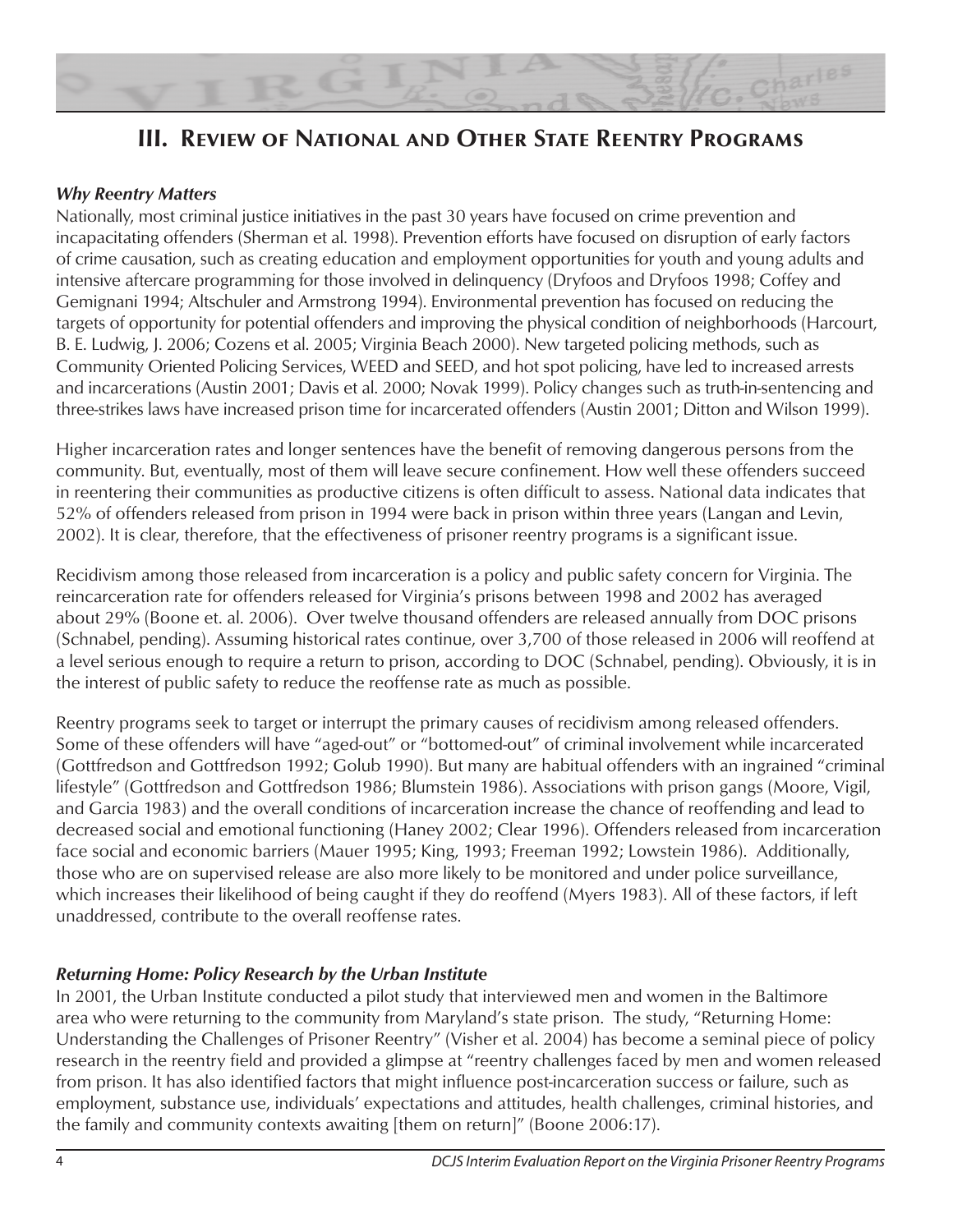

The Urban Institute study found that one-third of respondents were rearrested within six months of release (Visher et al. 2004) and their findings indicate that "those who were rearrested were younger, had more extensive criminal histories, and were more likely to engage in substance use both prior to incarceration and after release" (Boone 2006:23). The results of the Urban Institutes' Returning Home pilot study and their subsequent research series on reentry provided impetus to Federal reentry projects with the belief that reentry programs could reduce recidivism. In 2004, the Urban Institute provided a look at prisoner reentry in Virginia (Keegan and Solomon 2004). This report described people released from State institutions and examined the growth of this population over several years. The report also provided general descriptions of reentry supervision. It did not develop models of recidivism as related to specific program efforts in Virginia and limited its scope to the prison population only.

In 2004, the Urban Institute provided a look at prisoner reentry in Virginia (Keegan and Solomon 2004). This report provided a detailed description of people released from State institutions and examined growth of this population over several years. The report also provided general descriptions of reentry supervision. The report did not develop models of recidivism as it related to specific program efforts in Virginia and limited its scope to the prison population only.

## *Federal Programs*

In recent years, Federal experience with drug treatment for incarcerated populations has lead to increasing awareness of the evidence-based merits of inmate rehabilitation (Harrison 2001; Cullen and Gendreau 2001; Petrosino 2001). As a result of the rising costs of offender warehousing and the inevitability of release of prisoners to local communities, Federal programs began implementing coordinated services for treatment, aftercare, and supervision—also known as "wrap-around care" (c.f., Northey 1997) for offenders returning from Federal prisons. In addition, the success of drug, gun, and domestic relations courts seeded the idea of additional supervision and assistance to all offenders returning from incarceration (Maruna and LeBel 2003; Tauber and Huddleston 1999). Programs that work with people transitioning from incarceration to local communities are examples of Federal and state efforts to reduce crime within communities by reducing offenders' subsequent criminal involvement after incarceration.

The term "Offender Reentry" encompasses a wide array of programs. Programs that prepare people who are coming from incarceration for life in local communities have become known at the Federal level as "Offender Reentry", or more simply just "Reentry". Reentry programs include those that provide services before the person leaves the institution (e.g., pre-release education programs), as the person is "stepped-down" from one incarcerated setting to another (e.g., prison to jail, jail to halfway house), and after a person is released from institutionalized care. This report focuses on the location of the services rather than the location of the individual. The term "pre-release" will include any program that provides services for reentry and is occurring in an incarcerated institutional setting, such as jails and prisons. The term "post-incarceration" will mean the cluster of reentry services provided to an offender after release from incarceration.

At the Federal level, there are three main programs specifically for reentry: The Serious and Violent Offender Reentry Initiative (SVORI); Transition from Prison to Community Initiative (TPCI); and Reentry Courts.

• **SVORI**: In 2003, the Office of Justice Programs (OJP) and the National Institute of Corrections (NIC) co-sponsored an effort to reduce re-offending during post-incarceration called the Serious and Violent Offender Reentry Initiative (Boone 2006:7). SVORI was established in all 50 states, the District of Columbia and the US Virgin Islands (Boone 2006). SVORI focuses on full wrap-around services including: job assistance, life skills training, educational opportunities, substance abuse treatment and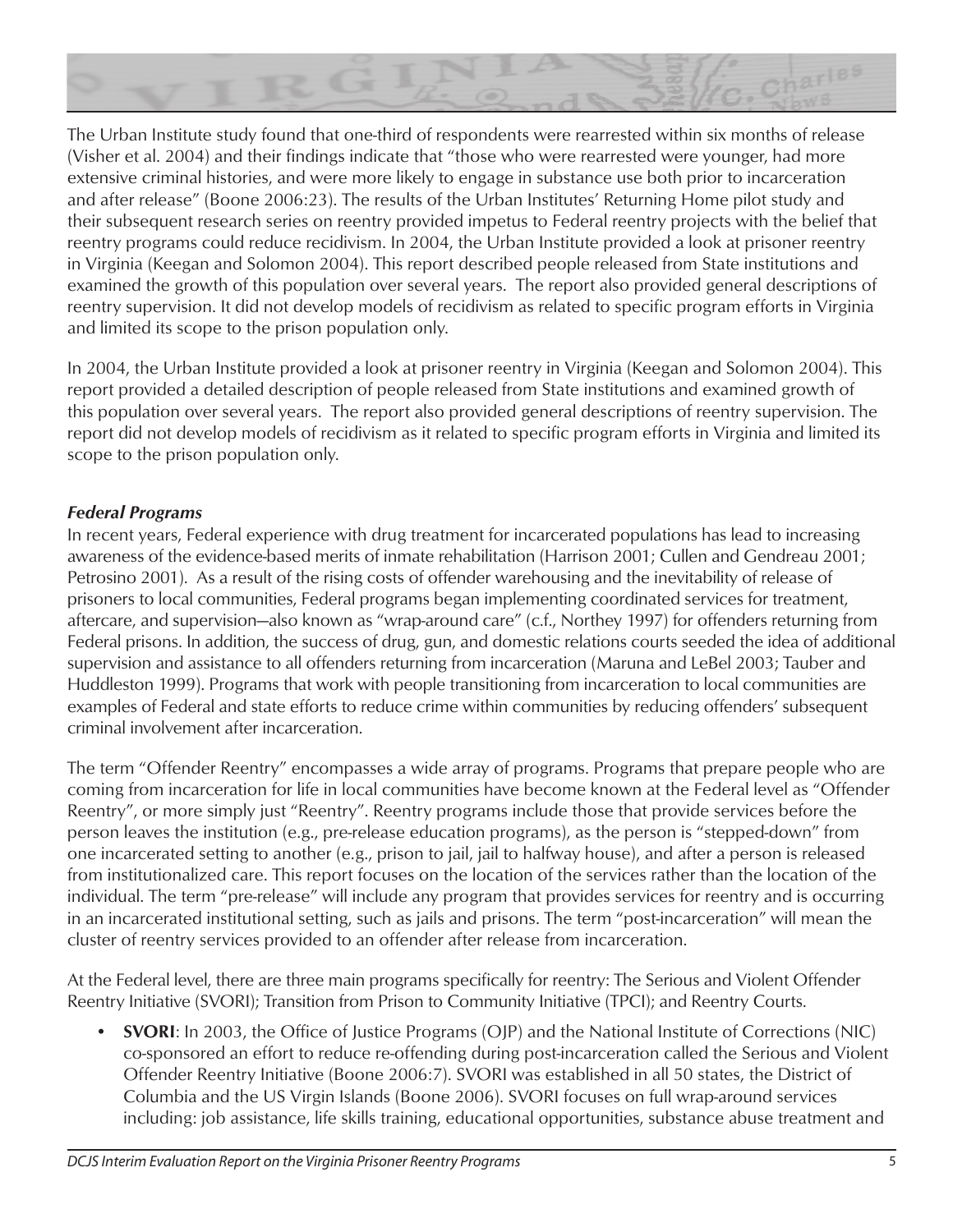

other aftercare services. SVORI is typically organized into three phases: the pre-release phase, the transitional or early post-incarceration phase, and the post-supervision phase (Boone 2006). In the pre-release phase, SVORI clients are identified, assessed and provided reentry planning. During prerelease and transition to step-down facilities (e.g., jails, half-way houses), SVORI clients participate in orientation and skills-based education as preparation for release (Boone 2006). In post-incarceration and post-supervision, SVORI clients are provided opportunities in the community to participate in classes and receive additional support services (Boone 2006).

- **TPCI**: In 2002, the NIC collaborated with the National Governors' Association (NGA) to develop Transition from Prison to Community Initiative as a pilot program (Boone 2006). The TPCI model targets reentry services for state prisoners only (Boone 2006). TCPI focuses on risk management and structured decision-making (Mitchell 2002; Boone 2006). The TPCI model consists of seven distinct elements:
	- o Assessment and classification, beginning when the offender is first incarcerated;
	- o Transitional accountability plans, spanning an offender's time spent incarcerated, on supervision, and on aftercare;
	- o Release decision-making, because setting a tentative release date as soon as possible is essential to scheduling other program components;
	- o Community supervision and services, based on risk and needs assessments and structured around the case management model;
	- o Responses to adjustment and achievements on supervision, in which violations result in an immediate, consistent, and proportional response, and accomplishments receive a uniform and appropriate positive reinforcement;
	- o Discharge from supervision, the end of the active portion of the criminal sanction; and,
	- o Aftercare and community services, to help clients find assistance from human service agencies, as needed (Mitchell 2002).

Eight states participate in the DOJ/NIJ Transition from Prison to Community Initiative: Georgia, Indiana, Michigan, Missouri, New York, North Dakota, Oregon, and Rhode Island. Information on the implementation of TPCI in each of these states, and on TPCI in general, can be found on the National Institute of Corrections website, http://nicic.org/TPCIModel.

Some states have reported positive results. Missouri indicates that twelve-month recidivism rates were 4.7% lower for program clients than for a comparable group of offenders (National Institute of Corrections 2007). Michigan reports a 20% improvement in prison returns for program clients, compared to a 1998 baseline rate (MDOC 2007). New York reports significant increases in the proportion of released offenders who have Social Security cards and birth certificates, a drop in the number of parolees living in the New York City shelter system, and a dramatic increase in the amount of supervision fees collected from the supervised population (required under New York law, for offenders who are financially able) (NYSCJS 2007). Outcome data for the other participating states were not immediately available.

• **Reentry Courts**: Reentry Courts are based on experiences from drug and gun courts where the judge has management authority over the caseload, case management, and participation of the client in particular programs and treatment, as well as some of the aftercare supervision (OJJDP model program guide website: Reentry Courts; Washousky and Pirowski 2003; National Drug Court Institute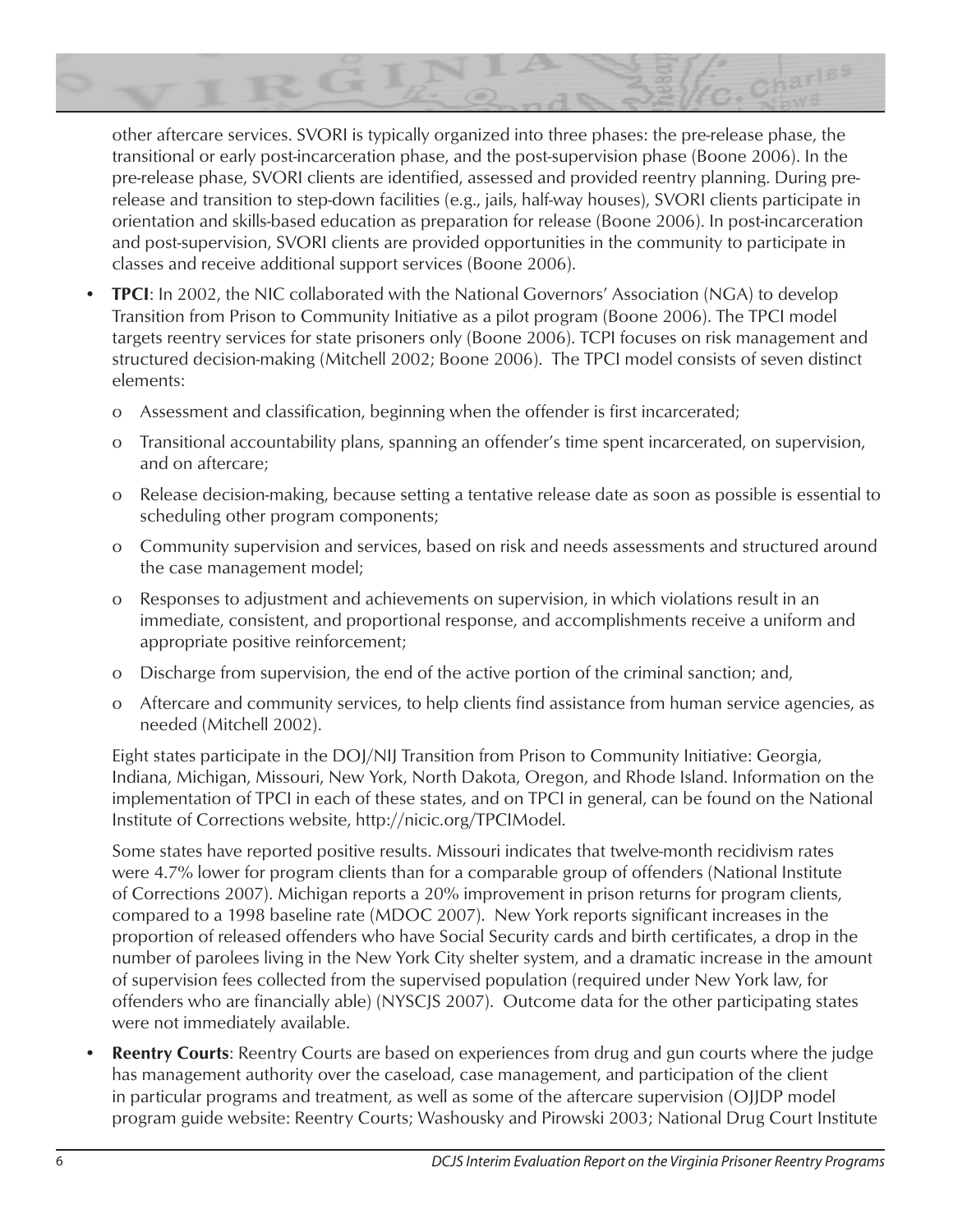

1999). Judges make the final determination of when the program client is successfully reintegrated back into society (Washousky and Pirowski 2003). Reentry Courts are, in essence, a mechanism to maintain judicial discretion and control over offenders after their release from incarceration. They are intended to be diversionary but clients are given the clear message that they will be returned to incarceration upon non-compliance.

Examples of reentry courts are in San Bernardino County, California; Uinta County, Wyoming; Los Angeles County, California; Broward County, Florida; and Nevada Prison Release. (Tauber and Huddleston 1999; see also http://www.dsgonline.com /reentry\_court.htm).

At the same time, a significant body of research on drug-involved criminal populations indicates intervention programs in an incarcerated system leads to lower likelihood of recidivism, fewer post-incarceration offenses, and reduced severity of later offenses (Belenko et al. 1998; Early, 1996; Wexler 1994; Anglin and Hser 1990). Research on treatment for drug involved offenders also indicates significant cost savings to state and local government (Martin et al. 1999; Griffith et al. 1999; but see DiIulio and Piehl 1991) as well as the general public and businesses (French 1995). Given that Federal research has consistently found a high level of drug involvement among incarcerated populations (Mumola 1999; Belenko et al. 1998), these findings suggest reentry programs may be a useful tool in reducing crime in post-incarcerated populations.

Other States' experiences support the conclusion that reentry efforts do lower recidivism rates. A review of New York's "Stay'n Out" pre-release program for drug involved inmates suggests fewer parole violations and a lower chance of rearrest, reconviction, and reincarceration for program clients, compared to those who did not participate (Peters & May 1990). An evaluation of Oregon's Cornerstone program demonstrated an increase in several resiliency factors, such as self esteem, the ability to cope with stressful situations, and social competence (Field 1985; Field 1989).

The Virginia DOC found, in a 2006 quasi-experimental study, that offenders who had participated in a reentry program had significantly fewer felony arrests than a control group (Boone et. al. 2006). Similarly, the Virginia Department of Juvenile Justice (DJJ) has found that young offenders who participated in specialized correctional center programs, designed to improve their ability to succeed upon release, were less likely to be rearrested, reconvicted, or re-incarcerated (DJJ 2007).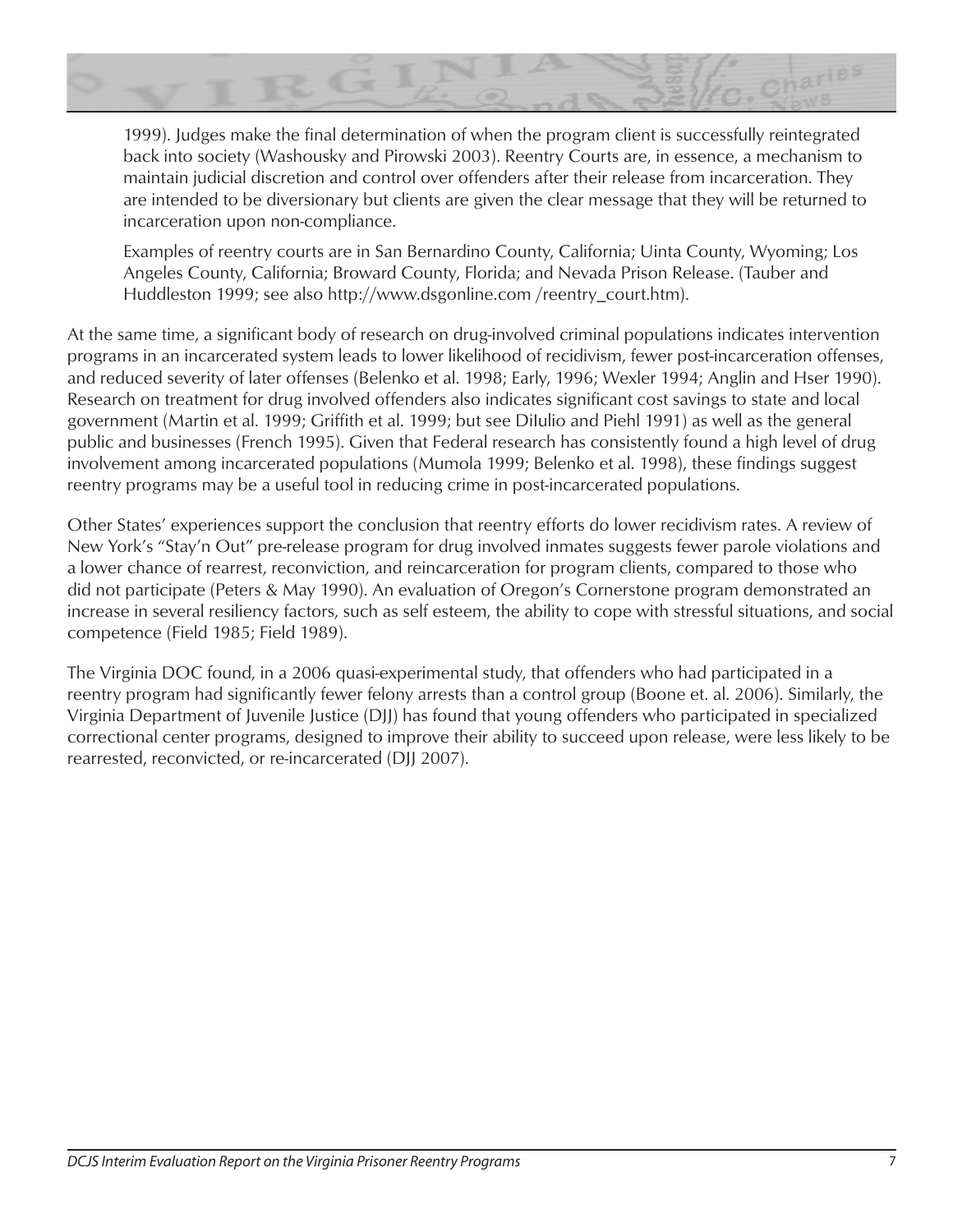

#### *Characteristics of Successful Programs*

The 2004 NIC report, "Releasing Inmates from Prison, Profiles of State Practices", provides a summary:

Contacts with state corrections officials throughout the U.S. confirmed that every state is taking some initiative to revise and improve the process for preparing inmates for release from prison and the delivery of post-incarceration services. At a minimum, some states are using federal grant funds to target younger, higher risk inmates for more intensive institutional release preparation and aftercare services. Some states, however, have expanded "reentry" or "transitional" initiatives beyond changing the activities at the end of inmates' prison terms. Those states are engaged in major organizational or systems changes that identify inmates' success after release as a systems' goal.

Indicators of these organizational and systems changes within state corrections include the following activities:

- Agency mission and vision statements are being modified in some states to reflect emphasis on preparing inmates to lead crime-free lives or to improve reentry efforts.
- New offices or administrative positions are being established in some agencies to develop and coordinate reentry efforts.
- Some states are establishing new reentry or transitional specialist positions in prisons and the field to coordinate reentry services.
- Corrections agencies are more effectively reaching out to other governmental and community groups to partner with corrections in addressing offender needs.
- New offender assessment instruments, release planning procedures, and programs with a sharper focus on reducing criminal behavior are being developed.
- Some states are integrating institutional programs, release decision-making, and field services for more effective offender management and transition to communities.

Contacts with state corrections officials also identified some forces that are restricting progress toward developing better reentry processes and improving success rates of released inmates.

- The corrections' organizational culture and justice policy emphasis in recent decades has been more supportive of punitive approaches toward offenders and managing risk through monitoring and controls. There is some staff resistance to balancing these approaches with treatment interventions and a new emphasis on more supportive approaches.
- Corrections agencies are attempting to initiate new reentry programs at a time when states are under significant fiscal strains and unable to support new programmatic efforts.
- Society in general is resistive to integrating offenders back into society. Laws and policies often limit housing opportunities, employers are reluctant to hire ex-offenders, and resources for sex offenders, mentally ill, and other high-risk offenders are limited.
- Officials assigned to coordinate new reentry initiatives sometimes lack the information or support systems to assist them with the challenges they face in changing systems.

(Linke and Ritchie 2004:3)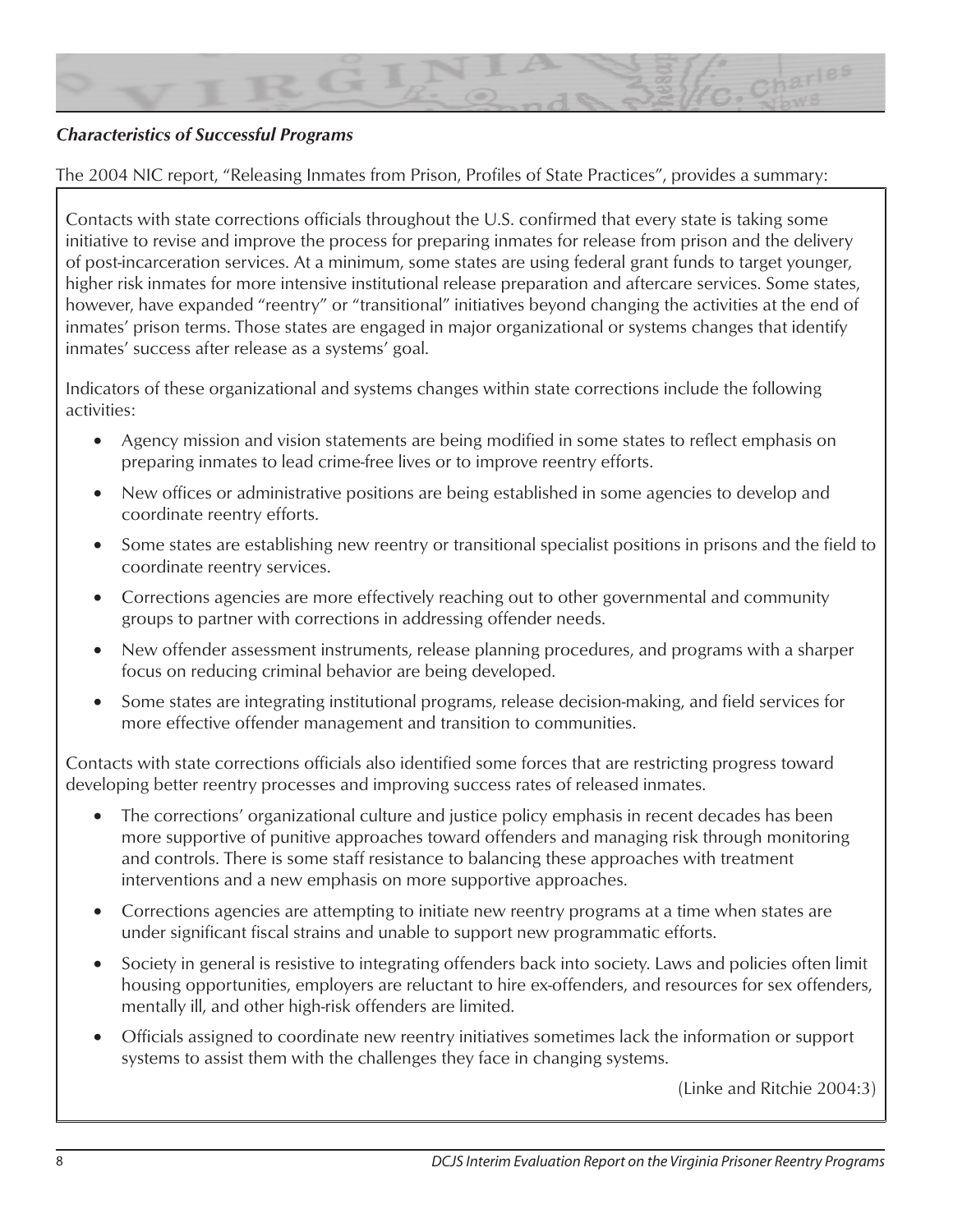

Various other national reviews of programs have generally found that programs that reduce recidivism have the following criteria:

- Programming based on offender risk, needs, and willingness to participate (Petersilia 2004; Cullen and Gendreau 2000; Andrews and Bonita, 1998);
- Services in a controlled setting for an extended period of time (e.g., 9-12 months) (Harrison and Inciardi 2000; Inciardi 1999; Wexler 1994; Murray 1992);
- Focused on behavioral change/modification rather than psychotherapy (talk therapy) (Illescas et al. 2001; Cullen and Gendreau 2000);
- Step-down programming—that slowly reduces the level of supervision and forced structure (Seiter and Kadela 2003);
- Wrap-around services that extended to all parts of the inmate's life (Peters and May 1992; Chaiken 1989);
- Supportive aftercare services rather than intensive and punitive supervision (MacKenzie and Hickman 1998);
- Follow-up services and monitoring (Peters & May 1992).

In February 2000, the DCJS Criminal Justice Research Center released a report for the Senate Finance Committee that reviewed the literature on prison-based substance abuse treatment options. The review notes that education and counseling services within an incarcerated setting, such as therapeutic communities, have little contribution to the overall outcome of the offender unless coupled with more intensive treatment efforts. Their review also posited that, at least for substance-involved, incarcerated offenders, community aftercare was critical to success of the offender on release to the community. In short, the review found that a comprehensive approach - where the full array of life problems are addressed over the continuum of care - was the most effective at improving outcomes for substance involved, incarcerated offenders (Houston and Willard 2000).

The findings from the NIC report and other studies will be important to the DCJS process evaluation of the ORTS reentry programs in Virginia. Where appropriate, DCJS will identify how individual programs compare to these national findings, and whether the barriers noted by NIC are present in these programs.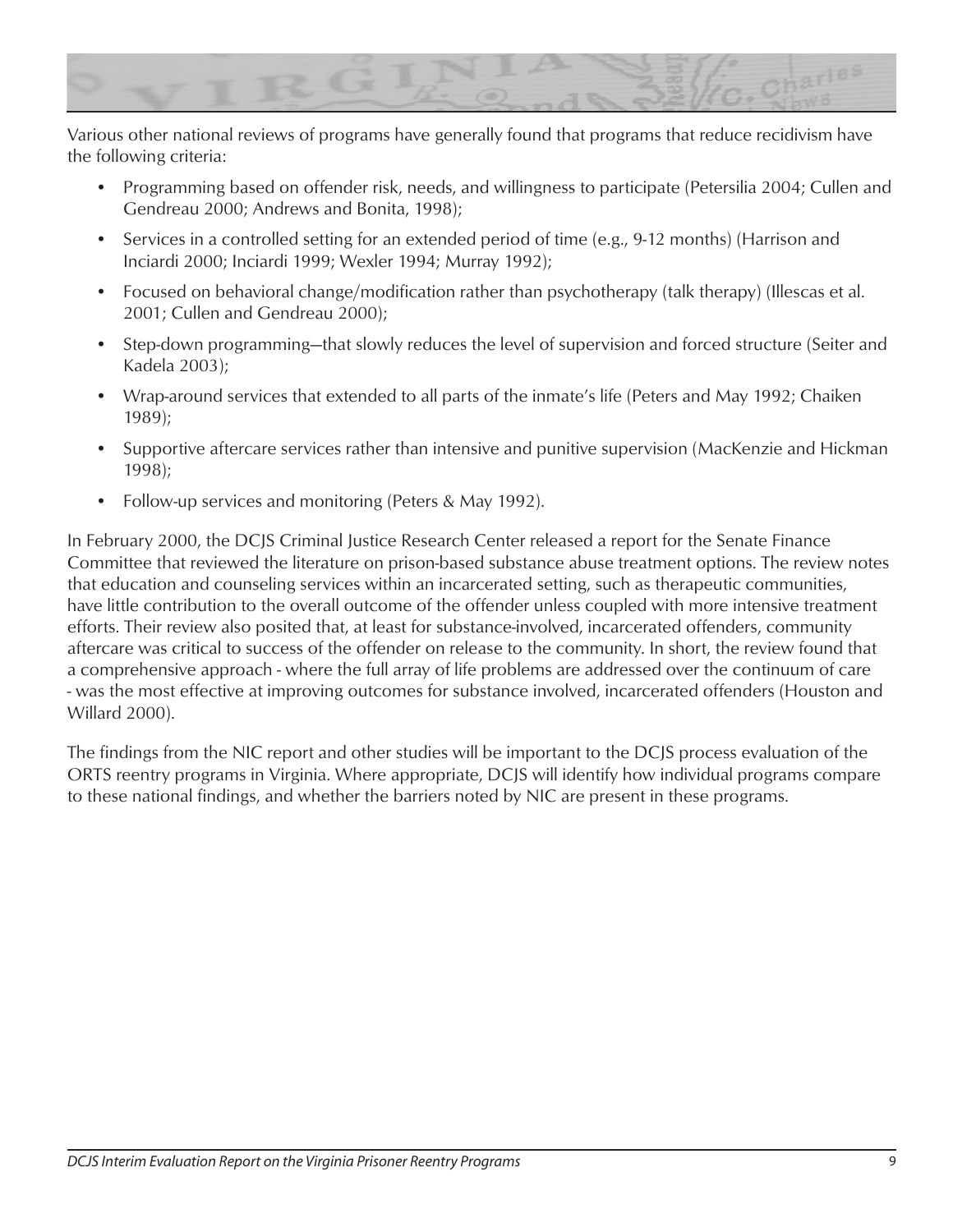

# **IV. Statewide Virginia Reentry Initiatives**

Although prisoner reentry has long been a concern for correctional and public safety officials in Virginia and nationally, reentry has received increased attention in the last decade. The reasons for this increased concern were outlined in a recent initiative launched by the National Governor's Association's Center for Best Practices. Reasons for these concerns cited by the NGA included:

- The national state prison population is more than 1.3 million, and more than 670,000 inmates are released from state prisons annually. Nearly two-thirds of them are rearrested with three years of release.
- States spent an estimated \$43.4 billion on corrections in 2005. Reducing prisoner recidivism rates can help reduce these expenditures.
- Prisoners returning to society face many challenges that can increase their chances of re-offending. These include finding housing and employment, reconnecting with families, and dealing with mental health and substance abuse problems. Helping prisoners deal with these issues can help reduce recidivism.
- Prisoner reentry has social effects that go beyond just the effects on the individual returning to the community. There are effects on the children and families of returning prisoners, effects on the (often disadvantaged) communities to which they return, and effects on public health due to increased incidence of communicable diseases, mental health problems, and substance abuse problems.

Due to increased concerns about the problems and challenges posed by prisoner reentry, in recent years both the Executive and Legislative branches have taken additional steps to examine and improve the prisoner reentry process in Virginia. Much of the focus of these examinations has been on providing a comprehensive understanding of scope and nature of the many reentry activities being conducted in Virginia. Three of these state level examinations of reentry activities are described below: The Virginia Prisoner Reentry Policy Academy, legislative subcommittees studies of prisoner reentry, and the Catalog of Prisoner Reentry Programs in Virginia.

## *Virginia Prisoner Reentry Policy Academy*

In July of 2003, Virginia joined with six other states and the National Governor's Association to form a reentry policy academy to effectively prepare inmates for a successful transition into their communities. In June 2006, the Virginia Prisoner Reentry Policy Academy was formally established by Executive Order Number 22. The Academy is lead by the Secretary of Public Safety and is comprised of representatives from more than twenty state agencies and offices, as well as from local services agencies, faith-based groups, and the General Assembly.

In stressing the importance of the reentry issue, the Executive Order stated "It is essential that Virginia continue with its efforts of fostering a successful transition of offenders into their communities, and reducing the rates at which they are returned to prison. If we improve their chances of acquiring and maintaining work and housing, it will significantly reduce the probability of offenders returning to a life of crime, which in turn would significantly enhance public safety."

Specifically, Executive Order 22 gave the Policy Academy the following responsibilities:

- Provide on-going coordination at the executive level of reentry initiatives across the state.
- Explore programs that will aid with the offender reintegration.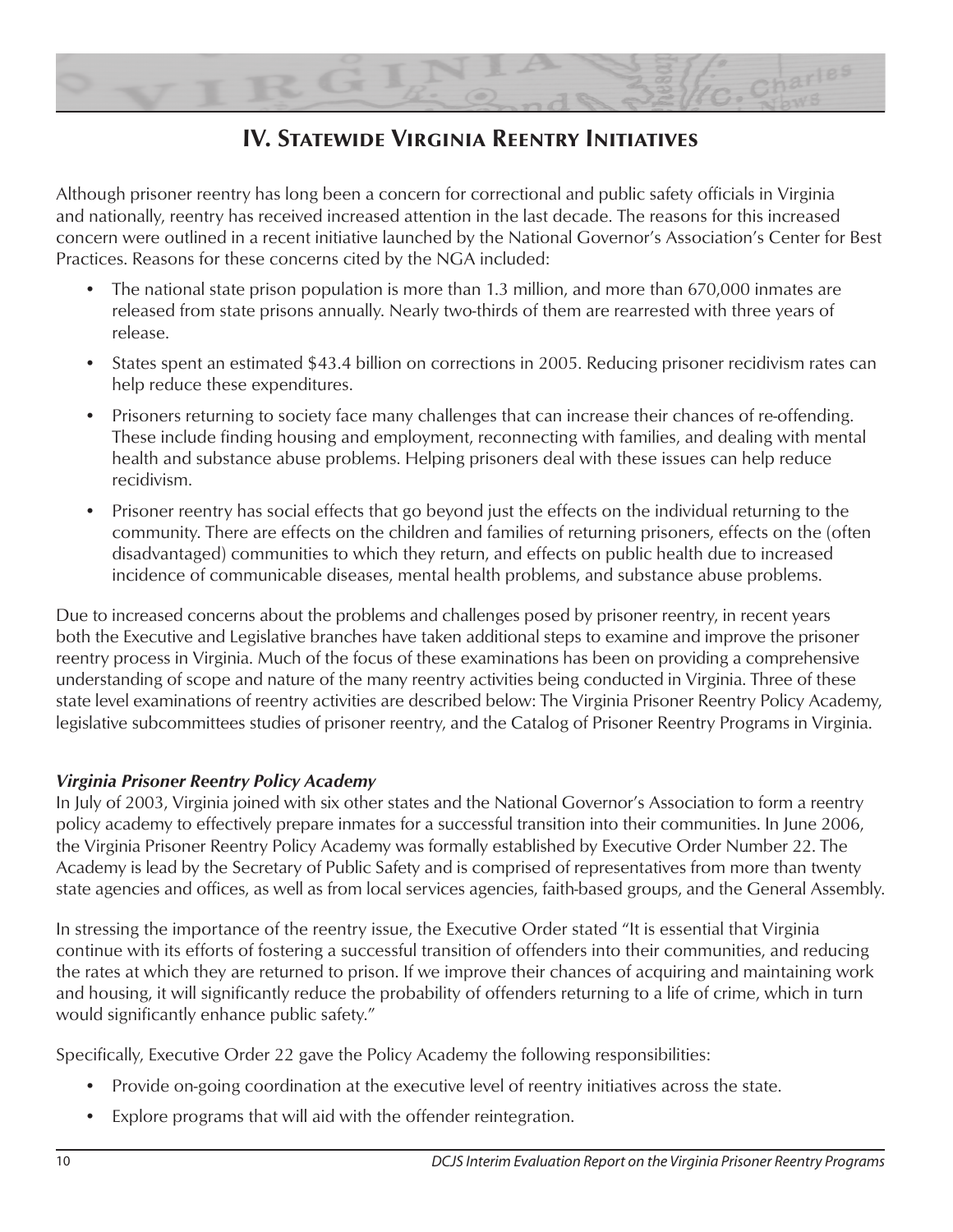

- Address policies and practices that impede successful reintegration.
- Work collaboratively to implement new policies and procedures.
- Submit a status report of actions taken to improve offender transitional and reentry services to the Governor and General Assembly by November 15 of each year.

In November of 2006 the Secretary of Public Safety submitted the first required status report on the activities of the Academy, and noted the following accomplishments:

- The Reentry Academy met in October 2006 at the Greensville Correctional Center. The agenda addressed prisoner reentry from the national, state and local level. In addition to Academy members, attendees included members of the SJR 126 Subcommittee studying the Commonwealth's Program for Prisoner Reentry into Society, the General Assembly, Supreme Court of Virginia, Law Enforcement and Community Advocacy Groups.
- The meeting provided on-going executive level coordination of reentry initiatives across the state. Representatives of local reentry planning councils from five Virginia communities discussed their plans for implementing local pilot programs to test the implementation of recommendations developed from Virginia's participation in the National Governors Association Policy Academy on Prisoner Reentry. Staff from the Departments of Juvenile Justice, Correctional Education, Corrections, and Virginia Correctional Enterprises emphasized the effort each agency is making toward successful transition of offenders back into the community. Policies and practices that impede the process were also addressed. A representative from the Local Community Corrections Act Programs and Offender Reentry and Transition Coalition (formerly known as PAPIS) outlined the efforts of such programs in aiding with offender reintegration.
- The Office of the Secretary of Public Safety announced Virginia's intention to seek financial support for these activities through funds available from the U.S. Department of Justice Prisoner Reentry Initiative (PRI) Grant. At the direction of the Secretary, DCJS applied for the PRI grant. (In September 2007, DCJS received word that it was awarded a PRI grant of about \$300,000. This funding will be used to supplement the Richmond and the Norfolk Reentry Pilot Program sites.)

In April 2007, the Policy Academy and DCJS conducted *Coming Home: Building Reentry Capacity Through Community Collaboration*, a statewide conference which brought together those involved with reentry on the national, state and local level. The conference provided informational and educational sessions designed to stimulate ideas, as well as networking opportunities designed to advance collaboration on all levels. Specific topics covered at the conference included housing, mental health and substance abuse issues, family and community issues, and the Virginia Reentry Pilot Programs (For additional information and materials from the Coming Home Conference, go to http://www.publicsafety.virginia.gov/Initiatives).

Since then, key members of the Academy have met to continue information exchanges and updates on reentry activities. Members of the group include representatives from the Office of the Secretary of Public Safety and state agencies including the Departments of Corrections; Correctional Education; Criminal Justice Services; Juvenile Justice; Social Services; and Mental Health, Mental Retardation and Substance Abuse Services. An updated status report on the Academy's activities is expected in fall of 2007. (For additional information on the Policy Academy, go to http://www.publicsafety.virginia.gov/Initiatives/ PrisonerReentryAcademy/index.cfm).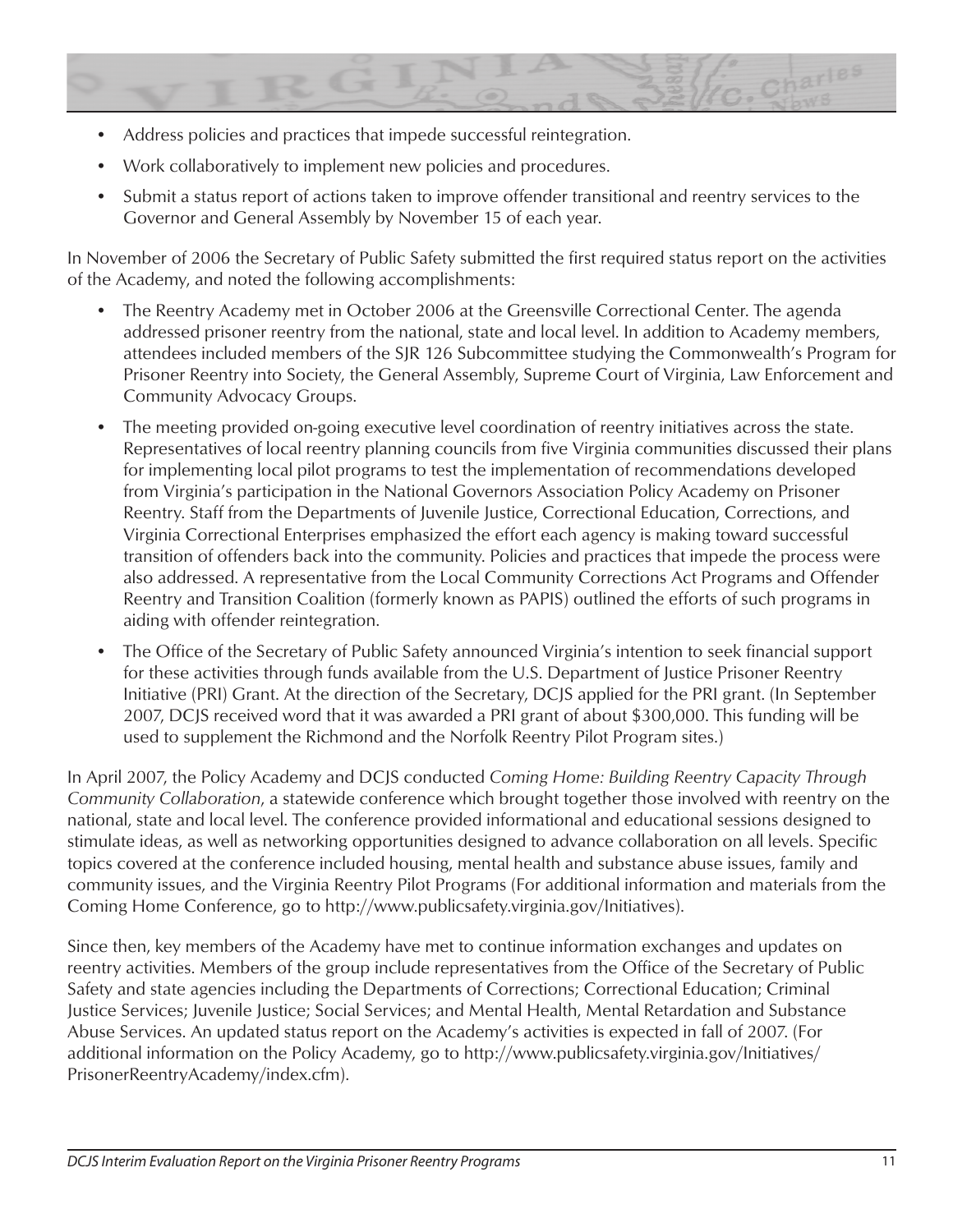

## *Legislative Subcommittee Studies*

*Senate Joint Resolution Number 273 (2005)*

SJR 273 established a joint subcommittee "to study the Commonwealth's program for prisoner reentry to society." The subcommittee was composed of 14 members consisting of two members of the Senate, four members of the House of Delegates, two nonlegislative citizen members of a faith-based or other nonprofit organization working with offenders, and two representatives of local government or members of an organization that provides services to victims of crime. Ex-officio members included the Secretary of Public Safety, the Director of the Department of Corrections, the Superintendent of the Department of Correctional Education, the Commissioner of the Department of Mental Health, Mental Retardation and Substance Abuse Services, the Commissioner of the Department of Social Services, and the Commissioner of the Virginia Employment Commission (or their designees).

In conducting its study, the joint subcommittee was directed to continue the work of the Virginia Prisoner Reentry Policy Academy in identifying and developing strategies to address key needs and overcome barriers for offenders, prior to and upon leaving prison, to reduce the incidence of reincarceration and increase their successful social adaptation and integration into their communities.

Activities of the joint subcommittee during its 2005 meetings included the following:

- Received information about Virginia's approach to prisoner reentry as a result of its involvement in the Policy Academy.
- Received presentations on the key needs for successful reentry: stable employment, stable housing, mental health and substance abuse treatment, and family reintegration and support.
- Requested presentations on the therapeutic community programs run by DOC, federal faith-based initiatives relating to offenders, and mentoring programs for prisoners who are transitioning back into communities.

At the conclusion of its work, the joint subcommittee accepted and endorsed the following budget recommendations:

- Provide funding to the Department of Social Services for the Virginia Reentry Pilot Program.
- Budget language requiring the Secretary of Public Safety to report annually on the status of reentry programs.
- Provide funding to DOC for additional Community Day Reporting Centers.
- Budget language directing DSS to maximize federal funding available through the federal Second Chance Act of 2005 for prisoner reentry services.
- Provide funding to DOC for Community Corrections for mental health treatment services for those requiring mental health services after release from prison, and to help prevent those on probation from reoffending.
- Provide funding for jail programs through which offenders would return to their communities for reintegration services prior to release from incarceration.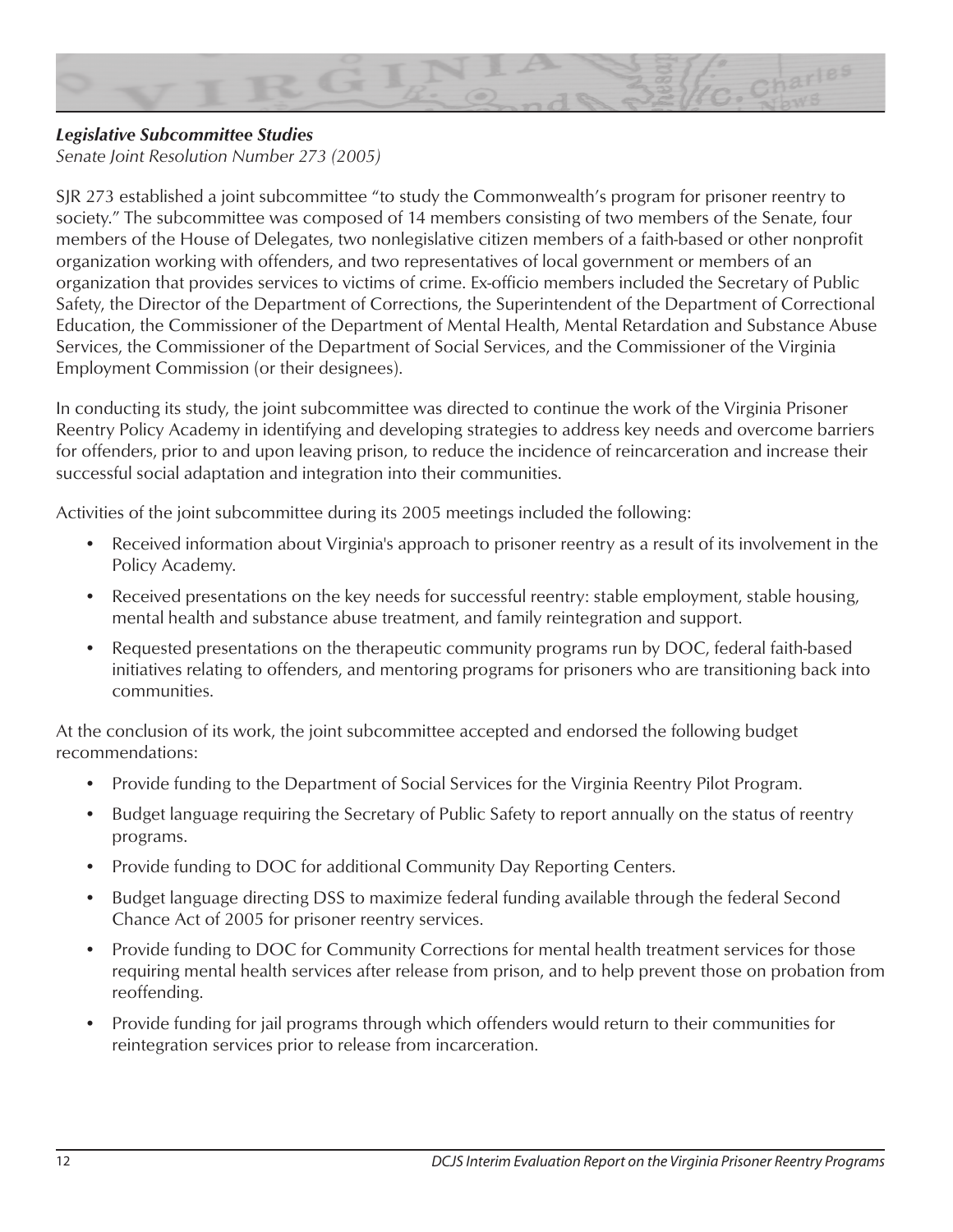

The joint subcommittee also accepted and endorsed the following legislative recommendations:

- Legislation directing the Department of Housing and Community Development, with the Virginia Housing Development Authority, to develop a strategy for developing and implementing housing programs and community development for meeting the needs of formerly incarcerated persons.
- Legislation directing DOC to arrange for all offenders committed to DOC to receive the following documents upon their release from custody: summary medical records and records necessary for continued medical treatment after release, a physician's summary for anyone receiving medical treatment or needing treatment at the time of his release; verification of the individual's work history while in custody; and verification of all education and treatment programs completed while in custody.
- Legislation allowing DOC to give certain nonviolent prisoners the opportunity to participate in a residential community program, work release, or a community-based program.
- Legislation directing the Secretary of Health and Human Resources, with the Secretary of Public Safety, to establish an integrated system for coordinating the planning and provision of services for children with incarcerated parents among and between state, local, and nonprofit agencies, to provide the services needed to continue parental relationships with the incarcerated parent, where appropriate, and encourage healthy relationships in the family and community.
- The joint subcommittee also endorsed a joint resolution continuing the study for another year to follow up on items introduced or funded in this budget cycle, and recommended that the Attorney General of Virginia or his designee be added to the subcommittee.

More information on the work of the SJR 273 committee can be found in Senate Document No. 9 (2006) *Commonwealth's Program for Prisoner Reentry to Society* at http://leg1.state.va.us/.

#### *Senate Joint Resolution Number 126 (2006)*

SJR 126 continued the Joint Subcommittee Studying the Commonwealth's Program for Prisoner Reentry to Society established by SJR 273. It also added a representative of the Attorney General's office to the subcommittee.

The joint subcommittee was directed to continue to identify and develop strategies to address key needs and overcome barriers for offenders, prior to and upon leaving prison, to reduce the incidence of reincarceration and increase their successful social adaptation and integration into their communities, to identify and develop strategies to overcome the adverse effects of incarceration on children, families, communities, and the economy, and to monitor any budget provisions and changes in the law recommended over the past year to ensure maximum effectiveness.

Activities of the joint subcommittee during its 2006 meetings included the following:

- Reviewed its prior recommendations, proposed legislation, related legislation considered during the 2006 session, and recent budget amendments that impact prisoner reentry.
- Received information on the status of the work of the Virginia Prisoner Reentry Policy Academy.
- Received presentations on successful non-profit and faith-based approaches to reentry upon release.
- Received, at its public hearing, testimony from citizens who shared their experiences and provided suggestions to prisoner reentry in Virginia.
- Heard a summary of status reports on prisoner reentry and career training programs required by the 2006 Appropriations Act.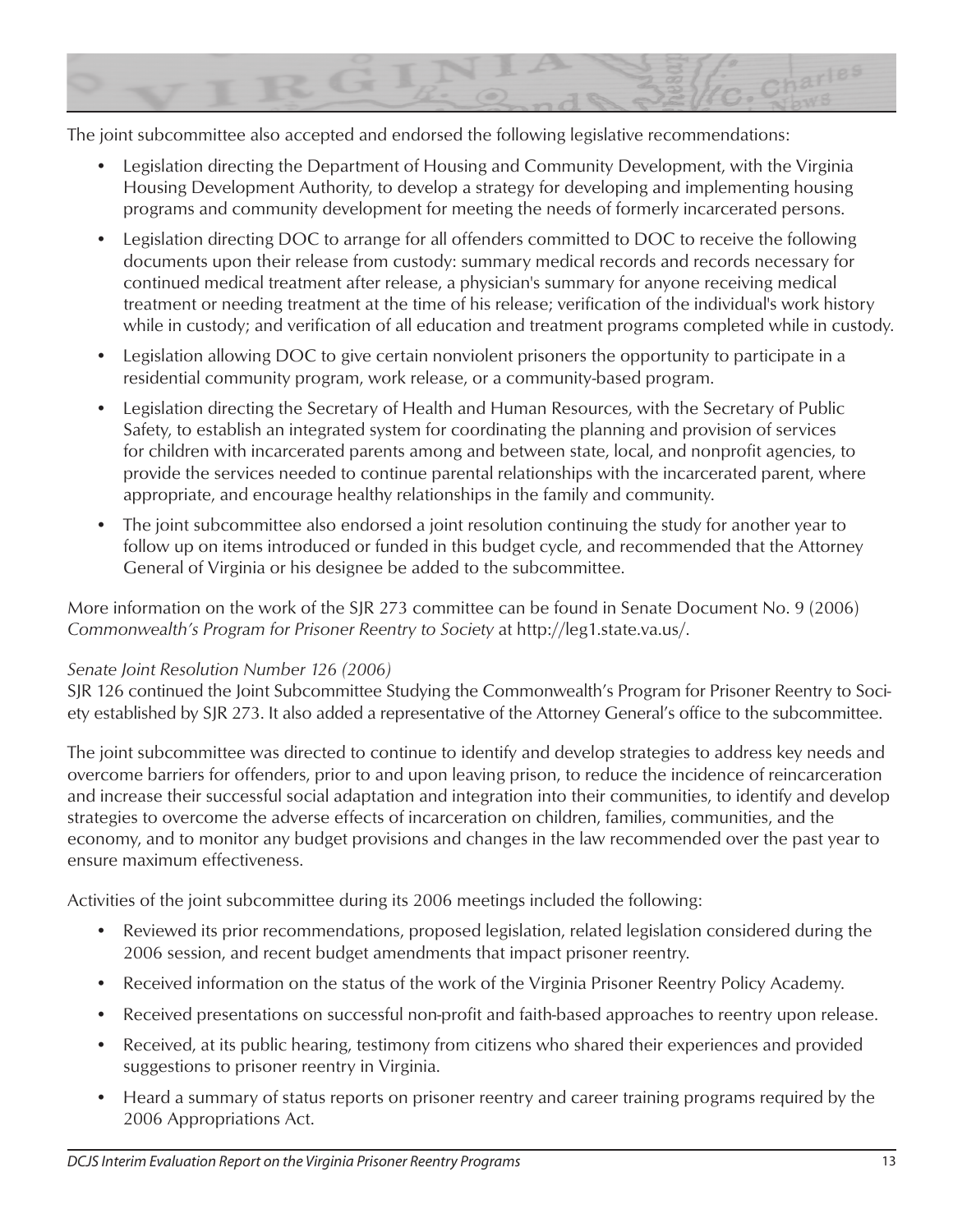

• The joint subcommittee staff released proposals for public comment on eight subjects: 1) Driver's Licenses and Identification; 2) Debt Load and Child Support Arrearages; 3) Financial Provision upon Release; 4) Parenting and Life Skills; 5) Health and Mental Health Treatment of Inmates; 6) Educational Preparation for Reentry; 7) Employment Opportunities; and 8) Visitation Programs at Correctional Centers.

The work of the joint subcommittee was continued into 2007/2008 with SJR 327 (2007). More information on the work of the SJR 126 committee can be found at http://leg1.state.va.us/.

#### *Senate Joint Resolution Number 327 (2007)*

SJR 327 continued the previously established Joint Subcommittee Studying the Commonwealth's Program for Prisoner Reentry to Society. SJR 327 recognized the establishment and work of the Virginia Prisoner Reentry Policy Academy in 2006, and Executive Order 22 (2006); and that the joint subcommittee required time to confer with representatives of the Virginia Prisoner Reentry Policy Academy and to synthesize the recommendations and its proposals prior to determining the necessity for policy, fiscal, and legislative changes.

In conducting its study, the joint subcommittee was directed to: (i) process its proposals for discussion to offer appropriate recommendations therefrom; (ii) monitor the work of the Virginia Prisoner Reentry Policy Academy and its pilot programs; (iii) receive the report and recommendations of the Academy regarding the results of the pilot programs; and (iv) synthesize the joint subcommittee's proposals and the Academy's recommendations and recommend such feasible and appropriate alternatives that may reasonably facilitate the successful reintegration of prisoners in their communities. In addition, the joint subcommittee shall (i) evaluate the existing education program for prisoners in Virginia, including the advantages and benefits of the program for prisoners, their families, and the community, and its effect on recidivism; (ii) identify program needs, including ways to accommodate more inmates, and recommend solutions; (iii) review prisoner education programs in other states; (iv) consider financial aid alternatives to assist inmates in accessing college, and ways to fund college education programs for prisoners in the Commonwealth; (v) examine the relationship between poor educational opportunities, delinquency, unidentified learning disabilities, and crime; and (vi) determine the number of inmates with learning disabilities, and the average reading level of inmates in state and local adult and juvenile correctional institutions.

The subcommittee is continuing to meet throughout 2007. It was directed to complete its work by November 30, 2007, and to submit an executive summary of its findings and recommendations by the first day of the 2008 General Assembly session. More information on SJR 327 can be found at http://leg1.state.va.us/.

#### *Catalog of Prisoner Reentry Programs*

In 2007, the Best Practices Division of the Department of Planning and Budget compiled a Catalog of Prisoner Reentry Programs in Virginia. The catalog was requested by the Secretary of Public Safety as an aid to understanding the nature and scope of reentry programs across the state, and includes programs operated or administered by the Departments of Corrections, Correctional Education, Criminal Justice Services, Juvenile Justice and Social Services.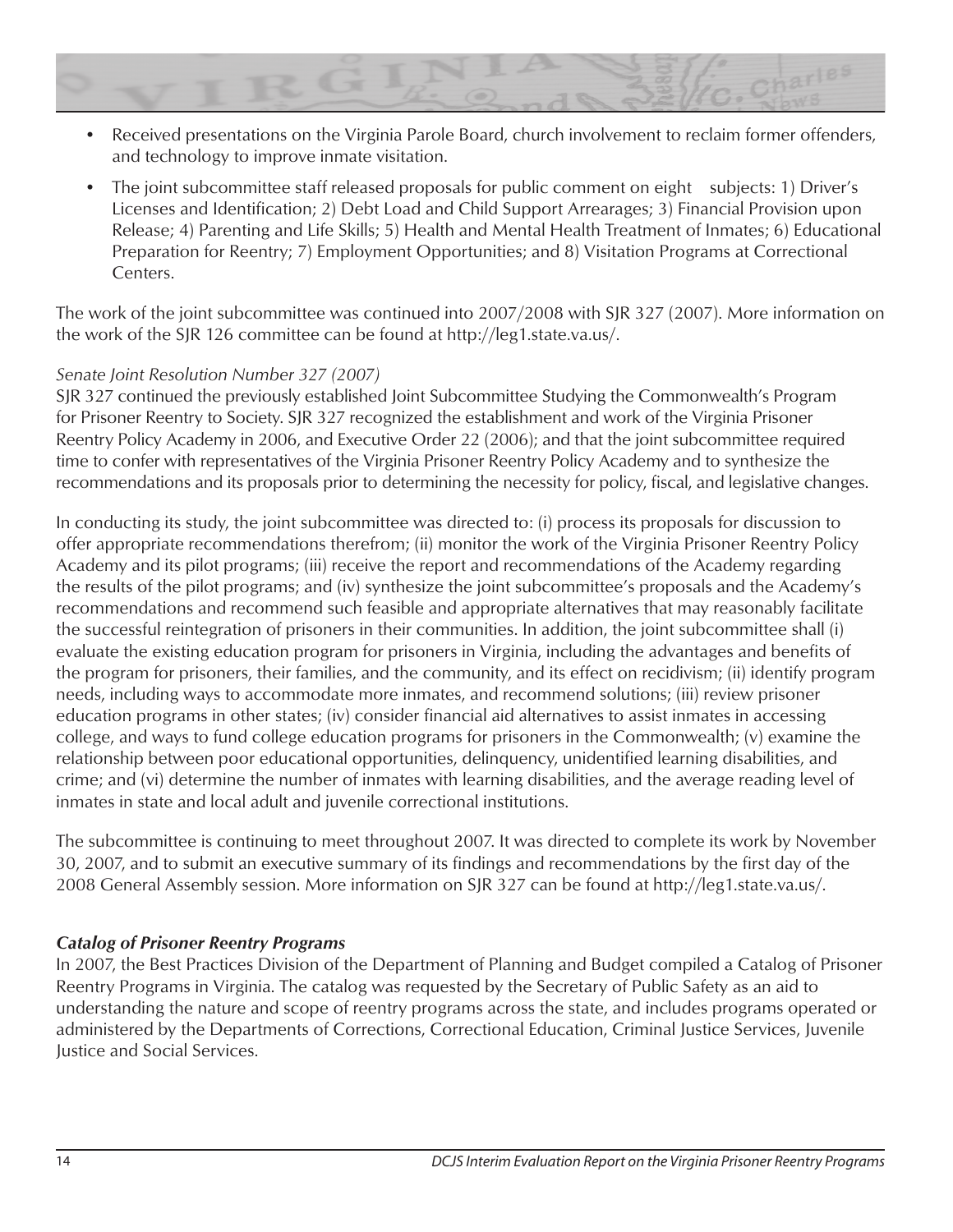

The catalog includes summary information on 75 prisoner reentry programs across the state. The catalog provides information on the following aspects of each program:

- Program Name,
- Agency Operating/Administering Program,
- Program Location(s),
- Whether Program is Pre-Release or Post-incarceration,
- Number of Program Staff,
- Program Funding Source,
- Whether Program Serves Adults or Juveniles, and
- Program Intent.

The catalog will be submitted to the Secretary of Public Safety in Fall 2007.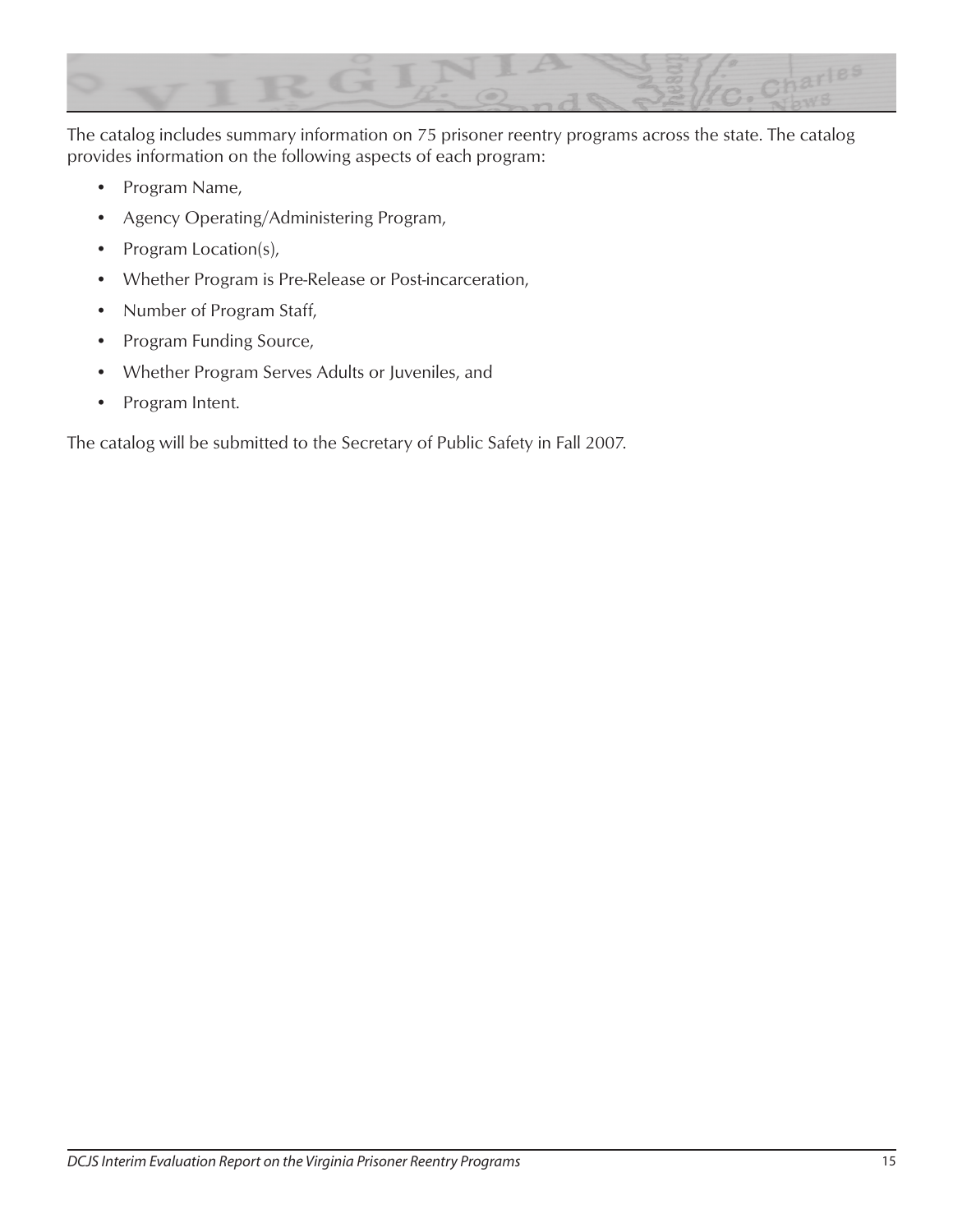

# **V. Virginia Agency Reentry Initiatives**

Several state agencies provide reentry services to adult and juvenile offenders. The Departments of Correctional Education, Corrections, Juvenile Justice, Social Services, and Criminal Justice Services each make some level of reentry services available, either by operating the programs or by providing funds and administrative oversight. These reentry programs can be loosely referred to as "Pre-release Programs" and "Post-incarceration Programs", but it should be understood that many programs provide some levels of services to offenders both before and after release from incarceration.

The following describes these programs in a summary fashion, grouped according to the state agency with major responsibility for operation or oversight of the program. These summaries are not intended to provide "evaluations" of how well these programs are achieving their goals of improving reentry. Many of these programs have been previously evaluated to some degree, or are currently being evaluated, by the operating agencies or others. Where evaluations have previously been conducted on these programs, it is noted that the evaluations occurred. These methods and findings of these evaluations will be examined in greater detail in future reports.

## *Department of Correctional Education*

The Department of Correctional Education (DCE) mission statement is "To provide quality educational programs that enable incarcerated youth and adults to become responsible, productive, tax-paying members of their communities." As such, most activities and programs conducted by DCE can be considered a reentry program, or at least directed toward the goal of improving the chances that an offender released from incarceration will successfully return to society.

DCE seeks to attain these goals by offering an array of programs in all of the major juvenile and adult correctional facilities, and programs in many adult community corrections sites. At the Department of Corrections, DCE currently has programs operating in 33 major correctional institutions, 12 correctional units, four correctional work/pre-release centers, six detention centers, three diversion centers, and nine day reporting centers.

Adult schools offer academic programs including functional literacy, adult basic education, preGED and GED classes, and a limited number of postsecondary programs. A variety of career and technical programs are operated in both juvenile and adult facilities. DCE also offers apprenticeship programs in 31 trade areas and at 23 adult correctional facilities and eight trade areas at four juvenile correctional facilities. DCE also offers secondary education academic programs at all juvenile facilities.

#### **Pre-Release Reentry Programs**

*Adult Transition Education Program*

The Adult Transition Education Program is a multi-faceted approach designed to foster successful transitions from prison to society for incarcerated adults within twelve months of release. The program includes three major components: the Productive Citizenship Program, the Parenting Education Program, and Cognitive Skills.

• The Productive Citizenship (PC) Program is the largest component of DCE's educational programs, and was developed to coordinate the varying educational curricula that previously were spread across different agencies. Consisting of both pre- and post-incarceration components, the program was pilottested in 2001, and is now available at every facility in Virginia at which inmates are preparing for their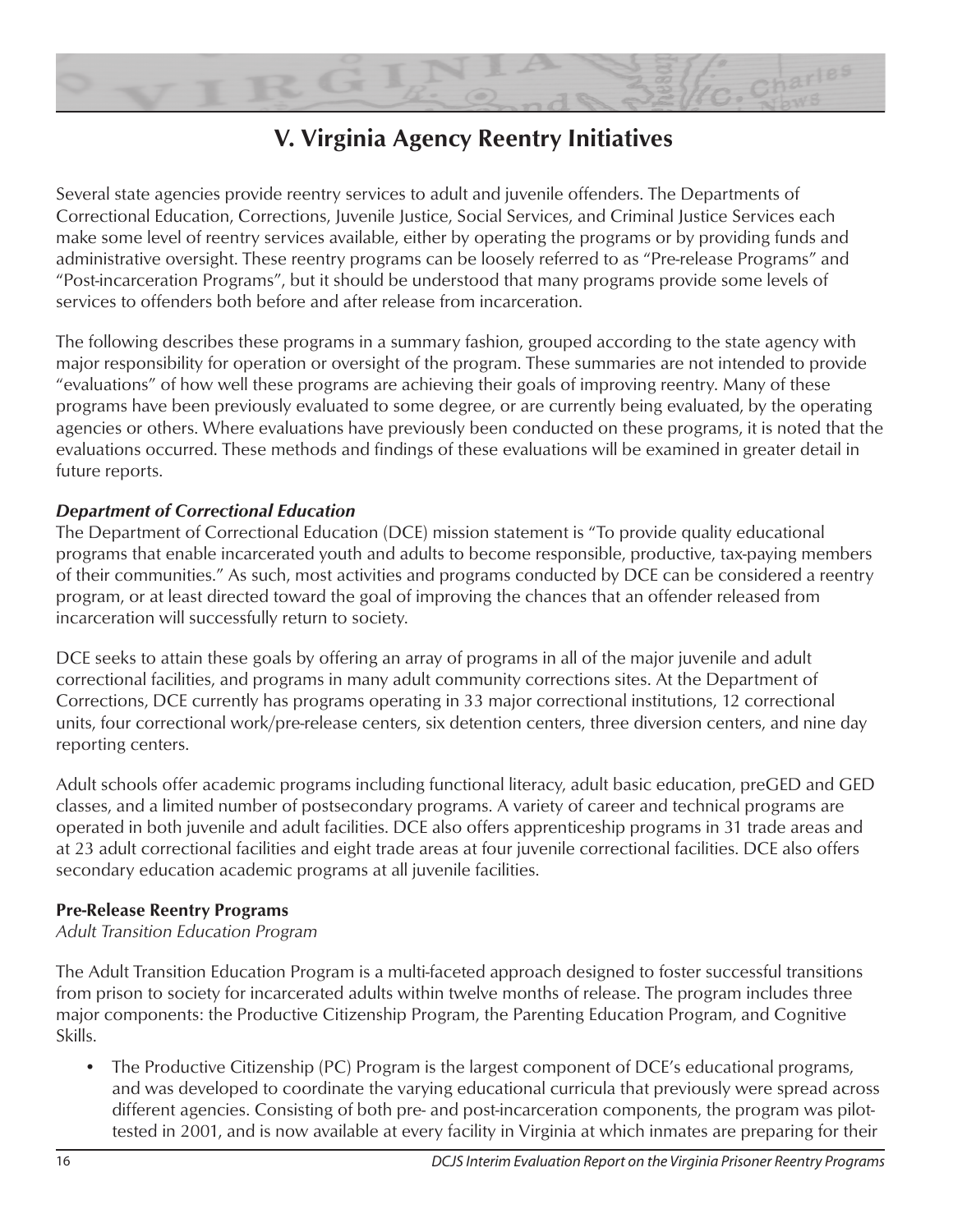

release. 43 sites are involved, including pre-release settings at 27 Correctional Institutions and Centers, three Detention Centers, and four Diversion Centers. Additionally, the sites include post-incarceration settings at nine Day Reporting Centers/Drug Courts. Ongoing coordination and oversight of the program is shared by the Department of Correctional Education and the Department of Corrections, and DOC counselors conduct the PC in facilities in which DCE does not have positions.

The Mission Statement of the Productive Citizenship Program is to provide, "Critical transition education to offenders preparing for their release from incarceration, affording them the skills and knowledge that will enhance their chances of making a successful transition to their communities."

The program teaches functional life and social skills. Another component of the program is community-based and involves recruitment of program resources, identification of potential employers, and post-incarceration follow-up with program completers.

Other major components of the program include making referrals to local ex-offender assistance agencies in the community, locating potential employers, recruiting employers to participate in job interview events, and marketing DCE students as talented potential workers to employers and workforce development organizations.

Some of the components of the PC program includes changes in society (while incarcerated), communication and problem solving, dealing with emotions, healthy living and healthy sexuality, employment, banking and money management, securing housing and transportation, family matters, active parenting, family legal issues, substance abuse, resources and referral, and making it on supervision.

The program operates on a minimum 12-15 week cycle, with at least 40 contact hours per student per class cycle. Students complete a Transition Portfolio (containing a resume, copies of academic and vocational transcripts and certificates, a completed job application, a list of community resources, etc.), receive a standardized transcript and certificate, and participate in mock job interviews.

The Productive Citizenship Program also includes a "Fast Track" Program and WorkKeys Assessment/ Career Readiness Certificates. The Fast Track program provides limited services to inmates who are nearing release and have not been able to participate in the full core program. The WorkKeys assessments are provided to inmates who are nearing their release dates, and evaluate work readiness skills.

*o Job Interview Events* are a subcomponent of the PC offered at six locations, including pre-release settings at 3 Correctional Institutions and Centers, 1 Detention Center, and 1 Diversion Center, and in a post-incarceration settings at 1 Day Reporting Center/Drug Court. The events are offered as an extension of the Productive Citizenship Program.

These events are designed to help prepare offenders for job interviews by practicing job interview skills. Employers are invited to attend these events to perform practice interviews with offenders nearing release. Students receive feedback on their interviewing skills, gain confidence, and learn that some employers are willing to hire workers with criminal records. Many offenders have reportedly received provisional job offers from employers at these events.

During FY 2006-2007, 531 inmates participated in Job Interview Events.

• The Parenting Education Program is a pre-release program offered at twelve correctional institutions and centers. The course provides participants with information to build skills and knowledge about effective parenting. Topics covered by the program include communication, parental legal rights, and responsibilities while incarcerated. During FY 2006-2007, 199 inmates completed the program.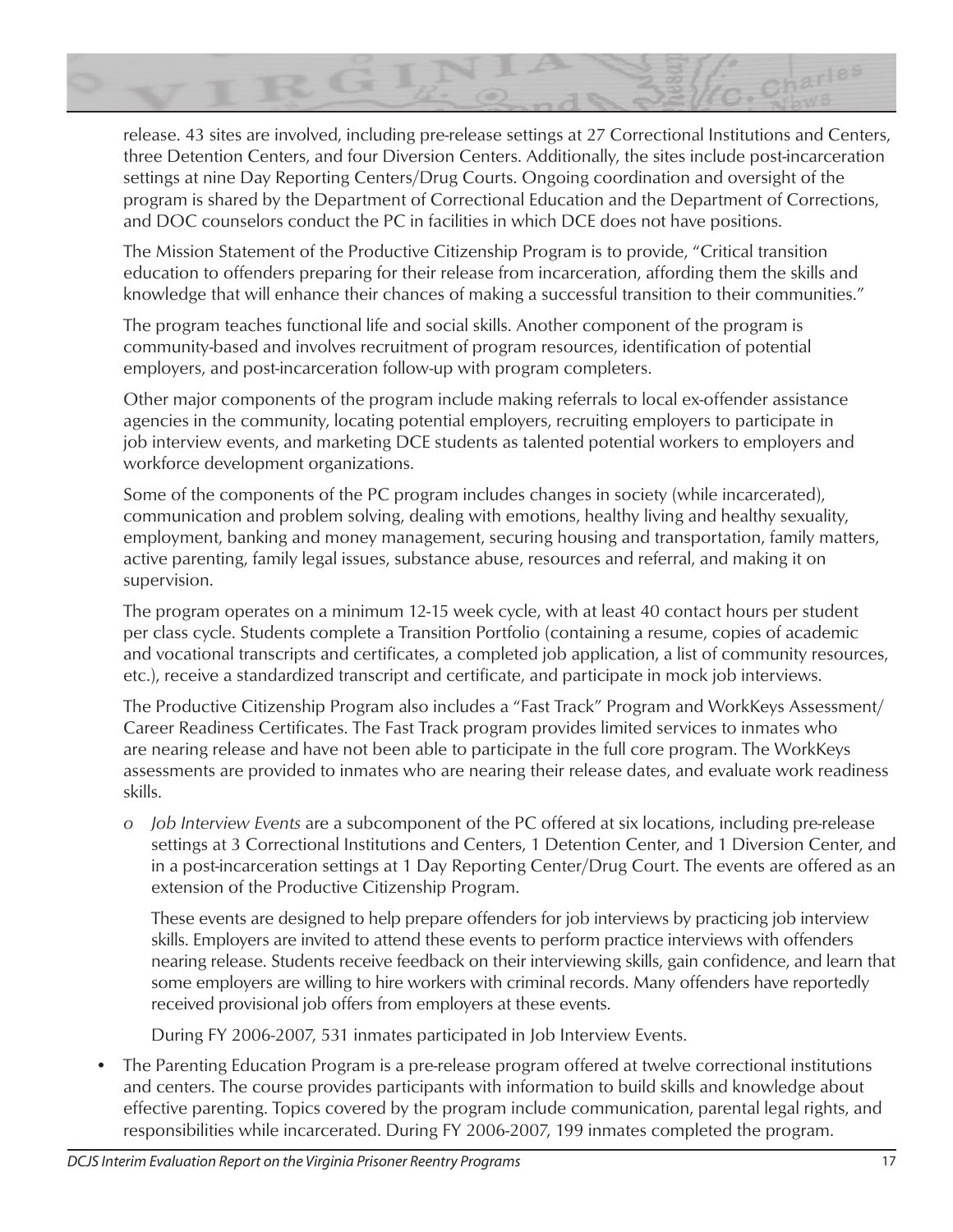

- Cognitive Skills is the smallest program offered by DCE, and can be offered early in an inmate's career at DOC or as the inmate nears release.
	- *o Cognitive Skills Problem Solving* is a pre-release program offered at one correctional institution. The program covers skills for effective communication and problem solving. Offenders are taught to identify and control their physical, mental and emotional reactions to stressful situations. During FY 2006-2007, 74 inmates completed the program.
	- *o Cognitive Skills Workwise* is a pre-release program offered to female offenders at two correctional institutions and centers. The program is a three-part course designed to prepare offenders for employment following release. The course curriculum includes: Pathfinders, Computer Literacy, and Employability Skills. During FY 2006-2007, 51 inmates completed the program.

In addition to adult educational services, DCE also provides services to young offenders in the juvenile correctional centers. DCE currently has seven schools in the juvenile correctional centers and reception and diagnostic center operated by the Department of Juvenile Justice.

Offenders in the care of DJJ receive education that meets the same standards as schools in the local public school districts. In addition to these basic education services, DCE partners with DJJ to provide the Youth Industries program, in which young offenders learn employability and job skills. For more information about Youth Industries, see the description of Department of Juvenile Justice reentry programs.

More detailed information about reentry programs at the Department of Correctional Education can be found at http://www.dce.virginia.gov.

#### **Evaluation of DCE Reentry Programs**

In 2003 the University of Cincinnati conducted a limited evaluation of DCE's Cognitive Skills programs. Findings indicated some positive aspects of the program for participants, including a reduction in the number of infractions, a reduction in depression scores, an increased likelihood of receiving commendations or awards for accomplishments, and overall favorable ratings of the programs by participants. The significance of the results was limited due to the small sample sizes used in the study.

In 2004 DOC and DCE published a preliminary program evaluation report on the Productive Citizenship program. The study compared recidivism and employment for participants who completed and did not complete the program. Results showed that participants who completed the program were less likely to recidivate (defined as a recommitment to DOC). No meaningful difference was found between completers and non-completers in measures of employment following release. This study is considered preliminary due to limited samples of offenders used and difficulty encountered in obtaining complete measures for the offenders studied.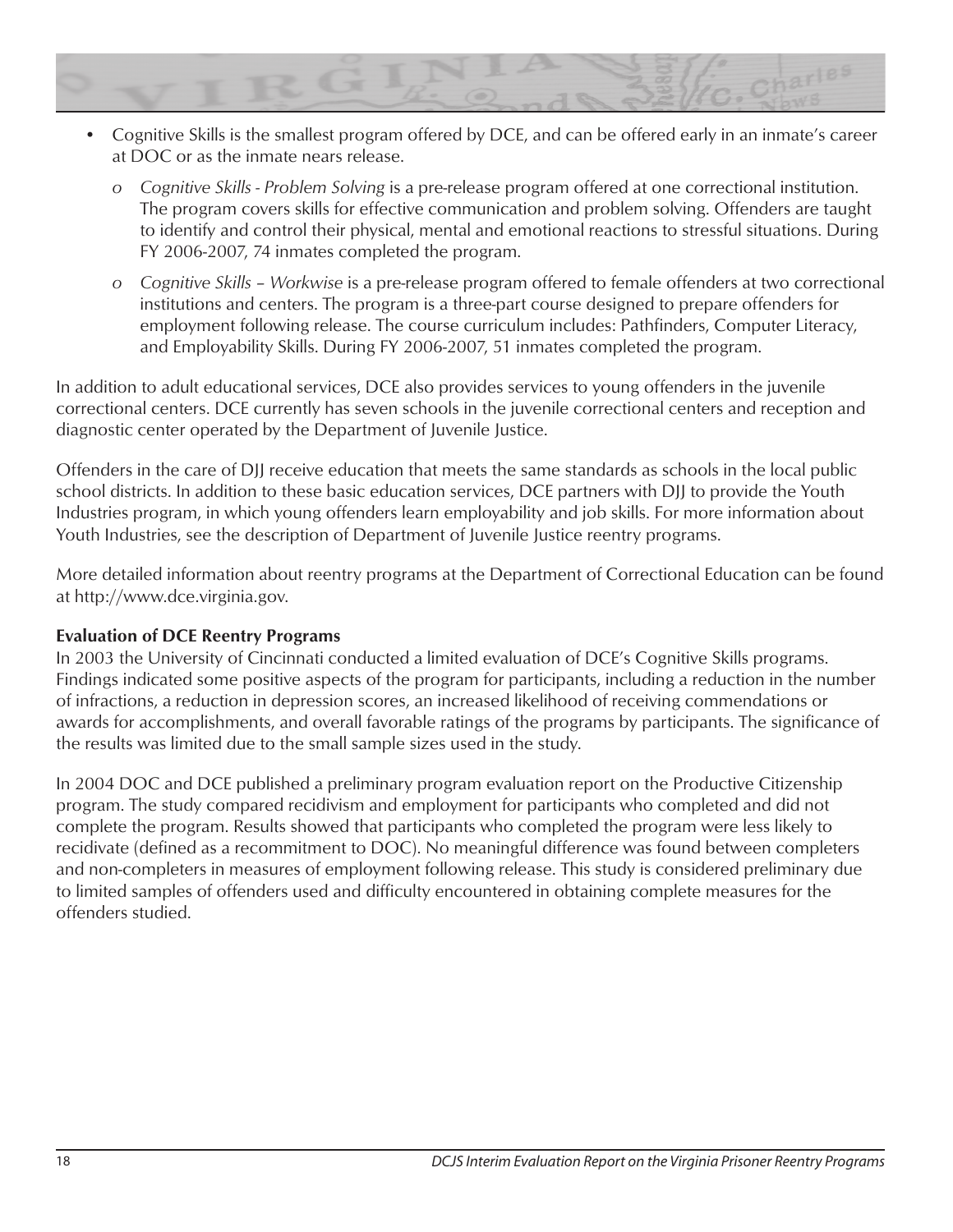

#### *Department of Corrections*

DOC offers a range of programs and services to more than 30,000 state prisoners that support the effective operation of facilities by constructively occupying otherwise idle inmate time and reducing unrest. Programs also provide those inmates who choose to change criminal behaviors with meaningful opportunities for positive growth.

Prison programs are aligned within the Department so that inmates with long sentences or behavior problems (those housed in maximum or close custody prisons) receive programs that promote positive prison adjustment. Those inmates nearing release (those housed in medium or minimum custody facilities) receive programs aimed at reducing recidivism by providing services to improve their reentry into the community.

#### **DOC Pre-release Reentry Programs**

DOC offers the Productive Citizenship program at all of its institutions, and participation is mandatory for all offenders within 12 months of their release. The program provides basic life skills information. Details on the Productive Citizenship program were provided in the previous description of programs offered by the Department of Correctional Education.

In 2002, DOC began a program to initiate pre-release partnerships with local jails to provide reentry transition services to offenders Under DOC's Offender Jail-Based Reentry Program, state responsible offenders are returned to the jail in the community to which they will be released. They are then provided transitional education and programming to effect a smooth transition to society. The program is designed to reestablish the offender with his community and family, and provide easy access to those who will provide supervision and job development skills. Offenders who qualify for the work release program will be placed in that status for a minimum of 45 days and may remain on work release for up to eight months. There are 15 such programs in Virginia jails. Through the Virginia Serious and Violent Offender Reentry Initiative (VASAVOR), similar but more intensive programs are available in Fairfax and Newport News for serious and violent offenders, giving this hard-to-place population of offenders an opportunity to connect with their supervision officer and begin to receive services while in a local jail setting.

In 2007, DOC, in partnership with the Department of Social Services, began operation of the Virginia Prisoner Reentry Pilot Programs. Five pilot programs currently operating across the state will allow for testing and evaluating the implementation of the recommendations and strategies developed from Virginia's participation in the National Governors Association Policy Academy on Prisoner Reentry. Pilot program results will assist in decision making on the most cost-effective methods to approach delivery of pre-release and postincarceration reentry services. Directors of local departments of social services bring together representatives of public and private agencies, businesses, community-based service providers and faith-based organizations to form a local reentry council. These councils develop a reentry plan for their locality that identifies resources available, methods for interagency coordination and implementation of policy academy recommendations. More detailed information on the Reentry Pilot Programs is provided in the discussion of reentry programs operated by the Department of Social Services.

Project SOAR (Supporting Offenders After Release) is a volunteer partnership between the Virginia Department of Corrections and the faith community. The program provides reentry life skills training, mentoring, and referrals to necessary community resources. The program is offered to nonviolent offenders (males and females) who are within 150 to 210 days of release. Offenders must complete a ten week faithbased Reentry Life Skills curriculum prior to release to be matched with a mentor. Upon completion of the course the offender is assigned a mentor from a faith community within his/her release region. Mentor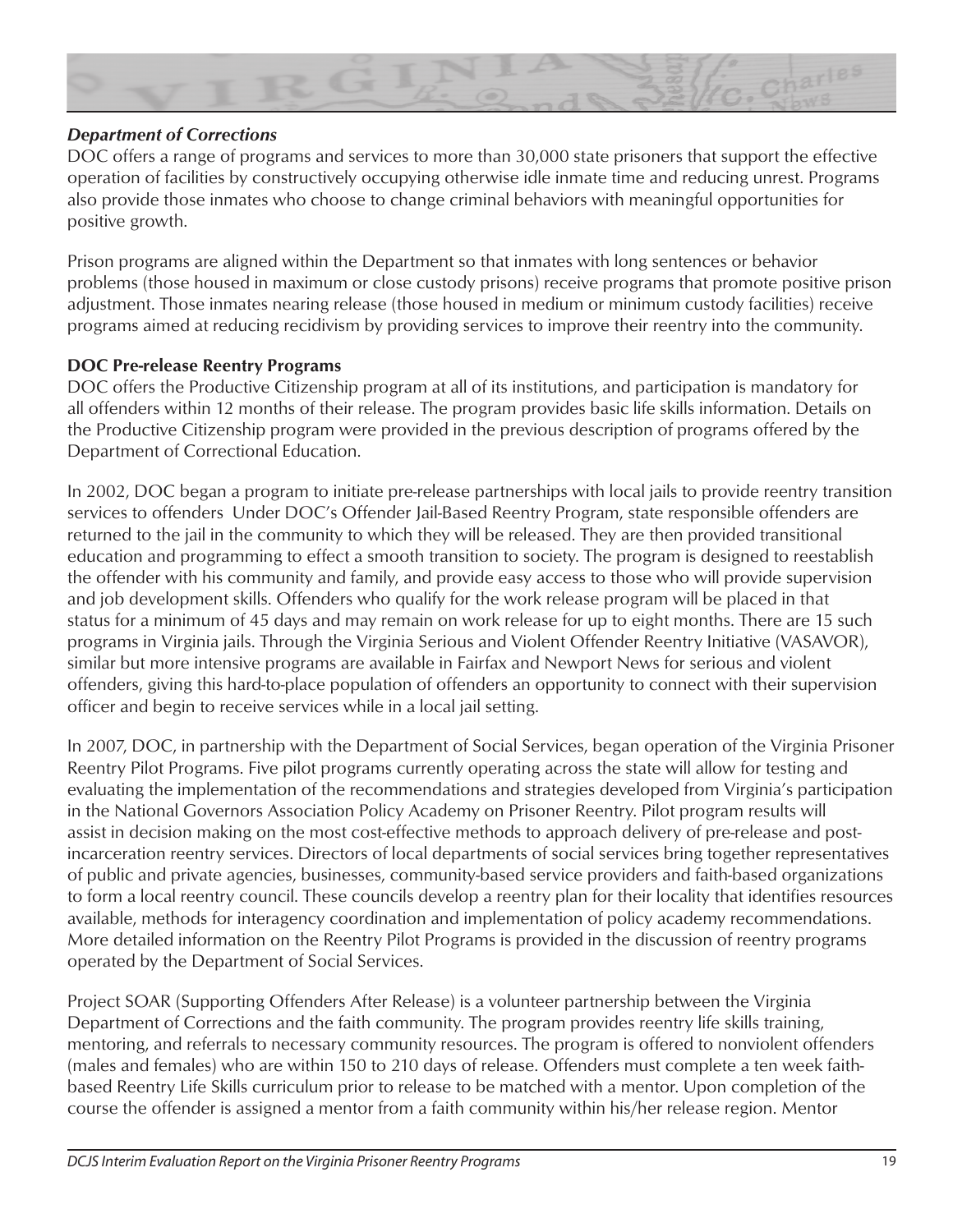

screening is carefully done to respect the religious beliefs and traditions of the offender. The offender promises to remain in contact with mentor for at least twelve months after release.

Several DOC institutions operate reentry programs that are specific to those prisons. Briefly, they include:

- Dillwyn Correctional Center, Transition Cooperative A voluntary program that serves as a work assignment and includes life skills training, counseling, and other services.
- Southampton Correctional Center, Pre-Release Center Cognitive Community Program A cognitive community is a 24-hour per day program that is based on pro-social values. The community is maintained by the offenders with the oversight and guidance of program and institutional staff, who serve as role models. The cognitive community offers relapse prevention, life skills, parenting, healthy relationships, self-esteem and problem solving. The Southampton program is for female inmates.
- Powhatan Correctional Center, Cognitive Community Program Modeled on the Southampton program, the Powhatan program is for male inmates.
- Virginia Correctional Center for Women Pre-Release Program A six-week program that includes a manual with community resource information specific to each offender's home community.
- Buckingham Correction Center, Preventing Recidivism by Educating for Parole Success Designed by an inmate to "reshape" offenders prior to their release by addressing four key aspects of their life: physical, emotional, psychological, and physiological. Plans are currently underway to expand the offering of the program to other DOC facilities.

#### **DOC Post-Incarceration Programs**

DOC contracts with private vendors to provide housing and services to offenders transitioning from prison, through eight Community Residential Programs, also called halfway houses. Offenders receive supervised housing, random urinalysis testing, life skills and basic counseling. Offenders work or go to school while they receive treatment. The length of the program varies depending on the offender's sanctioned length of stay. Offenders are required to pay for room and board.

Residential Transitional Therapeutic Communities (TTCs) provide a step-down for offenders who are within 90 days of their release date and are graduates of the prison's Therapeutic Community. The TTC is actually the fifth phase of the Therapeutic Community in the prison, and only offenders who have graduated from the first four phases are eligible.

Until recently, DOC also used four Detention Programs and five Diversion Programs as residential placements for offenders leaving prisons. Legislative changes became effective July 1, 2005, which now prevent offenders sentenced to state-responsible incarceration from being housed in these programs.

Day Reporting Centers provide nonresidential services to offenders in the community. Staffed by probation and parole staff, these ten centers require daily contact with offenders, which can include random checking on daily itineraries, job interviews, counseling attendance and community service. Offenders are provided intensive substance abuse treatment, aftercare/relapse prevention counseling, Alcoholics Anonymous and Narcotics Anonymous groups, GED and life skills classes, job referrals, and vocational services. Other services such as parenting skills are provided based on offender needs.

For more detailed information on DOC reentry programs, go to www.vadoc.virginia.gov.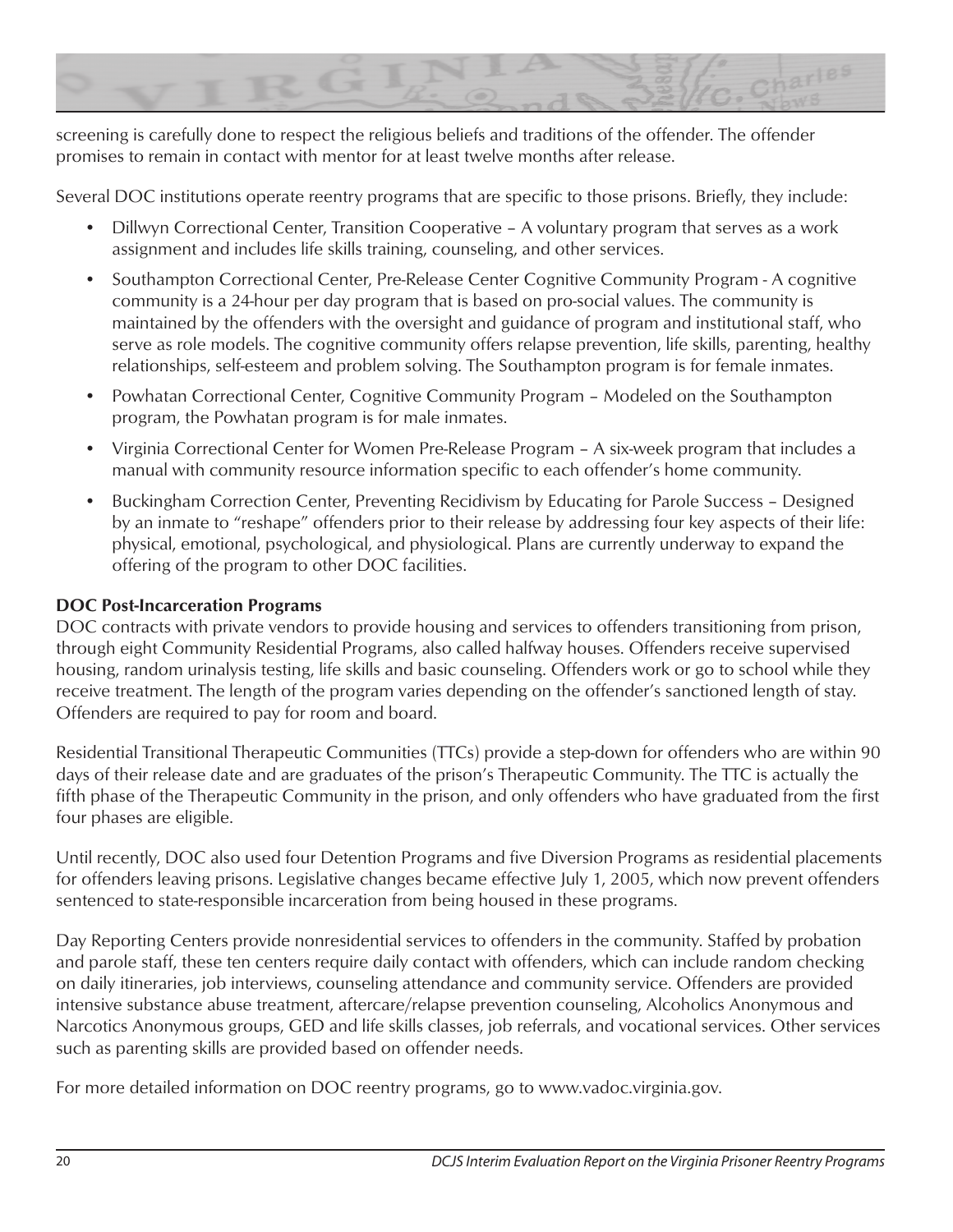

For more information on all of DOC's reentry programs, see *Prisoner Reentry Programs: Descriptions and Initial Outcome*s, which is anticipated for release in Fall 2007. An early draft of that report served as a reference for the information included in this report.

#### **Evaluations of DOC Reentry Programs**

The Department of Corrections is in the process of evaluating its reentry programs. For evaluation results, see *Prisoner Reentry Programs: Descriptions and Initial Outcomes*, which is anticipated for release in Fall 2007.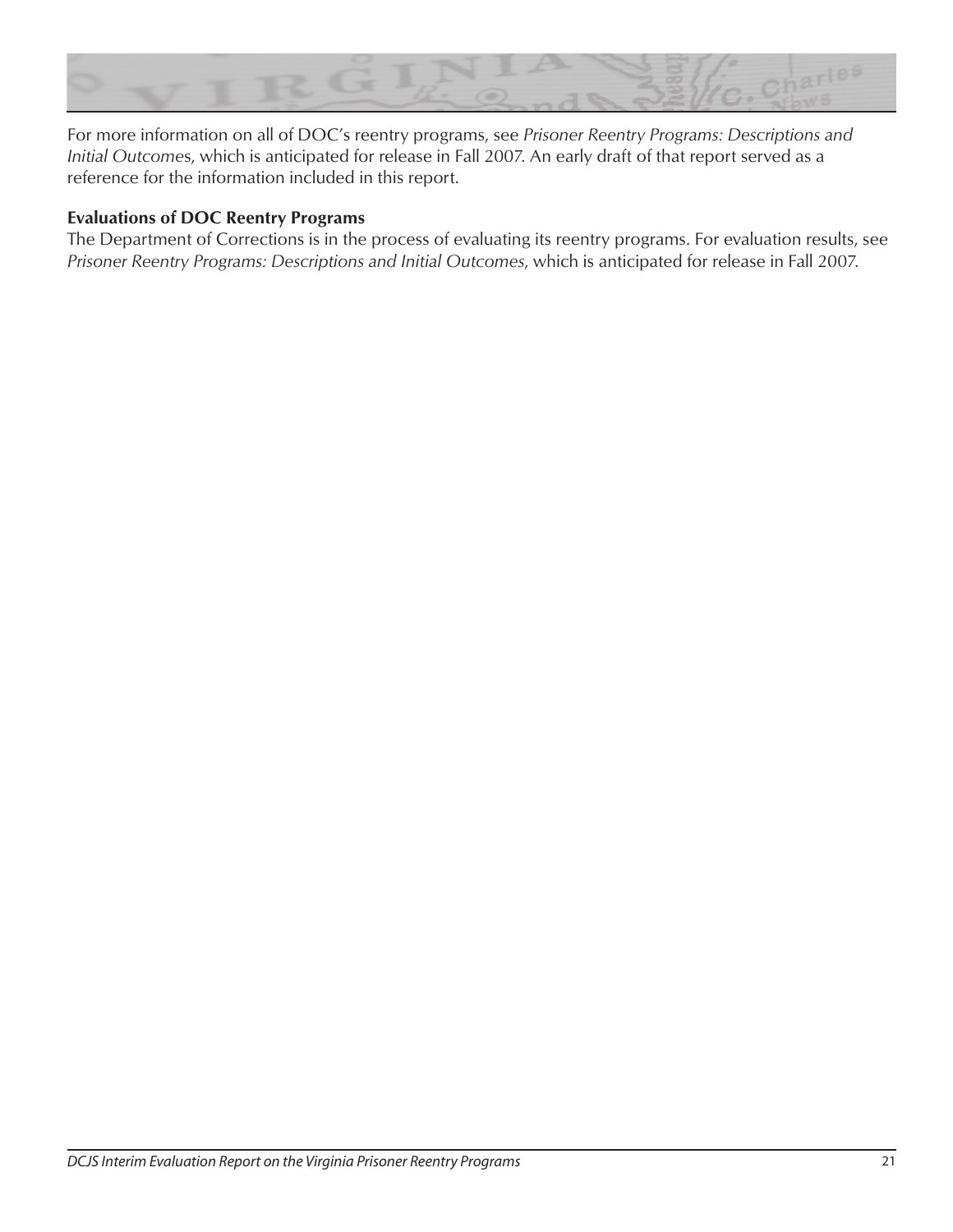

### *Department of Juvenile Justice*

The Virginia Department of Juvenile Justice (DJJ) follows a balanced approach of offender accountability and comprehensive services to achieve its vision of "Successful Youth, Strong Families, Safe Communities." For youth committed to the state, this means that assisting in the youth's successful reentry into the community is a primary goal from the date the youth is admitted to state care.

### **DJJ Pre-release Reentry Programs**

The first encounter a juvenile has with a correctional center occurs at the Reception and Diagnostic Center (RDC), the central intake facility for committed youth. The primary function of RDC is the orientation, evaluation, and classification of juveniles. All youth receive medical and dental examinations in addition to a psychological screening and evaluation. Sex offender evaluations are also performed at RDC. Each juvenile receives a battery of tests from Department of Correctional Education staff to identify the appropriate educational level, vocational aptitude, and any special educational needs. At the conclusion of the evaluation process, individual evaluators meet to discuss each case to determine treatment needs, length of stay, classification, transitioning/reentry, and placement recommendations. From RDC, juveniles are sent to their designated correctional facilities.

DJJ provides a range of treatment services and placement alternatives for incarcerated youth, all with the goal of helping youth succeed when they return to their communities. Treatment services in the correctional centers include a range of mental health services, specialized services for offenders with substance abuse or sex offender treatment needs, educational services provided by the Department of Correctional Education, and Youth Industries, a program operated in partnership between DJJ and DCE, which teaches employability skills.

In addition to these programs, DJJ provides a number of placement alternatives where a youth may spend all or part of his sentence. These include the Virginia Wilderness Institute, which emphasizes work ethics, education, self-discipline, responsibility, and accountability through participation in rigorous work and daily structure, and the Community Placement Program, in which youth are placed in specialized programs in one of two participating detention homes, rather than in a correctional center.

Although all programs for incarcerated youth are intended to improve participants' ability to return to their community, DJJ has recently begun a placement program with the specific goal of assisting with reentry. The Detention Reentry Project uses local detention homes (currently three facilities are participating) to transition youths from the state juvenile correctional centers back into the community. Youths spend the final 30-60 days of their confinement in these detention homes, which will make it easier for parole officers and family to visit them and prepare them for the return home.

## **DJJ Post-Incarceration Reentry**

DJJ parole staff begin preparing a youth's parole plan when the youth first enters the RDC. Parole services build on the programs that the juvenile received during the period of secure confinement in the Juvenile Correctional Centers. Protection of public safety is emphasized through a level system of supervision based on the juvenile's assessed risk of reoffending and adjustment to rules and expectations. The period of parole varies according to the juvenile's needs, level of risk, offense history, and adjustment. Parole officers provide case management services, facilitate appropriate transitional services, and monitor adjustment to the community. Juveniles may receive family and individual counseling, referral to other community services, vocational services, or specialized educational services. These services are provided statewide by a network of approved vendors from which the local Court Services Units (CSU) purchase programs and services for paroled juveniles and their families. In FY 2007, 552 young offenders received transitional parole services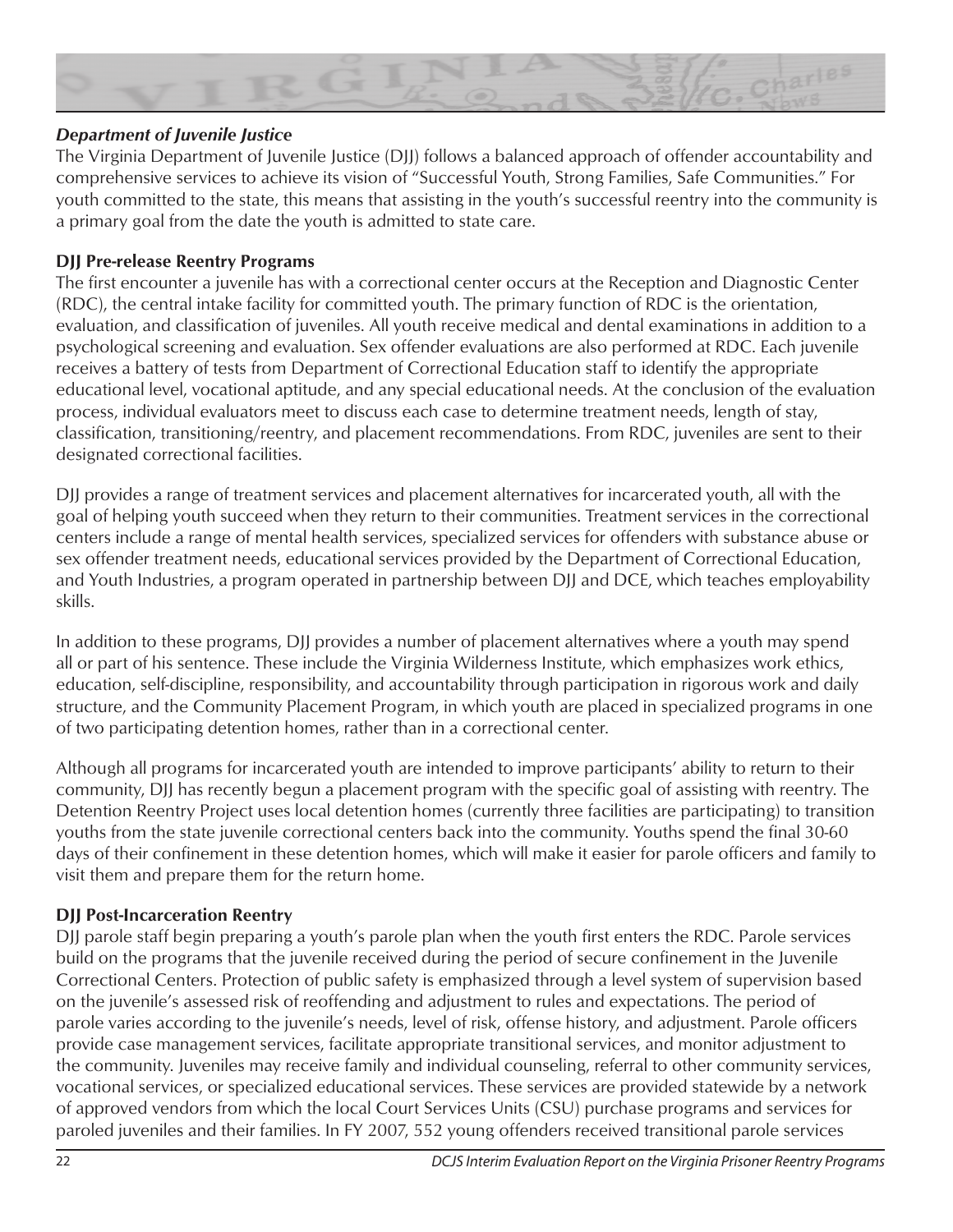

purchased by local CSUs, with some youth receiving multiple services. Some of these services include:

- Electronic monitoring/surveillance services 165 youth,
- Mental Health Assessments/Counseling 71 youth,
- Mentoring/Therapeutic Mentoring 389 youth,
- Intensive Service Programs 8 youth,
- Educational Services 3 youth,
- Employment Services 62 youth,
- Substance Abuse Services 85 youth,
- Sex Offender Services 64 youth,
- Anger Management 13 youth,
- Life Skills 22 youth, and
- Crisis Management 1 youth.

An additional 133 youth in FY 2007 participated in STREET Smart, an intensive case management and employment program for offenders in the Tidewater and Richmond areas.

Additionally, some offenders may spend time in a halfway house or similar transitional living program to learn basic life skills – such as budgeting, employability skills, and meal preparation – that will allow them to live independently once they are released. The halfway houses have a capacity of about ten youth each.

#### **Evaluations of DJJ Reentry Programs**

DJJ's Research and Evaluation Unit prepares an annual *Data Resource Guide* (*DRG*), which reports reoffense rates for offenders in various agency programs. Table 1 below presents twelve-month rearrest, reconviction, and reincarceration rates for all juvenile offenders released from Juvenile Correctional Centers in FY 2004, as well as for released offenders who participated in various programs.

| Program                       | <b>Rearrest</b> | <b>Reconviction</b> | Reincarceration |
|-------------------------------|-----------------|---------------------|-----------------|
| <b>JCC Releases: Total</b>    | 51.9%           | $40.4\%$            | 20.8%           |
| Substance Abuse Treatment     | 53.6%           | $41.2\%$            | 20.6%           |
| Sex Offender Treatment        | $35.7\%$        | 27.6%               | $9.2\%$         |
| Youth Industries              | 34.1%           | $14.6\%$            | $7.3\%$         |
| Virginia Wilderness Institute | 38.1%           | 28.6%               | 16.7%           |
| <b>Halfway Houses</b>         | 41.3%           | 32.6%               | $17.4\%$        |

#### **Table 1. Twelve-Month Recidivism Rates for Juvenile Offenders Released from DJJ Juvenile Correctional Centers in FY 2004**

For more information, see the 2006 DRG at: www.djj.virginia.gov/Resources/DJJ\_Publications.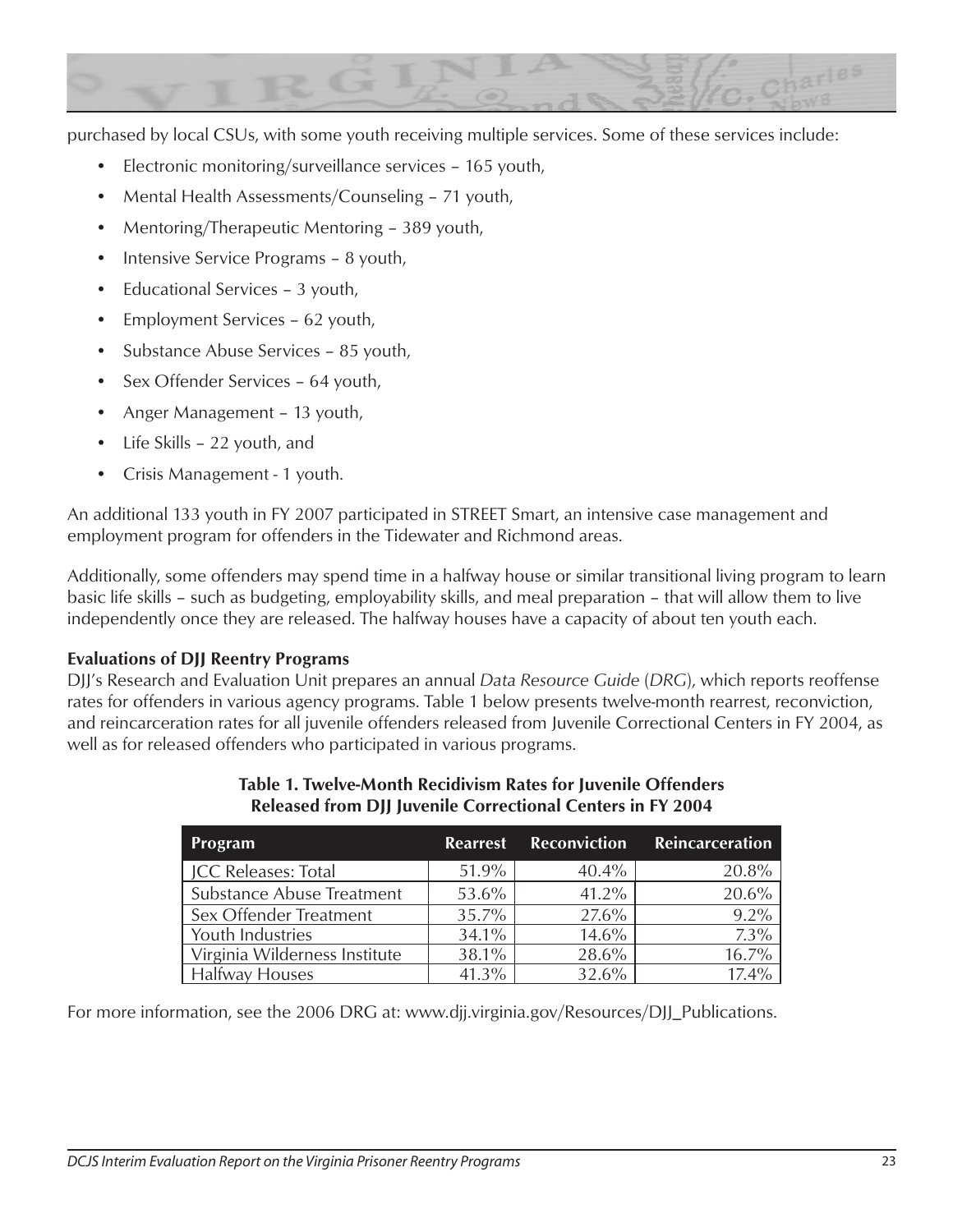

#### *Department of Social Services*

The Department of Social Services (DSS), working in conjunction with the Department of Corrections, is currently overseeing the Virginia Reentry Pilot Programs initiative in five locations across Virginia. The programs, developed from the work of the Virginia Prisoner Reentry Policy Academy, will be used to test and evaluate implementation of the recommendations developed from Virginia's participation in the Academy. The Pilot Programs address reentry needs in four broad areas identified by the Policy Academy:

- 1. Financial Obligations, Housing and Financial & Community Resources,
- 2. Employment and Education,
- 3. Family and Community Reintegration, and
- 4. Health, Mental Health, and Substance Abuse.

Locations for the Pilot Programs were selected on a voluntary basis. The five DSS offices and their community partnerships are using only existing personnel and other resources during the pilot period. (Note: there is no dedicated funding being provided to DSS for the Pilot Programs or for DSS evaluation of these programs). Directors of local departments of social services serve as conveners for reentry councils in the pilot localities. The reentry councils are composed of representatives of public and private agencies, businesses, communitybased service providers and faith-based organizations.

The local councils develop reentry plans for their localities that identify resources available, methods for interagency cooperation, integrated service delivery and implementation of policy academy recommendations.

Each Pilot Program locality has an assigned state correctional facility from which 25 to 50 offenders will be referred for participation in the program. Pilot Program localities and their assigned correctional centers are shown in Table 2:

| <b>Pilot Program Locality</b>     | <b>Correctional Center</b>             |
|-----------------------------------|----------------------------------------|
| Norfolk/Greensville-Emporia       | <b>Greensville Correctional Center</b> |
| Culpeper                          | Coffeewood Correctional Center         |
| King George & Planning District** | Haynesville Correctional Center        |
| Richmond                          | Powhatan Correctional Center           |
| Culpeper/Richmond/Norfolk         | <b>Fluvanna Correctional Center</b>    |

**Table 2. Reentry Pilot Program Localities and DOC\* Correctional Centers**

Two additional pilot sites were added in the Summer of 2007. Charlottesville/Albermarle will work with local jail offenders. The Southwest Regional Council will work with federal inmates and regional jail inmates.

\*\* Includes Spotsylvania, Stafford, and Caroline Counties, and the City of Fredericksburg

The original five pilot sites began working with program participants January 1, 2007. As participants leave the correctional centers, they will be joining the pilot program through 2008. The Reentry Pilot Programs occur over an 18 to 24 month period, spanning both pre-release and post-incarceration periods, and have three key phases.

#### **DSS Pre-release Reentry Programs**

Phase I: Before release from incarceration, inmates participating in the programs are given scheduled information about services and obligations that affect them and their families during the time they are incarcerated.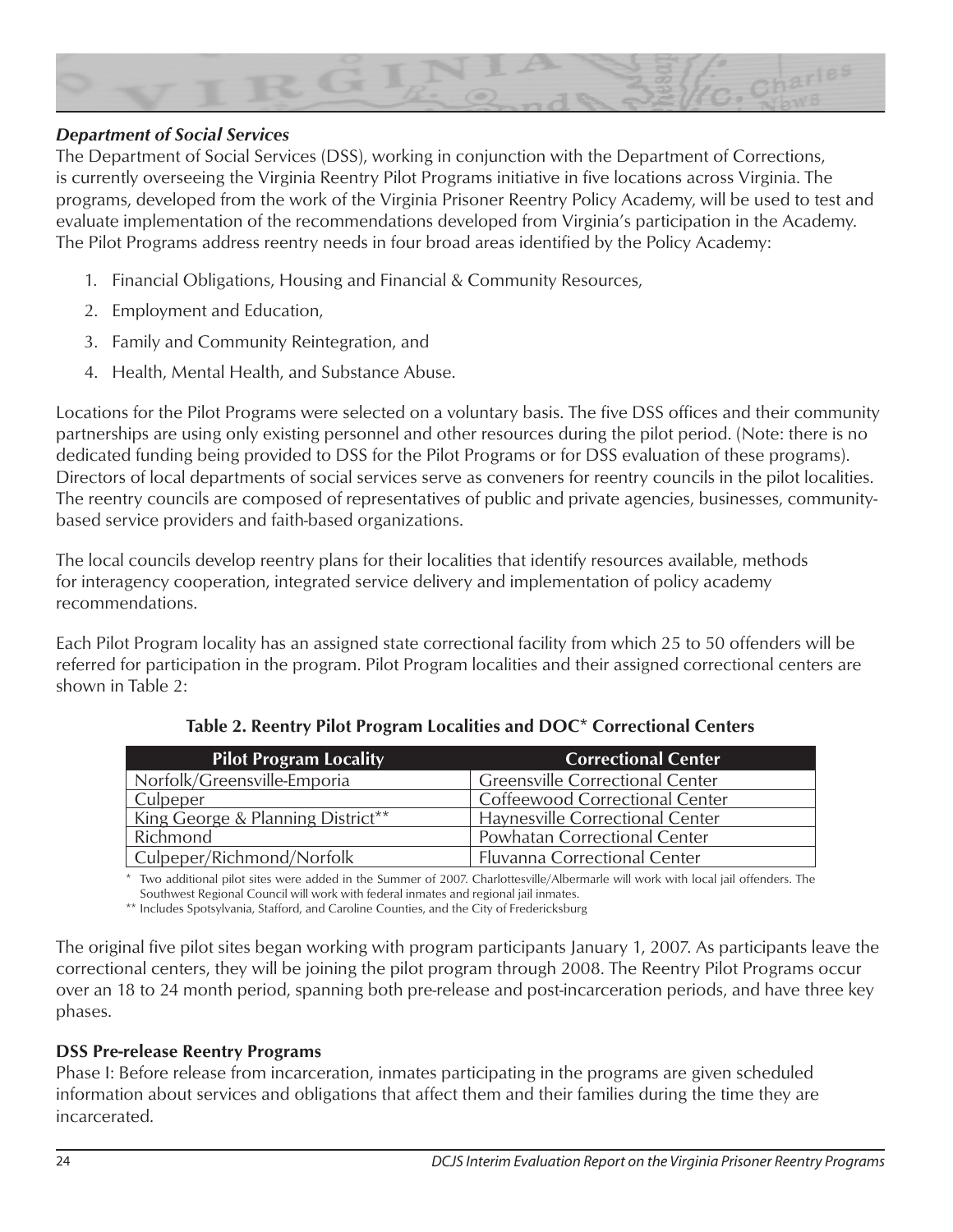

Phase II: Three to six months before release, representatives of the correctional facility and the local reentry council meet with affected inmates and develop plans for return to the community. The planning addresses financial obligations, housing, financial and community resources, education and training, employment, health, mental health, and family and community reintegration. Measurable outcomes are established for these areas with the offender.

#### **DSS Post-incarceration Reentry Programs**

Phase III: During the 12 months following the ex-offender's release, there is contact with a team representing the reentry council. The council develops methods for on-going communication and support for the returning ex-offender and the established outcomes are measured at one, three, six and twelve months after release. This phase includes a fatherhood/motherhood and family-to-family mentoring component in which trained mentors work with the ex-offender. Skill building in strengthening relationships, education and financial literacy is also provided. Mentors serve as concerned adults who provide support and help build positive connections with the community.

The Greensville-Emporia reentry pilot program will examine the issue of returning ex-offenders with special needs. Special needs inmates are a growing segment of the prison population, and require specialized care upon their release. This care varies depending on the needs, and can include hospital care, nursing home care, assisted living care, or dialysis. The program will develop an assessment plan for dealing with special needs inmates, including identifying Medicaid and/or Social Security eligibility.

#### **Evaluations of DSS Reentry Programs**

The Pilot Programs themselves are an effort to evaluate the implementation of the recommendations developed by the Reentry Policy Academy. Outcomes will be tracked for the correctional center pilot participants in six areas: employment, housing, financial obligations, health/mental health/substance abuse services, family and community reintegration and recidivism. DSS is currently finalizing the data collection tool for this evaluation*.* 

The programs are still ongoing, and DSS is making progress reports to the Virginia Reentry Policy Academy and the legislative subcommittee studying reentry. DSS will produce a written report on the evaluation at a later date.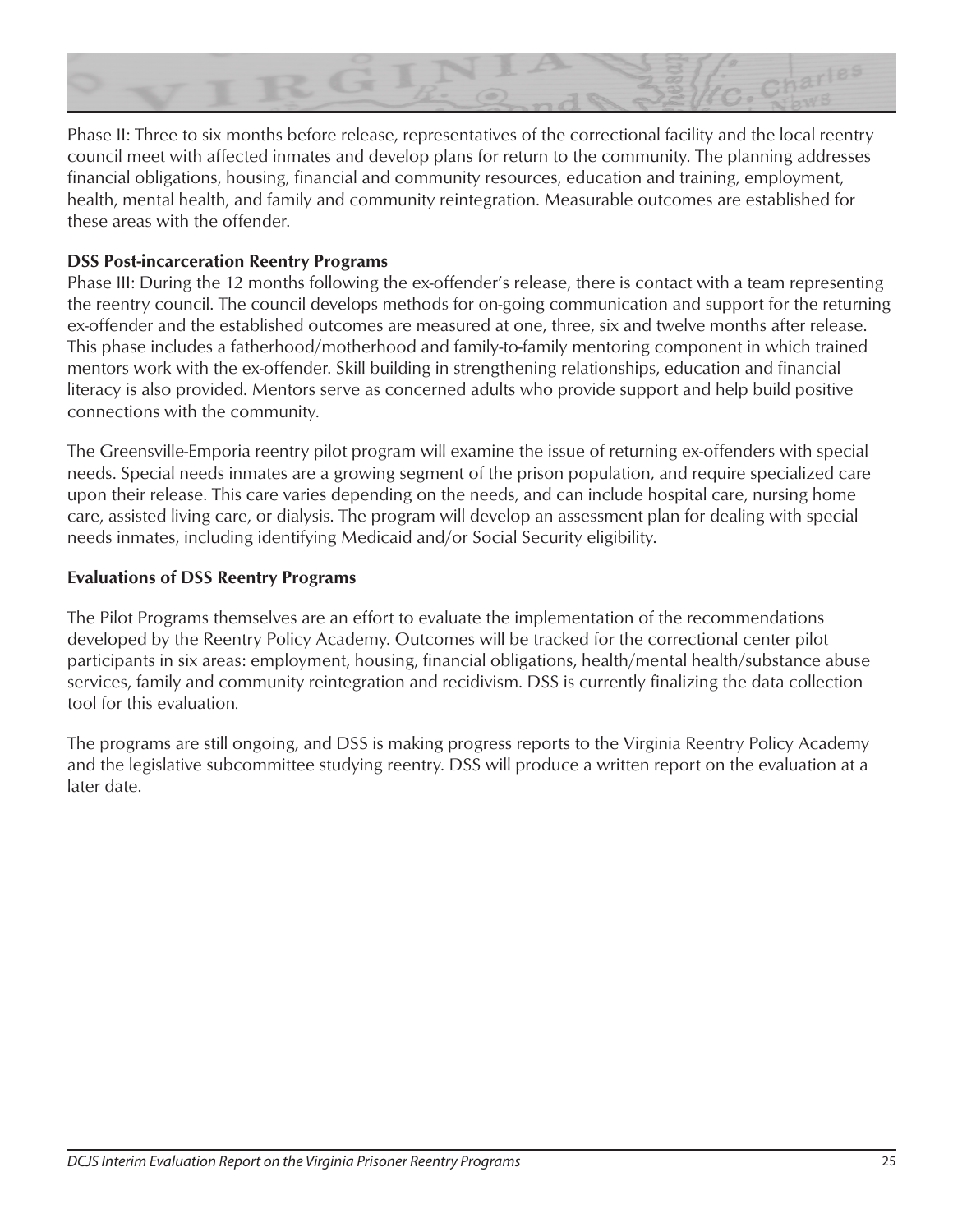

#### *Department of Criminal Justice Services*

The Department of Criminal Justice Services (DCJS) provides pass-through funds and administration of grants for Offender Reentry and Transitional Services (ORTS). ORTS provides access to transitional pre-release and post-incarceration services for adult men and women who are or were in Virginia state prisons or local jails and work release centers. These services are intended to prepare offenders for transition from incarceration to life in the mainstream community. ORTS programs typically offer both pre-release services and postincarceration services. The nine ORTS programs currently operating in Virginia are:

- Colonial Community Corrections Transitional Services (Colonial CCTS)
- Northern Neck Offender Reentry and Transition Services (Northern Neck ORTS)
- Northwestern Regional Adult Detention Center Offender Reentry and Transitional Service Program (Northwestern ORTP)
- Offender Aid and Restoration of Arlington, Inc. (OAR Arlington)
- Offender Aid and Restoration / Jefferson Area Community Corrections (OAR Jefferson Area)
- Offender Aid and Restoration of Richmond, Inc. (OAR Richmond)
- Opportunities, Alternatives & Resources of Fairfax, Inc. (OAR Fairfax)
- Skills Training Employment Placement-Upward Progress (STEP-UP)
- Virginia Community Action Reentry System, Inc. (Virginia CARES)

#### **ORTS Pre-release Reentry Services**

ORTS programs provide a wide variety of pre-release services within local and state detention facilities. Prerelease services in state correctional institutions may include assisting with delivery of DOC's Productive Citizenship program and developing parole plans. Pre-release services in jails may include training in obtaining employment, individual counseling, and referrals to other services. The programs often provide (1) in-facility classroom workshops, (2) GED programs, and (3) gender or culturally specific programming where appropriate.

#### **ORTS Post–incarceration Reentry Services**

ORTS provides a wide variety of post-incarceration services. The common services requested by program participants include help with:

- Meeting emergency and basic needs (housing, food, clothing, and medical, legal and financial assistance),
- Working with disabilities (e.g., application for SSI benefits),
- Obtaining identification and other documents (e.g., drivers licenses, birth certificate),
- Finding transportation (e.g., bus tokens, ride share referrals),
- Locating educational and training opportunities and providing individualized tutoring;
- Gaining employment (e.g., job counseling, work placement), and
- Finding mental health, substance abuse, and family counseling.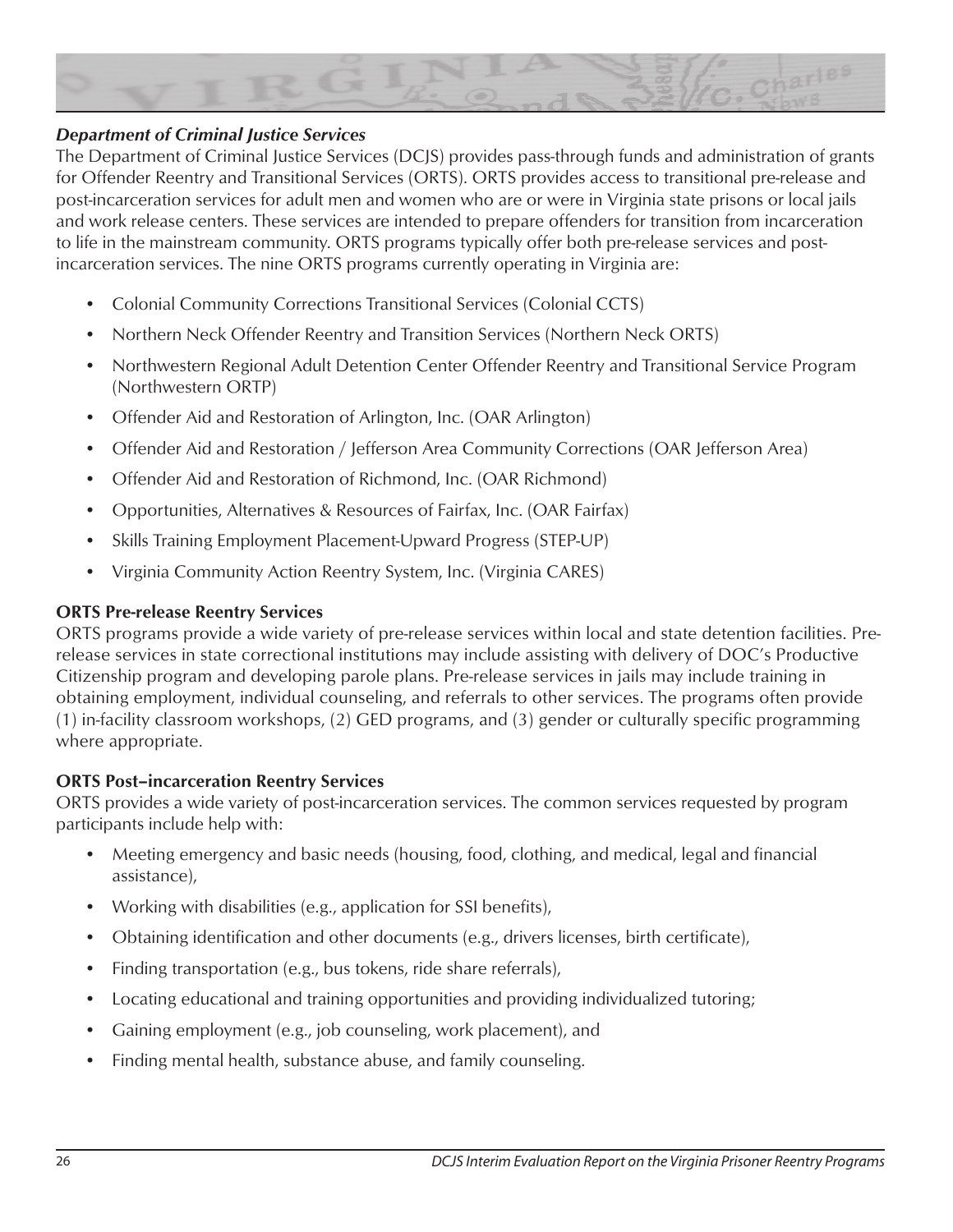

The following section will provide a more detailed examination of the ORTS programs.

# **Evaluation of ORTS Reentry Programs**

This evaluation is the first formal evaluation of the ORTS reentry programs since the 1980s.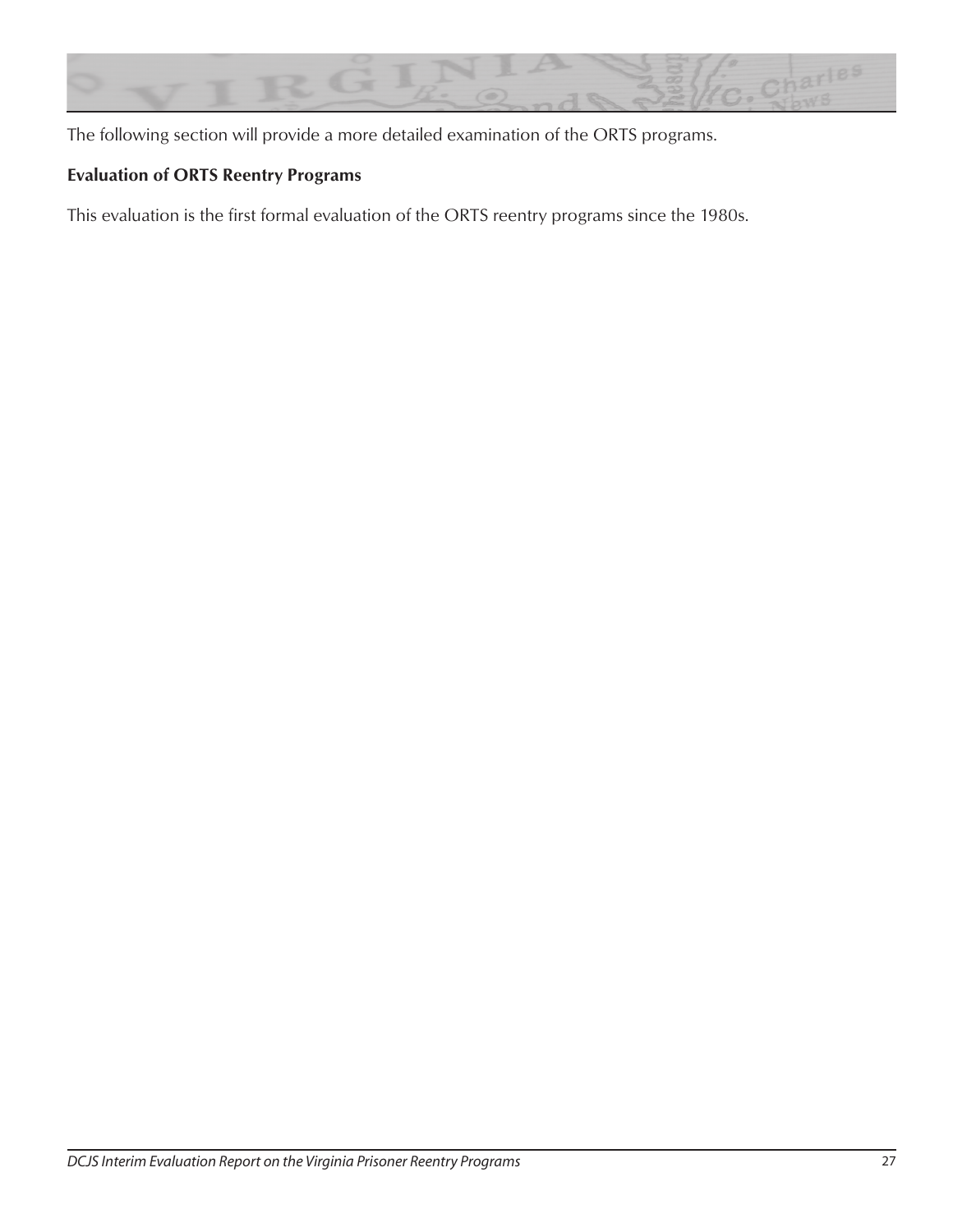

# **VI. ORTS - Historical / Administrative Overview**

Virginia's offender reentry program history can be traced back to the civil rights era of the late 1960s. A 1968 prison strike at the State Penitentiary in the City of Richmond inspired several local churches to convene a conference on Churches and the Correctional System. Following that effort, Colonel Jay Worrall, Jr. founded the Offender Aid and Restoration (OAR) movement. It was his vision of citizen visitors helping jail inmates that formed the original premise for the creation of OAR organizations around the country (oarfairfax.org).

A few years later, as part of their anti-poverty efforts, Total Action Against Poverty (TAAP), a Roanoke Community Action Agency, began providing reentry assistance through a small counseling-based "selfawareness" program. By the mid seventies, TAAP had developed the STOP-GAP program to formalize provision of services to recently released inmates, including life skills training, job placement, and counseling, among others (DCJS, 1982, 3-6).

OAR programs and other reentry services became established throughout Virginia in the early to mid 1970s. A few are highlighted in the timeline below. The reentry programs funded by DCJS have at various times been identified as "Pre-release and Post-incarceration Services" (PAPIS) and later as "Offender Reentry and Transition Services" (ORTS). To reduce confusion, they will be consistently referred to throughout this report as ORTS programs.

## **Offender Reentry Efforts Timeline**

- 1971 Colonel Jay Worrall established the first Offender Aid and Restoration program in Roanoke, Virginia. This pilot program marked the beginning of a statewide effort to meet the needs of offenders through the use of citizen volunteers and community groups (www.oarric.org).
- 1971 OAR Roanoke, Fairfax, and Jefferson Area established.
- 1974 OAR Arlington and OAR Richmond established.
- 1979 Virginia Community Action Reentry System (Virginia CARES) is incorporated.
- 1982 DCJS funds reentry services for Virginia CARES and OAR Richmond.
- 1987 DCJS funds reentry services for STEP-UP (Hampton Roads/Tidewater area).
- 1990 DCJS funds the Clarke/Frederick/Winchester Regional Jail reentry program.
- 1997 DCJS funds the Northern Neck Regional Jail reentry program.
- 1999 DCJS funds Middle Peninsula Regional Jail reentry program.
- 2000 DCJS funds the Riverside (Prince George) and the James City County (Colonial Community Corrections) reentry program.
- 2003 National Governor's Association (NGA) announces Virginia one of 7 states selected for Prisoner Reentry Policy Academy.
- 2003 The Middle Peninsula and the Riverside programs fold during the 2nd half of the year.
- 2004 General Assembly creates committee to study the work of the Governor's Reentry Policy Committee and other aspects of the reentry services picture. This group has continued through succeeding years and is now SJR327.
- 2007 The Joint Commission on Healthcare establishes a Behavioral Health Subcommittee which will focus on mental health services for the newly released.
- 2007 General Assembly funds DCJS study of reentry programs in Virginia.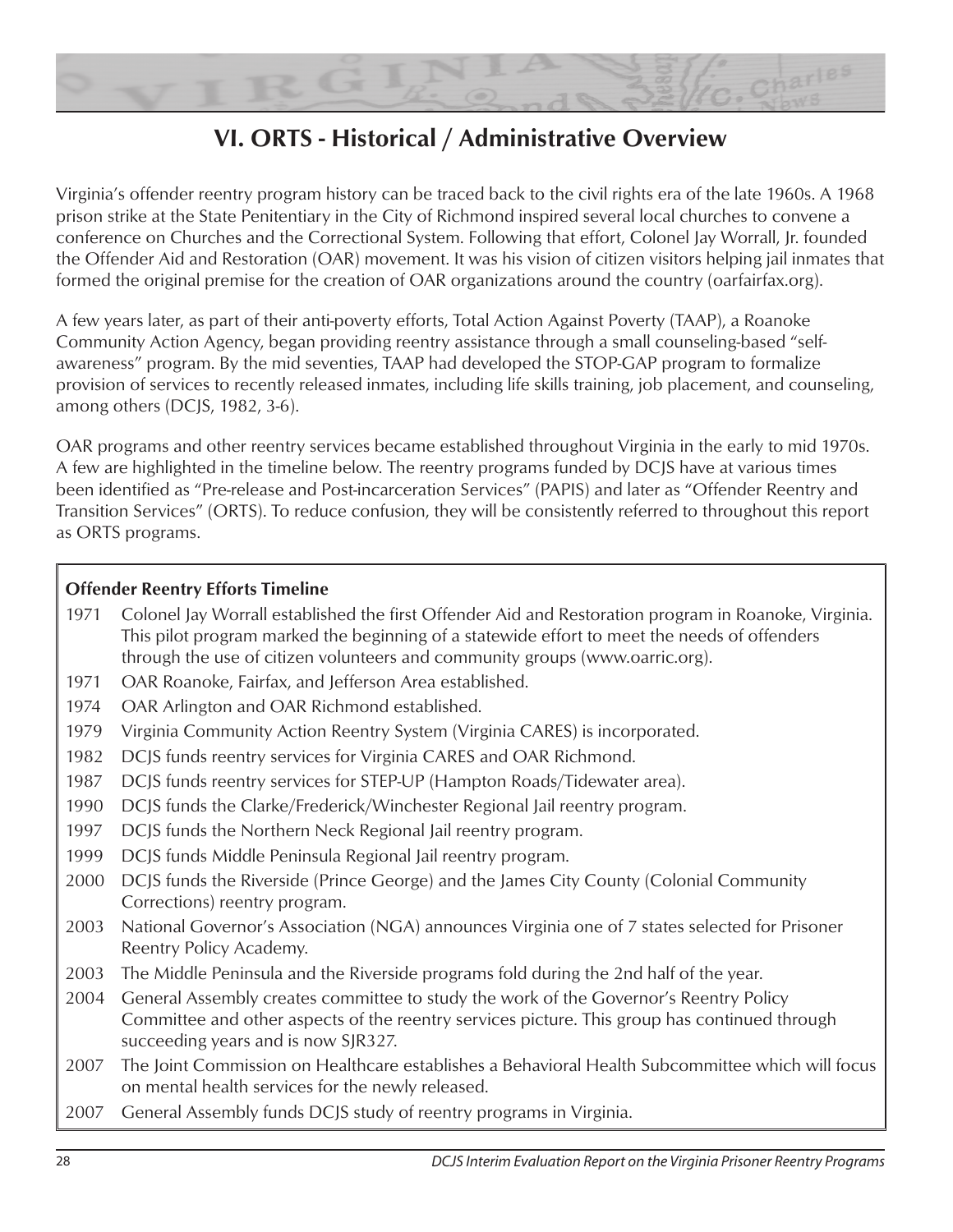

## *Philosophy and Intent of the ORTS program*

The ORTS 2008 Program Guide states that the program's purpose is to "to support professional services that increase successful reentry and reintegration into communities by incarcerated adult offenders. Successful employment placement services must be emphasized in the scope of service delivery, due to its importance in the successful reintegration process." Individual ORTS programs are required to adhere to the overall program's purpose and goals, but they are also encouraged to produce models that address their region's particular needs and circumstances. The goals of the overall program are to:

- Assist and prepare incarcerated adult offenders to achieve successful reintegration into society (DCJS, Fed Grant App, 2007),
- Assist offenders with structured and supportive family guidance and counseling services,
- Assist released adult offenders in locating and retaining employment, and
- Develop and maintain community support system for adult offenders through the use of volunteers and existing community agencies and services (DCJS, Fed Grant App, 2006).

Toward these goals, the ORTS programs coordinate their efforts with state institutions, local jails, and probation/parole offices to offer transition services to adult offenders. Collaborative arrangements with DOC include assisting with or providing the Productive Citizenship (life skills) curriculum to DOC inmates. Additionally, some programs have cooperative agreements with various agencies and organizations such as Department of Social Services, Department of Correctional Education, local Community Service Boards, Welfare to Work programs, Homeless Coalitions, local Chambers of Commerce, local career development centers and others.

Most programs begin working with offenders prior to their release from incarceration and many provide instructions for contacting an ORTS program or other local community services in their community after their release. Intake interviews are typically conducted at the beginning of the relationship and result in individual assessments and release plans.

Program services generally assist offenders who have been convicted of an offense and are in:

- Jail, serving a sentence and approaching release date, or
- Prison, and identified as eligible for parole or discharge and in need of release plan, or
- The community, following release from incarceration.

*Pre-release* services are intended to prepare offenders for transition from incarceration to life in the community. Pre-release services in the jails or prisons may include:

- Jail pre-release services may include training, counseling, mentoring, tutoring, information and referral. Training focuses on job-hunting skills, budgeting, consumer skills, family relationships, transition expectations, and related areas of value to offenders soon to be released.
- Pre-release services in state correctional institutions include assisting prison staff in delivering the Department of Corrections' Life Skills Program, and developing parole plans for difficult placement cases.

*Post-incarceration* services often address the specific needs of individual offenders after release from incarceration, and may include job placement assistance and career counseling; emergency services such as housing, food, and clothing; and service referrals and counseling (DCJS, *In-house document*, 2007).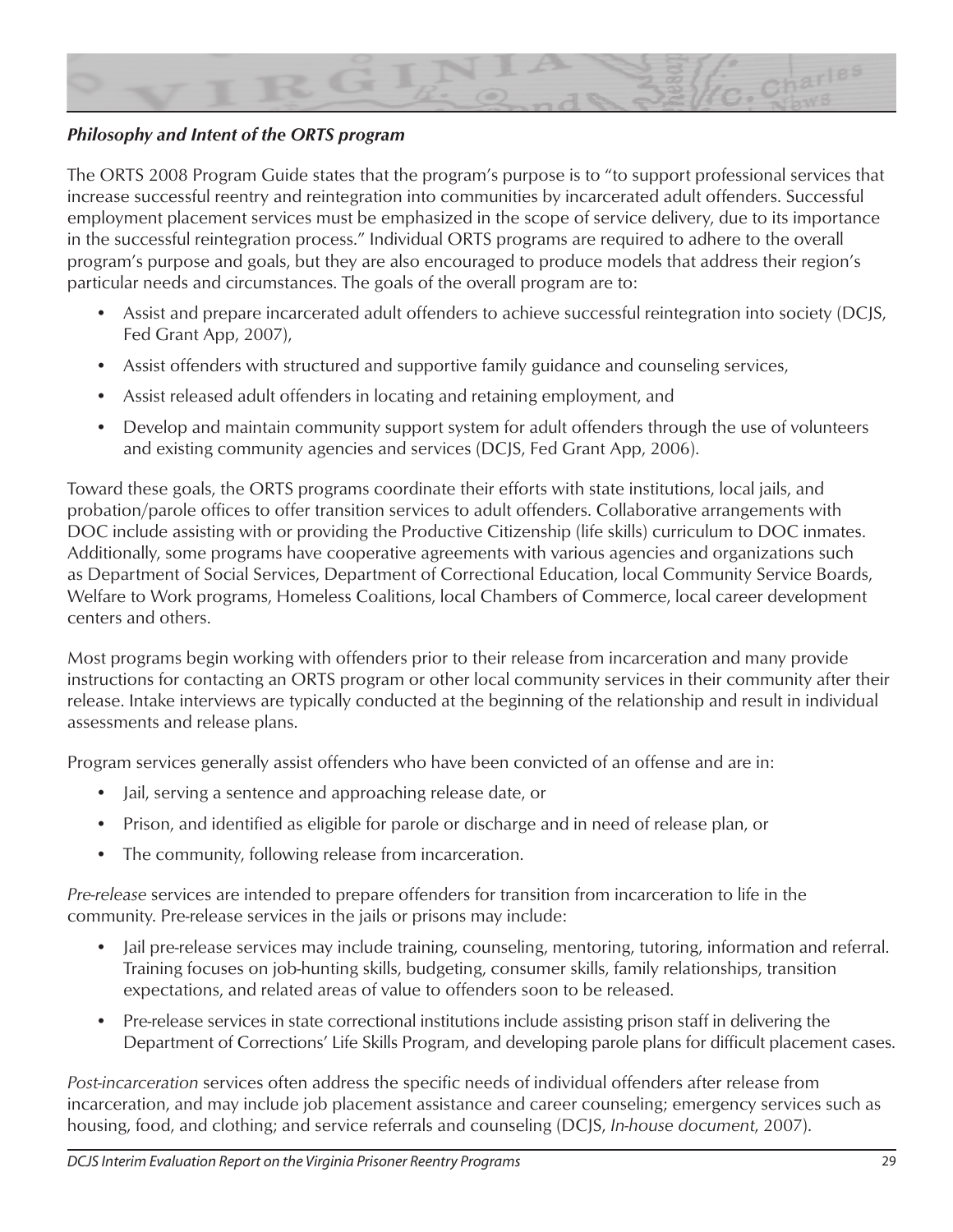

#### *ORTS Funding and Program Administration*

DCJS first began funding the ORTS programs in 1982. Initially, the programs were funded using only state general funds. In the second half of FY 2003, ORTS services were financed using federal Byrne Memorial Formula grant funds due to a state budget shortfall. Then, in FY 2004, the ORTS programs were funded solely with federal Byrne Formula grants.

The following year, there were indications that the Byrne Memorial Formula Grant program would be reduced or eliminated. Therefore, in state FY05, ORTS programs were funded for three months with Byrne Formula grants and the remaining nine months were funded with a federal Byrne Discretionary Fund grant (earmark). A small amount of state general funds was appropriated for reentry in FY06 and enlarged in FY07 to cover the expected loss of federal funds. The Byrne funds will no longer be available to these programs after June 30, 2008. These state and federal funds cannot be used for indirect expenses, equipment purchases (unless a necessary part of approved project), offenders adjudicated in the juvenile justice system, or capital construction (DCJS, Fed Grant App, 2007).

Table 3 provides a more detailed look at the federal and state grant funds received by each of the ORTS programs from 2000 – 2007. Two programs (Riverside and Middle Peninsula) discontinued services when they were unable to provide matching funds in FY 2003.

| Year<br><b>Grant</b> | rs<br>ပ<br>Colonial | <b>ORTS</b><br>Northern<br>Neck ORT | estern<br>North<br>ORTP | Arlington<br>OAR | lefferson<br>OAR<br>Area | Fairfax<br>OAR | <b>Tarco</b><br>Richm<br>OAR | <b>STEP-UP</b> | Virginia<br>CARES | rge<br>County<br>Prince | Middle<br>Peninsula<br>$\overline{a}$<br>Regior |
|----------------------|---------------------|-------------------------------------|-------------------------|------------------|--------------------------|----------------|------------------------------|----------------|-------------------|-------------------------|-------------------------------------------------|
| $00 - 01$            | \$29,784            | \$46,551                            | \$45,272                | \$158,146        | \$87,888                 | \$108,829      | \$276,221                    | \$164,876      | \$1,176,482       | \$45,090                | \$49,353                                        |
| $01-02$              | \$29,784            | \$46,551                            | \$45,272                | \$158,146        | \$87,888                 | \$108,829      | \$277,082                    | \$164,841      | \$1,178,848       | \$44,566                | \$49,262                                        |
| $02 - 03$            | \$20,849            | \$32,586                            | \$31,692                | \$110,703        | \$61,521                 | \$43,532       | \$193,958                    | \$115,389      | \$802,641         | \$17,827                | \$19,704                                        |
| 03-04                | \$17,870            | \$27,931                            | \$27,164                | \$99,838         | \$52,733                 | \$45,000       | \$166,250                    | \$98,904       | \$570,519         |                         |                                                 |
| 04-05                | \$27,748            | \$43,332                            | \$42,144                | \$147,333        | \$81,876                 | \$101,355      | \$258,137                    | \$153,603      | \$946,287         | ٠                       |                                                 |
| 05-06                | \$29,784            | \$46,551                            | \$45,272                | \$158,146        | \$87,886                 | \$108,829      | \$277,084                    | \$164,882      | \$976,259         |                         |                                                 |
| 06-07                | \$41,342            | \$51,751                            | \$47,179                | \$190,241        | \$92,619                 | \$112,805      | \$326,978                    | \$181,655      | \$1,071,643       |                         |                                                 |
| $07 - 08$            | \$46,716            | \$51,751                            | \$47,179                | \$195,296        | \$103,905                | \$126,557      | \$426,563                    | \$246,341      | \$1,133,735       | ۰                       |                                                 |
| <b>Total</b>         | \$243,877           | \$347,004                           | \$331,174               | \$1,217,849      | \$656,316                | \$755,736      | \$2,202,273                  | \$1,290,491    | \$7,856,414       | \$107,483               | \$118,319                                       |

**Table 3. State/Federal Grant Funds Awarded to ORTS Programs**

Note: Amounts depict State and Federal monies, does not include local match funds, if required. Not included in this table is a \$50,000 FY2008 start-up grant to three localities, pending assurances that the localities will provide operations funding after June 30, 2008.

In addition to state and federal funds, programs receive funding from local governments, United Way, private foundations and individual donations. All programs supplement their personnel resources with volunteers. (DCJS, Federal Grant Application, 2007). Figure 1 shows the amount of funds that ORTS programs received from various sources (ORTS Coalition, 2007).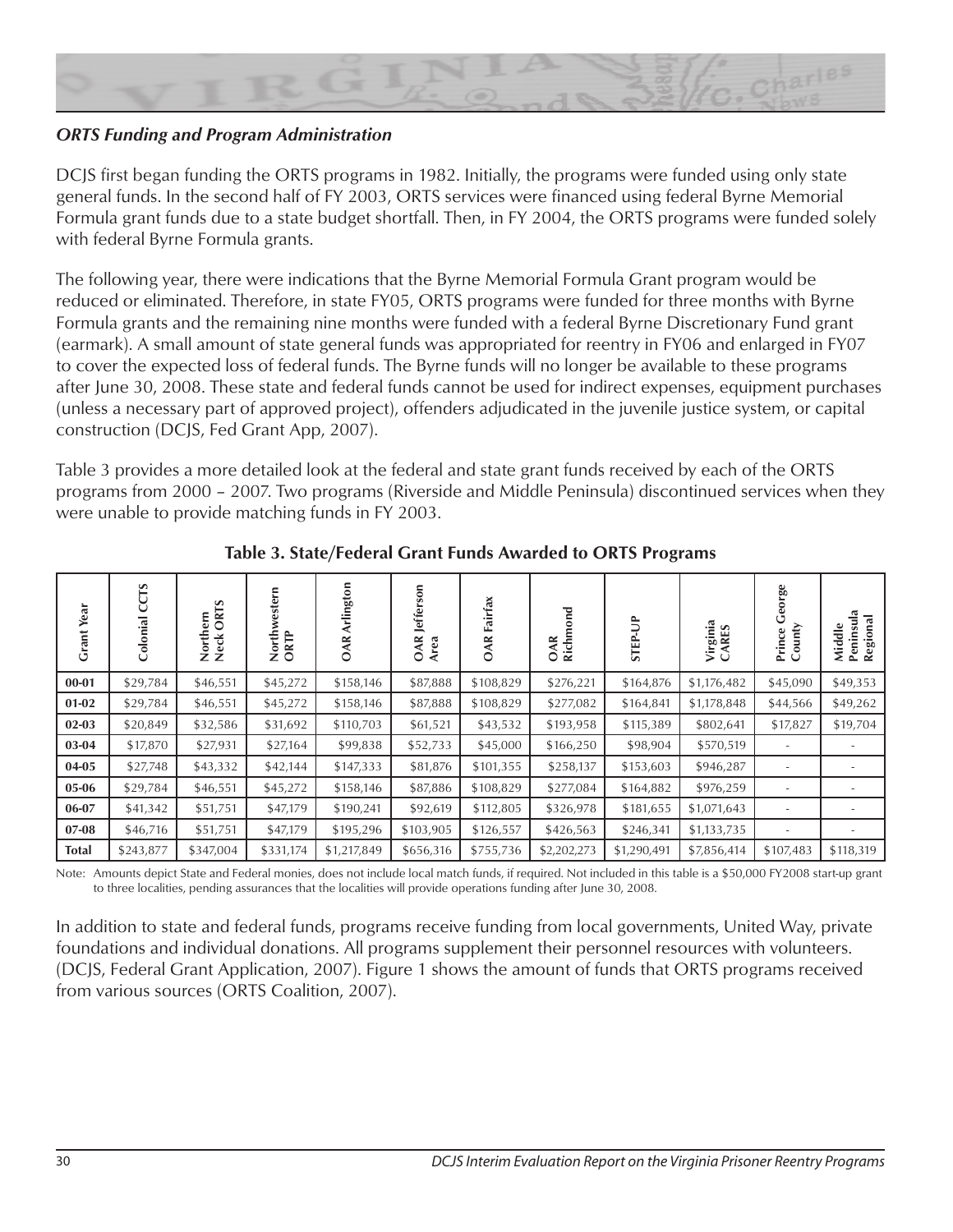

**Figure 1. ORTS Funding Sources, FY 2006-07**

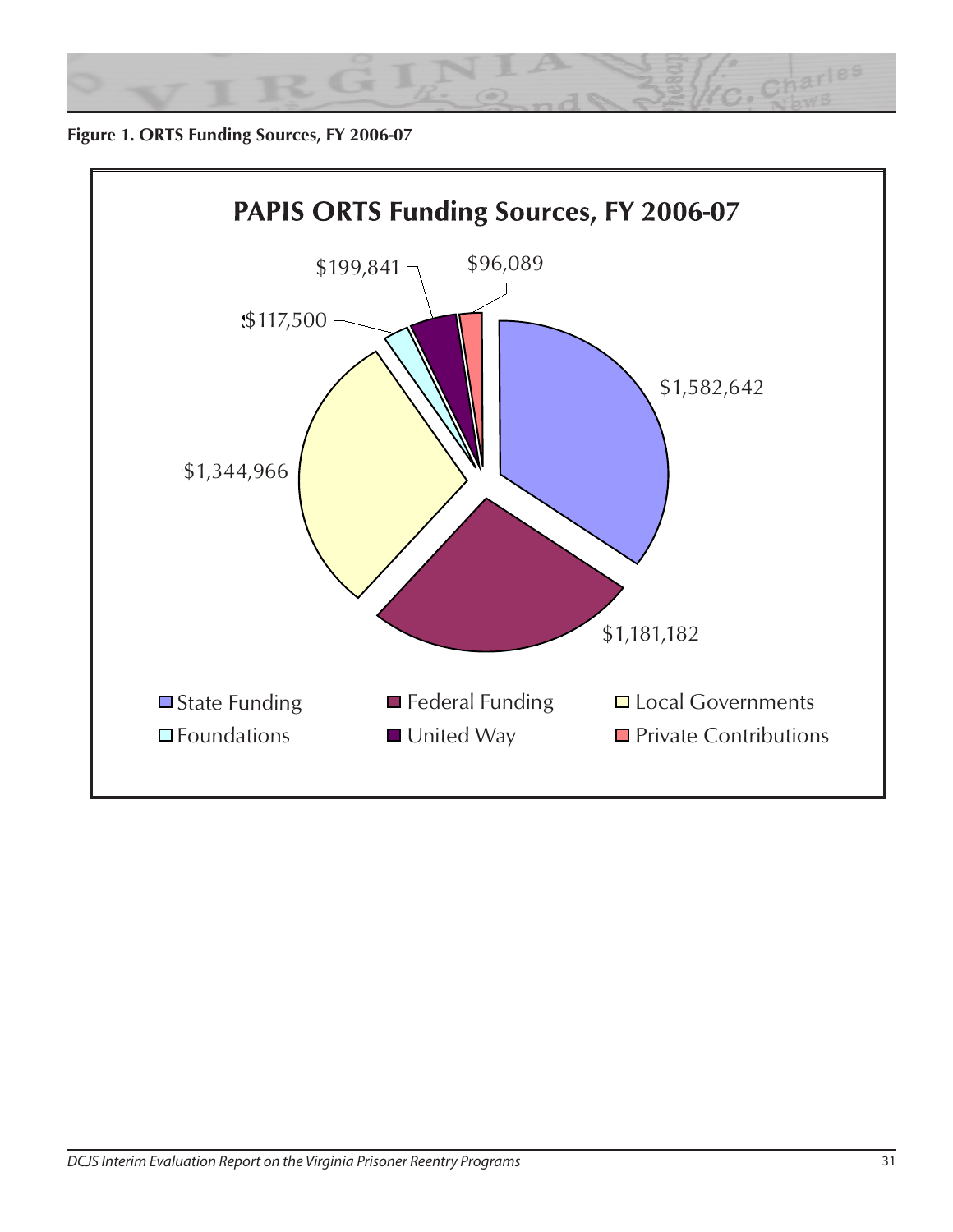

Administration and monitoring of the ORTS programs is provided by DCJS staff in the agency's Correctional Services and Grant Administration units. Programs are required to collect and report specific information quarterly to DCJS. Program data include the number of active clients, average caseload size, and number and types of services provided. They are also required to develop a system for following up with job placement/ referral clients at 3, 6, and 12-month intervals after release. Additionally, programs are required to submit quarterly financial reports (DCJS, Fed Grant App, 2007).

## *ORTS Coalition*

The ORTS Coalition is made up of the nine current ORTS programs operating around the state. The group formed around 1999 (OAR Richmond, 2007) in an effort to work together instead of in competition with each other, and to provide a single message to state legislators, agencies and others interested and concerned about the successful reintegration of previously incarcerated individuals into Virginia communities. It provides a model for other states in how state and local governments, community-based non profit organizations, and community volunteers can work together to provide these services to prisons, jails, offenders and their families (ORTS Coalition, 2006).

The Coalition seeks to provide full statewide coverage of transitional and reentry services to offenders returning to Virginia communities by filling both geographic and programmatic gaps in service. Currently, the Coalition members provide services to over 70 percent of Virginia localities, as illustrated by the map in Figure 2. Part of this evaluation will include assessing local program fidelity to the ORTS philosophy, model and processes described in the grant announcement.

Although ORTS is administered by the state as a single program by DCJS, individual program sites must tailor services to the needs and resources of their communities. The following section of this report examines the different ORTS programs operating in Virginia.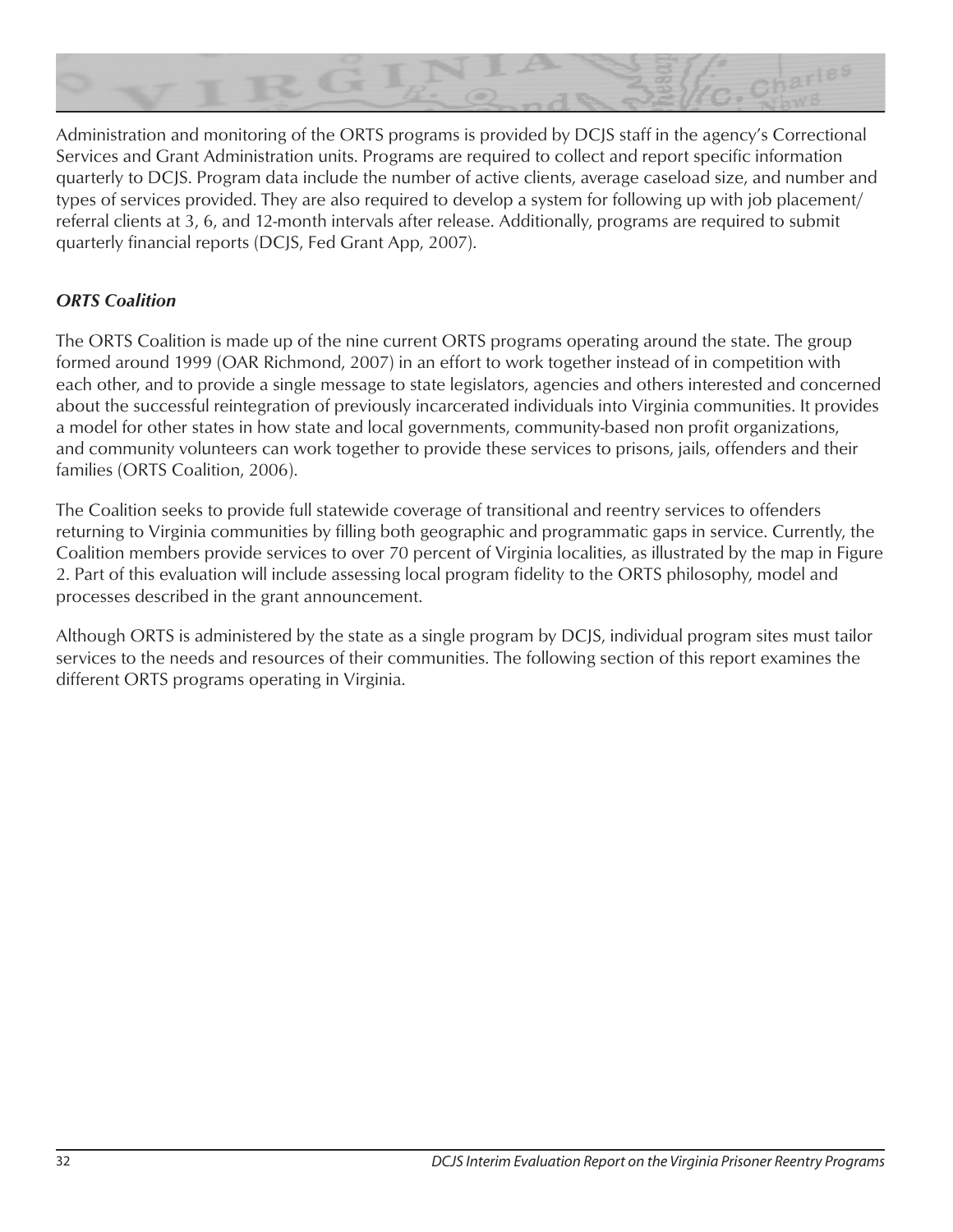

**Figure 2. ORTS Programs and Service Areas**



#### **Colonial CCTS**

James City, Poquoson, Williamsburg, York, Charles City, New Kent (post-incarceration only)

#### **Northern Neck ORTS**

Essex (Post-Incarceration Only), Lancaster, Northumberland, Richmond County, Westmoreland

#### **Northwestern ORTP**

Clarke, Frederick, Winchester, Fauquier

**OAR Arlington** Arlington, Alexandria, Falls Church

**OAR Fairfax** Fairfax, Loudoun, Prince William

#### **OAR Jefferson Area**

Counties of Albemarle, Fluvanna, Greene, Goochland, Louisa, Madison, Orange and Nelson, City of Charlottesville

#### **OAR Richmond**

Cities of Ashland, Richmond, Colonial Heights, Hopewell, Petersburg, Counties of Henrico, Chesterfield, Dinwiddie, Hanover, Caroline, Goochland, New Kent, Prince George (Pre-Release Only)

#### **Step–Up**

Norfolk, Virginia Beach, Portsmouth, Chesapeake, Hampton and Newport News (Pre-Release Only), Isle of Wight, Suffolk, Southampton, Franklin City, Gloucester

#### **Virginia Cares**

Abingdon, Alexandria, Allegheny, Amelia, Amherst, Appomattox, Bedford, Botetourt, Bristol, Buchanan, Buckingham, Campbell, Caroline, Charlotte, Chesapeake, Chesterfield, Craig, Cumberland, Danville, Dickenson, Franklin County, Fredericksburg, Hampton (Post-Incarceration Only), Henrico, Henry, Lunenburg, Lynchburg, Martinsville, Newport News (Post- Incarceration Only), Norfolk, Nottoway, Petersburg, Pittsylvania, Portsmouth, Prince Edward, Richmond, Roanoke City and County, Rockbridge, Rocky Mount, Russell, Salem, Smyth, Virginia Beach, Washington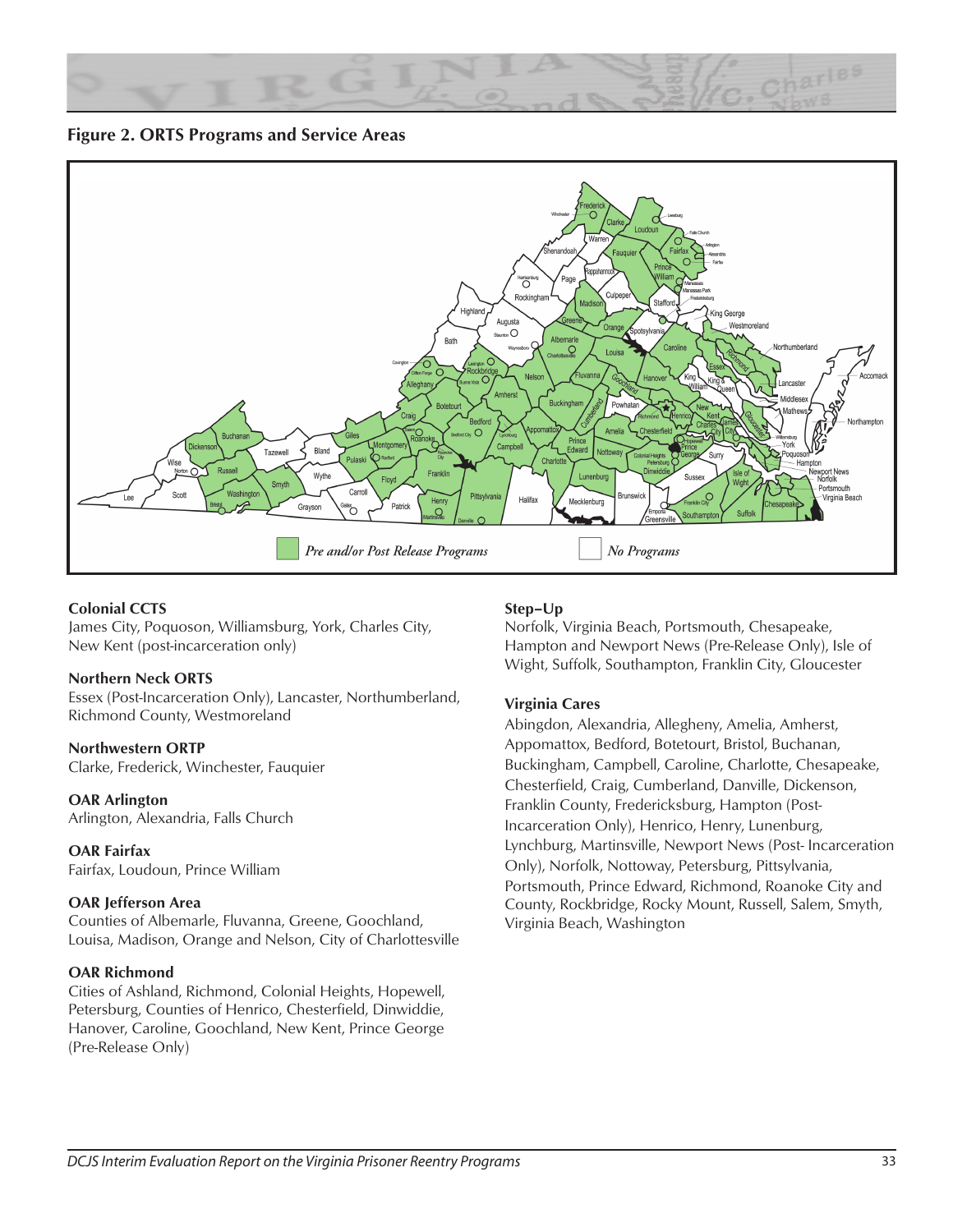

# **VII. Review of Local ORTS Programs**

This section provides a detailed review of the nine local ORTS programs described in Section VI. To gather the information for these reviews, DCJS staff made site visits to the local ORTS programs and interviewed the ORTS program director and/or other program staff. In cases where sites visits were not possible (STEP-UP, Inc. in Norfolk, and Northwestern Regional Adult Detention Center), program information was gathered through telephone interviews and reviews of documentation provided by the sites.

Several types of information were collected from the program sites in order to develop an understanding of program activities;

- Types of services offered by the programs (pre-release or post-incarceration),
- Types and numbers of clients served by the program,
- Types of locations at which services are provided (institutions, detention centers, etc.),
- Program origin/history, and
- Program staff characteristics.

Prior to the site visits, DCJS staff administered a survey to the ORTS programs to gather information about the types of data collection and information management systems used by the sites. This information was used to do a preliminary assessment of the types of information that the sites currently could provide to support an evaluation. Findings of the preliminary assessment were used to guide more detailed questions posed during the site visits.

In the ORTS program descriptions that follow, each one is described in two ways. First, a summary provides a description of basic program services, operations and capacity. Second, each program is assessed in terms of its "readiness for evaluation." The information used to describe and assess these programs were collected through site visit interviews, grant documents, website or web content, and documents and materials provided by the program.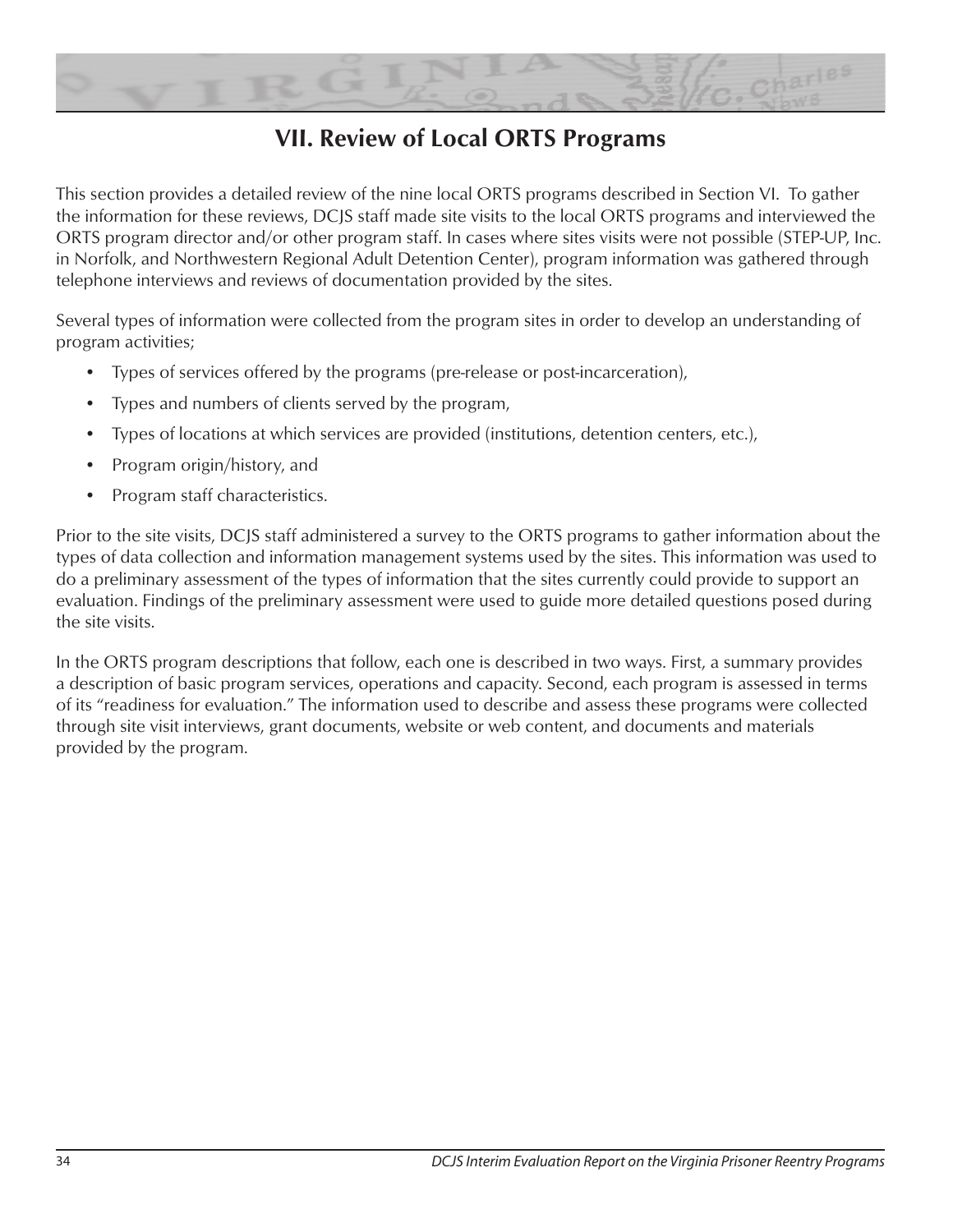

# *Colonial CCTS*

# **Program Information**

Colonial Community Corrections Transitional Services (Colonial CCTS) 4093 Ironbound Rd., Suite B Williamsburg, VA 23188 Phone: (757) 564-2311 Fax: (757) 229-8963 http://www.james-city.va.us/communityservices/cc-transitional.html

#### **Program Summary**

Colonial CCTS provides access to transitional pre release and post incarceration services for approximately 584 adult male and female clients who are in Virginia Peninsula Regional Jail (VPRJ), or who were previously incarcerated and are now living in Poquoson, Williamsburg, or the counties of James City or York. Post incarceration services are also made available in the counties of Charles City and New Kent.

Pre release and post incarceration services are organized within the Colonial Community Corrections (Colonial CC) office. This office also houses the probation and pre-trial services for this area. The Colonial CC also has a small satellite office in York County.

Colonial CC began in 1995 with the Comprehensive Community Corrections Act for Local-Responsible Offenders (CCCA) and the Pretrial Services Act (PSA). This expanded their probation supervision services to include pretrial services to the 9<sup>th</sup> Judicial District. The addition of the criminal justice planner in 1998 helped the Colonial CC identify and address gaps in services which aided the establishment of their reentry services program. Colonial CCTS started receiving funds in 2001 for the provision of pre-release and post-incarceration services.

#### *Staff*

Colonial CCTS has three staff, a program administrator, a program coordinator, and a transitional services jail liaison. The pre release program administration is contracted to a facilitator for pre release training. Colonial CCTS also uses volunteers to supplement their staff. Among approximately 8 -10 active volunteers, one additionally serves as a volunteer coordinator.

Volunteering at Colonial CCTS began as a grassroots effort focused on the transportation challenges that face those released from the VPRJ. This evolved into a vibrant mentoring program that helps transition approximately 20 – 30 nonviolent offenders preparing for release from the VPRJ each year. Mentor and client have at least two to three meetings prior to release, and about half maintain follow up after release. Volunteers also provide transportation assistance and access to basic needs (e.g., clothing, phone cards, food, etc.).

#### *Pre-release services*

Colonial CCTS provides pre-release services to VPRJ. These services include:

- Employment preparedness and resume assistance,
- Parenting education,
- Substance abuse counseling,
- Release planning, and
- Referrals for educational services.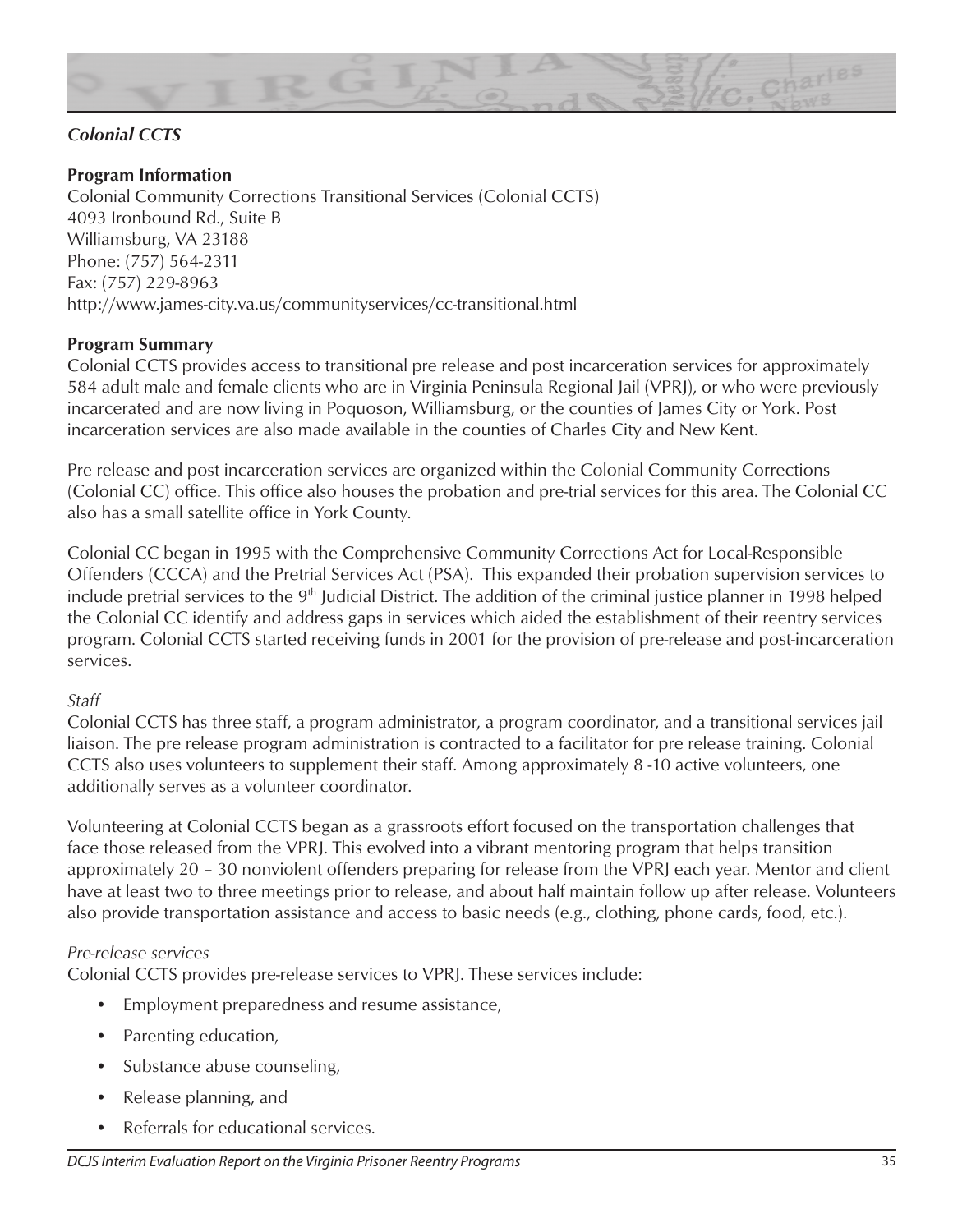

The classes are available to the facility's general population, and clients participate on a volunteer, "first-come" basis.

The employment preparedness curriculum includes the following four subtopics: stress management, active communication, setting boundaries, and budgeting and career readiness.

#### *Post-incarceration services*

Colonial CCTS provides post-incarceration services from their main offices in Williamsburg. Post-incarceration clients are referred to the program by state and local agencies, program managers, and literature available in state and local detention facilities.

Post-incarceration services include:

- Employment assistance (placement, resume writing, interview and job counseling),
- Assistance with emergency and basic needs (housing, food, clothing, mediation services),
- Identification assistance (picture ID and documentation),
- Transportation assistance,
- Substance abuse services, and
- Referrals for mental health/counseling/support groups.

Colonial CCTS provides case management and follow-up services to its post incarceration clients. Providing services to homeless post incarceration clients is very challenging in the Williamsburg/James City County area. Colonial CCTS has an agreement with a local motel to provide up to two weeks of emergency shelter for those who qualify, however, there are currently no long term homeless services available.

In addition to providing core reentry services, Colonial CC is piloting implementation of Evidence Based Practices and using them in delivery of reentry services. This is done through screening and assessing clients based on their level of risk and need, cognitive behavioral therapy ("thinking for change"), positive reinforcement, and through the practice of motivational interviews.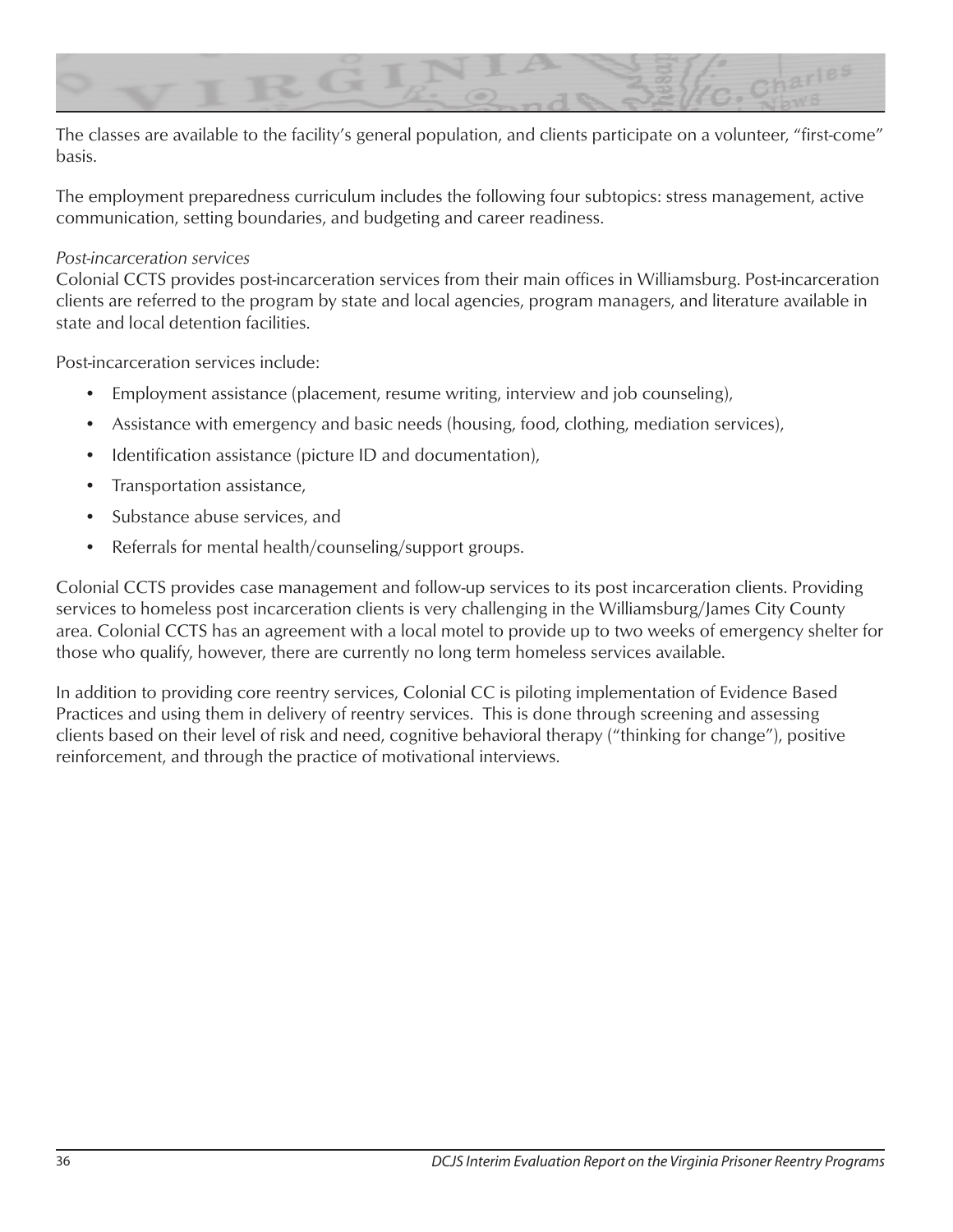

#### **Evaluation Readiness**

Individual organizations may or may not be ready for a comprehensive process and outcome evaluation. Such evaluations require both the willingness of program management and staff to participate, and the ability to deliver information about the program and its clients. The following checklists give some indication of this site's readiness for a process and outcome evaluation.

### **PROCESS Evaluation Checklist**

o *Is there support for process evaluation at different organizational levels, such as the leadership, managers, and practitioners, as well as among service partners?*

> Colonial CC's program administrator and other staff are supportive of ongoing process evaluation. The program collects information about its ongoing activities and organizational performance.

#### *Can the Program:*

- o *Determine whether the program served intended participants?* During the site visit, Colonial CC was able to produce examples of intake documents, identify the numbers of people served by each program component.
- o *Tell the story behind program delivery?*

Colonial CC has brochures, pamphlets and other documentation to provide clients and stakeholders that describe their program components. The staff we spoke to were very informed about the program, its components and the history of the program.

o *Identify best practices that they use or that other programs use?*

Colonial CC is a pilot site for Virginia Community Criminal Justice Association's Evidence-Based Practices for Pretrial Services and Community Corrections programs. They have incorporated best practice program elements such as motivational interviewing, cognitive behavioral therapy (CBT).

o *Identify whether program services and activities are provided as intended?* The evidence-based practices program they are implementing has built-in feedback mechanisms for the organization and includes regular reviews of the services and activities.

**D** *Provide data or information to use for program improvement?* Colonial CC collects data and information to use for program improvement as part of the EBP model.

- $\Box$  *Track how resources are being used?* Colonial CC's program administrator keeps track of budget expenditures.
- o *Reach important target audiences of stakeholders?* Colonial CC provides an annual report that is available to board members and other stakeholders.

Notes: Colonial CC reentry services are housed organizationally under community corrections.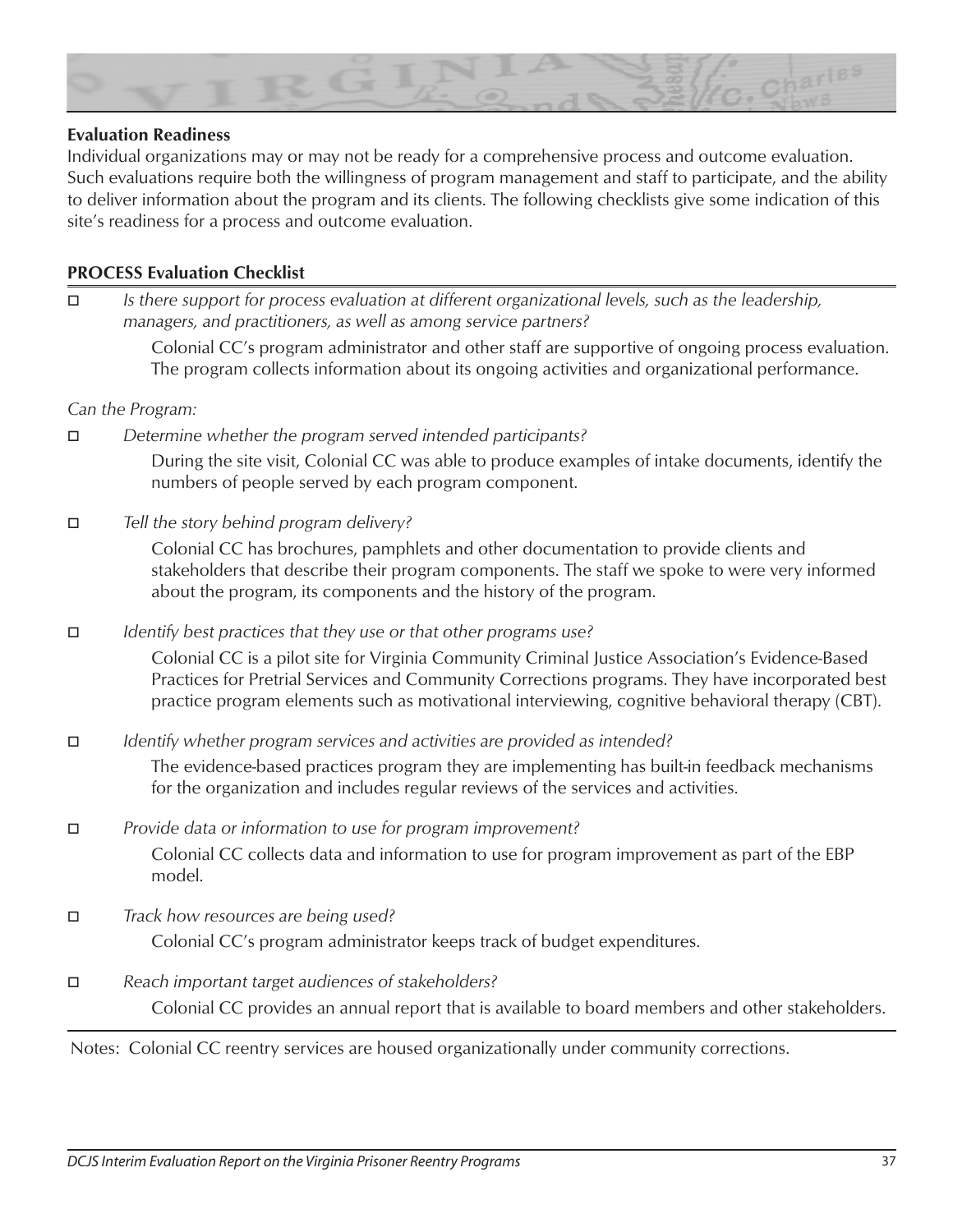

# **OUTCOME Evaluation Checklist**

- o *Is the program ready for a process evaluation?*  See the process evaluation checklist above.
- o *Is there support for an outcome evaluation at different organizational levels, such as the leadership, managers, and practitioners, as well as among service partners?*

Colonial CC's executive director and staff are supportive of participating in an outcome evaluation.

o *Is there support for an outcome evaluation among stakeholder groups that may provide key information for the evaluation, such as re-arrest rates?*

At this point, the evaluation does not have information about this topic.

- □ *How developed is their record keeping and MIS systems?* At this point, the evaluation does not have information about this topic.
- *E How comfortable is program staff to the concept of "evidence-based practices"?* Colonial CC is a pilot site for Virginia Community Criminal Justice Association's Evidence-Based Practices for Pretrial Services and Community Corrections programs.

#### *Can the Program:*

□ *Identify and quantify the program inputs?* As part of the EBP model, Colonial CC can identify organizational inputs, such as number of clients, volunteers, resources, and staff levels.

o *Identify and quantify the program outputs, including activities and participation?* Colonial CC keeps track of program outputs such as activities and participation using a desktop database application and additional spreadsheets.

- □ *Identify and quantify short, medium and long range outcomes?* At this time, it is unclear whether they can track individual client outcomes for extended periods of time (e.g., over one year).
- **D** *Identify the logical linkages between program activities and program outcomes?* At this point, the evaluation does not have information about this topic.
- $\Box$  Can the program identify comparison groups? At this time, the program has not identified comparison groups. However, this will be part of the evaluation work plan for the upcoming year.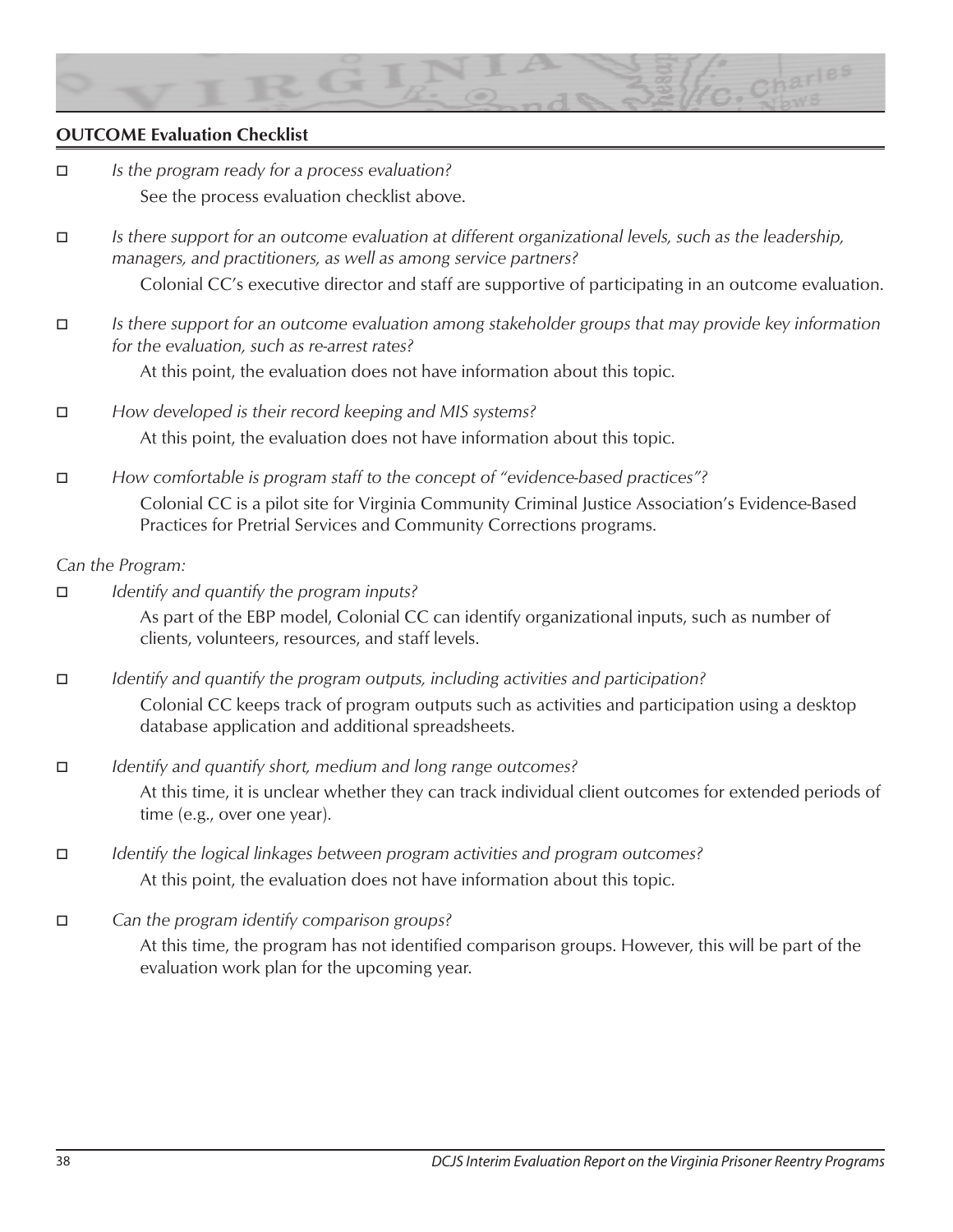

# *Northern Neck ORTS*

# **Program**

Northern Neck Offender Reentry and Transition Services (Northern Neck ORTS) Northern Neck Regional Jail P.O. Box 1090, 3908 Richmond Road, Warsaw, VA 22572 Phone: 804-333-6006 http://www.nnrj.state.va.us/inmate\_info/OTR\_%20Services.htm

#### **Program Summary**

Northern Neck ORTS offers pre-release and post-incarceration services for adult clients, both male and female, who have been incarcerated at the Northern Neck Regional Jail and the Lancaster Jail. The program also provides post-incarceration services to offenders released from the Middle Peninsula Regional Security Center that reside in Essex County. Post-incarceration services are also provided for reentry clients residing in Westmoreland, Richmond, Northumberland, and Lancaster counties.

Northern Neck ORTS has a much smaller group of clients compared to the other ORTS programs, and the clients are dispersed over a very wide territory that has very little access to public transportation.

Northern Neck ORTS has been serving reentry clients since 1997. At the time, Lancaster County had the second highest unemployment in the state, and grant funds were sought to provide training and employment assistance to post-incarceration offenders, as well as other reentry services. The Northern Neck ORTS is organizationally housed under Community Corrections within the Northern Neck Regional Jail (NNRJ).

#### *Staff*

Northern Neck ORTS has two staff members: the program director and one case manager. Prior to the current case manager, there was frequent turnover in staff supporting the reentry program. As a result, the program has had changes in vision and mission focus. At the same time, the program has developed components that are based on a mix of experiences and offers a remarkable array of services for such a small staff.

The current program director is also the director of the community corrections program. She provides managerial oversight for the program. She has ample experience working with correctional clients and agencies and has many strong ties with local groups and individuals in the region. The current case manager has past experience working with Goodwill Industries and brings significant experience, and contacts, with providing educational and training opportunities to disadvantaged populations. To supplement its small staff, the program uses volunteers to provide the DOC Productive Citizenship group curriculum as well as AA and NA programs in NNRJ.

#### *Pre-release services*

Northern Neck ORTS provides pre-release services in the jail setting. These services include:

- Preparatory classes for pre-release clients,
- Employment preparedness,
- Educational/vocational training,
- Life skills classes (Productive Citizenship),
- Identification assistance, and
- Job placement for work release inmates.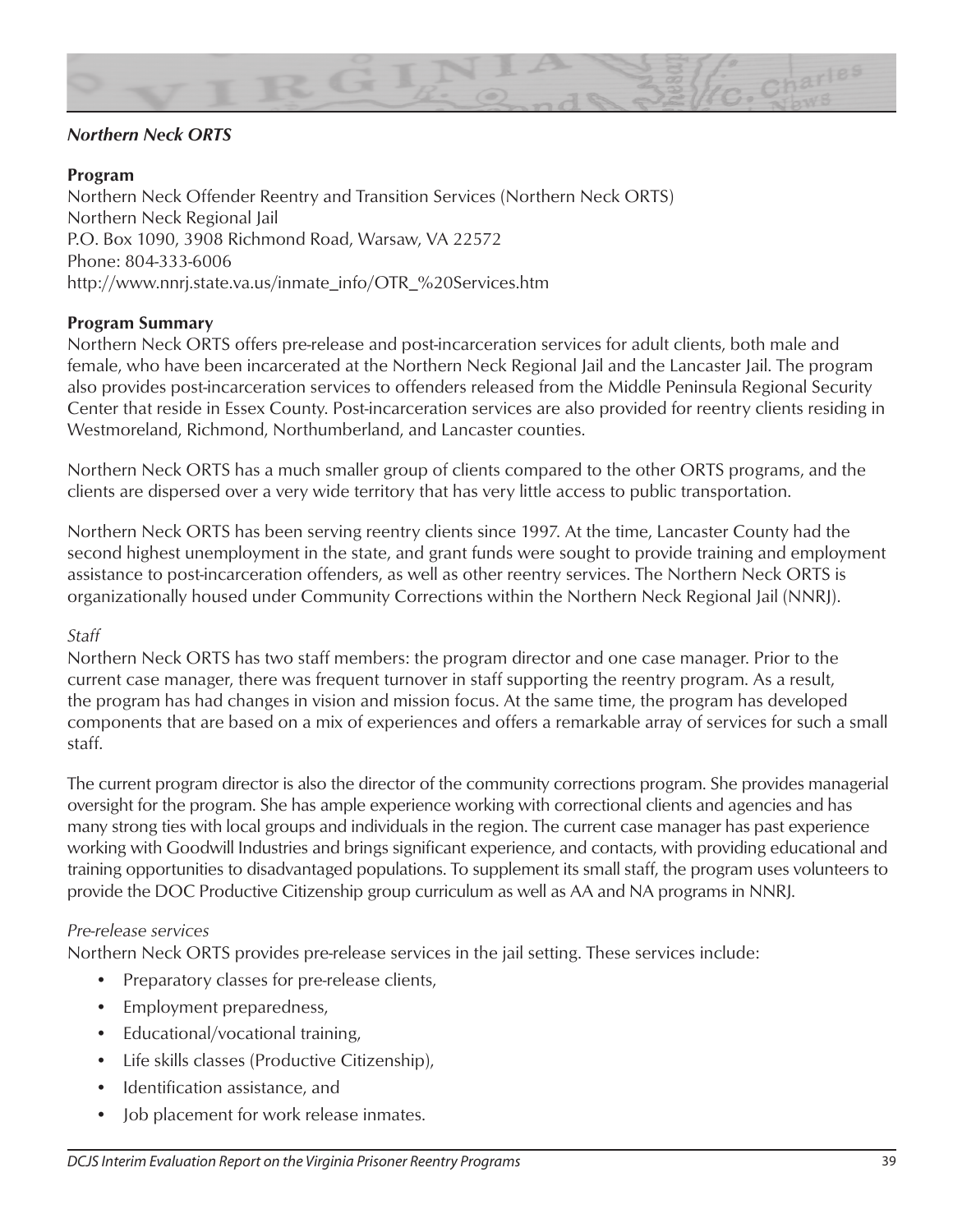

Additionally, individual counseling is available to pre-release clients. Typically, this involves the caseworker and client working together to develop an individual release plan prior to release from the jail. All classes and services in pre-release are offered equally to both male and females clients.

The Northern Neck ORTS caseworker also provides some services to a local therapeutic community (TC). The TC serves approximately 12 persons, all male.

### *Post-incarceration services*

Northern Neck ORTS provides post-incarceration services from their offices inside the NNRJ. To receive services, clients must meet with the reentry case manager for an intake interview, which reviews information such as: criminal history, alcohol or drug use, and employment history. Post-incarceration services include:

- Employment assistance (placement, tools, uniforms/clothing, resume writing, interview and job counseling, vocational or educational referrals),
- Assistance with emergency and basic needs (housing, food, clothing),
- Identification assistance (picture ID and documentation),
- Transportation assistance,
- Referrals for mental health/counseling/support groups, and
- Referrals to other agencies that provide services that ORTS does not offer.

Additionally, training/education funds are available for certain types of training through partnerships with other community resources.

Because the size of the post-incarceration service population is relatively small and spread across a large, mostly rural, service area, much of the case management and service placement for reentry clients consists of individual plans and remedies based on family and social networks rather than more structured programs.

Follow up services are provided for all clients. However, providing post-incarceration services is a great struggle due to local transportation issues. There is some transportation assistance through Bay Transit, but this is limited to use for medical appointments and is only available Monday – Friday until 6 PM. Because of the rural environment and insufficient access to public transportation, clients often have trouble keeping appointments with case workers. Only about half maintain regular contact with their Northern Neck ORTS caseworkers after release.

Post-incarceration housing does not typically pose a problem for clients in the Northern Neck region because most have family in the area. However, those clients who are homeless present a significant challenge for the small staff and can consume much of their available time and resources.

# **Evaluation Readiness**

Individual organizations may or may not be ready for a comprehensive process and outcome evaluation. Such evaluations require both the willingness of program management and staff to participate, and the ability to deliver information about the program and its clients. The following checklists give some indication of this site's readiness for a process and outcome evaluation.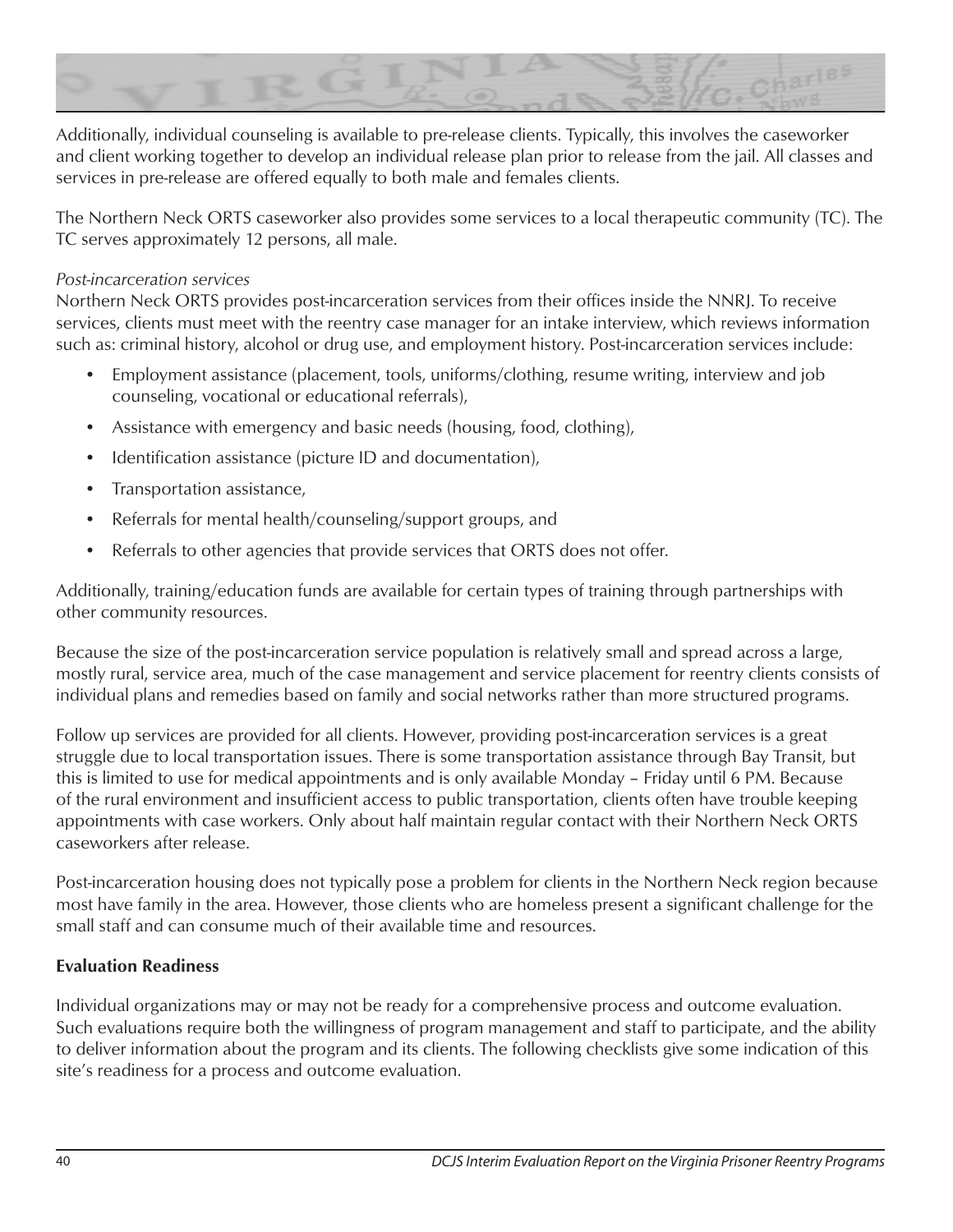

### **PROCESS Evaluation Checklist**

- o *Is there support for process evaluation at different organizational levels, such as the leadership, managers, and practitioners, as well as among service partners?* Northern Neck ORTS's executive director and staff members are open to the idea of using information to improve organizational processes. *Can the Program:* o *Determine whether the program served intended participants?* During the site visit, Northern Neck ORTS was able to produce examples of screening and assessment information, and identify the numbers of people served by each program component. o *Tell the story behind program delivery?* Northern Neck ORTS's executive has an extensive oral history of the area and program. Northern Neck ORTS's web site has very limited information about the reentry program, and information is provided through handouts and references. The staff we spoke with were very informed about the program, its components, and its mission. o *Identify best practices that they use or that other programs use?* Northern Neck ORTS's services reflect largely what the staff and volunteers can provide from their own experiences and expertise. o *Identify whether program services and activities are provided as intended?* Northern Neck ORTS's staff provides workshops and self-monitors those that are given by volunteers. o *Provide data or information to use for program improvement?* Northern Neck ORTS's MIS system tracks data as mandatory grant reports require. Much of the data for the program and its services is in summary form. o *Track how resources are being used?* Northern Neck ORT's director keeps track of budget expenditures using a spreadsheet. It is unclear at this point how the information is broken out for different services and clients.
- o *Reach important target audiences of stakeholders?* Northern Neck ORTS was able to list stakeholders during the site visit.
- *Notes:* Northern Neck ORTS indicates they serve a relatively small number of clients, and post-incarceration efforts are typically unique for each client. As such, solutions are often ad-hoc and rely on personal connections with members in the community.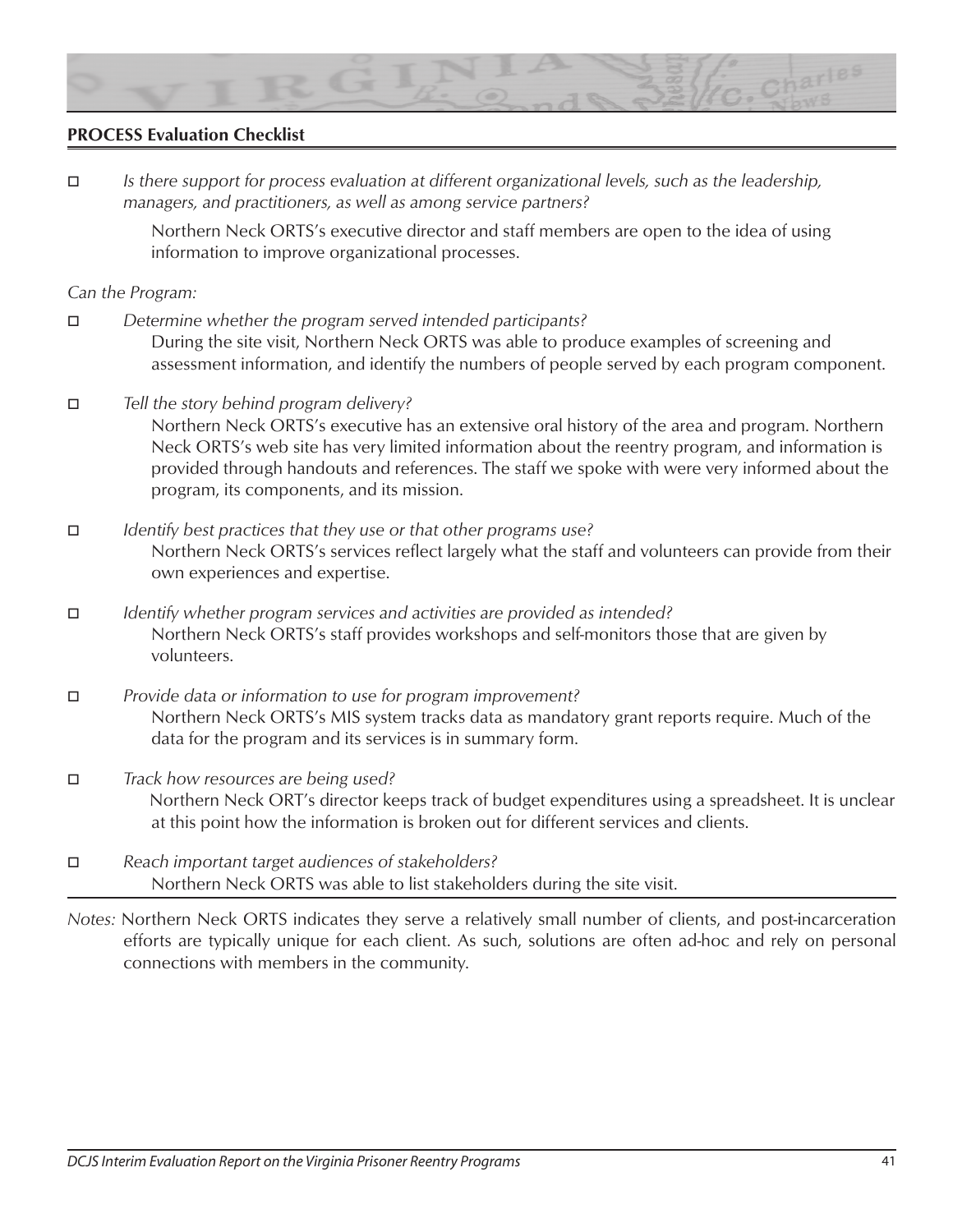

# **OUTCOME Evaluation Checklist**

- □ *Is the program ready for a process evaluation?* See the process evaluation checklist above.
- o *Is there support for an outcome evaluation at different organizational levels, such as the leadership, managers, and practitioners, as well as among service partners?*

Northern Neck ORTS's executive director and staff are supportive of an outcome evaluation.

o *Is there support for an outcome evaluation among stakeholder groups that may provide key information for the evaluation, such as re-arrest rates?*

> It is unclear at this point what data records will be available from which stakeholder groups. This is part of the project work plan for the upcoming year.

- o *How developed is their record keeping and MIS systems?* Northern Neck ORTS's MIS system includes only data that are needed for grant reporting. Much of the information is in summary form.
- o *How comfortable is program staff to the concept of "evidence-based practices"?* The program staff and management appear to be aware of the tenets of evidence-based practices. The staff has applied best practices learned from Goodwill Industries to the current program.

#### *Can the Program:*

- o *Identify and quantify the program inputs?* Northern Neck ORTS's MIS system includes only data needed for grant reporting. Much of the information is in summary form.
- o *Identify and quantify the program outputs, including activities and participation?* Northern Neck ORTS keeps track of organizational outputs, such as classes provided, number of people seen, and different services provided. Many of these outputs are tracked in their MIS system in summary form.
- o *Identify and quantify short, medium and long range outcomes?* The assessment and follow-up instruments were developed in-house and include ratings and short descriptions of need on six domains: Academic and job skills, employment, housing, transportation, alcohol use/drug use, and marital and family relationships.
- o *Identify the logical linkages between program activities and program outcomes?* Northern Neck ORTS currently does not have a logic model that connects activities and program outcomes.
- □ Can the program identify comparison groups? At this time, the program has not identified comparison groups. However, this will be part of the evaluation work plan for the upcoming year.

*Notes:* Northern Neck ORTS provides an example of a rural program. Much of the data will needed for an outcome evaluation will need to be gathered from physical records and files.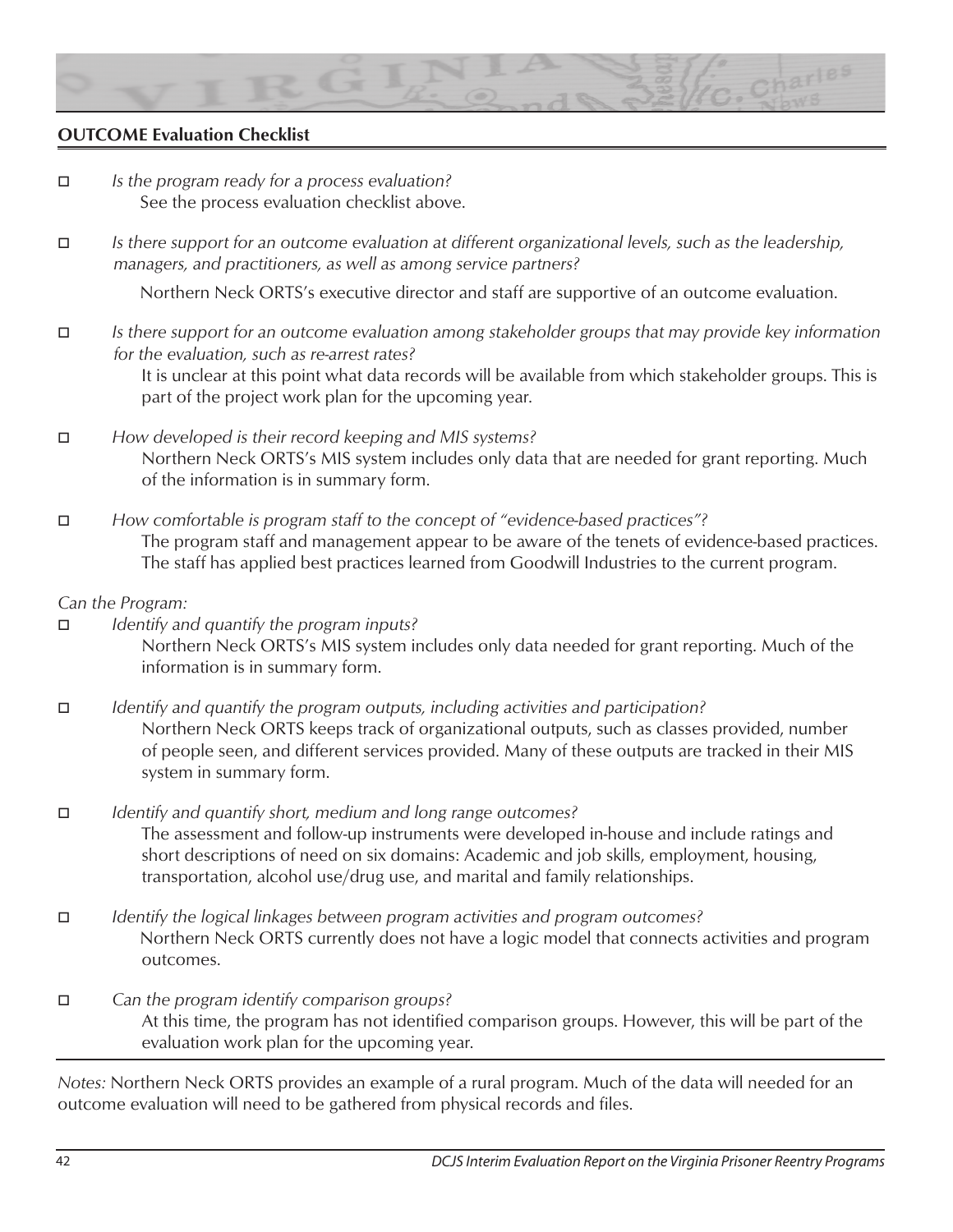

# *Northwestern ORTP*

### **Program**

Northwestern Regional Adult Detention Center Offender Reentry and Transitional Service Program (Northwestern ORTP) 141 Fort Collier Road Winchester VA 22603 Phone: 540-665-6347 http://www.co.frederick.va.us/Regional\_Jail/Reg\_jail.htm

*\*Note: DCJS was not able to conduct a site interview at the Northwestern Regional Adult Detention Center due to availability of key program staff. This report provides notes from a phone conversation with one of the staff members in charge of the detention facilities and their DCJS grant applications.* 

#### **Program Summary**

Northwestern Regional Detention Center houses an estimated 600 inmates and Northwestern Regional Adult Detention Center Offender Reentry and Transitional Service Program (Northwestern ORTP) provides prerelease instructional services to approximately 250 general population inmates housed in pods. Northwestern Regional Detention Center also provides an intensive pre-release program to approximately 60 inmates who are in a therapeutic community (TC) setting. The TC is a 90 day voluntary program for any inmate who has enough time in their sentence to complete the program and meets the appropriate sentencing charges (e.g., nonviolent offenders). Northwestern ORTP does not provide post-incarceration services.

Northwestern ORTP has a traditional TC with step-down programming component as well as a traditional reentry services program. It has regrouped all of its pre-release functions under the title of Offender Reentry Transition Program. It serves the jurisdictions of Fauquier, Frederick, and Clarke Counties and the City of Winchester.

#### *Staff*

Northwestern ORTP has a staff of four (4) employees, only one of whom is funded under the ORTS grant. This staff includes a program director and three ORTS specialists for delivering programs. In FY07, on average, they used 35 community volunteers each month to assist with service delivery.

#### *Pre-release services*

Northwestern ORTP provides pre-release services in the jail and TC setting. An inmate's need for substance abuse treatment, anger management, life skills and employment/job search training is formally assessed early during intake and training in these areas is subsequently made available to them prior to their release. In addition, they are afforded opportunities for developmental work such as the Inmate Work Force, Community Inmate Work Force, Work Release, and Home Electronic Monitoring to assist them after their release. At the time of their release, inmates without employment are provided assistance in their job search and other transitional aid such as identification document procurement, food, shelter and clothing assistance, documentation of training, etc. Based upon formal assessments done early after their incarceration, these individuals are given priority consideration for participation in classes designed to ease their return into society. This counseling and training includes

- Anger management,
- Substance abuse intervention,
- Employability skills training,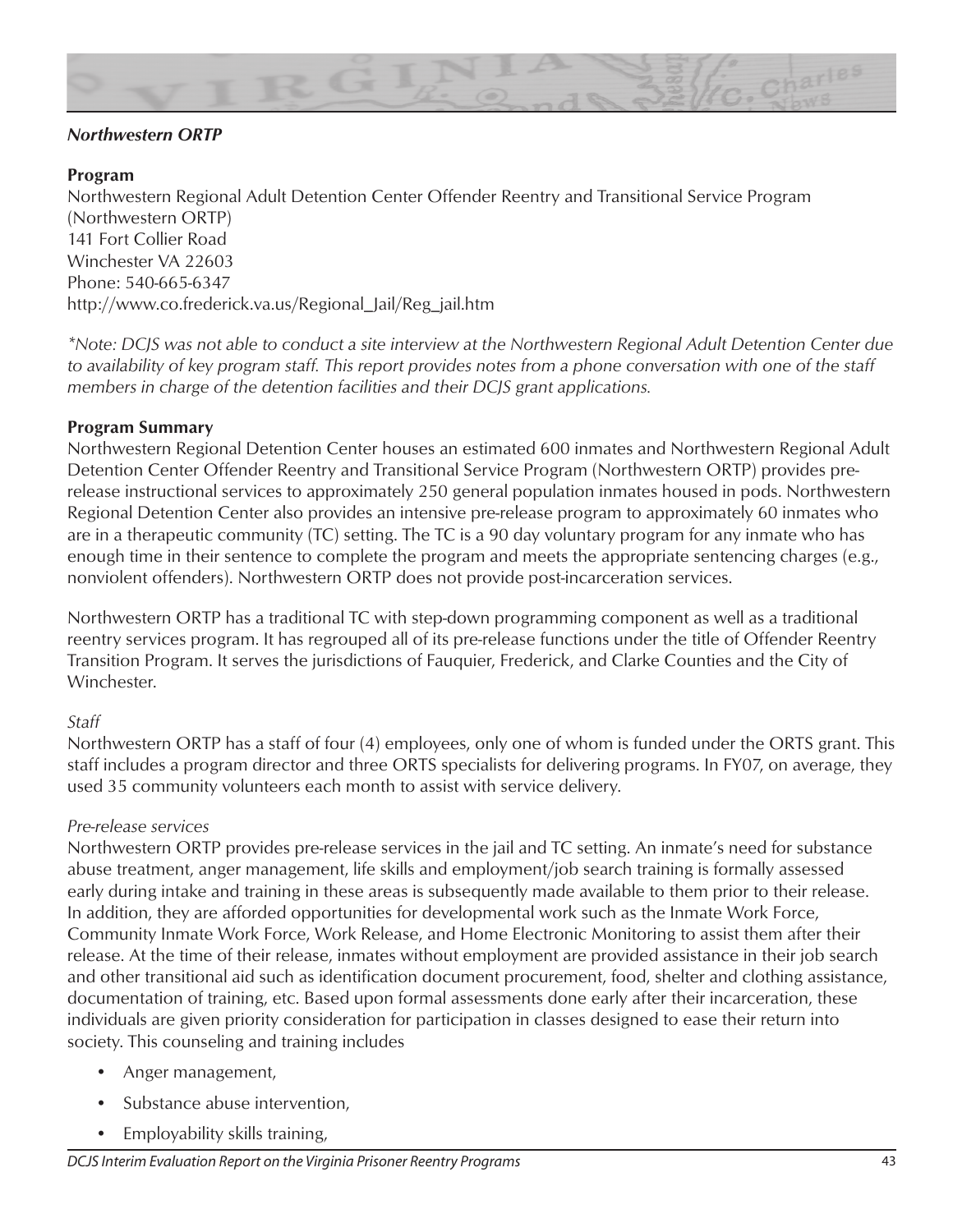

- Employment,
- Parenting,
- Interviewing techniques,
- GED,
- Human relation skills, and
- Resume writing.

Transitional work assignments, such as work release and work within the facility, are made available to reentry clients during pre-release. This provides an additional "step-down" experience and provides hands-on job readiness skills.

# *Post-incarceration services*

The ORTP provides information for post-incarceration planning to District 11 Probation & Parole.

# **Evaluation Readiness**

Individual organizations may or may not be ready for a comprehensive process and outcome evaluation. Such evaluations require both the willingness of program management and staff to participate, and the ability to deliver information about the program and its clients. The following checklists give some indication of this site's readiness for a process and outcome evaluation.

# **PROCESS Evaluation Checklist**

o *Is there support for process evaluation at different organizational levels, such as the leadership, managers, and practitioners, as well as among service partners?*

> The evaluation team was not able to meet with Northwestern ORTP's executive director prior to this report. The evaluation team had a short phone discussion with another staff member, and a site visit will be scheduled during the upcoming year.

*Can the Program:*

□ Determine whether the program served intended participants?

The program includes a therapeutic community and has screening to select those participants. At this time, it is unclear what services and tracking information is available for post-incarceration clients.

**D** *Tell the story behind program delivery?* 

Northwestern ORTP's web site is not well developed. At this point, the evaluation has no information about this topic.

- o *Identify best practices that they use or that other programs use?* At this point, the evaluation has no information about this topic.
- o *Identify whether program services and activities are provided as intended?* At this point, the evaluation has no information about this topic.
- $\Box$  *Provide data or information to use for program improvement?* At this point, the evaluation has no information about this topic.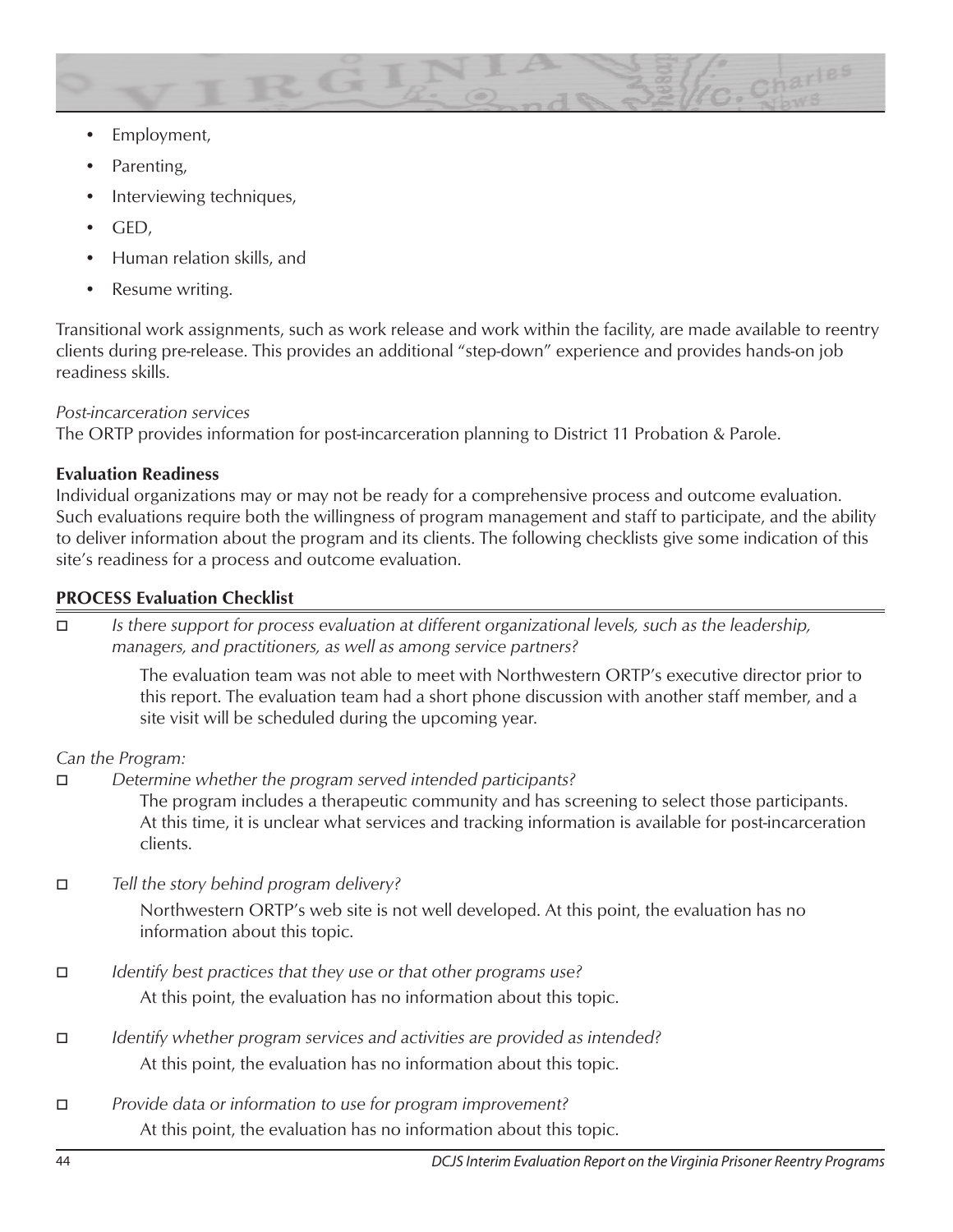

- o *Track how resources are being used?* At this point, the evaluation has no information about this topic.
- o *Reach important target audiences of stakeholders?* At this point, the evaluation has no information about this topic.

*Notes:* The evaluation team was not able to meet with Northwestern ORTP's executive director prior to this report. The evaluation team had a short phone discussion with another staff member, and a site visit will be scheduled during the upcoming year.

# **OUTCOME Evaluation Checklist**

- o *Is the program ready for a process evaluation?*  See the process evaluation checklist above.
- o *Is there support for an outcome evaluation at different organizational levels, such as the leadership, managers, and practitioners, as well as among service partners?*

At this point, the evaluation has no information about this topic.

o *Is there support for an outcome evaluation among stakeholder groups that may provide key information for the evaluation, such as re-arrest rates?*

At this point, the evaluation has no information about this topic.

- o *How developed is their record keeping and MIS systems?* At this point, the evaluation has no information about this topic.
- o *How comfortable is program staff to the concept of "evidence-based practices"?* At this point, the evaluation has no information about this topic.

#### *Can the Program:*

- o *Identify and quantify the program inputs?* At this point, the evaluation has no information about this topic.
- o *Identify and quantify the program outputs, including activities and participation?* At this point, the evaluation has no information about this topic.
- o *Identify and quantify short, medium and long range outcomes?* At this point, the evaluation has no information about this topic.
- **D** *Identify the logical linkages between program activities and program outcomes?* At this point, the evaluation has no information about this topic.
- $\Box$  Can the program identify comparison groups? At this point, the evaluation has no information about this topic.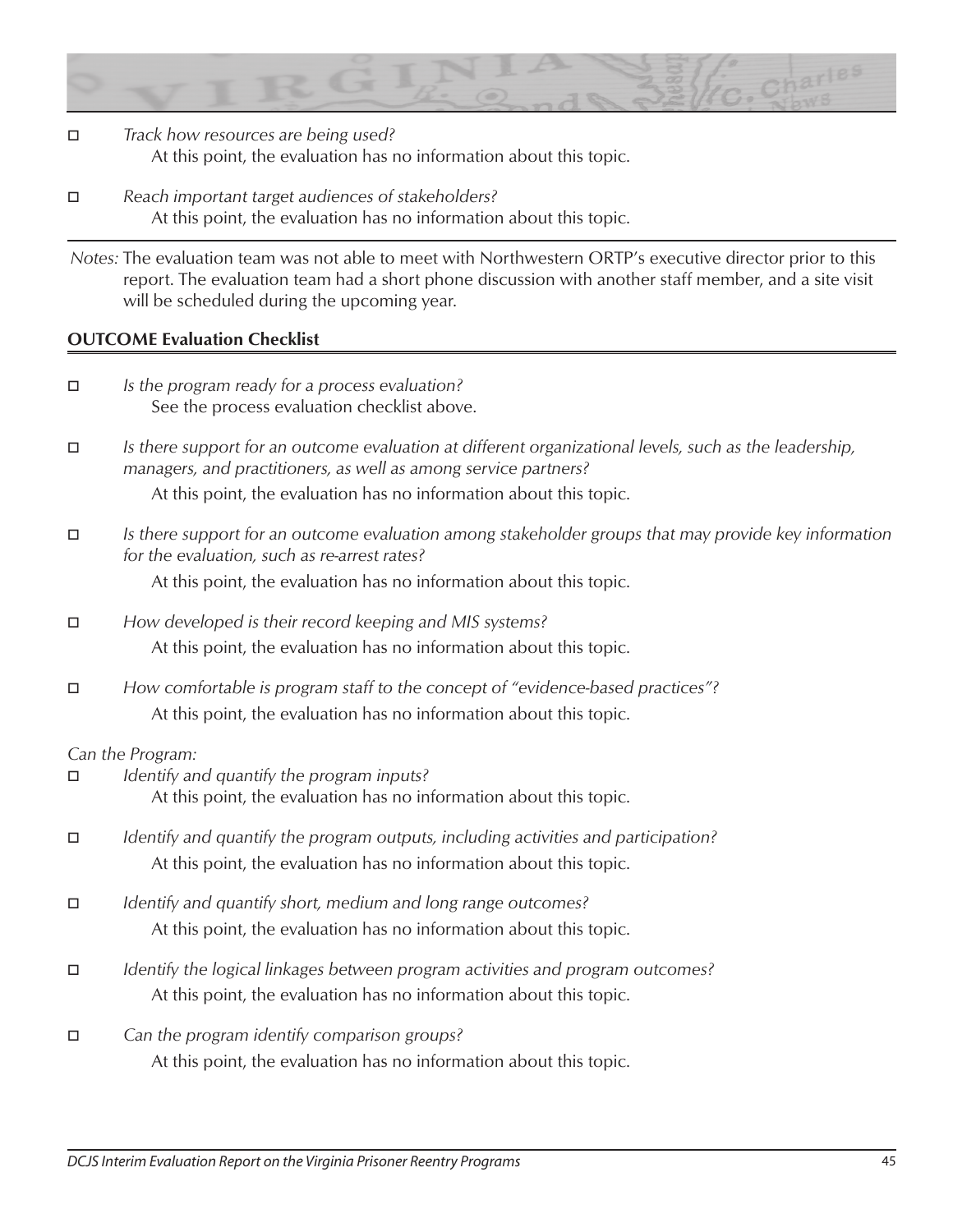

# *OAR Arlington*

# **Program**

Offender Aid and Restoration of Arlington, Inc (OAR Arlington) 400 N. Uhle Street, Suite 704 Arlington, VA 22201 Phone: 703.228.7030 Fax: 703.228.3981 Email: Info@OARonline.org http://www.oaronline.org

# **Program Summary**

OAR Arlington provides access to pre-release and post- incarceration services for approximately 1,700 adult men and women each year who (1) are incarcerated in Alexandria or Arlington detention facilities, or (2) are incarcerated at a State or Federal facility and planning to return to Arlington, Alexandria, or Falls Church, or (3) were incarcerated at one time and currently reside in Arlington, Alexandria, or Falls Church.

Juvenile clients served by OAR Arlington's reentry programs are largely from diversionary court programs (that is, adjudicated alternative sentencing) or are secondary clients through family counseling, fatherhood programs, or other services where an adult is the primary service client.

OAR Arlington was incorporated in 1974 and is one of several Offender Aid and Restoration programs that has its roots in Richmond and expanded to other areas. OAR Arlington has a long tradition of providing services that emphasize what is now known has the restorative justice model. The restorative justice model emphasizes acceptance of how one's actions have affected others, how one's actions relate to his or her acceptance in and forgiveness by the community, and how to restore mutual accountability between the community and the person.

#### *Staff*

OAR Arlington has a core staff of fourteen (14) employees. This staff includes the executive director, one director of and one assistant for volunteer and educational services, two administrative assistants, a director of reentry and out- reach, a grants manager, a director of business development, two educational program coordinators, three reentry case managers, and two community service case managers. In addition, they accept and encourage interns from local colleges and, during Spring 2007, had four interns working with them (OAR newsletter April -June 2007). Besides their core staff, they have contracted services with consultants for audits, network maintenance, and legal services.

OAR Arlington uses volunteers as an integral part of its staff. In 2007, OAR Arlington had over 300 volunteers representing about 17,000 service hours (Executive Director). Volunteers are recruited from partner organizations and word of mouth inquiries. All volunteers complete a written application and background check, are interviewed by OAR Arlington's director of volunteer and education services.

All staff and volunteers are provided training on the operations and procedures of the detention centers through the Sheriff's office, as well as in-depth training by the OAR Director Of Volunteer and Education Services. OAR Arlington staff are all trained in emergency preparedness. Most staff receives HIPAA and other administrative or regulatory training. When offered, staff participate in state reentry training workshops or programs. OAR Arlington staff handles program intake, case management and direct services for clients; these services are handled through direct-hire staff and on-site volunteers. In FY08, OAR has hired for the first time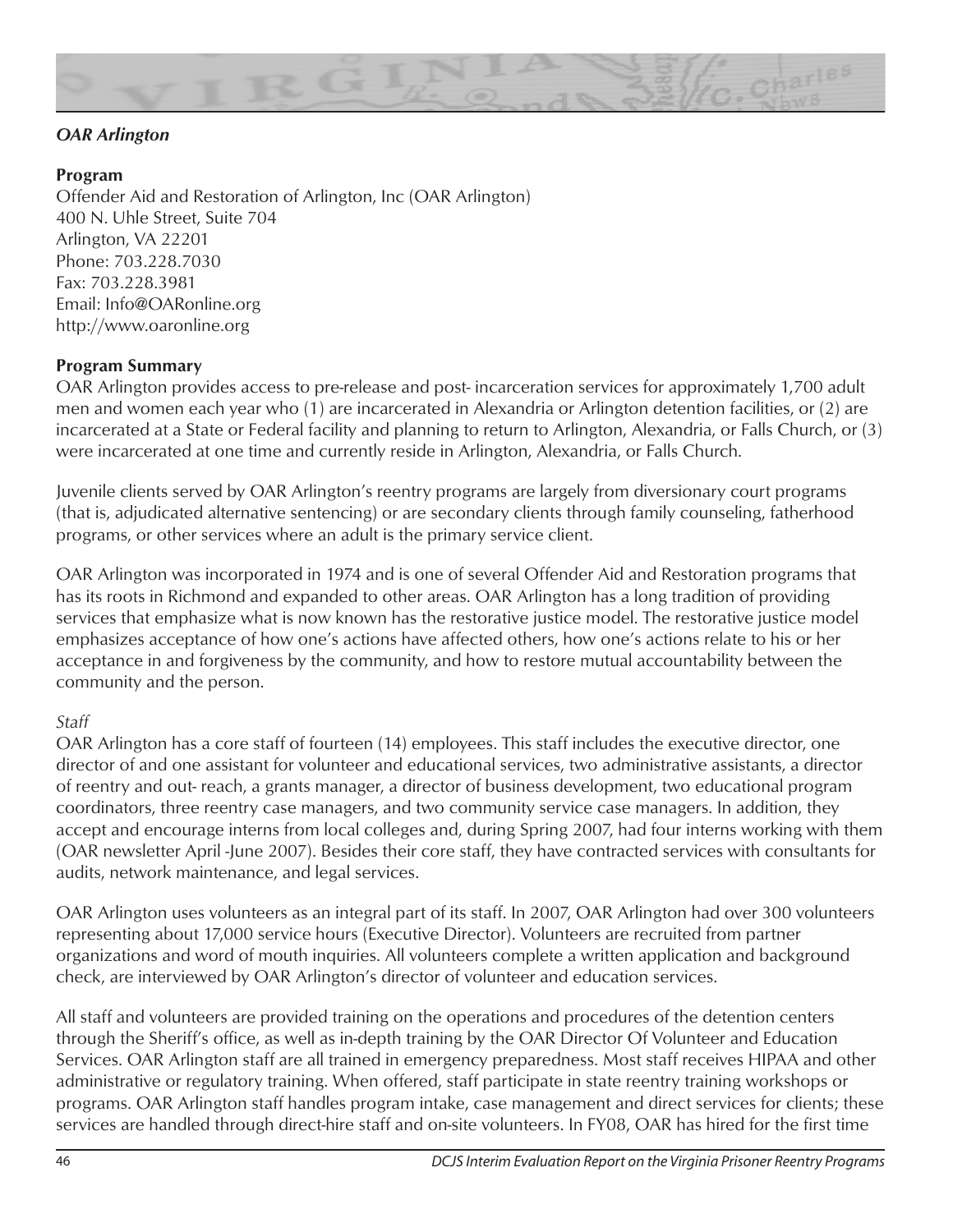

a part-time consultant to run its new Faith-Based Initiative, funded in part by a Grassroots grant from the U.S. Department of Labor. Only in one case does OAR pay for a consultant to teach inside the detention center (the Impact of Crime course). All other teaching is provided by staff, volunteers and un-paid interns. OAR does not subcontract for technical assistance, fund raising, training, reporting, or financial accountability.

#### *Pre-release services*

OAR Arlington provides pre-release services to the Arlington County Detention Center and the Alexandria Detention Center. These services include:

- In-facility classroom courses,
- Employment preparedness,
- Tutoring for GED students (English and Spanish), and
- Gender-specific support groups.

The classes are available to the facility's general population, and clients participate on a volunteer, "first-come" basis.

Specific to employment preparedness, OAR Arlington also offers job specific training as part of its pre-release curriculum, and provides an Employability Readiness Group (ERG). This is a six week course (two sessions a week) that instructs clients on how to conduct effective job searches, write resumes and cover letters, interview, and work productively with supervisors and co-workers.

#### *Post-incarceration services*

OAR Arlington provides post-incarceration services from their main offices in Arlington and from the Probation and Parole Office in Alexandria. Post-incarceration clients are referred to the program by state and local agencies, program managers, OAR volunteers inside the facilities, and literature available in state and local detention facilities. All reentry clients are voluntary. Community Service clients, however, are mandated by the courts to report to OAR to fulfill their community service hours.

Post-incarceration services include:

- Employment assistance (placement, tools, uniforms/clothing, resume writing, interview and job counseling),
- Assistance and referrals for emergency and basic needs (housing, food, clothing, and medical, legal and financial assistance),
- ID assistance (picture ID and documentation),
- Transportation assistance,
- Adult education/training (including GED classes, GED tutoring, limited scholarship opportunities, and literacy training),
- Disability referrals to DHS, and
- Referrals for mental health/counseling/support groups.

OAR Arlington provides case management and follow-up services to its clients. Every client, regardless of work status, is monitored through follow-up phone calls and case management for a period of at least 12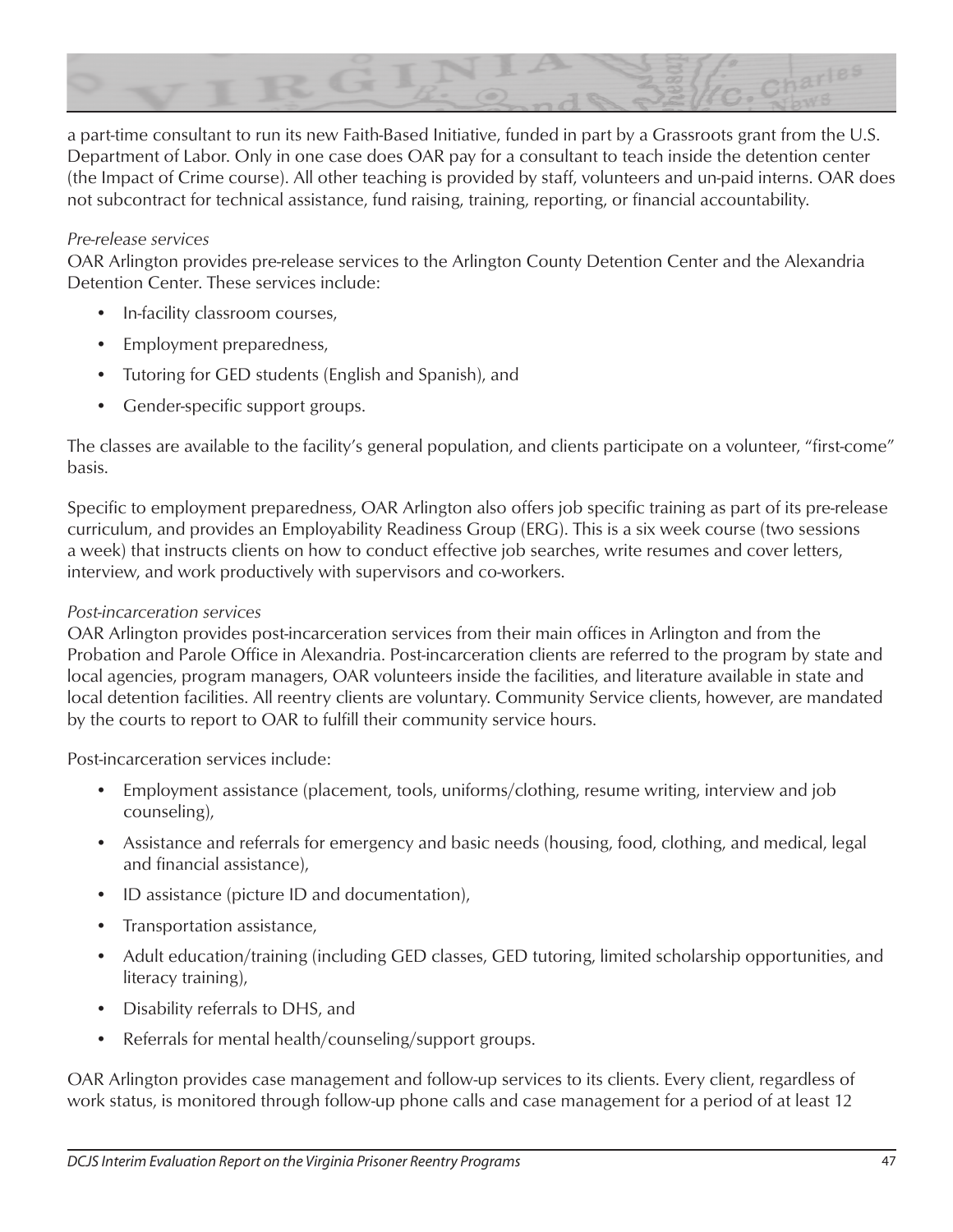

months. Once employed, staff provide follow-up services, with intensive follow-up during the first three, six, and 12 months of employment.

Beyond the core reentry services, OAR Arlington also provides support for the county's supervised community services and other diversionary programs and assistance to the families of inmates. These services provide additional organizational and networking capacity that helps OAR Arlington work with local employers, victims groups, and other non-profit and faith-based groups. In combination with the more traditional reentry services, OAR Arlington seeks to provide a community-wide capacity for offender reintegration across the full continuum of post-adjudicated clients. Additionally, in 2007, OAR Arlington received Virginia's Children of Promise Mentoring Program's partner award for their work with children of incarcerated parents (OAR newsletter April-June 2007).

OAR Arlington has strong ties to the business community and is generally very entrepreneurial. In FY07, OAR Arlington established a wholly-owned subsidiary, Sage Flowers (modeled after the Delancey Street Project). OAR Arlington also sells donated items on eBay to help support its services (OAR Newsletter October – December 2006). They approached and received a grant to fund literacy programs as part of its pre-release and post-incarceration services from the Verizon Foundation.

OAR Arlington staff described the lack of space for classes as one of the challenges to offering more educational courses in the detention facilities. Administratively, problems managing their current MIS system was identified as a major challenge.

# **Evaluation Readiness**

Individual organizations may or may not be ready for a comprehensive process and outcome evaluation. Such evaluations require both the willingness of program management and staff to participate, and the ability to deliver information about the program and its clients. The following checklists give some indication of this site's readiness for a process and outcome evaluation.

# **PROCESS Evaluation Checklist**

o *Is there support for process evaluation at different organizational levels, such as the leadership, managers, and practitioners, as well as among service partners?*

> OAR Arlington's executive director is very positive and enthusiastic about using information to improve organizational processes. The managers, staff, and volunteers receive information about why process evaluation is important.

# *Can the Program:*

o *Determine whether the program served intended participants?*

During the site visit, OAR Arlington was able to produce examples of screening and assessment information, identify the numbers of people served by each program component, and showed examples that they were able to track information in their case management documents about what services the participants received. Case management begins tracking clients at intake; case files remain open indefinitely and are updated for returning clients. When a client moves to an area served by another OAR agency, efforts are made to transfer the case file. Each participant is asked to sign a release of information.

o *Tell the story behind program delivery?*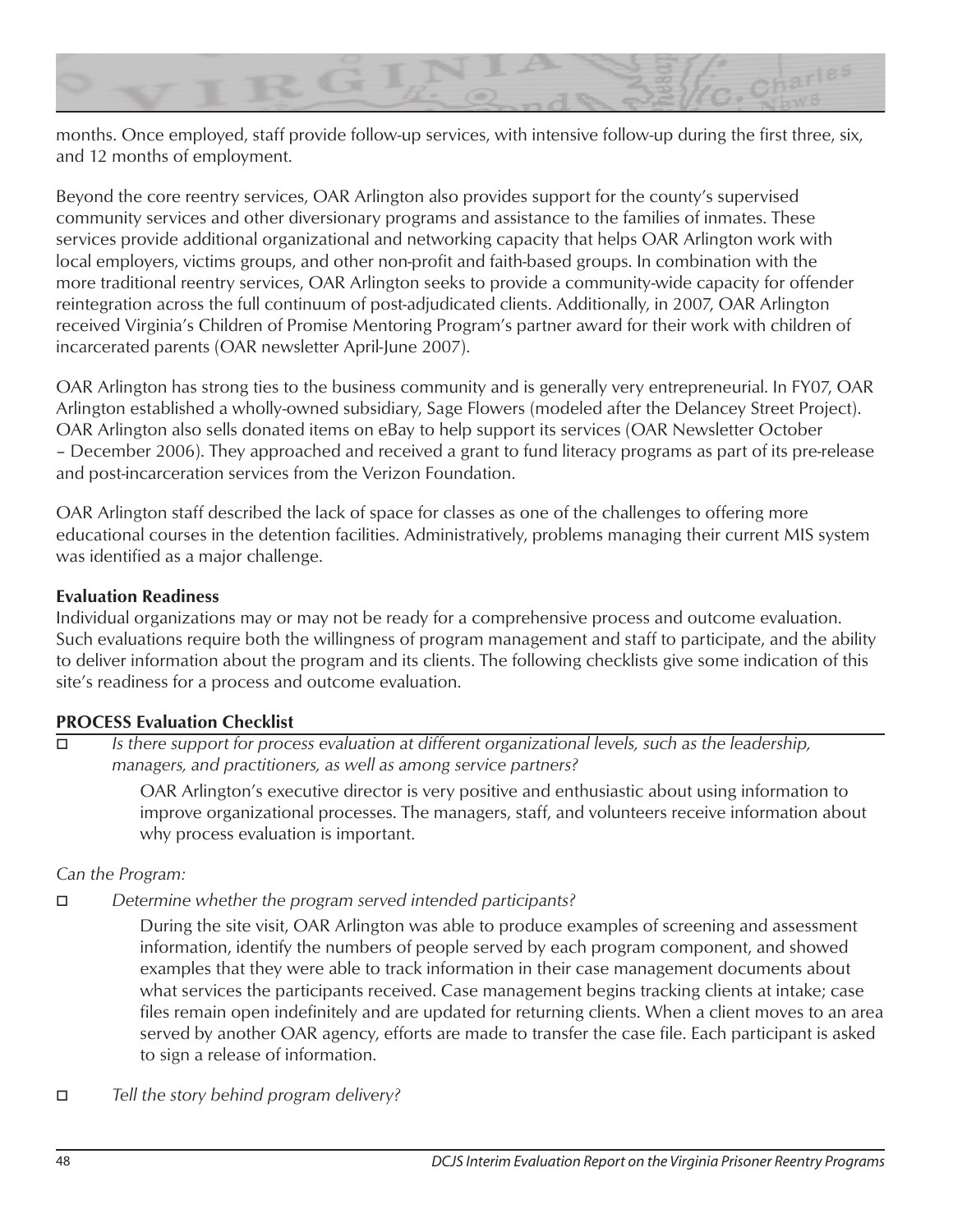

OAR Arlington has a well developed web site and has brochures, pamphlets and other documentation that it provides as part of its marketing and service delivery message. The staff we spoke to seemed very informed about the program, its components, and its mission and were able to reiterate much of the information provided in the brochures.

o *Identify best practices that they use or that other programs use?*

OAR Arlington has begun to explore what other organizations in other states are using as part of their reentry services.

o *Identify whether program services and activities are provided as intended?*

OAR Arlington has a client satisfaction survey that provides the program with feedback to its services and process. This is provided to everyone who receives services from the program. It includes measures about being able to speak privately with case managers, staff and others, whether they were treated respectfully, and whether OAR Arlington services improved their situation and if they would recommend them to others. These are compiled on a monthly basis and feedback is provided to staff.

o *Provide data or information to use for program improvement?*

OAR Arlington has a MIS system that tracks much of the data for the program and its services. However, they do not have a person on staff that can modify the MIS system. As a result some of the information that they would like to track is in hard copy form.

# $\Box$  *Track how resources are being used?*

OAR Arlington has a MIS system that keeps track of the fiscal data. Information should be available by specific program, if not by groups of program participants. However, they do not have a person on staff that can modify the MIS system. As a result some of the information that they would like to track is in additional spreadsheets and in hard copy form.

o *Reach important target audiences of stakeholders?* OAR Arlington was able to produce a list of stakeholders during the site visit.

# **OUTCOME Evaluation Checklist**

- o *Is the program ready for a process evaluation?*  See the process evaluation checklist above.
- o *Is there support for an outcome evaluation at different organizational levels, such as the leadership, managers, and practitioners, as well as among service partners?*

OAR Arlington's executive director is very positive and enthusiastic about an outcome evaluation. The managers, staff, and volunteers were very receptive and encouraging about the prospects of an outcome evaluation and indicated that they were very willing to participate.

o *Is there support for an outcome evaluation among stakeholder groups that may provide key information for the evaluation, such as re-arrest rates?*

OAR Arlington holds memorandums of agreement with DOC, DCJS, Commonwealth's Attorney, and Arlington County's Sheriff's Office. However, it is unclear at this point what data records will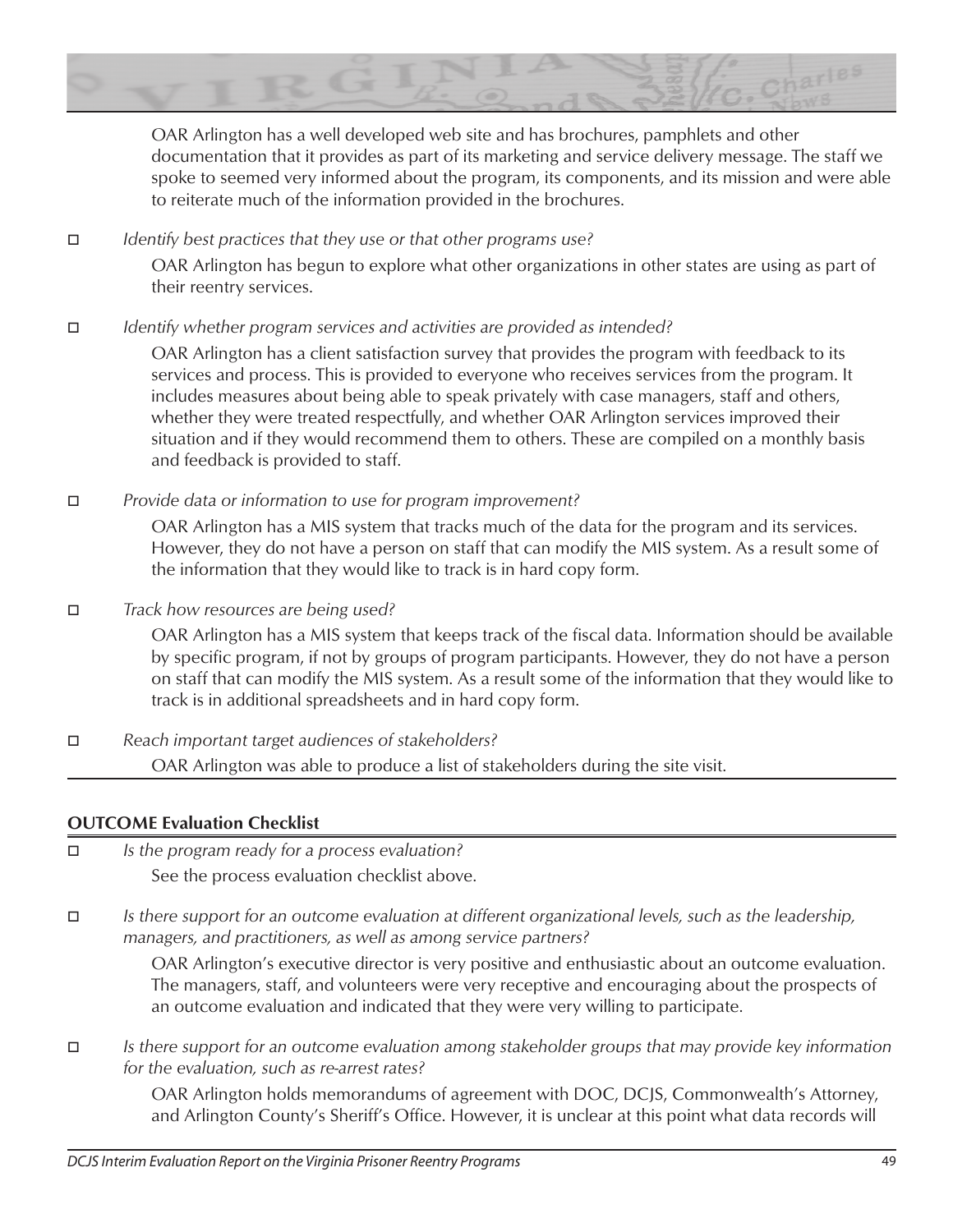

be available from which stakeholder groups at this time. This is part of the project work plan for the upcoming year.

 $\Box$  *How developed is their record keeping and MIS systems?* 

OAR Arlington has an MIS system, but they find it hard to modify it to their own needs. Some of their record keeping is done in alternative spreadsheets and physical files. Although the evaluation site team did not have time to spot check the physical records, the program indicates that the records for the past two years are fairly complete.

*How comfortable is program staff to the concept of "evidence-based practices"?* 

The program staff and management appear to be comfortable with evidence-based practices and were able to demonstrate how they used data as part of the organizational and individual review process.

# *Can the Program:*

# o *Identify and quantify the program inputs?*

OAR Arlington has an MIS system to keep track of persons in the program and moderate reporting capability on the people that are provided services during pre-release. However, they find the MIS system hard to modify to their own needs. Some of their record keeping is done in alternative spreadsheets and physical files. In addition, the pre-release documentation is based on physical rosters that the inmates and staff complete. All post-incarceration clients are required to complete intake documentation.

o *Identify and quantify the program outputs, including activities and participation?*

OAR Arlington keeps track of organizational outputs, such as classes provided, number of people seen, and different services provided. Many, but not all, of these outputs are tracked in their MIS system.

o *Identify and quantify short, medium and long range outcomes?*

Every participant, regardless of work status, is monitored through follow-up phone calls and case management for a period of at least 12 months. Records of self-reported outcomes are maintained in their MIS system.

- o *Identify the logical linkages between program activities and program outcomes?* OAR Arlington has well documented measures and other tools they use to collect information.
- $\Box$  Can the program identify comparison groups?

At this time, the program has not identified comparison groups. However, this will be part of the evaluation work plan for the upcoming year.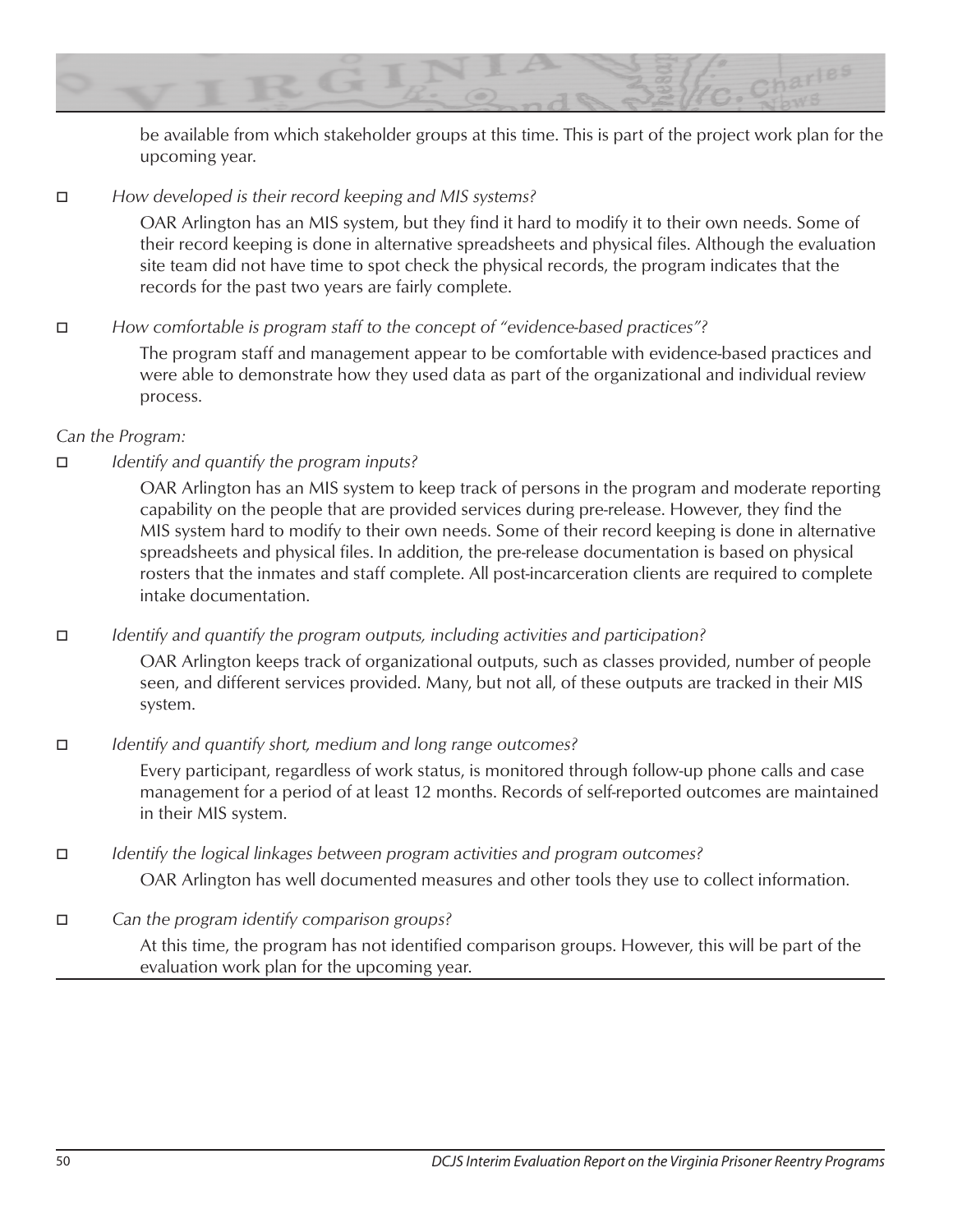

# *OAR Jefferson Area*

#### **Program Information**

OAR/ Jefferson Area Community Corrections Program (OAR Jefferson Area) 750 Harris Street Suite #207 Charlottesville, Virginia 22903 Phone: (434) 296-2441 Fax: (434) 979-4038 http://www.oar-jacc.org/

#### **Program Summary**

OAR Jefferson Area provides access to transitional pre-release and post- incarceration services for approximately 650 to 750 adult men and women each year who (1) are incarcerated in Albemarle/ Charlottesville Regional Jail (ACRJ), Central Virginia Regional Jail, Coffeewood Correctional Center, Fluvanna Correctional Center, ACRJ TC Unit or (2) are incarcerated at a state facility and planning to return to Charlottesville or the Counties of Albemarle, Fluvanna, Goochland, Greene, Louisa, Madison, Nelson, and Orange or (3) were incarcerated at one time and currently reside in the above areas.

OAR Jefferson Area began in 1971 as one of six offender reentry pilot sites, funded by federal grants. In 1975, they added an employment assistance program offering pre-release planning and job seeking assistance to incarcerated and previously incarcerated individuals. During the past decade, OAR Jefferson Area has developed four major areas of service:

- Court services, including pretrial services, drug court, and local probation programs,
- Pre-release services,
- Post-incarceration services, including transitional and reentry, and
- Collaborative services including drug court, restorative justice and criminal justice planning.

The mission of the OAR/Jefferson Area Community Corrections Program is "to assist individuals who are arrested, imprisoned, or released from incarceration to gain and retain self-respecting, self-sustaining and crime-free lifestyles."

OAR Jefferson Area has a long tradition of providing services that emphasize what is now known has the restorative justice model. The restorative justice model emphasizes acceptance of how one's actions has affected others, how one's actions relates to his or her acceptance in and forgiveness by the community, and how to restore mutual accountability between the community and the person.

#### *Staff*

OAR Jefferson Area has a staff of 27 employees, four of whom work specifically with the reentry services program (reentry program manager and three reentry specialists). Both the executive director and assistant director are also actively involved in the day-to-day operations of the reentry program. Interns and volunteers help to supplement the staff and include about 8 – 10 regular volunteers.

Volunteers conduct some classes in the jails and therapeutic community and also provide mentoring services to jail population. All staff and volunteers must complete jail safety orientation. Most staff have been trained in evidence based practices, specifically motivational interviewing.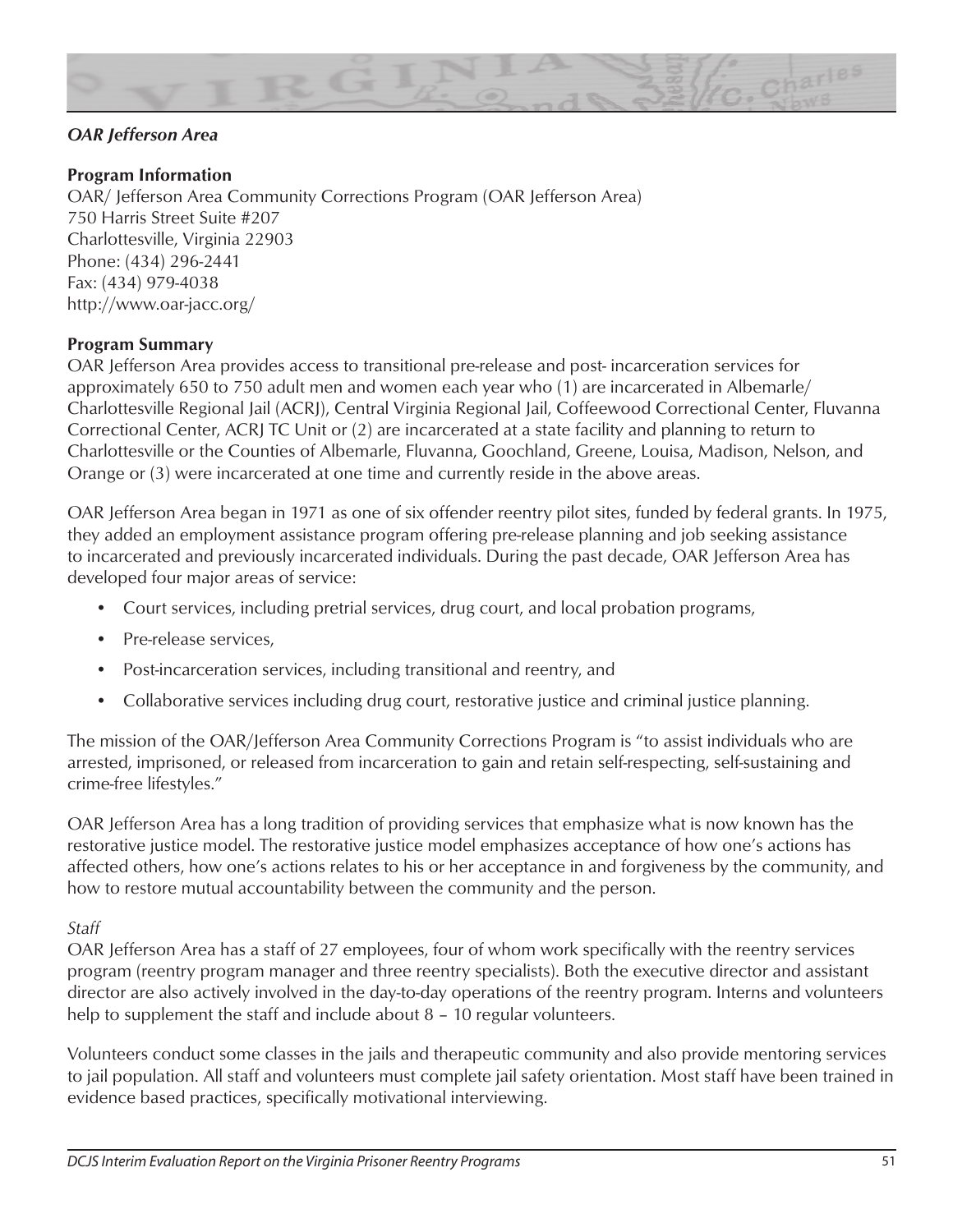

### *Pre-release services*

OAR Jefferson Area provides pre-release services to Albemarle/Charlottesville Regional Jail, Central Virginia Regional Jail, Coffeewood Correctional Center, Fluvanna Correctional Center, and ACRJ TC Unit. These services include:

- In-facility classroom workshops (includes Productive Citizenship),
- Employment preparedness,
- Education/literacy,
- Life skills,
- Parenting/fatherhood,
- Identification assistance, and
- Information and referral services.

DOC chose Albemarle/Charlottesville Regional Jail as a pilot site for reentry. Due to the preliminary success of the pilot, the administration of the jail asked OAR Jefferson Area to provide the same program for the local jail population. At the outset, participation in the program was voluntary to the jail population, but now the program is mandatory for the eligible local population. Eligible offenders are those whose sentence will allow for completion of an 8 week course.

Some classes are offered to the jail's ineligible population, and for them, attendance is voluntary. This program will be offered to the female jail population beginning in September 2007. OAR Jefferson Area is also preparing to implement a jail transition program in which clients will meet with a caseworker at least twice during the one month period prior to their release date to set goals and plan for a successful transition.

#### *Post-incarceration services*

OAR Jefferson Area provides post-incarceration services from their office in Charlottesville. Post-incarceration clients are referred to the program by state and local agencies, program managers and literature available in state and local detention facilities.

Post-incarceration services include:

- Employment assistance (placement, tools, uniforms/clothing, resume writing, interview and job counseling),
- Adult education/training (including literacy, ESL tutoring, GED prep, pre-employment skill training),
- Assistance with emergency and basic needs (housing, food, clothing),
- identification assistance (picture ID and documentation),
- Transportation assistance,
- Family services, and
- Referrals for mental health/counseling/support groups.

OAR Jefferson Area also provides reentry services to walk in clients. These services typically include case management services, identification assistance and emergency referrals. OAR Jefferson Area provides followup services to its clients through case management and follow-up phone calls.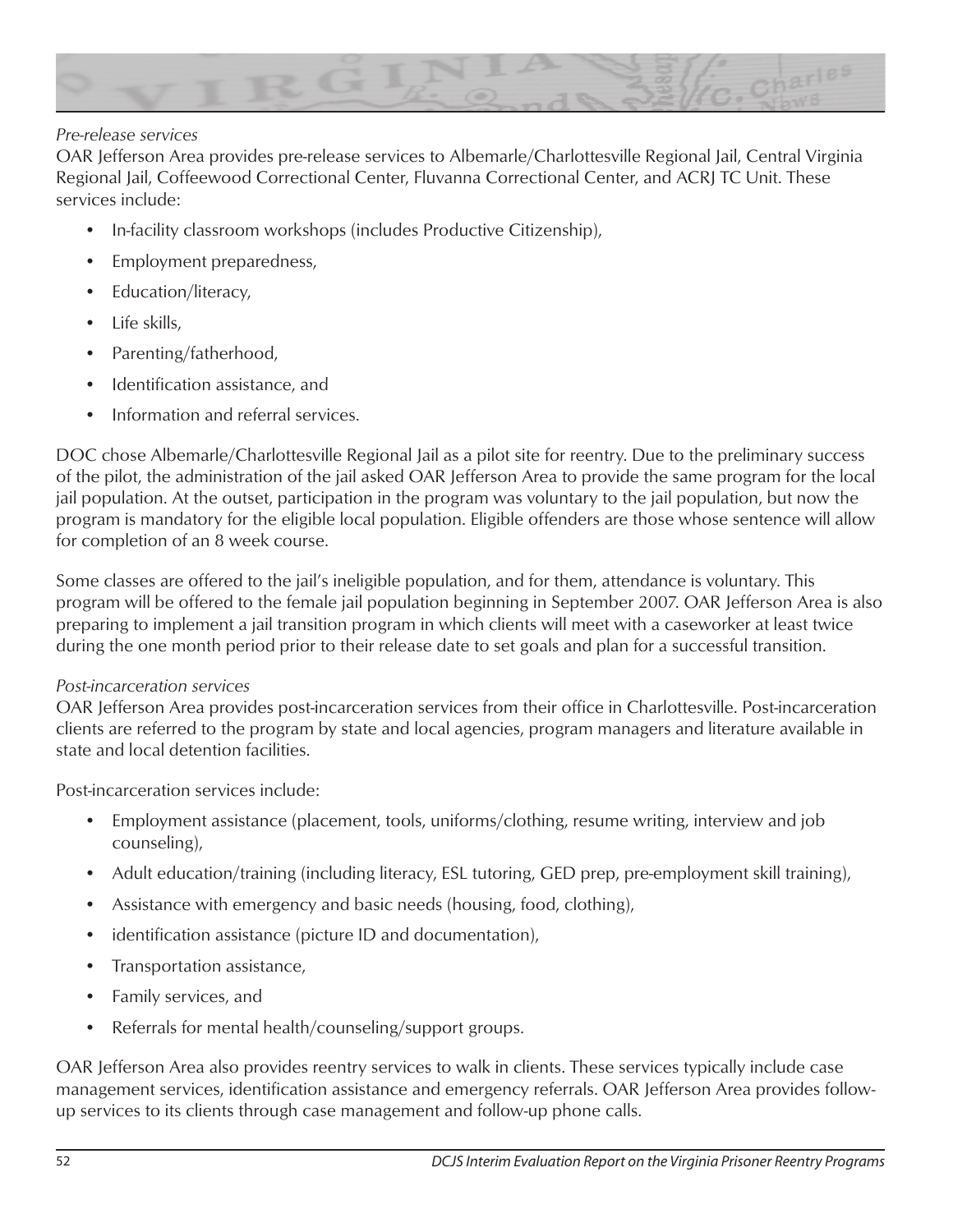

In addition to providing core reentry services, OAR Jefferson Area Pretrial Services and Local Probation programs is piloting implementation of evidence based practices (EBP) and using the same practices in delivery of reentry services. This is practiced through screening and assessing clients based on their level of risk and need, cognitive behavioral therapy ("Thinking for Change"), positive reinforcement, and through the practice of motivational interviews.

### **Evaluation Readiness**

Individual organizations may or may not be ready for a comprehensive process and outcome evaluation. Such evaluations require both the willingness of program management and staff to participate, and the ability to deliver information about the program and its clients. The following checklists give some indication of this site's readiness for a process and outcome evaluation.

#### **PROCESS Evaluation Checklist**

o *Is there support for process evaluation at different organizational levels, such as the leadership, managers, and practitioners, as well as among service partners?*

> OAR Jefferson's executive director, assistant director, and reentry program manager are very positive and encouraging about ongoing process evaluation. The program collects information about its ongoing activities and organizational performance.

#### *Can the Program:*

**D** *Determine whether the program served intended participants?* 

During the site visit, OAR Jefferson was able to produce examples of screening and assessment information, identify the numbers of people served by each program component, and showed examples that they were able to identify information in their hard copy case management documents about what services each participant received.

**D** *Tell the story behind program delivery?* 

OAR Jefferson has brochures, pamphlets and other documentation to provide clients and stakeholders and that described their program components. The staff we spoke to were very informed about the program, its components and the history of the program.

**□** *Identify best practices that they use or that other programs use?* 

OAR Jefferson Area is a pilot site for Virginia Community Criminal Justice Association's Evidence-Based Practices for Pretrial Services and Community Corrections programs. They have incorporated best practice program elements such as motivational interviewing, cognitive behavioral therapy (CBT).

**□** *Identify whether program services and activities are provided as intended?* 

The evidence-based practices program that they are implementing has built-in feedback mechanisms for the organization and includes regular reviews of the services and activities.

#### $\Box$  *Provide data or information to use for program improvement?*

OAR Jefferson Area collects data and information to use for program improvement; however, much of this information is captured in hardcopy.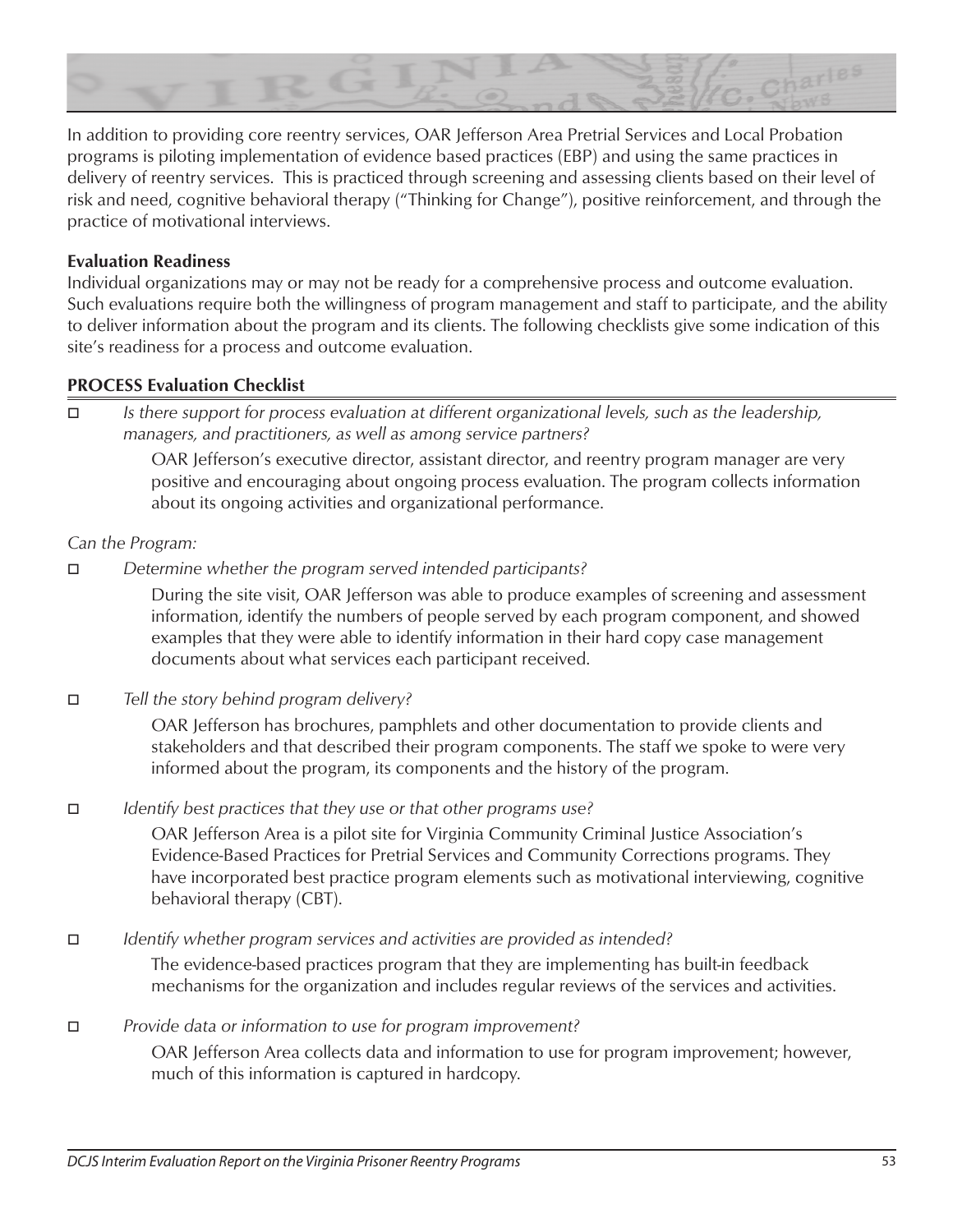

**D** *Track how resources are being used?* 

OAR Jefferson Area's executive director keeps track of budget expenditures with the help of the fiscal clerk/office manager. This information is tracked using a spreadsheet.

 $\Box$  Reach important target audiences of stakeholders?

OAR Jefferson Area provides an annual report that is available to board members and other stakeholders.

*Notes:* OAR Jefferson Area is housed organizationally under community corrections along with their criminal justice planner, drug court, pretrial services, local probation program, and restorative justice program.

#### **OUTCOME Evaluation Checklist**

- □ *Is the program ready for a process evaluation?* See the process evaluation checklist above.
- o *Is there support for an outcome evaluation at different organizational levels, such as the leadership, managers, and practitioners, as well as among service partners?*

OAR Jefferson Area's executive director and staff are very supportive and are looking towards the partnering with DCJS on an outcome evaluation for their program.

o *Is there support for an outcome evaluation among stakeholder groups that may provide key information for the evaluation, such as re-arrest rates?*

> At this point, the evaluation does not have information about this topic. However, the participation of OAR Jefferson Area to develop an EBP model suggests that their stakeholders are supportive of outcome evaluations.

□ *How developed is their record keeping and MIS systems?* 

OAR Jefferson Area currently uses a desktop database program (MS Access) and spreadsheets to organize information for reports, but individual records are primarily kept in hard copy.

*How comfortable is program staff to the concept of "evidence-based practices"?* 

OAR Jefferson Area is a pilot site for Virginia Community Criminal Justice Association's Evidence Based Practices for Pretrial Services and Community Corrections programs. The management team and staff appear to have excellent training and understanding of EBP.

#### *Can the Program:*

□ *Identify and quantify the program inputs?* 

As part of the EBP model, OAR Jefferson Area can identify organizational inputs, such as number of clients, volunteers, resources, and staff levels.

#### o *Identify and quantify the program outputs, including activities and participation?*

OAR Jefferson Area keeps track of program outputs such as activities and participation using a desktop database application and additional spreadsheets.

□ *Identify and quantify short, medium and long range outcomes?*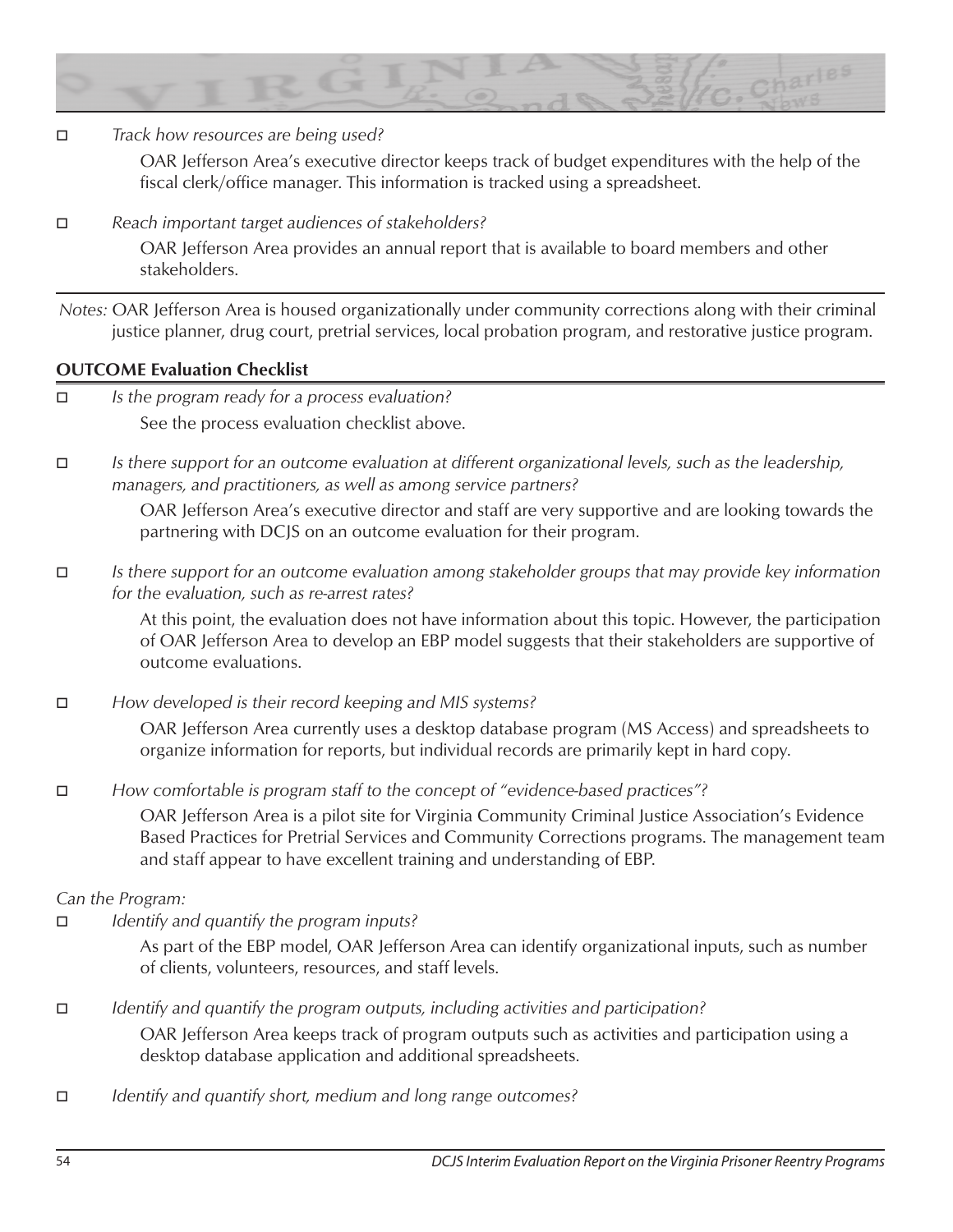

OAR Jefferson Area can identify and quantify these at an organizational level. But, at this time, it is unclear whether they can track individual client outcomes for extended periods of time (e.g., over one year). This is partly because of the limitations of their current MIS system.

- **D** *Identify the logical linkages between program activities and program outcomes?* OAR Jefferson Area has a logic model that identifies linkages between organizational inputs, outputs, and individual client outcomes.
- $\Box$  Can the program identify comparison groups? At this time, the program has not identified comparison groups. However, this will be part of the evaluation work plan for the upcoming year.
- *Notes:* OAR Jefferson Area has an excellent conceptual understanding of evaluation requirements. The lack of adequate MIS system and reliance on hard-copy documentation will make data collection for an outcome evaluation difficult.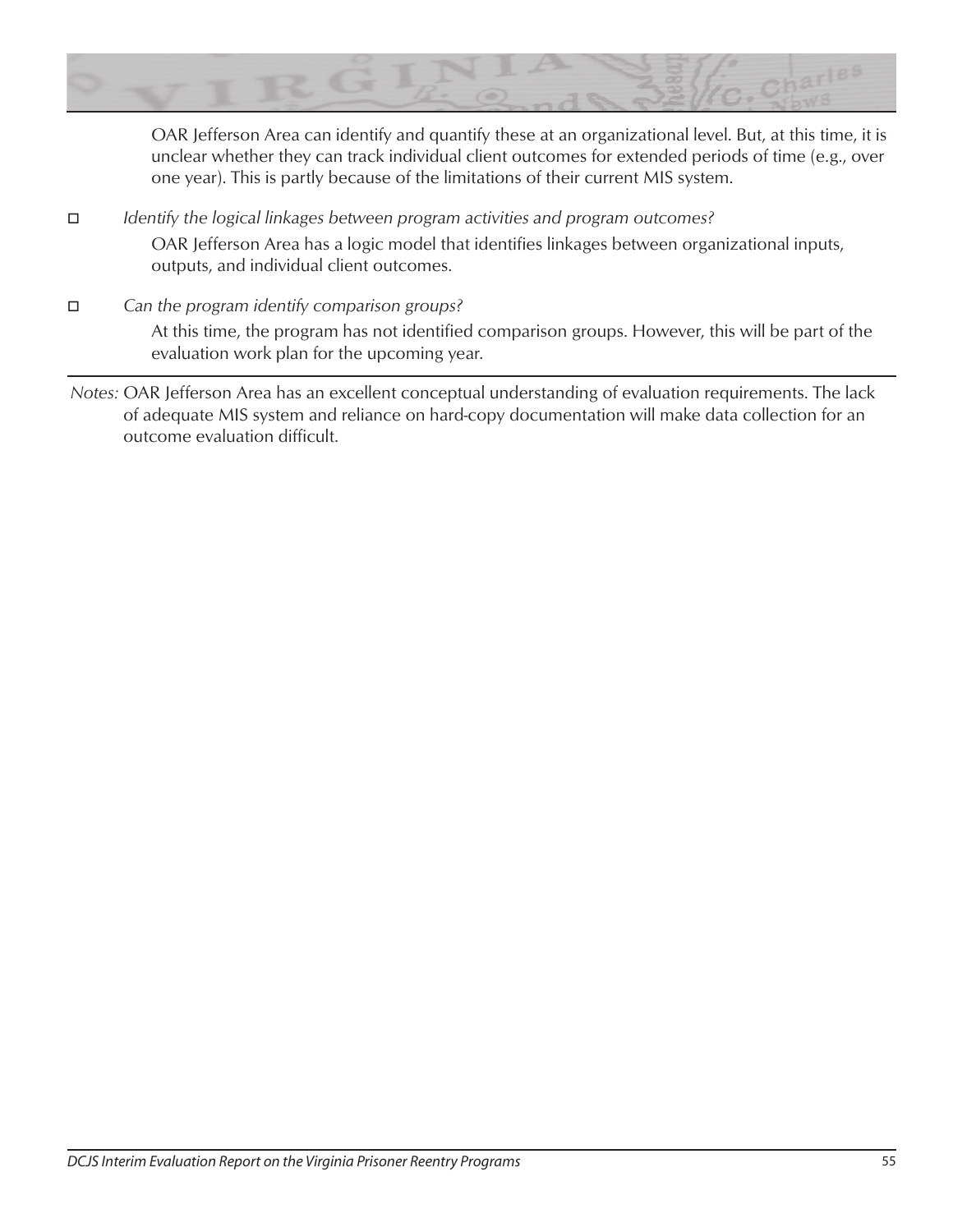

# *OAR Richmond*

# **Program Information**

Offender Aid and Restoration of Richmond, Inc. (OAR Richmond) One North Third Street, Suite 200 Richmond, Virginia 23219 Phone: (804) 643-2746 Fax: (804) 643-1187 http://www.oarric.org

#### **Program Summary**

OAR Richmond provides access to transitional pre-release and post-incarceration services for adult men and women who (1) are incarcerated in Richmond City Jail, Henrico County and Henrico County Regional Jail, Pamunkey Regional Jail (Hanover County), Chesterfield County Jail, and Petersburg City Jail and Annex or (2) were incarcerated for an adult criminal conviction at one time and currently reside in the greater Richmond/ Petersburg metropolitan area. As one of the Prisoner Reentry Policy Academy pilot programs, OAR Richmond currently provides pre-release and post-incarceration services to pilot participants who are incarcerated at Powhatan and Fluvanna Correctional Centers.

In addition to serving currently and previously incarcerated individuals, OAR Richmond also provides services to the families of incarcerated persons. During FY 2007, OAR Richmond served 3,812 clients in the cities of Richmond and Petersburg and neighboring counties.

OAR Richmond was incorporated in 1974 and grew out of the efforts that began when Colonel Jay Worrall led a statewide effort to meet the needs of offenders by involving citizen volunteers and community groups. OAR Richmond's philosophy is founded in the belief that successful offender reentry requires a communitybased approach – individual volunteers working in partnership with government agencies and other nonprofit service providers.

OAR Richmond's mission is to provide community managed services aimed at restoring the individual offender as a responsible member of the community. This is achieved through programs that support the restoration of offenders, their families, and victims by "encouraging volunteer participation, alternatives to incarceration for nonviolent offenders, and services for offenders/ex-offenders as part of its community justice efforts."

#### *Staff*

OAR Richmond has a core staff of 13 full-time, four part-time, and three contract employees. This staff includes the executive director, a fiscal/administrative manager, operations manager, reentry specialist, program manager, receptionist, janitor, data technician, special programs case manager, five case managers that work inside the jails, one post-incarceration intake case manager and one employment services case manager that work at the OAR Central Office (the agency's largest post-incarceration services site) and a community resources coordinator. Contract positions include a substance abuse counselor and group facilitators working at DOC pre-release jail programs.

Volunteers are used to provide many services to OAR Richmond clients. In FY 2007, 92 volunteers served clients as mentors, facilitators of client groups and special projects, and also serve as Board members. Volunteers work in OAR's Central Office in downtown Richmond, Chesterfield County Jail, Henrico County Regional Jail (New Kent County), Henrico County Jail, Pamunkey Regional Jail, Petersburg City Jail & Annex,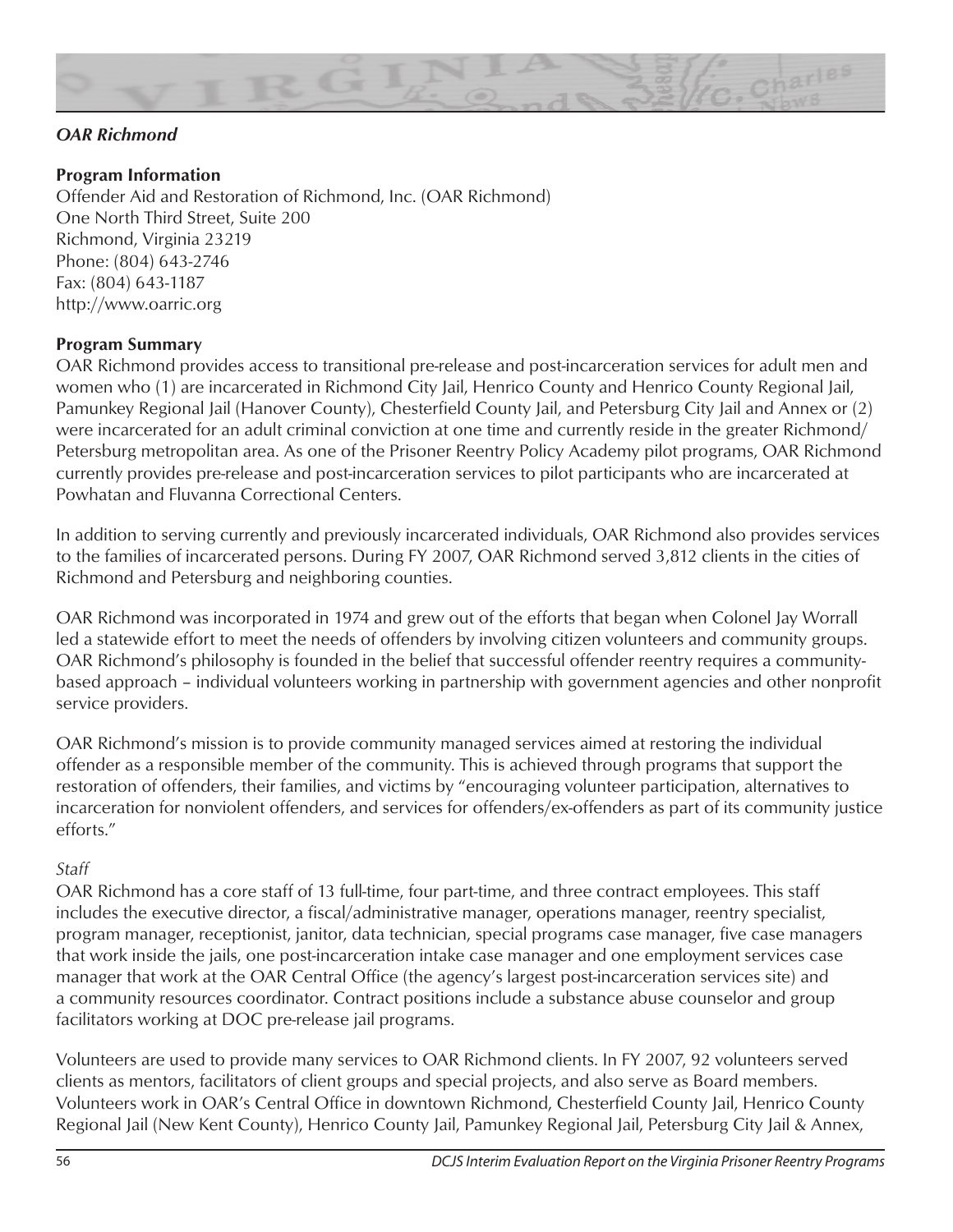

and Richmond City Jail. Jail volunteers must complete OAR and jail orientation and training and obtain jail security clearance in order to work in the jails.

Recently, OAR Richmond has experienced excessive staff turnover. Often new case managers hired are just out of college, and many move on to state and federal government positions after a few years. Working in the jail setting often presents a lot of challenges that can also contribute to staff turnover.

### *Pre-release services*

OAR Richmond provides pre-release services to local and regional jails in the greater Richmond/Petersburg area. Depending on funds available, service location, and specific eligibility guidelines, these services include:

- Productive Citizenship classes (life skills),
- Employment preparedness,
- Educational groups and workshops,
- Release planning,
- Individual and group counseling,
- Alcoholics Anonymous/Narcotics Anonymous,
- Mentoring, and
- Referrals (for basic needs, housing, and drug/alcohol treatment).

Additionally, the special programs case manager works with special-needs populations. Currently, that position is working with females at the Richmond City Jail who have been identified as having convictions for prostitution and have agreed to participate in the AND (A New Direction) Pre- and Post-release Program. Funding proposals have been submitted for additional special programs case manager positions. Having a designated, specialized case manager oversee the more time consuming client cases frees up time for regular case managers and gives them the ability to serve more clients.

#### *Post-incarceration services*

OAR Richmond provides post-incarceration services to previously incarcerated individuals living in the greater Richmond/Petersburg area. Depending on funds available, service location, and specific eligibility guidelines, these post-incarceration services include:

- Employment assistance (job search, work tools, uniforms/clothing, work boots, resume writing, interview and job counseling),
- Employment retention incentives,
- Assistance with emergency and basic needs (housing, food, clothing, medical, and financial counseling/assistance),
- Adult education/training including GED classes,
- Identification assistance (picture ID and birth certificates),
- Transportation assistance,
- Substance abuse counseling and support groups,
- Goal setting assistance, and
- Referrals for other services not directly provided by OAR.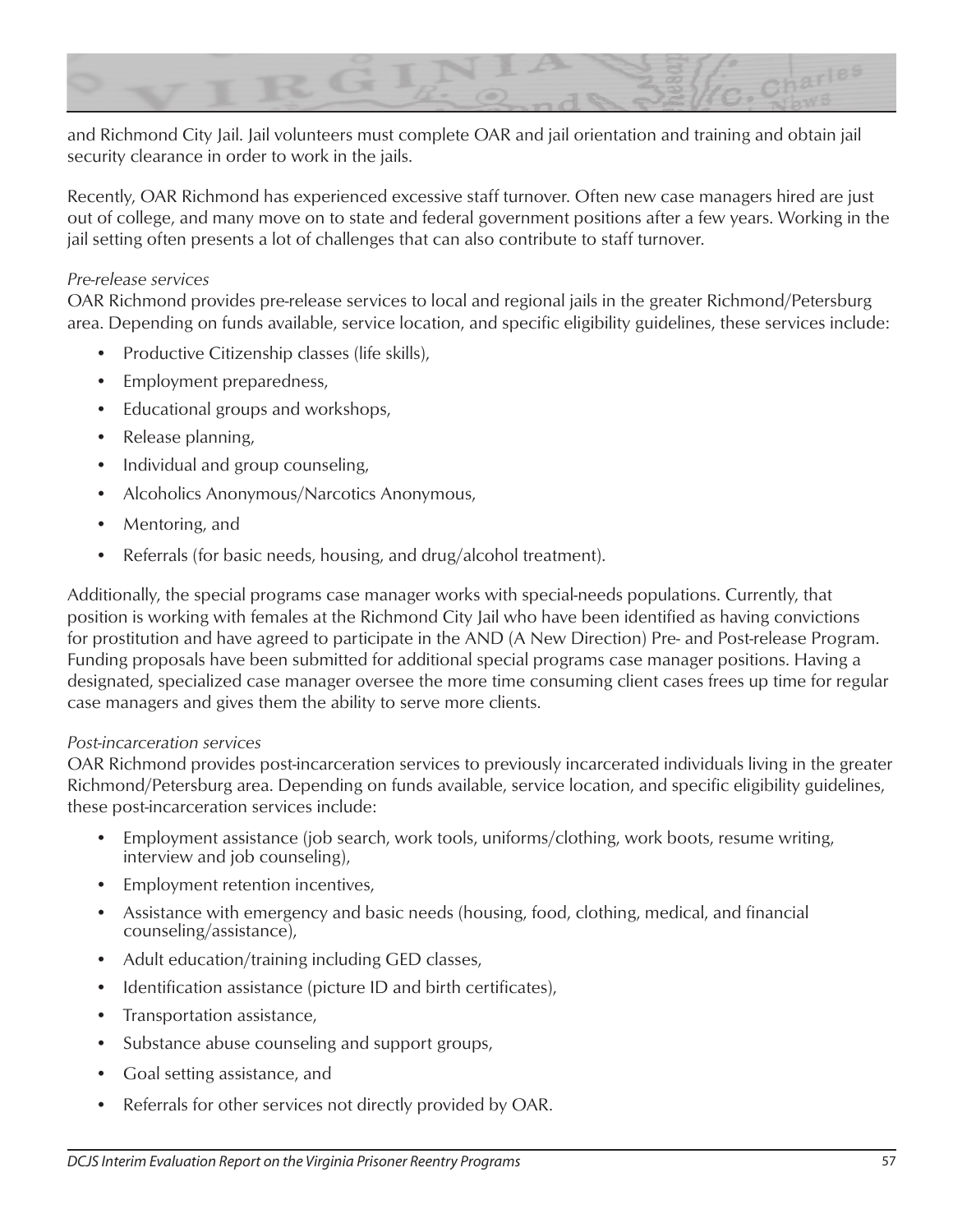

OAR Richmond provides case management and follow-up services to its clients. Job retention outcomes are measured and tracked using "incentives." However, these outcomes can be affected by staff (case manager) turnover when it impacts the professional long-term relationship with the clients. Client cases are never "closed"; clients may be request services at any time.

OAR Richmond's primary mission is to provide community-based services that assist previously incarcerated individuals to become responsible members of their community. To this end, they provide a vast array of services to many individuals who walk in their doors every day, with or without referrals, and partner with numerous government, community, and non profit agencies to provide services throughout the service area.

OAR Richmond also partnered with the Richmond City Police Operation Call-In (a program that focuses on enforcement and services for selected former offenders in the community); in A New Direction (AND) program, which provides rehabilitative services to female sex workers in order to help them transition out of that lifestyle and has recently been approved by the Richmond judges as a court-ordered alternative to incarceration. OAR Richmond is also a pilot site for the Virginia Prisoner Reentry Policy Academy.

# **Evaluation Readiness**

Individual organizations may or may not be ready for a comprehensive process and outcome evaluation. Such evaluations require both the willingness of program management and staff to participate, and the ability to deliver information about the program and its clients. The following checklists give some indication of this site's readiness for a process and outcome evaluation.

# **PROCESS Evaluation Checklist**

o *Is there support for process evaluation at different organizational levels, such as the leadership, managers, and practitioners, as well as among service partners?*

> OAR Richmond's executive director is very positive and enthusiastic about using information to improve organizational processes. The managers and staff receive information about why process evaluation is important and appear to be incorporate process evaluation in their day to day activities.

#### *Can the Program:*

□ *Determine whether the program served intended participants?* 

During the site visit, OAR Richmond was able to produce examples of screening and assessment information, identify the numbers of people served by each program component, and show examples that they were able to track information in their case management documents about what services the participants received.

OAR Richmond also participates in yearly "point-in-time" counts that provide a quick enumeration of total client sample and identifies related client background information and services that they were provided.

o *Tell the story behind program delivery?*

OAR Richmond has a well developed web site and has brochures, pamphlets and other documentation that it provides as part of its marketing and service delivery message. The staff we spoke to are very informed about the program, its components, and its mission and were able to reiterate much of the information provided in the brochures.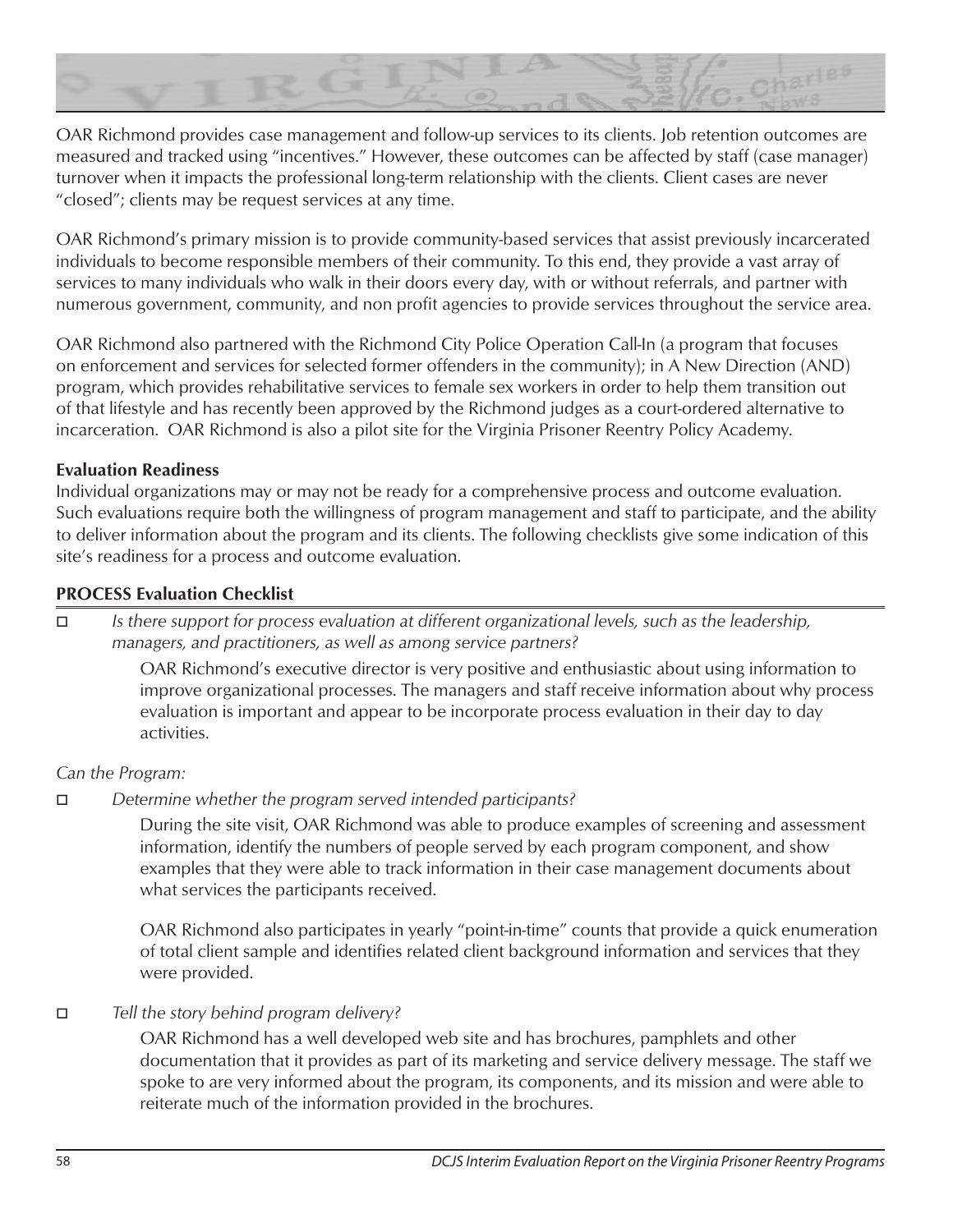

- **D** *Identify best practices that they use or that other programs use?* OAR Richmond has begun to explore what other organizations in other states are using as part of their reentry services.
- □ *Identify whether program services and activities are provided as intended?* At this time, it is unclear how monitoring of services and activities is performed. Documenting this process will be part of next year's evaluation activities.
- $\Box$  *Provide data or information to use for program improvement?* OAR Richmond has an MIS system that tracks much of the data for the program and its services.
- **D** *Track how resources are being used?* OAR Richmond has an MIS system that keeps track of the fiscal data. In addition they have a fiscal manager on staff. Information should be available by specific program, if not by groups of program participants.
- $\Box$  Reach important target audiences of stakeholders?

OAR Richmond has brochures, quarterly newsletters, and reports that are made available to key stakeholders. OAR Richmond has regular meetings with its board members and provides regular (monthly and yearly) reports to its board members. OAR Richmond was able to produce a list of stakeholders during the site visit.

# **OUTCOME Evaluation Checklist**

- □ *Is the program ready for a process evaluation?* See the process evaluation checklist above.
- o *Is there support for an outcome evaluation at different organizational levels, such as the leadership, managers, and practitioners, as well as among service partners?*

OAR Richmond's executive director is very positive and enthusiastic about an outcome evaluation. The managers and staff were very receptive and encouraging about the prospects of an outcome evaluation and indicated that they were very willing to participate.

o *Is there support for an outcome evaluation among stakeholder groups that may provide key information for the evaluation, such as re-arrest rates?*

OAR Richmond holds memorandums of agreement with DOC, Salvation Army, YWCA, Freedom House, and Caritas, Pamunkey Regional Jail, Boaz and Ruth, Inc., Capital Area Workforce Investment Board, Embrace Richmond, Henrico and Richmond Sheriff's Departments, Probation and Parole District 41, Homeward, Virginia Supportive Housing, Crater Regional Workforce Investment Group, and the Commonwealth's Attorneys Office, among others. However, it is unclear at this point what data records will be available from which stakeholder groups. This is part of the project work plan for the upcoming year.

 $\Box$  *How developed is their record keeping and MIS systems?* 

OAR Richmond has a MIS system that they find useful when they have staff that can manage and modify the MIS system. Although the evaluation site team did not have time to spot check the physical records.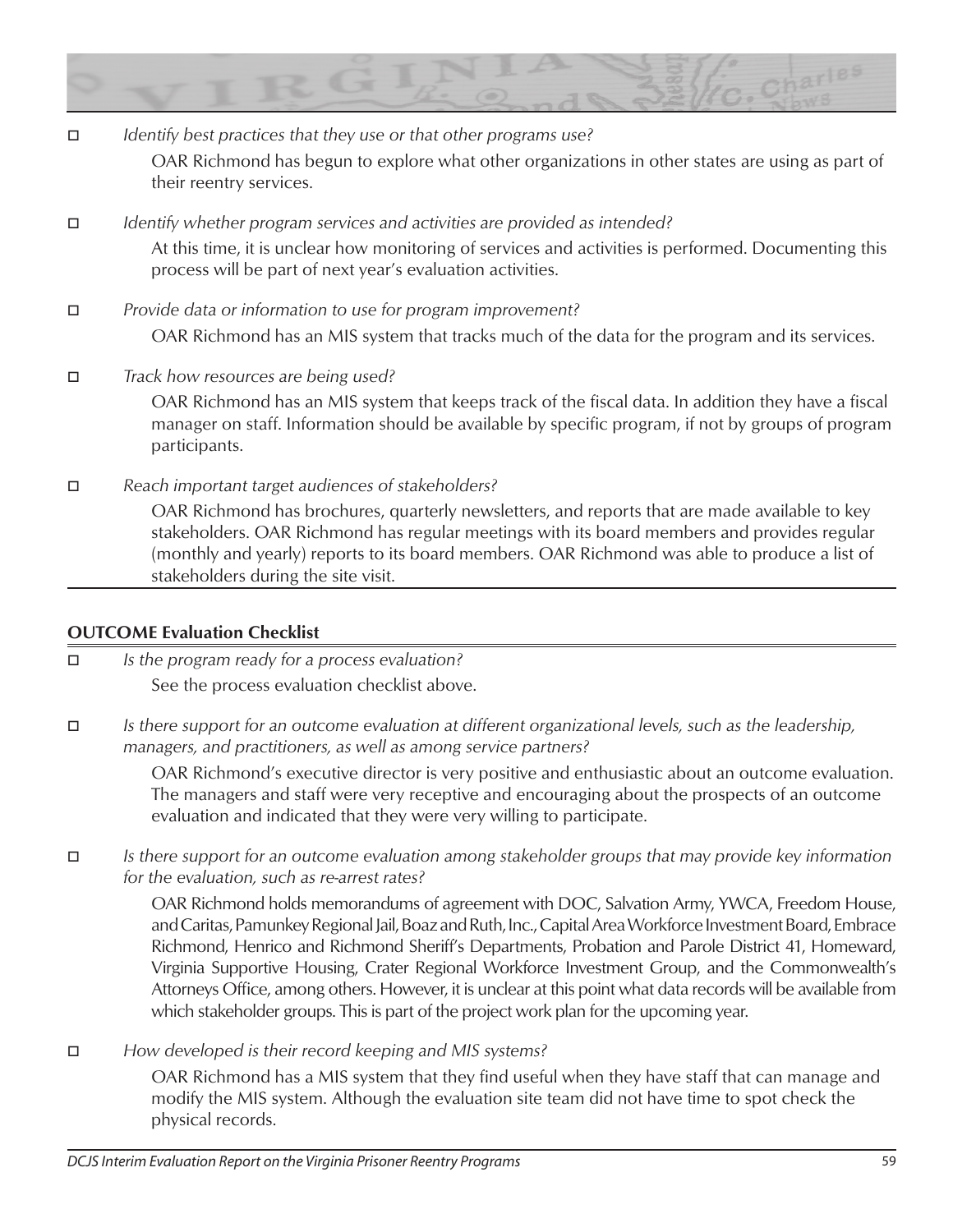

*E How comfortable is program staff to the concept of "evidence-based practices"?* 

The program staff and management appear to be very comfortable with evidence based practices and were able to demonstrate how they used data as part of the organizational and individual review process.

*Can the Program:*

□ *Identify and quantify the program inputs?* 

OAR Richmond has an MIS system to keep track of persons in the program and moderate reporting capability on the people who are provided services.

o *Identify and quantify the program outputs, including activities and participation?*

OAR Richmond keeps track of organizational outputs, such as classes provided, number of people seen, and different services provided. OAR Richmond has evaluation work tools, instruments, and measures that they use to keep track of organizational outputs.

 $\Box$  *<i>Identify and quantify short, medium and long range outcomes?* 

Every participant, regardless of work status, is monitored through follow-up phone calls and case management for a period of at least 12 months. Records of self-reported outcomes are maintained in their MIS system.

# **□** *Identify the logical linkages between program activities and program outcomes?* OAR Richmond has well documented manual of logic model, measures, and other tools they use to collect information.

 $\Box$  *Can the program identify comparison groups?* 

At this time, we do not have information about this topic. However, this will be part of the evaluation work plan for the upcoming year.

*Notes:* OAR Richmond performed an in-house "snap-shot" evaluation study in 2003. The snapshot study included clients that had services in March 2001 and March 2002 and examined whether those who had services had any records of incarceration the following year.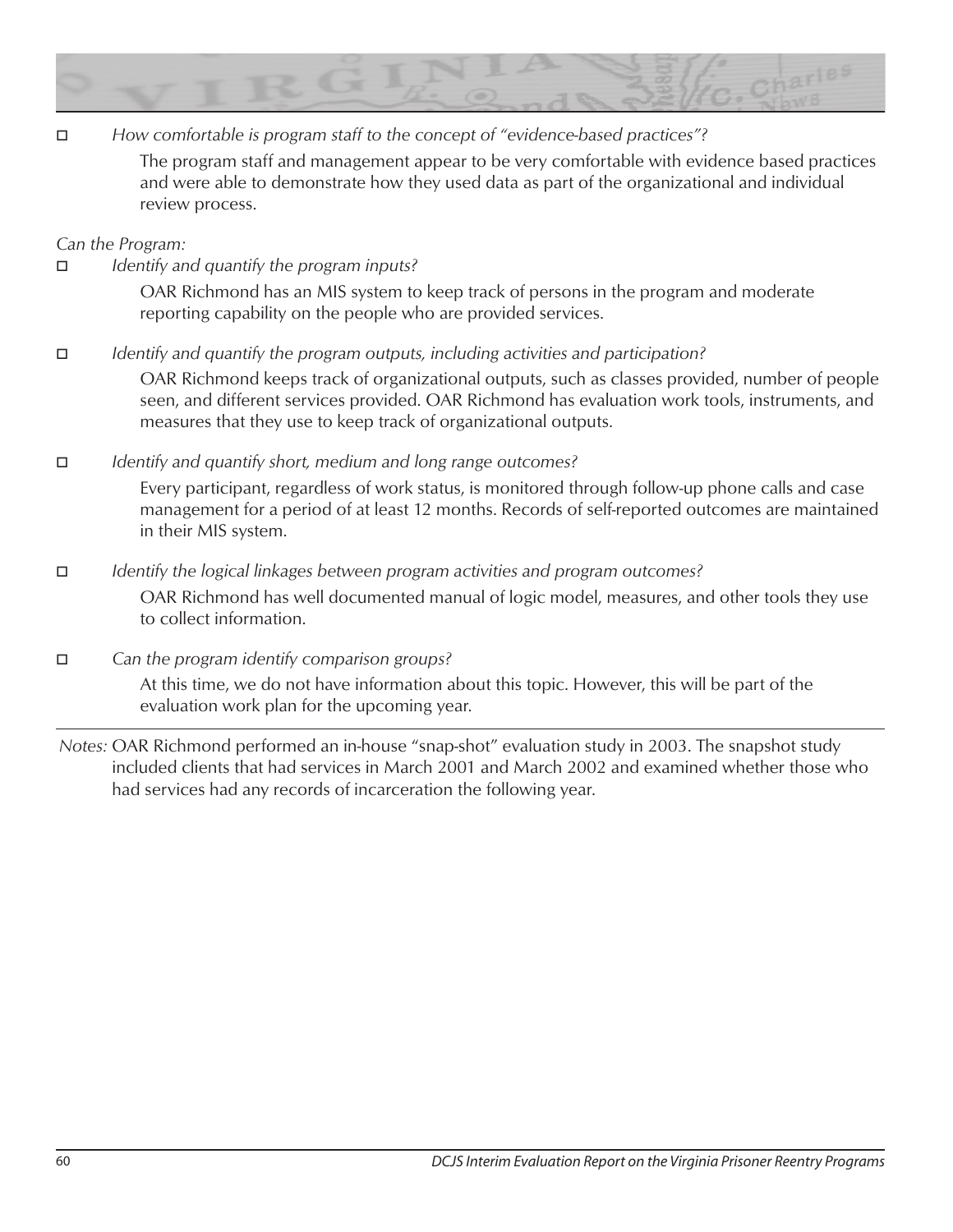

# *OAR Fairfax*

### **Program**

Opportunities, Alternatives & Resources of Fairfax, Inc. (OAR Fairfax) 10640 Page Ave., Suite 250 Fairfax, VA 22030 Phone: 703-246-3033 Email: info@oarfairfax.org www.oarfairfax.org

# **Program Summary**

Opportunities, Alternatives & Resources of Fairfax (OAR Fairfax) provides access to transitional pre-release and post-incarceration services for approximately 2,000 adult men and women each year who are in (1) Virginia state prisons, (2) other detention facilities and jails in Virginia, (3) Fairfax county Adult Detention or Prerelease Centers, or (4) Loudoun County Work Release Center, and who (a) were charged with an offense in, or (b) are returning live in Fairfax, Loudoun County, or Prince William County.

Juvenile clients who are served by OAR Fairfax reentry programs are largely from diversionary court programs (that is, adjudicated alternative sentencing) and through family counseling, fatherhood programs, or other services where an adult is the primary service client.

OAR Fairfax was incorporated in 1971 and is one of several Offender Aid and Restoration programs established that year in Virginia. OAR Fairfax's services model is based on a restorative justice framework where offenders are expected to take ownership of their past actions and consequences and to work to repair and establish ties with the local community whereby they are accepted and reintegrated into the community as productive, non-threatening, members of that community.

#### *Staff*

OAR Fairfax has a core staff of twenty-one employees. This staff includes the executive director, director of communications and development, a director of programs, a director of operations, an assistant to the executive director, a volunteer coordinator, an alternative sentencing coordinator and three case managers, a VASAVOR program coordinator and assistant, a Beacon program executive administrator and assistant, a senior case manager and 3.5 case managers on specific areas, an employment coordinator and a service coordinator, and adult detention center programs coordinator. In addition to its core staff, OAR Fairfax has contracted services with consultants for audits, bookkeeping, network maintenance, and legal services.

OAR Fairfax uses volunteers as part of its education and training program. In 2007, OAR Fairfax had a core group of 90 volunteers representing about 6,035 service hours. Of these, roughly 30 were involved in the mentoring program, providing mentoring relationships to 75 offenders (source: application 2006). All volunteers complete a written application and background check, are interviewed by OAR Fairfax's volunteer services coordinator, and are required to attend orientation and training on special needs of reentry clients and the jails' operations and procedures. All staff and volunteers are provided training on the operations and procedures of the detention centers through the Sheriff's office. Training is provided through the Sheriff's office and in-service learning modules.

OAR Fairfax staff handles program intake and case management, and provides direct services for clients mostly through direct-hire staff and on-site volunteers. Very few services for clients are sub-contracted to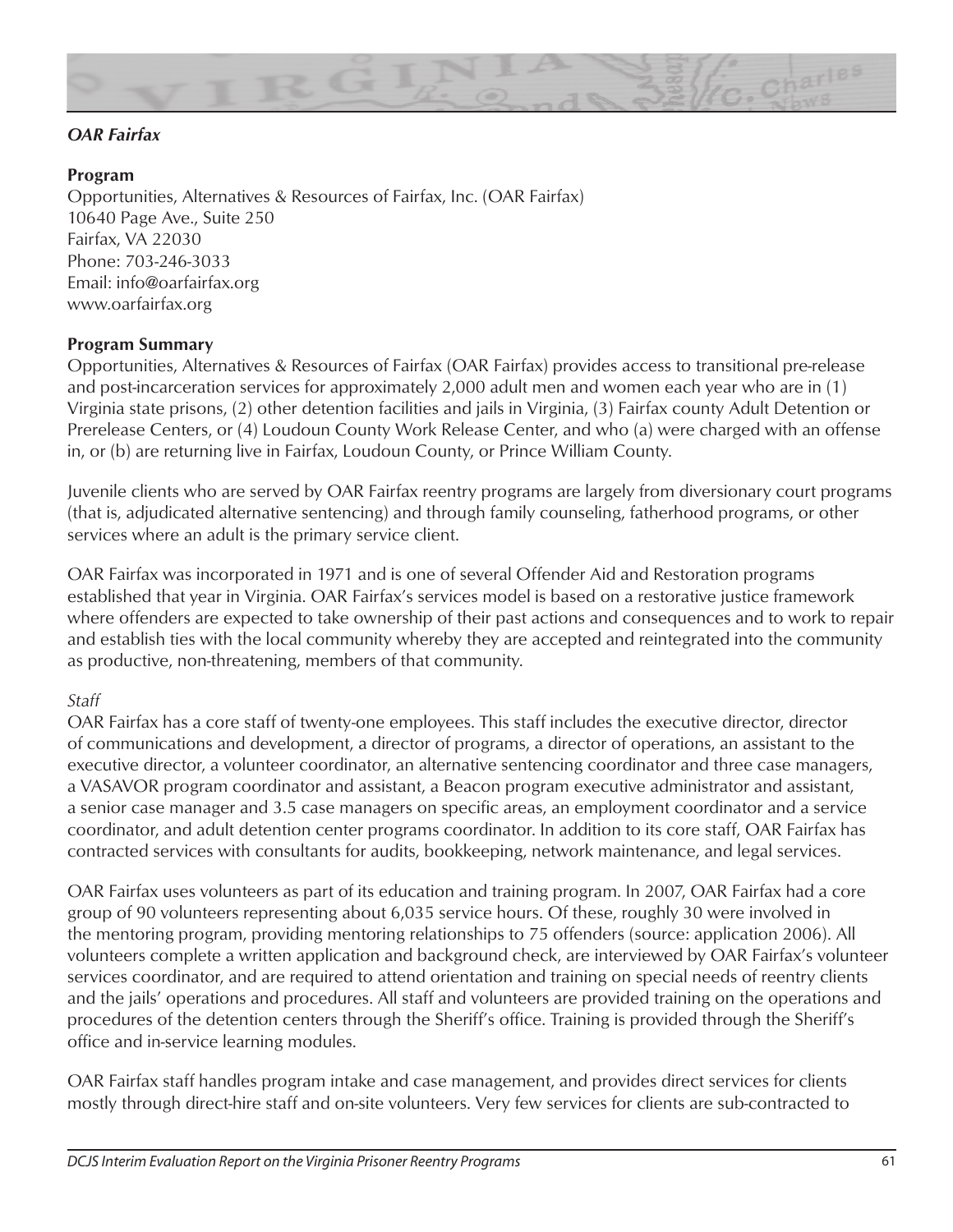

service partners, although OAR Fairfax does subcontract for technical assistance, fund raising, training, reporting, and financial accountability.

### *Pre-release services*

OAR Fairfax provides pre-release services in the Fairfax County Adult Detention/Prerelease Center and the Loudoun County Work Release Center. These services include:

- Educational and life-skills curriculum,
- GED program,
- Restorative justice curriculum called "Impact of Crime,"
- Gender specific programming for women who are incarcerated,
- Mentoring services in the pre-release setting, and
- Work-on-release program "The Beacon," (modeled after the Delancey Street Project).

Additionally, OAR Fairfax participates in the Department of Corrections VASAVOR program where high-risk offenders are provided a continuum of care and "stepped-down" from state prison incarceration to detention in local jails and subsequent release to the community.

# *Post-incarceration services*

Post-incarceration services are provided from their main offices in Fairfax next to the Fairfax County Adult Detention/Prerelease Center, two satellite offices at the Alexandria Probation and Parole Day Reporting Center and the Loudoun County Work Release Center, and at the Skills Source Centers in Fairfax, Loudoun, and Prince William Counties. Post-incarceration clients are referred to the program by State and local agencies, program managers and literature available in state and local detention facilities. All clients are voluntary and not part of a mandated program. However, those who are at a facility where OAR-based services are provided must participate in the pre-release services to qualify for post-incarceration services and case management.

Post-incarceration services include:

- Employment assistance (placement, tools, uniforms/clothing, resume writing, interview and job counseling),
- Assistance with emergency and basic needs (housing, food, clothing, and medical, legal and financial assistance),
- ID assistance (picture ID and documentation),
- Transportation assistance,
- Adult education/training (limited scholarship opportunities, literacy, cultural sensitivity),
- Disability referrals to Department of Rehabilitative Services, and
- Referrals for mental health/counseling/support groups.

OAR Fairfax provides case management and follow-up services to its clients. Every client, regardless of work status, is monitored through follow-up phone calls and case management for a period of at least 12 months. Once employed, staff provide follow-up services, with intensive follow-up during the first three, six, and 12 months of employment.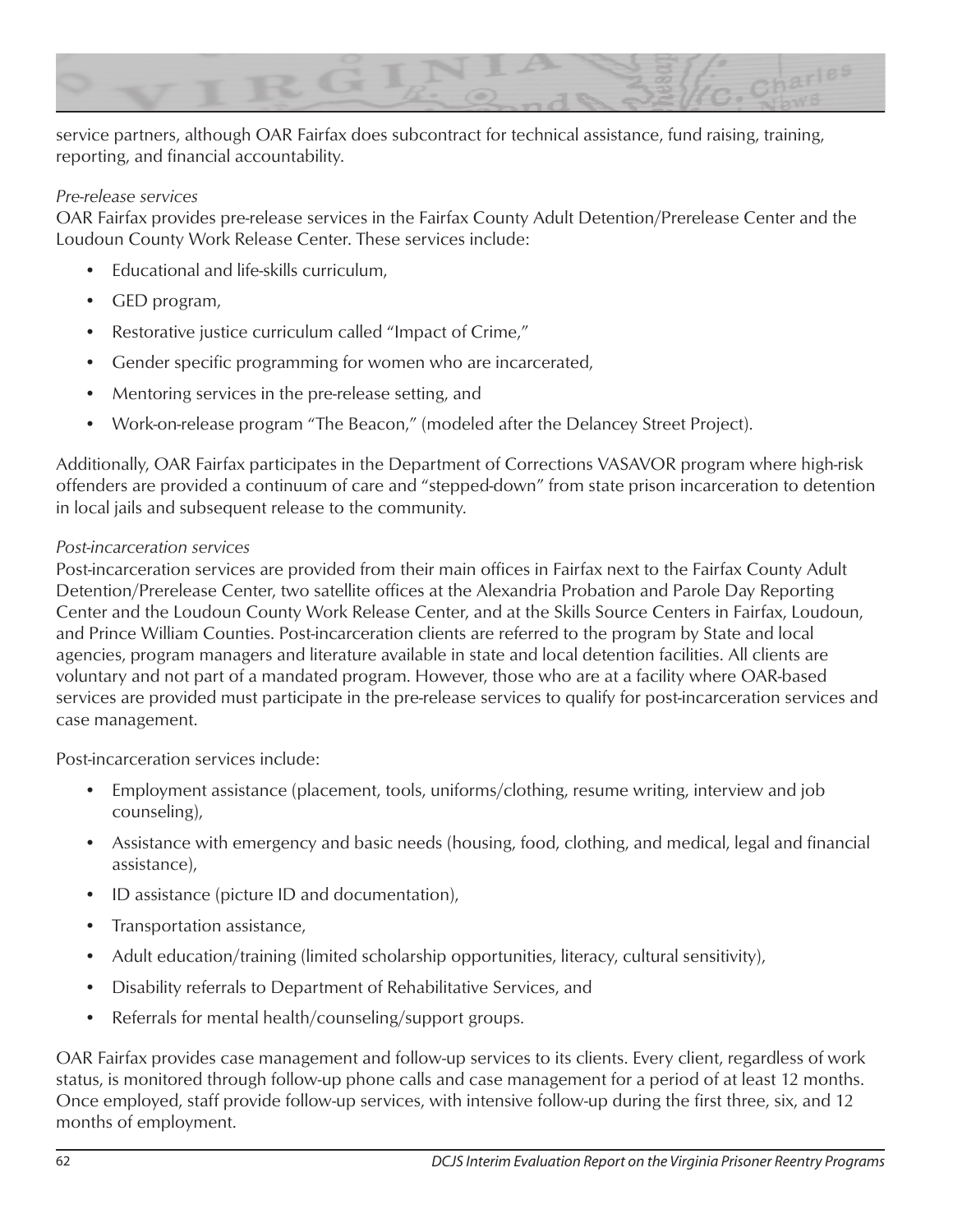

OAR Fairfax also provides support for the county's supervised community services and other diversionary programs and assistance to the families of inmates. These services provide additional organizational and networking capacity that helps OAR Fairfax work with local employers, victims groups, and other non-profit and faith-based groups. In combination with the more traditional reentry services, OAR Fairfax seeks to provide a community-wide capacity for offender reintegration across the full continuum of post-adjudicated clients.

# **Evaluation Readiness**

Individual organizations may or may not be ready for a comprehensive process and outcome evaluation. Such evaluations require both the willingness of program management and staff to participate, and the ability to deliver information about the program and its clients. The following checklists give some indication of this site's readiness for a process and outcome evaluation.

# **PROCESS Evaluation Checklist**

o *Is there support for process evaluation at different organizational levels, such as the leadership, managers, and practitioners, as well as among service partners?*

> OAR Fairfax's executive director is very positive and enthusiastic about using information to improve organizational processes. The managers, staff, and volunteers receive information about why process evaluation is important and appear to incorporate process evaluation in their day to day activities.

# *Can the Program:*

**D** *Determine whether the program served intended participants?* 

During the site visit, OAR Fairfax was able to produce examples of screening and assessment information, identify the numbers of people served by each program component, and showed examples that they were able to track information in their case management documents about what services the participants received. Case management begins tracking clients at intake; case files remain open indefinitely and are updated for returning clients. When a client moves to an area served by another OAR agency, efforts are made to transfer the case file. Each participant is asked to sign a release of information.

# $\Box$  *Tell the story behind program delivery?*

OAR Fairfax has a well developed web site and has brochures, pamphlets and other documentation that it provides as part of its marketing and service delivery message. The staff we spoke to seemed very informed about the program, its components, and its mission and were able to reiterate much of the information provided in the brochures.

**D** *Identify best practices that they use or that other programs use?* 

OAR Fairfax has begun to explore what other organizations in other states are using as part of their reentry services. OAR Fairfax believes many of the programs in the ORTS programs are leading in the use of best practices. OAR Fairfax would like to document their own activities and develop a best practice list based on their own experiences along with lessons learned in other states.

# **D** *Identify whether program services and activities are provided as intended?*

OAR Fairfax has a client satisfaction survey that provides the program with feedback to its services and process. This is provided to everyone who receives services from the program. It includes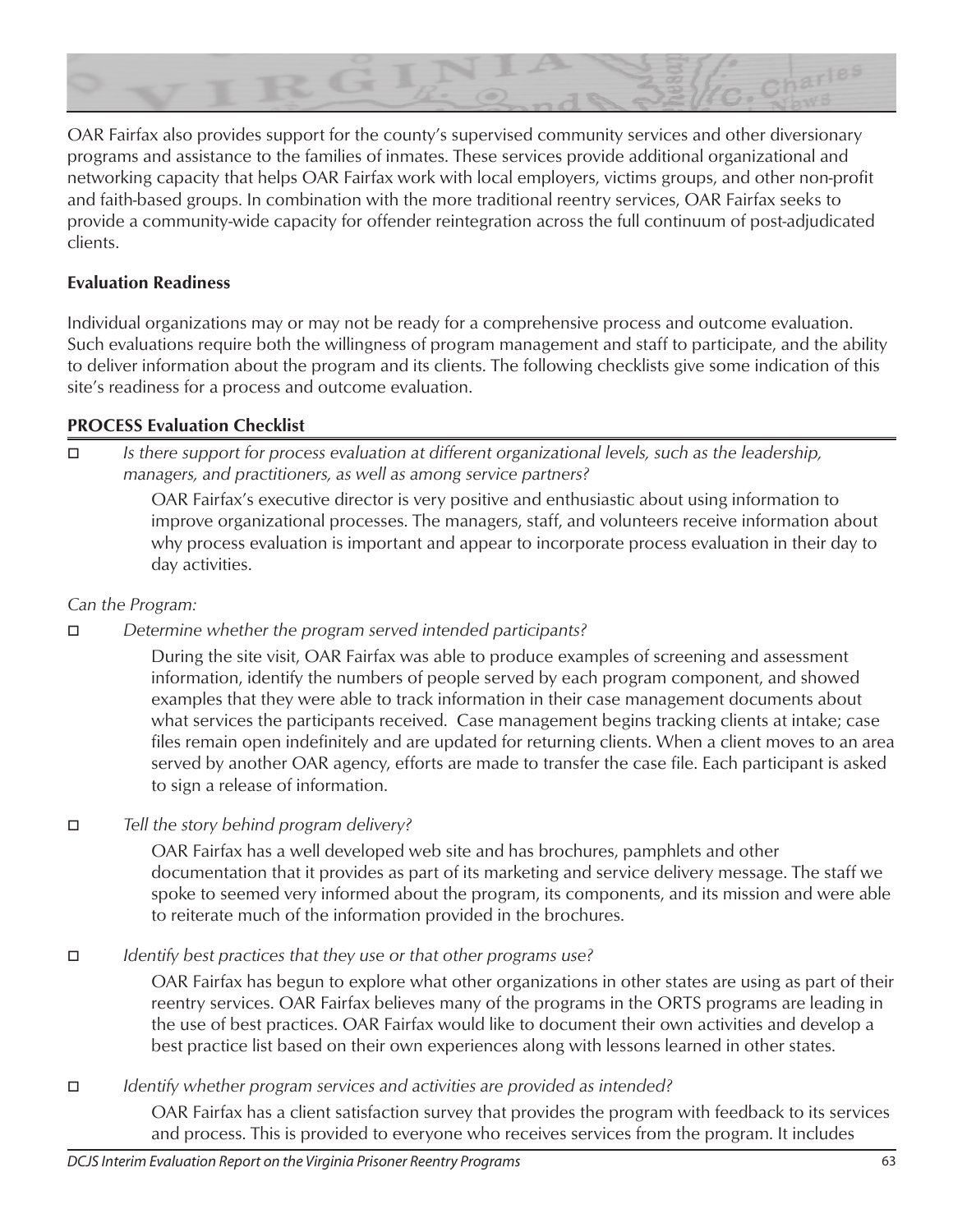

measures about being able to speak privately with case managers, staff and others, whether they were treated respectfully, and whether OAR Fairfax services improved their situation and if they would recommend them to others. These are compiled on a monthly basis and feedback is provided to staff.

### $\Box$  *Provide data or information to use for program improvement?*

OAR Fairfax has a management information system (MIS) that tracks much of the data for the program and its services. In addition, they have partnered with George Mason University as part of an ongoing evaluation program. The university provides OAR Fairfax with information about its program.

# $\Box$  *Track how resources are being used?*

OAR Fairfax has a MIS system that keeps track of the fiscal data. Information should be available by specific program, if not by groups of program participants.

# $\Box$  Reach important target audiences of stakeholders?

OAR Fairfax has a newsletter it provides to key stakeholders and has regular meetings with its board members. OAR Fairfax was able to produce a list of stakeholders during the site visit. The list of stakeholders includes: clients, staff, board members, volunteers, sheriff's office, probation and parole, state Dept. of Corrections and county officials, elected officials (local, state, federal); community funding pool of administrators /reviewers; the United Way, donors: individuals, foundations, businesses, churches, media, educational institutions, federal agencies and the community in general.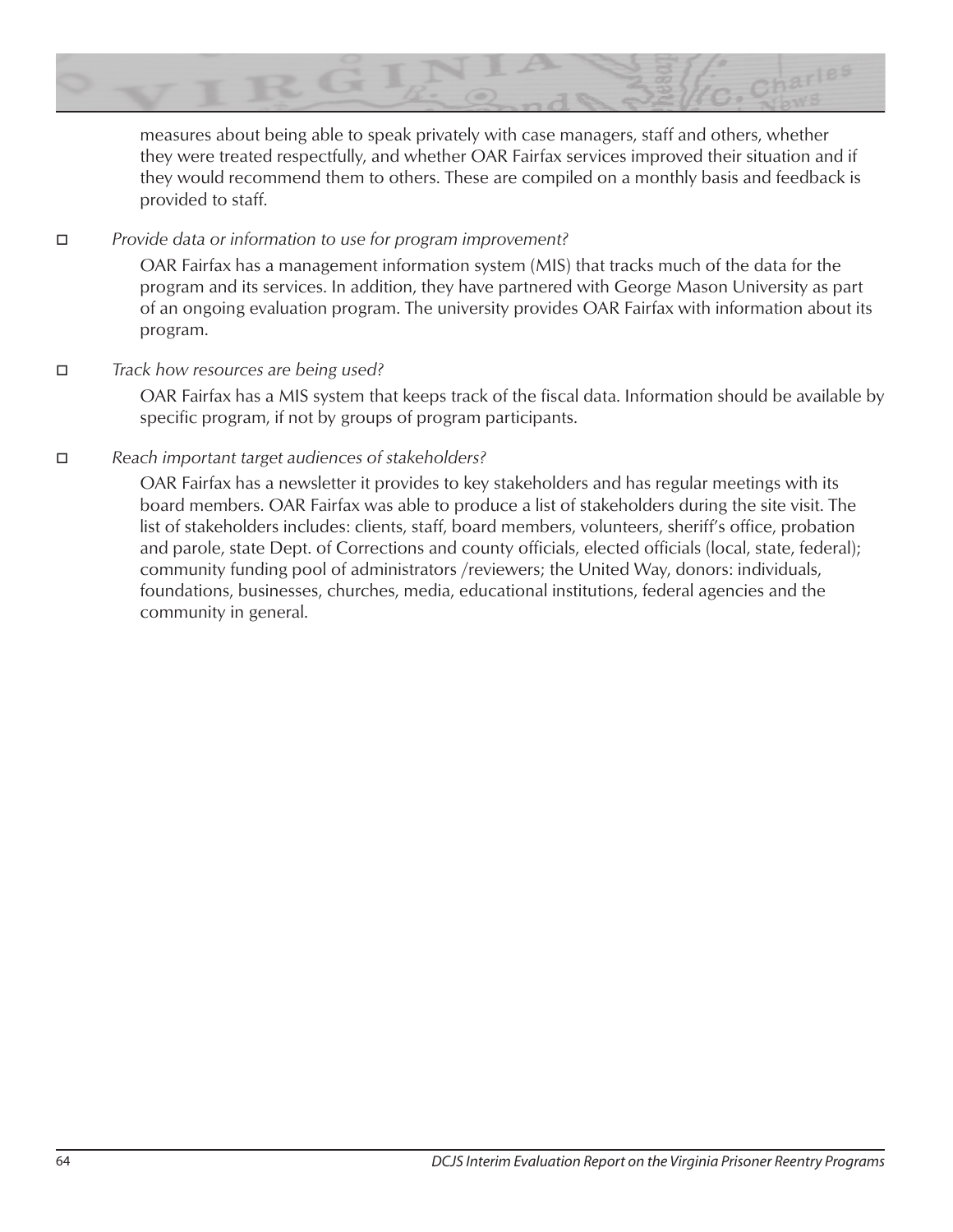

# **OUTCOME Evaluation Checklist**

- o *Is the program ready for a process evaluation?*  See the process evaluation checklist above.
- **□** *Is there support for an outcome evaluation at different organizational levels, such as the leadership, managers, and practitioners, as well as among service partners?*

OAR Fairfax's executive director is very positive and enthusiastic about an outcome evaluation. The managers, staff, and volunteers were very receptive and encouraging about the prospects of an outcome evaluation and indicated that they were very willing to participate.

# o *Is there support for an outcome evaluation among stakeholder groups that may provide key information for the evaluation, such as re-arrest rates?*

OAR Fairfax holds memorandums of agreement with DOC, DCJS, the Commonwealth's Attorney, and the Fairfax County's Sheriff's Office. OAR Fairfax participates on the Human Services Coalition of Northern Virginia and the Network Against Family Abuse, and Virginians Against Domestic Violence. In addition, OAR Fairfax is working with GMU to provide some follow-up information on clients, including follow-up across state lines. However, it is unclear at this point what data records will be available from which stakeholder groups at this time. This is part of the project work plan for the upcoming year.

 $\Box$  *How developed is their record keeping and MIS systems?* 

OAR Fairfax has an MIS system that they find very useful, and they have staff that can manage and modify the MIS system. Although the evaluation site team did not have time to spot check the physical records, the program indicates that the records for the past two years are fairly complete.

*E How comfortable is program staff to the concept of "evidence-based practices"?* 

The program staff and management appear to be very comfortable with evidence based practices and were able to demonstrate how they used data as part of the organizational and individual review process.

#### *Can the Program:*

#### □ *Identify and quantify the program inputs?*

OAR Fairfax has an MIS system to keep track of persons in the program and moderate reporting capability on the people that are provided services during pre-release. However, the pre-release documentation is based on physical rosters that the inmates and staff complete. All postincarceration clients are required to complete intake documentation.

*Identify and quantify the program outputs, including activities and participation?* 

OAR Fairfax keeps track of organizational outputs, such as classes provided, number of people seen, and different services provided. OAR Fairfax has extensive evaluation work tools, instruments, and measures that they use to keep track of organizational outputs. Many of these outputs are maintained in their MIS system.

**□** *Identify and quantify short, medium and long range outcomes?* 

Every participant, regardless of work status, is monitored through follow-up phone calls and case management for a period of at least 12 months. Records of self-reported outcomes are maintained in their MIS system.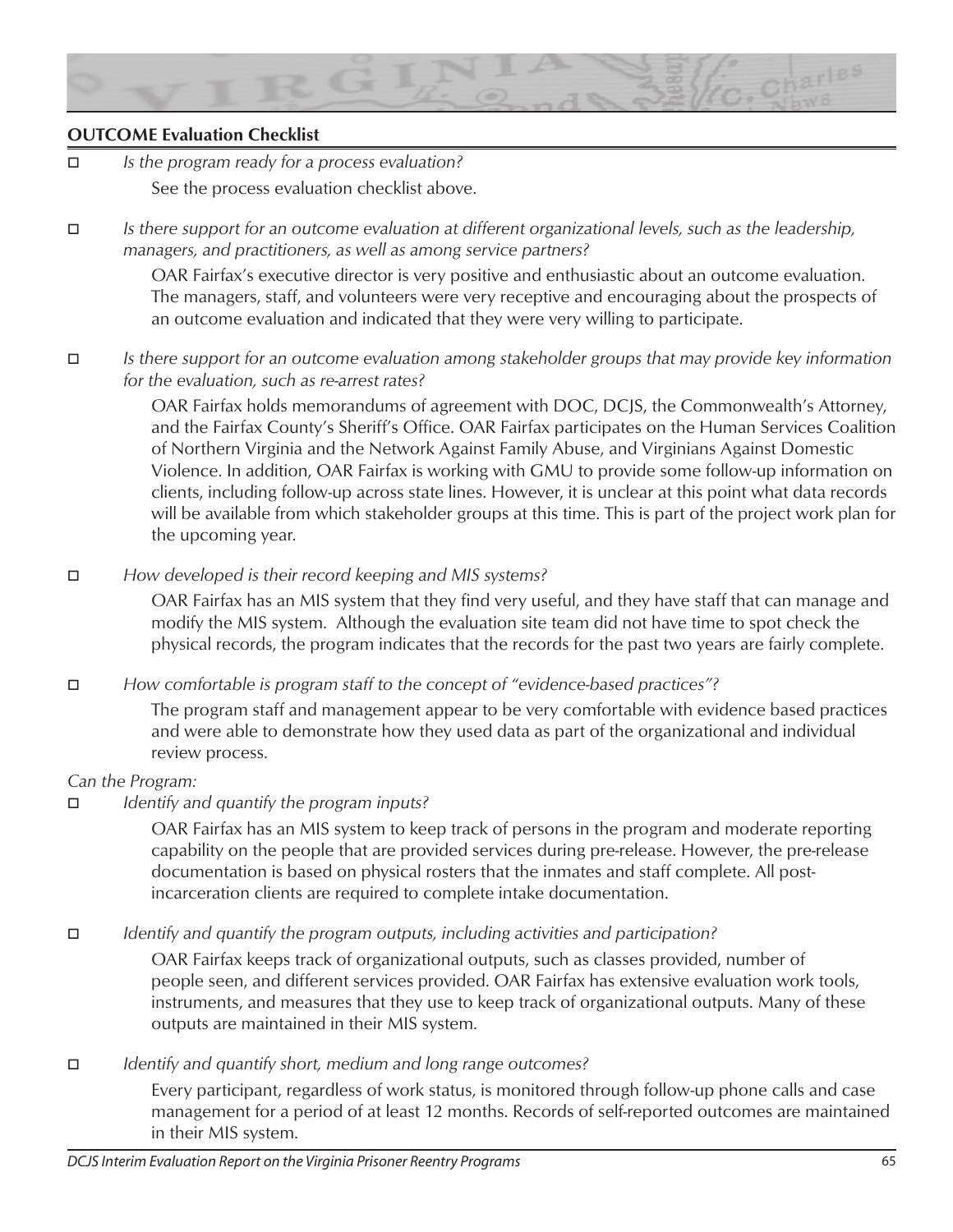

- □ *Identify the logical linkages between program activities and program outcomes?* OAR Fairfax has well documented manual of logic model, measures, and other tools they use to collect information.
- $\Box$  Can the program identify comparison groups?

OAR Fairfax is working with GMU to track and identify a comparison group that can be used to model program outcomes.

*Notes:* OAR Fairfax has a lengthy partnership with a long-running NIDA project run through GMU's Department of Psychology and headed by Dr. June Price Tangney. The project has significant post-incarceration tracking that includes follow-up for clients who go out of state. Their focus of investigation is whether there are social-cognitive factors (e.g., moral reasoning and emotions) that predict resiliency to recidivism and whether the positive social-cognitive factors can be shaped through the intervention process in a lasting and meaningful way. The study includes more than 200 participants at the post-incarceration stage with follow-up information.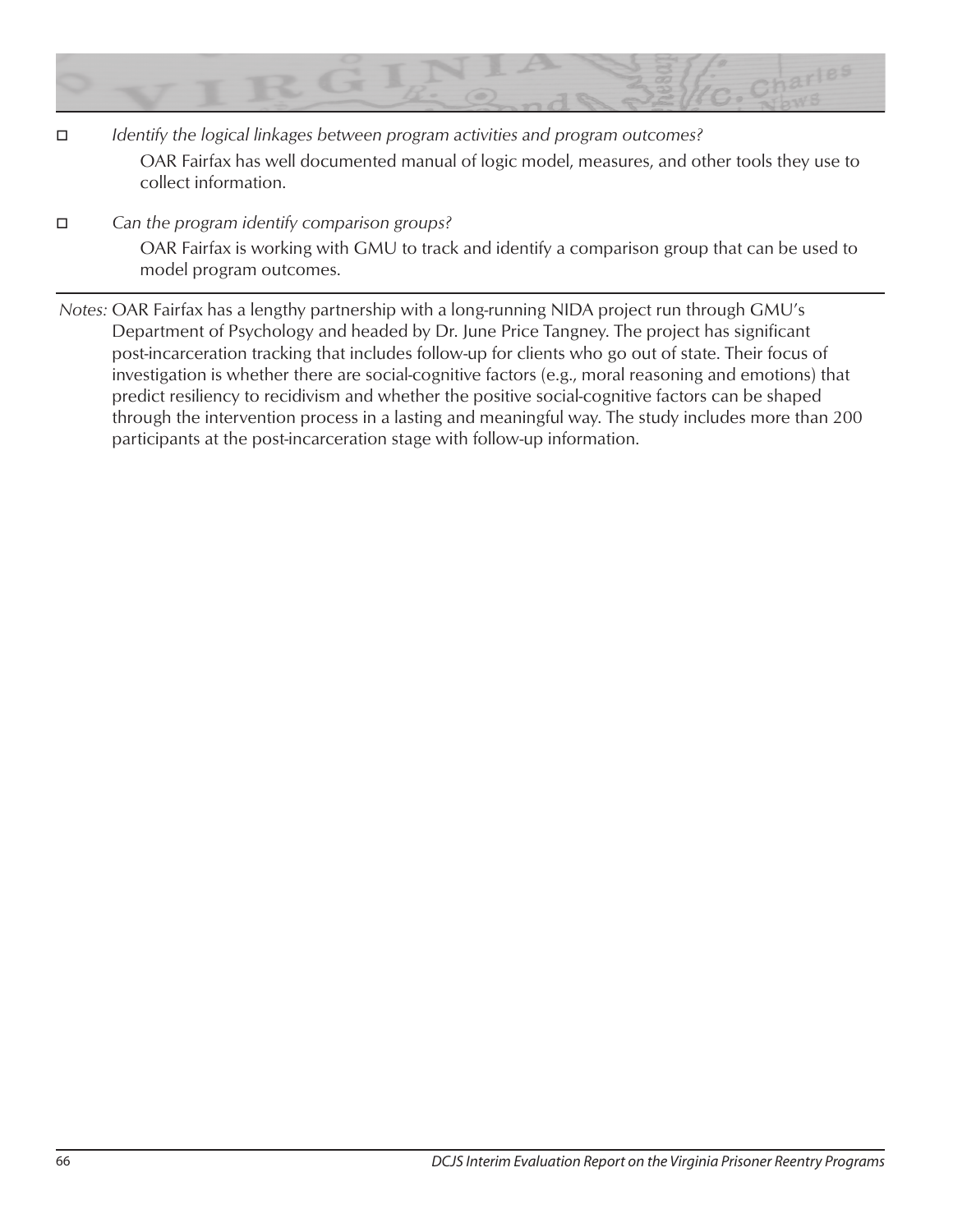

# *STEP-UP*

#### **Program**

Skills Training Employment Placement-Upward Progress (STEP-UP) 7510 Granby Street, Suite 203 Norfolk, VA 23505 Phone: (757) 588-3151 Fax: (757) 587-4507 http://www.stepupincorporated.com/

*\*Note: DCJS was not able to conduct a site interview at STEP-UP due to availability of key program staff. This report provides notes from a phone conversation with one of the staff members in charge of the detention facilities and their DCJS grant applications.* 

#### **Program Summary**

STEP-UP provides access to transitional pre-release and post- incarceration services for approximately 2,000 adult men and women each year who (1) are incarcerated in Norfolk City Jail, Portsmouth City Jail, Chesapeake City Jail, Newport News City Prison Farm, Brunswick County Jail, Southampton County Jail, Western Tidewater Regional, Virginia Beach Correctional Center, Deerfield Correctional Center, Virginia Correctional Center for Women, Fluvanna Correctional Center, James River Correctional Center, Haynesville Correctional Center, Indian Creek Correctional Center, St. Brides Correctional Center, and Hampton Correctional Facility; or (2) are incarcerated at a State or Federal facility and planning to return to the Hampton Roads/Tidewater area, or (3) were incarcerated at one time and currently reside in the Hampton Roads/Tidewater area. The Hampton Roads/Tidewater area consists of Norfolk, Virginia Beach, Chesapeake, Hampton, Newport News, Portsmouth, Suffolk, Franklin, Gloucester, Isle of Wight and Southampton.

STEP-UP was incorporated in 1975 to serve the Commonwealth of Virginia with offices in four parts of the state. STEP-UP's original mission was to assist women offenders at the Virginia Correctional Center for Women in Goochland in transitioning from prison to productive lives in their communities. This assistance took the form of counseling, job training and job placement. Additionally, it was one of the first programs in the country that provided reentry services to women. STEP-UP's mission has evolved since then and now includes services to incarcerated and post-incarcerated adult males and females, assisting them in finding gainful employment and directing them to various community support services. STEP-UP also participates in the Department of Corrections VASAVOR program, which is designed to provide a continuum of care for high-risk offenders to transition them back to the community.

#### *Staff*

STEP-UP has a core staff of 7 employees. This includes the executive director, two full time and one part time offender transition specialists, job development specialist, and a VASAVOR case manager and clerical/job development specialist.

STEP-UP also uses volunteers to supplement the work of its staff. In 2007, STEP-UP had five regular volunteers who assist with providing both pre release and post incarceration services. Volunteers receive various types of training related to the character of the work. In addition, STEP-UP will work with and accept assistance from interns from local universities from time to time.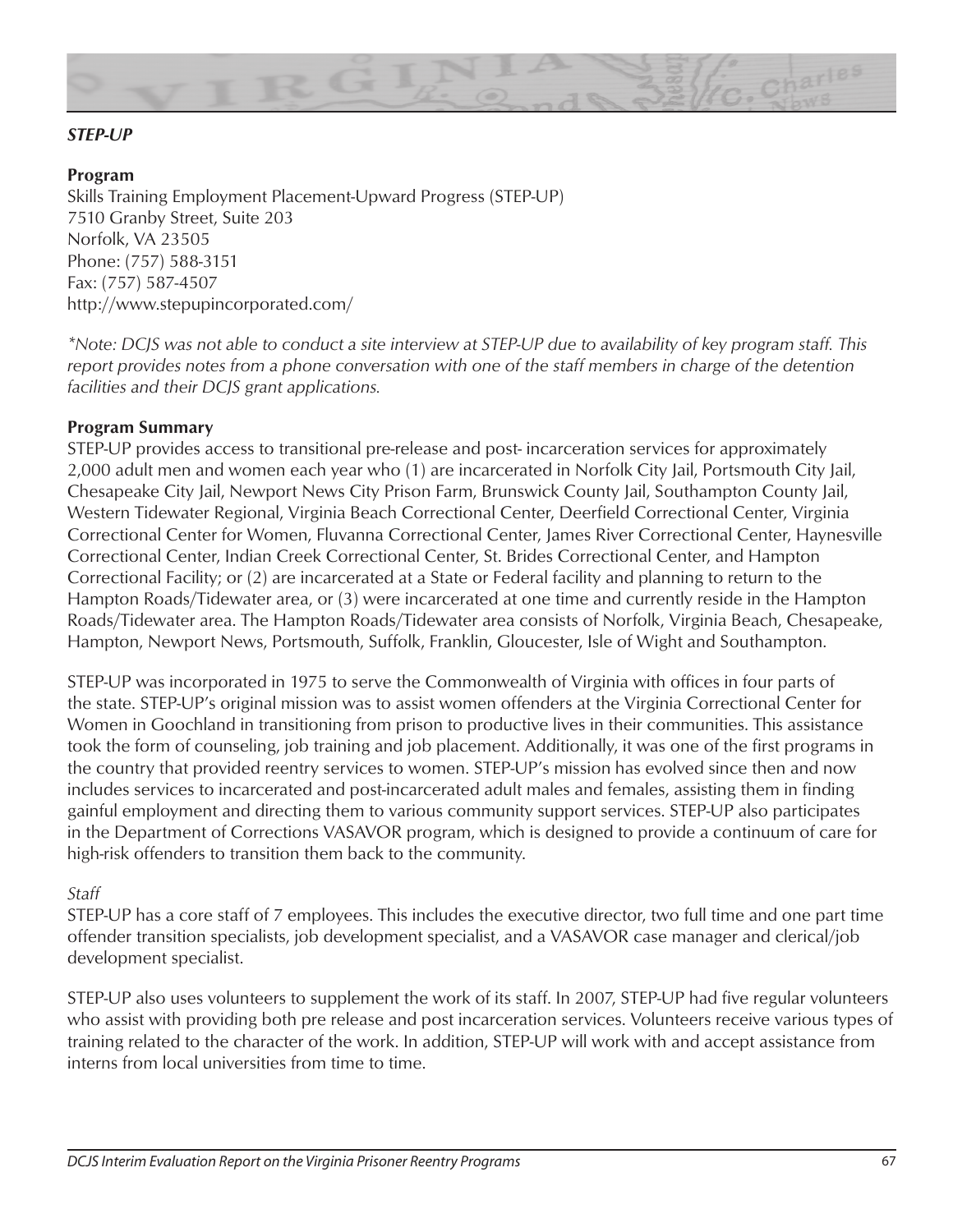

#### *Pre-release services*

STEP-UP provides pre-release services to local jails and detention facilities in the Hampton Roads/Tidewater area. These services include:

- In-facility classroom workshops on variety of issues,
- Employment preparedness,
- Productive Citizenship, and
- Family/client counseling.

The classes are available to the facility's general population, and clients participate on a volunteer, "firstcome" basis. Pre release programs may consist of a four, six, or eight week curriculum. Additionally, STEP-UP participates in the Department of Correction's VASAVOR program where high-risk offenders are provided a continuum of care whereby they are "stepped-down" from state prison incarceration to detention in local jails and subsequent release to the community, DOC's Offender Re-entry Jail Programs, as well as the City of Norfolk's Department of Social Services Pilot Offender Re-entry Program.

# *Post-incarceration services*

STEP-UP provides post-incarceration services from their main offices in Norfolk, with some services offered at other locations in the area such as the workforce centers, social services offices, day reporting centers, probation and parole offices, libraries and community services boards. Post-incarceration clients are referred to the program by state and local agencies, program managers and literature available in state and local and state detention facilities. All clients are voluntary and not part of a mandated program.

Post-incarceration services include:

- Employment assistance (placement, tools, uniforms/clothing, resume writing, interview and job counseling),
- Assistance with emergency and basic needs (housing, food, clothing, and medical, legal/mediation and financial assistance),
- Identification assistance (obtain picture ID, birth certificate, and other documentation),
- Adult education/training (limited scholarship opportunities, literacy, cultural sensitivity),
- Transportation assistance, and
- Life skills counseling.

STEP-UP provides case management and follow-up services to its clients. Clients are monitored through follow-up phone calls and case management for a period of at least 12 months. Once clients are employed, staff provides follow-up services, with intensive follow-up during the first four weeks of employment, as well as the first two, three, six, and twelve months of employment.

#### **Evaluation Readiness**

Individual organizations may or may not be ready for a comprehensive process and outcome evaluation. Such evaluations require both the willingness of program management and staff to participate, and the ability to deliver information about the program and its clients. The following checklists give some indication of this site's readiness for a process and outcome evaluation.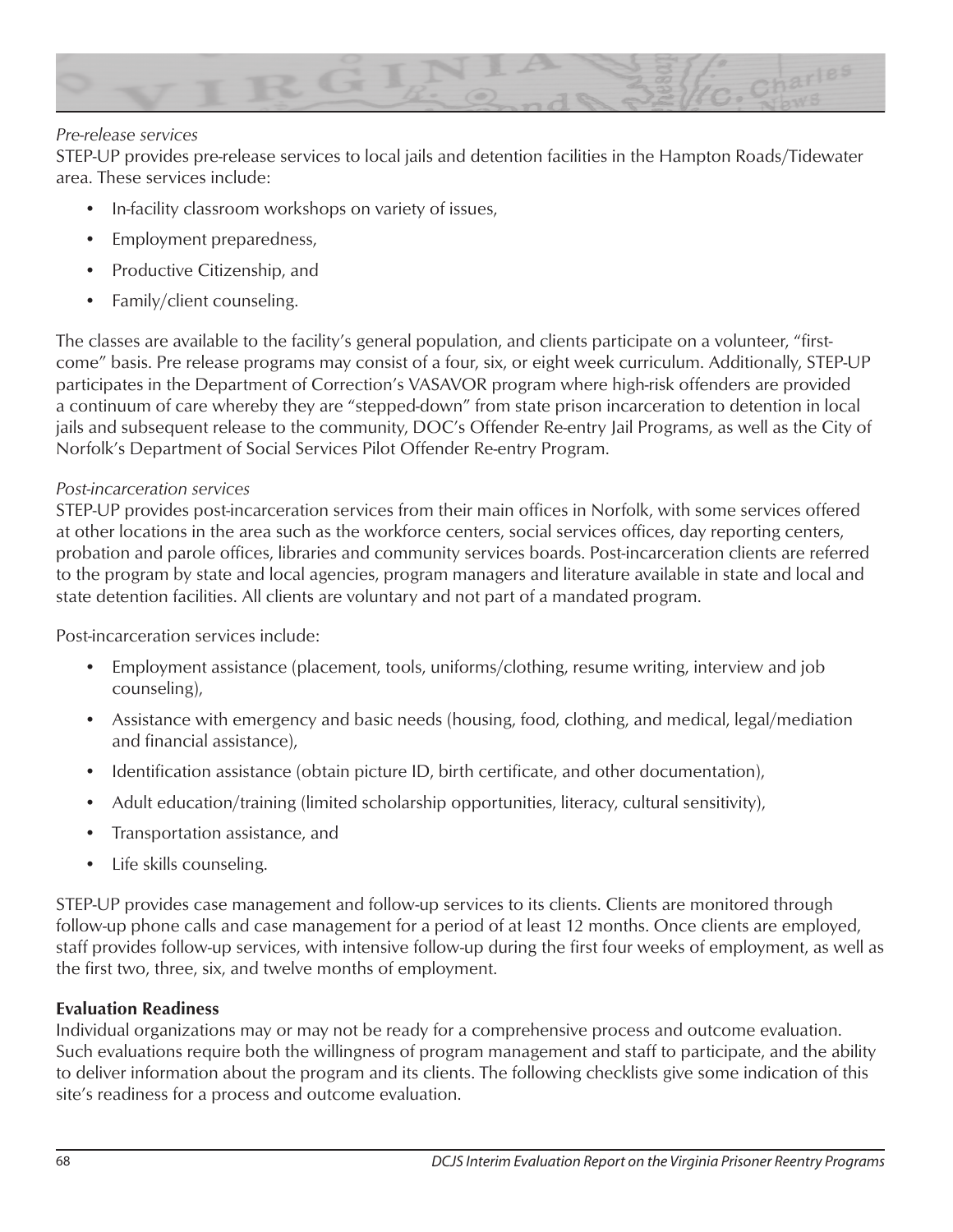

# **PROCESS Evaluation Checklist**

o *Is there support for process evaluation at different organizational levels, such as the leadership, managers, and practitioners, as well as among service partners?*

> STEP-UP's executive director is very positive and enthusiastic about using information to improve organizational processes and service delivery. Staff receives information about why process evaluation is important and appear to incorporate process evaluation in their day-to-day activities. The program collects information about its ongoing activities and organizational performance.

#### *Can the Program:*

**D** *Determine whether the program served intended participants?* 

STEP-UP uses three types of screening and assessment tools to measure client attributes, can identify the numbers of people served by each program component, and tracks information about what services each participant received.

**D** *Tell the story behind program delivery?* 

STEP-UP has brochures, handouts and other documentation to provide to clients and stakeholders that describe their program components. Local print media, staff presentations to community groups and agencies, and providing services for over 30 years keeps the community and client base aware of STEP-UP's services.

#### **□** *Identify best practices that they use or that other programs use?*

STEP-UP has begun to explore what best practices and evidence based practices organizations in other jurisdictions are using as part of their reentry services.

*□ Identify whether program services and activities are provided as intended?* 

STEP-UP uses a pre and post test to measure whether clients are receiving information as intended in the Productive Citizenship curriculum. They are also working on a staff evaluation tool for use with the jail and prison population to measure client satisfaction and staff effectiveness.

 $\Box$  *Provide data or information to use for program improvement?* 

STEP-UP collects program data and information about client services, however about 60% of this information is captured in hardcopy.

 $\Box$  *Track how resources are being used?* 

STEP-UP's executive director keeps track of budget expenditures and forwards information to a contracted accounting firm that handles monthly financial reports, quarterly taxes, and other reporting.

□ Reach important target audiences of stakeholders?

STEP-UP provides all stakeholders with an annual report and meets with stakeholders individually, as needed.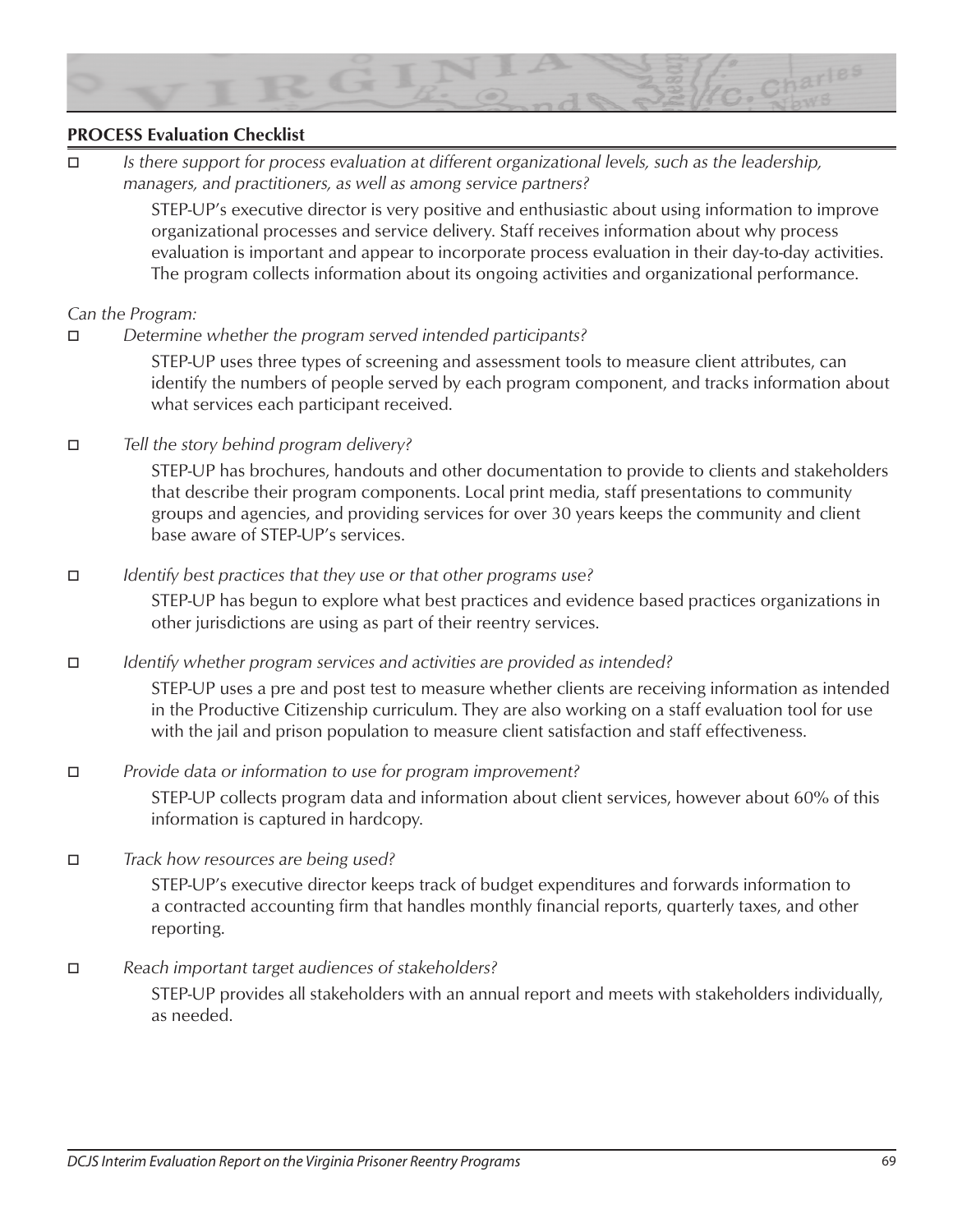

# **OUTCOME Evaluation Checklist**

- o *Is the program ready for a process evaluation?*  See the process evaluation checklist above.
- o *Is there support for an outcome evaluation at different organizational levels, such as the leadership, managers, and practitioners, as well as among service partners?*

STEP-UP's executive director and staff are very supportive and are looking towards the partnering with DCJS on an outcome evaluation for their program.

o *Is there support for an outcome evaluation among stakeholder groups that may provide key information for the evaluation, such as re-arrest rates?*

> STEP-UP holds memorandums of agreement with about half of their stakeholders, however, it is unclear at this point what data records will be available from which stakeholder groups. This is part of the project work plan for the upcoming year.

□ *How developed is their record keeping and MIS systems?* STEP-UP currently uses a desktop database program and spreadsheets to organize information for reports, but also maintains many individual records in hard copy.

 $\Box$  *How comfortable is program staff to the concept of "evidence-based practices"?* 

Program management has knowledge of evidence based practices and were able to discuss how they used data as part of the organizational and individual review process.

#### *Can the Program:*

□ *Identify and quantify the program inputs?* 

STEP-UP has an MIS system to keep track of persons in the program and is able to report types of pre release and post incarceration services received per client.

 $\Box$  *<i>Identify and quantify the program outputs, including activities and participation?* 

STEP-UP keeps track of organizational outputs, such as classes provided, number of people seen, and different services provided. Many, but not all, of these outputs are tracked in their MIS system.

□ *Identify and quantify short, medium and long range outcomes?* 

Every participant, regardless of work status, is monitored through follow-up phone calls and case management for a period of at least 12 months. Some records of self-reported outcomes are maintained in their MIS system.

- **□** *Identify the logical linkages between program activities and program outcomes?* At this point, the evaluation does not have information about this topic.
- $\Box$  Can the program identify comparison groups? At this time, the program has not identified comparison groups. However, this will be part of the evaluation work plan for the upcoming year.

*Notes:* STEP-UP has a good conceptual understanding of evaluation requirements. The lack of adequate MIS system and reliance on hard-copy documentation may make data collection for an outcome evaluation difficult.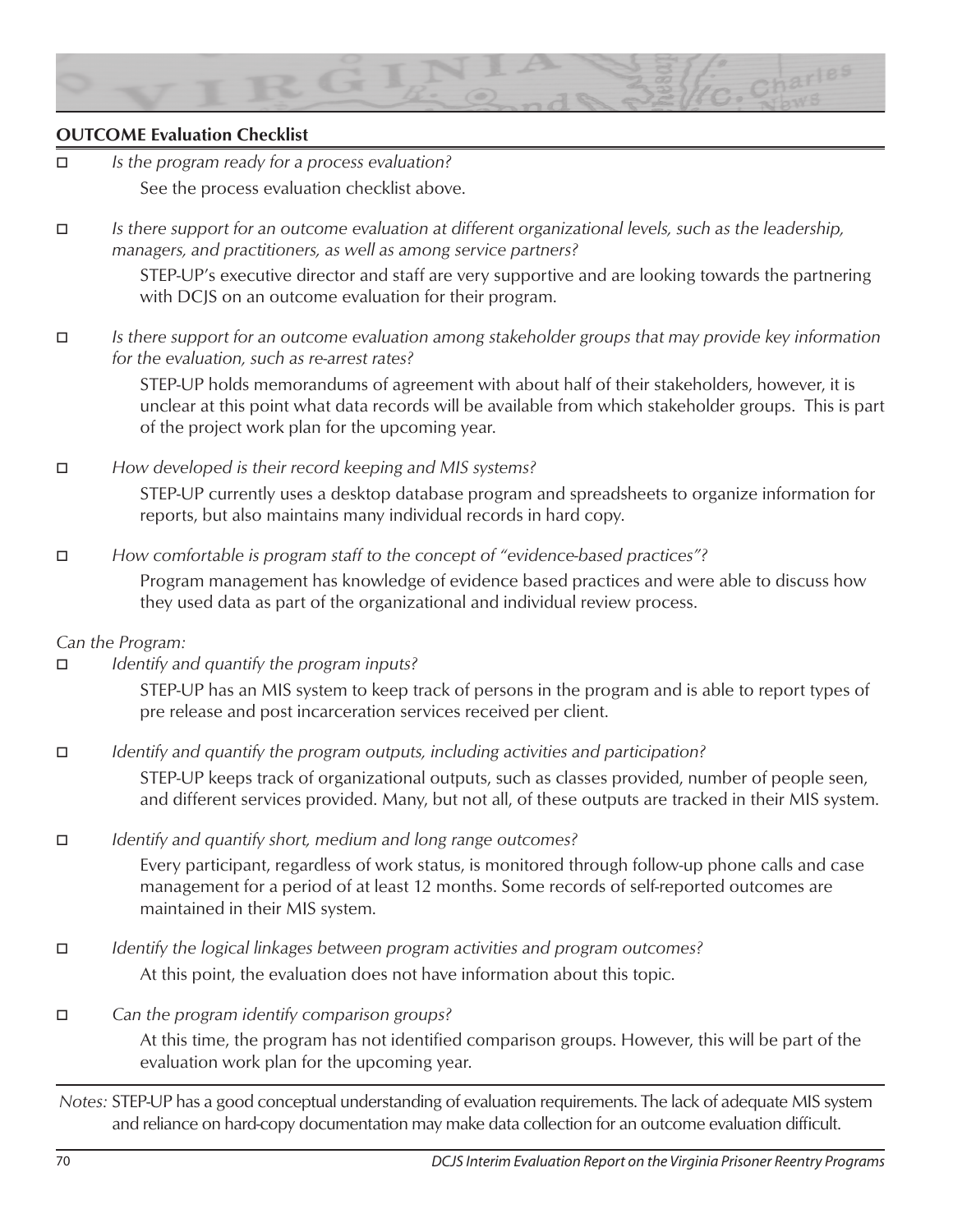

# *Virginia CARES*

# **Program**

Virginia Community Action Reentry System, Inc. (Virginia CARES) 145 West Campbell Avenue, Suite 555, Roanoke, VA 24011 Phone: 540-342-9344 Fax 540-342-9427 http://www.vacares.com

#### **Program Summary**

Virginia CARES provides access to transitional pre- and post- release services for approximately 1,800 adult offenders per year who are or were in state prisons and local jails. These services are made available in 20 correctional facilities through contracts with the Virginia Department of Corrections, local community action agencies, and various service partners. The Virginia CARES central office provides oversight of all contracted services, including site monitoring, technical assistance, fund raising, training, reporting, and financial accountability.

Virginia CARES works with Virginia DOC and DCE to provide pre-release training and information to adult inmates at state institutions within six months of their release date. No juvenile offenders are served by Virginia CARES programs, unless it is through family counseling, fatherhood programs, or other services where an adult is the primary service client. In addition, Virginia CARES works with ex-offenders who hear of their services as "walk-ins." Of the nine ORTS sites, Virginia CARES provides services to the most dispersed geographical service area, and covers thirty seven cities and counties in Virginia. .

Virginia CARES developed from federal and state "war on poverty" programs in the 1960s and 1970's that targeted work development programs and ultimately created Virginia's Community Action Agencies (CAAs). It was officially established in 1981 as a three year demonstration project, supported largely with Federal dollars. In the mid 1980s, Virginia CARES funding was cut, and consequently its mission and scope were substantially decreased. Since then, funding from the state and private foundations increased along with its mission and scope of service areas. The focus has also shifted from the core direct delivery of work opportunity programs to a referral and partnership based program that provides a broader range of services for released and soonto-be released offenders.

Virginia CARES has faced an increasingly competitive environment for expansion of services. A review of services and potential overlap by DCJS and Virginia CARES in 2006-2007 resulted in a realignment of service catchment areas and closure of offices in Richmond and Norfolk. At the same time, services expanded to other underserved areas in the state.

#### *Staff*

Virginia CARES has a core staff of seven employees at the central office. This staff includes the executive director, the program director, the finance director, one MIS coordinator, an executive assistant, an administrative clerk, and a resource marketing and developer (i.e., planner and grant writer). In addition to their core staff, they have contracted services with consultants for audits, MIP (bookkeeping), network maintenance, and legal services.

As a referral service agency, Virginia CARES does not currently use volunteers as part of its core staff; however, many of its service partners do make use of volunteers. Virginia CARES also encourages its service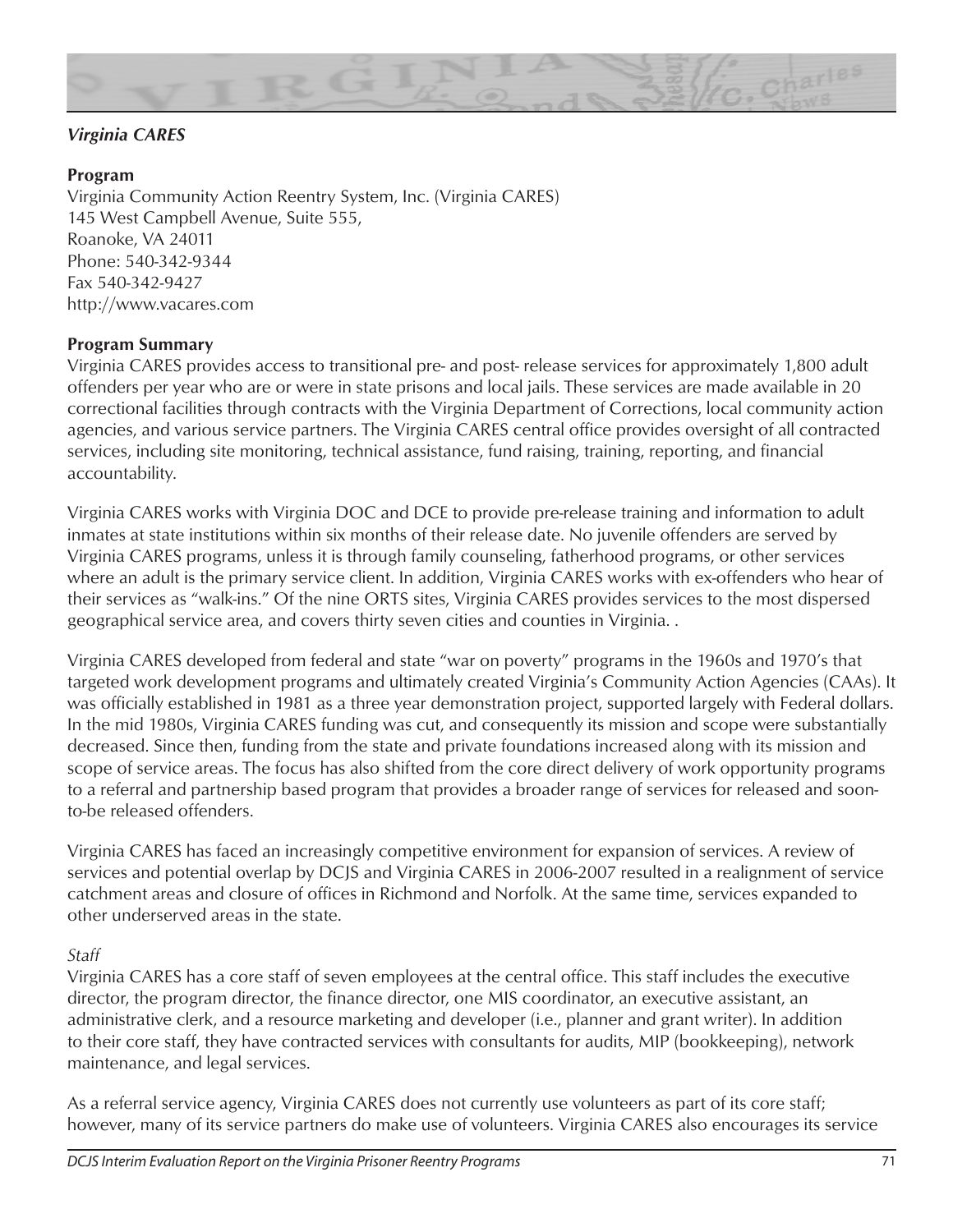

providers to recruit and train potential mentors. Virginia CARES staff is provided training through classes supported by the DOC Training Academy as well as through workshops and seminars on reentry provided by state and federal agencies. Training is also provided to key stakeholders and board members through annual Virginia Community Action Partnership training held twice a year.

#### *Pre-release services*

Virginia CARES works with Virginia DOC and DCE to provide pre-release training and information to adult inmates at state institutions within six months of their release date. This includes the provision of DOC's Productive Citizenship curriculum.

Virginia CARES, through contract service agencies, provides initial participant assessment, case management, and follow-up service for at least one year to program participants following release or volunteer entry (a.k.a., "walk-ins").

# *Post-incarceration services*

Virginia CARES provides standard post-incarceration services through referrals service and case management. Post-incarceration services include:

- Employment assistance (placement, tools, uniforms/clothing, resume writing, interview and job counseling),
- Assistance with emergency and basic needs (housing, food, clothing, and medical, legal and financial assistance),
- ID assistance (picture ID and documentation),
- Transportation assistance,
- Mentoring,
- Disability referrals to DHS, and
- Referrals for mental health/counseling/support groups.

Follow-up services are seen as critical to reducing recidivism by the program. Every participant, regardless of work status, is monitored through follow-up phone calls and case management for a period of at least 12 months. Participants with problems are encouraged to come back to the office or request that Virginia CARES staff visit their homes to help them. Once clients are employed, staff provides follow-up services, with intensive follow-up during the first three, six, and 12 months of employment.

Additionally, all programs complete monthly reports that include information about whether goals had been met, if there are any organizational changes such as staffing problems or trends, other problems or trends, number of mentors developed by the program, number of participants served during the month, number of applicants for restoration of voting rights, number of job readiness workshops held, number of support groups held, number of volunteers, number of hours volunteers worked, number of participants each quarter who still held a job after the end of the quarter and number who have not returned to prison.

# **Evaluation Readiness**

Individual organizations may or may not be ready for a comprehensive process and outcome evaluation. Such evaluations require both the willingness of program management and staff to participate, and the ability to deliver information about the program and its clients. The following checklists give some indication of this site's readiness for a process and outcome evaluation.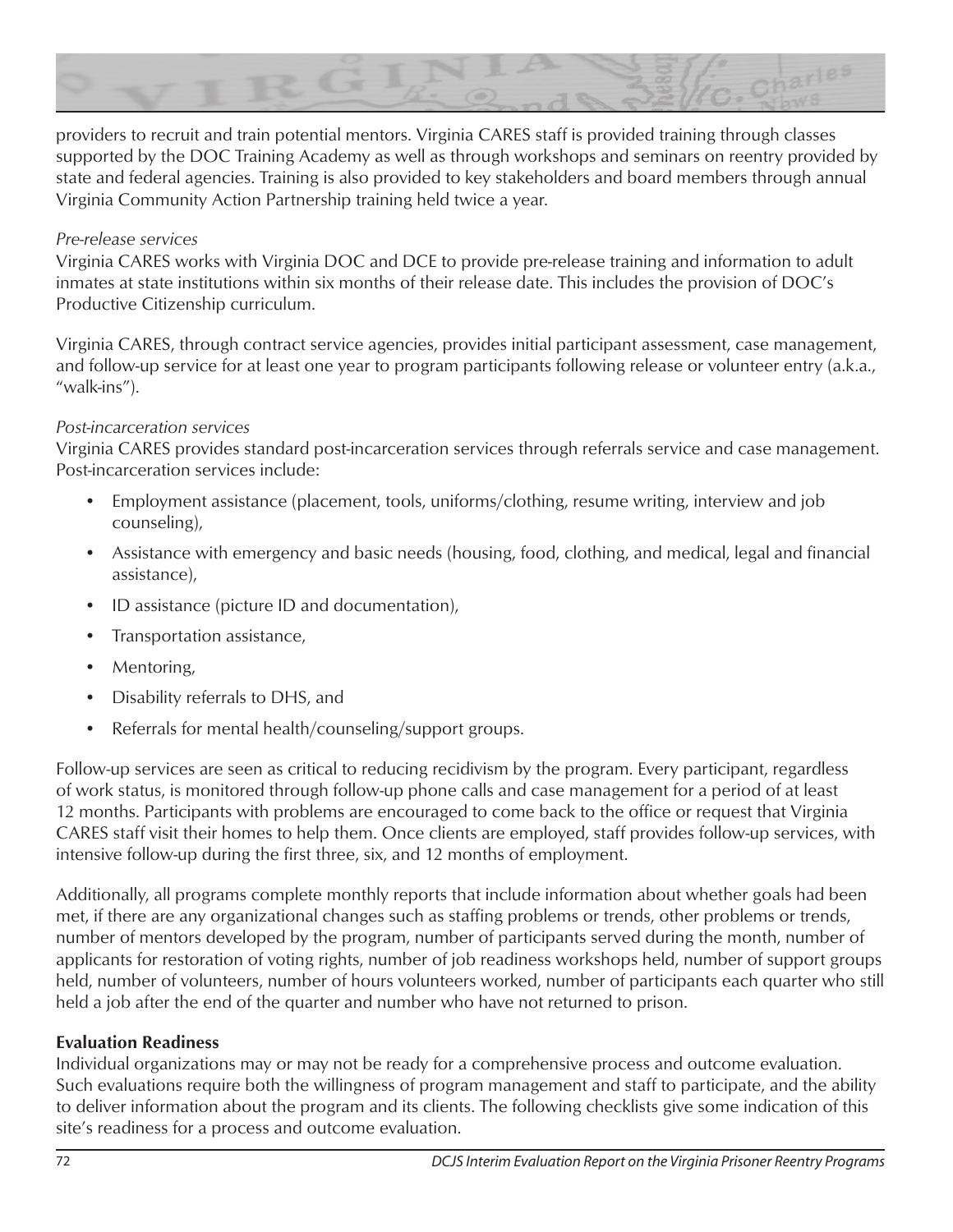

### **PROCESS Evaluation Checklist**

o *Is there support for process evaluation at different organizational levels, such as the leadership, managers, and practitioners, as well as among service partners?*

> Virginia CARES' executive director is adamant about using information to improve organizational processes. The managers, staff, and volunteers receive information about why process evaluation is important. The Roanoke central office implements process evaluation and review for all of its contracted service partners.

#### *Can the Program:*

**D** *Determine whether the program served intended participants?* 

During the site visit, Virginia CARES was able to produce examples of review and report documents it requires of all of its contracted service partners. Virginia CARES is able to identify the numbers of people served by each program component, and showed that they were able to track information in their case management documents about what services participants overall received. The current MIS systems are not linked to each other. Because the services are contracted and service partners are widely distributed across the state, the evaluation team was not able to do site visits for each of the partners. As a result, it is not clear at this point what level of data each of the service agencies keeps on a client by client basis.

o *Tell the story behind program delivery?*

Virginia CARES has a well developed discussion of the story behind the organization. The staff we spoke to seemed very informed about the program, its components.

**□** *Identify best practices that they use or that other programs use?* 

Virginia CARES has begun to explore what other organizations in other states are using as part of their reentry services. Virginia CARES has identified best practices in contract monitoring and has developed work tools from those best practices.

**D** *Identify whether program services and activities are provided as intended?* 

Virginia CARES provides contract oversight on a regular basis and performs site visits at each of its contract service sites.

**D** *Provide data or information to use for program improvement?* 

Virginia CARES has an antiquated MIS system. This system tracks core data for the program and its services. However, the MIS system does not track the new information that they are collecting. Currently this information is collected on hard copy and they transfer the information to electronic worksheets for reports.

- $\Box$  *Track how resources are being used?* Virginia CARES has regular fiscal audits. Currently this information is collected on hard copy and they transfer the information to electronic worksheets for reports.
- **D** Reach important target audiences of stakeholders?

Virginia CARES was able to produce a list of stakeholders during the site visit.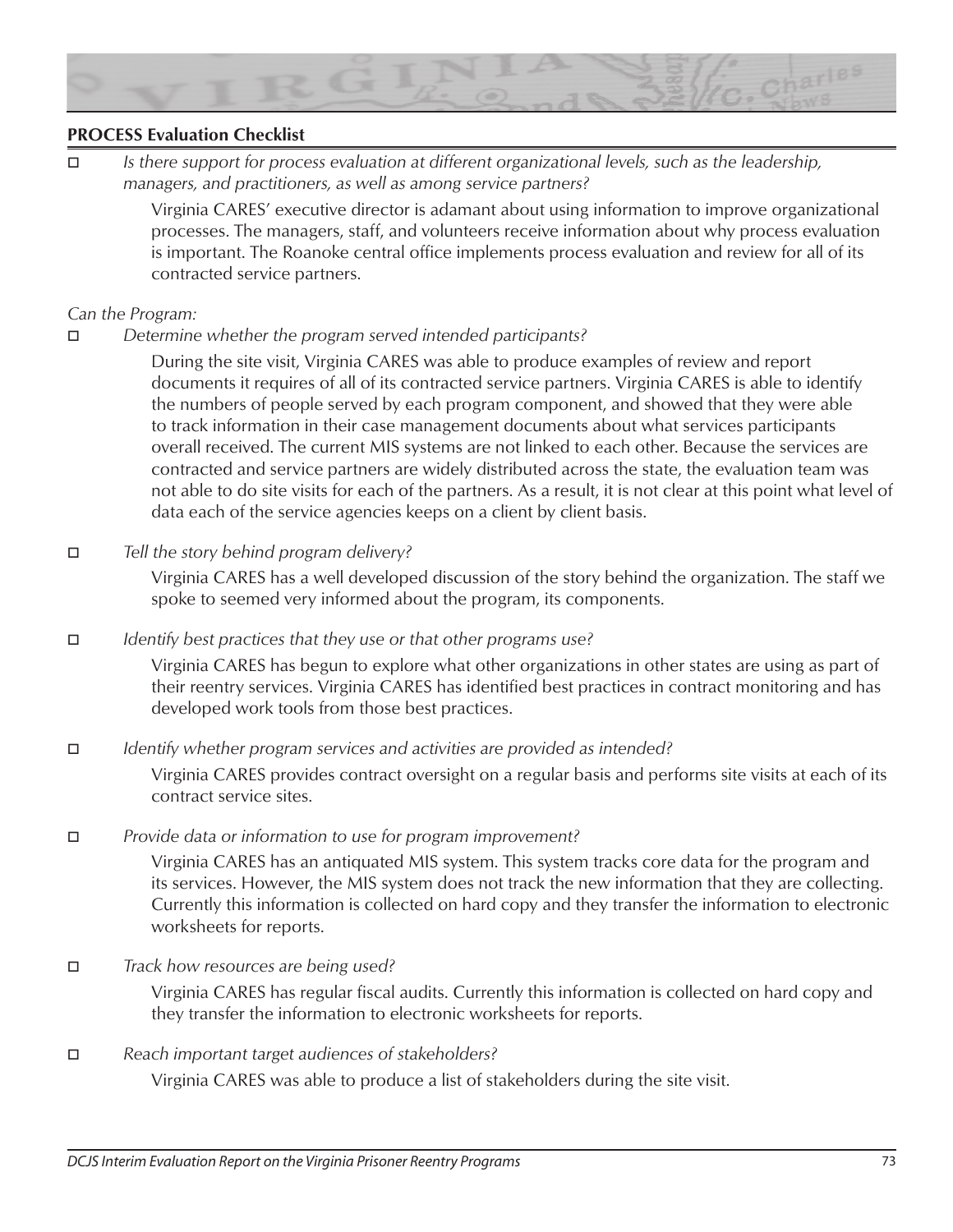

# **OUTCOME Evaluation Checklist**

- o *Is the program ready for a process evaluation?*  See the process evaluation checklist above.
- o *Is there support for an outcome evaluation at different organizational levels, such as the leadership, managers, and practitioners, as well as among service partners?*

Virginia CARES' executive director is very receptive and supportive of an outcome evaluation. The core staff is eager to participate and support an outcome evaluation work.

o *Is there support for an outcome evaluation among stakeholder groups that may provide key information for the evaluation, such as re-arrest rates?*

> It is unclear at this point what data records will be available from which stakeholder groups at this time. This is part of the project work plan for the upcoming year.

 $\Box$  *How developed is their record keeping and MIS systems?* 

Virginia CARES has an antiquated MIS system. They cannot modify it to their own needs, even by contracting for IT services. Some of their record keeping is done in alternative spreadsheets and physical files. However, many of the records are kept at the contracted services sites, and the evaluation site team did not have time to visit the service sites. Virginia CARES does frequent audits of the sites' records and local databases, and the records should be up-to-date and relatively complete.

*How comfortable is program staff to the concept of "evidence-based practices"?* 

The program staff and management appear to be very comfortable with evidence based practices and were able to demonstrate how they used data as part of the organizational and individual review process.

#### *Can the Program:*

□ *Identify and quantify the program inputs?* 

Virginia CARES keeps track of persons in the program and has good reporting capability on the number of people that are provided services during pre-release. However, their MIS system is antiquated and some of their record keeping is done in alternative spreadsheets and physical files.

o *Identify and quantify the program outputs, including activities and participation?*

Virginia CARES requires its contracted service providers to keep track of organizational outputs, such as classes provided, number of people seen, and different services provided. This information is provided to Roanoke in roll-up reports rather than documented in a client by client basis.

□ *Identify and quantify short, medium and long range outcomes?* 

Virginia CARES can identify, quantify, and track outcomes for the organization and the contracted service partners. It is unclear at this point, given the antiquated MIS and the dispersed service partners, how well Virginia CARES can identify and track outcomes on a client by client basis. The evaluation team will work with Virginia CARES to explore how best to address this issue as part of the work plan for the upcoming year.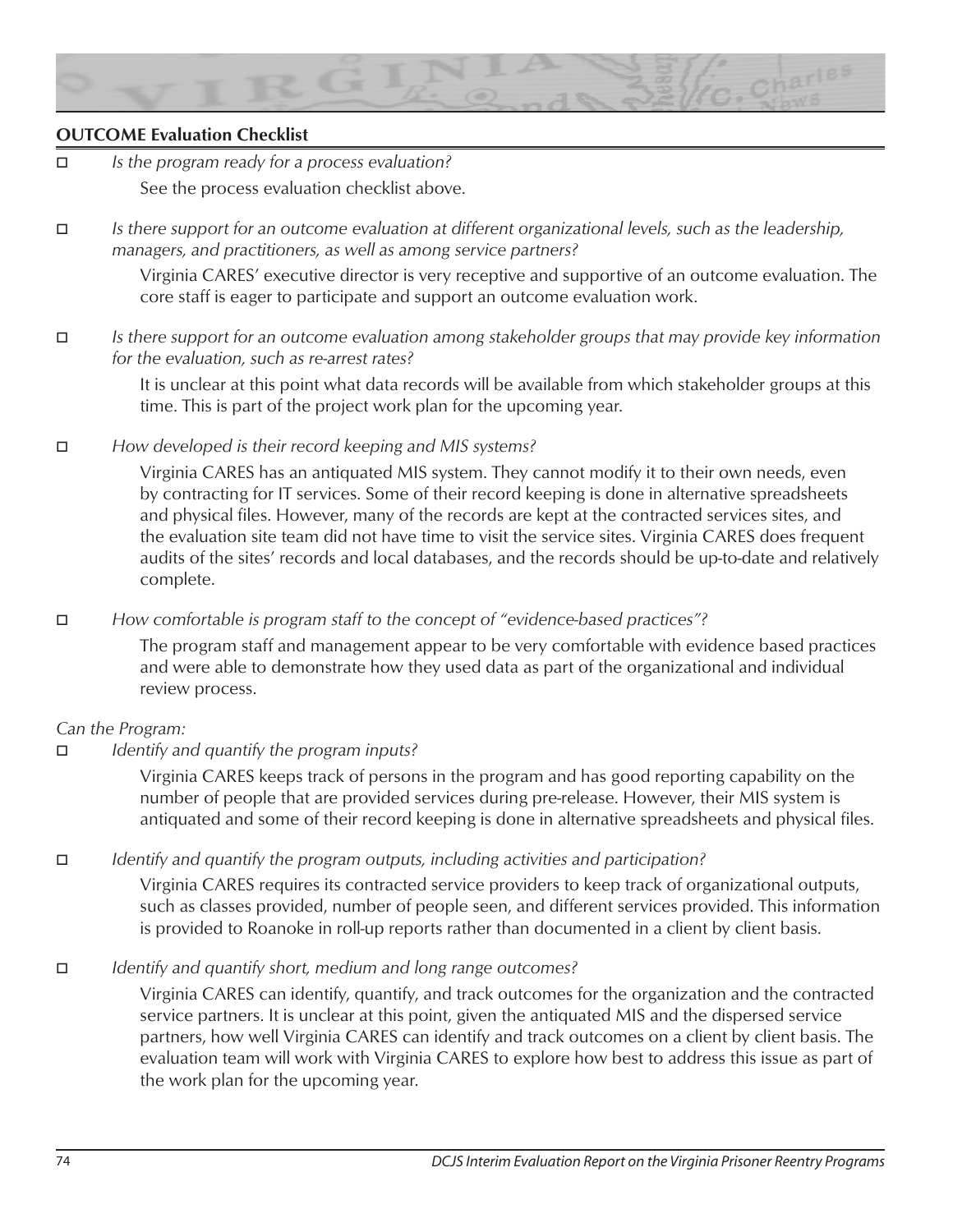

- **□** *Identify the logical linkages between program activities and program outcomes?* Virginia CARES has well documented organizational measures.
- $\Box$  Can the program identify comparison groups?

At this time, the program has not identified comparison groups. However, this will be part of the evaluation work plan for the upcoming year.

*Notes:* While Virginia CARES may or may not be able to provide tracking of individual clients, Virginia CARES is well-positioned to provide measures at the organization level. In addition, Virginia CARES provides an excellent opportunity for the evaluation to look at how a reentry program can develop quality control of contracted services in comparison to other programs that provide more direct services.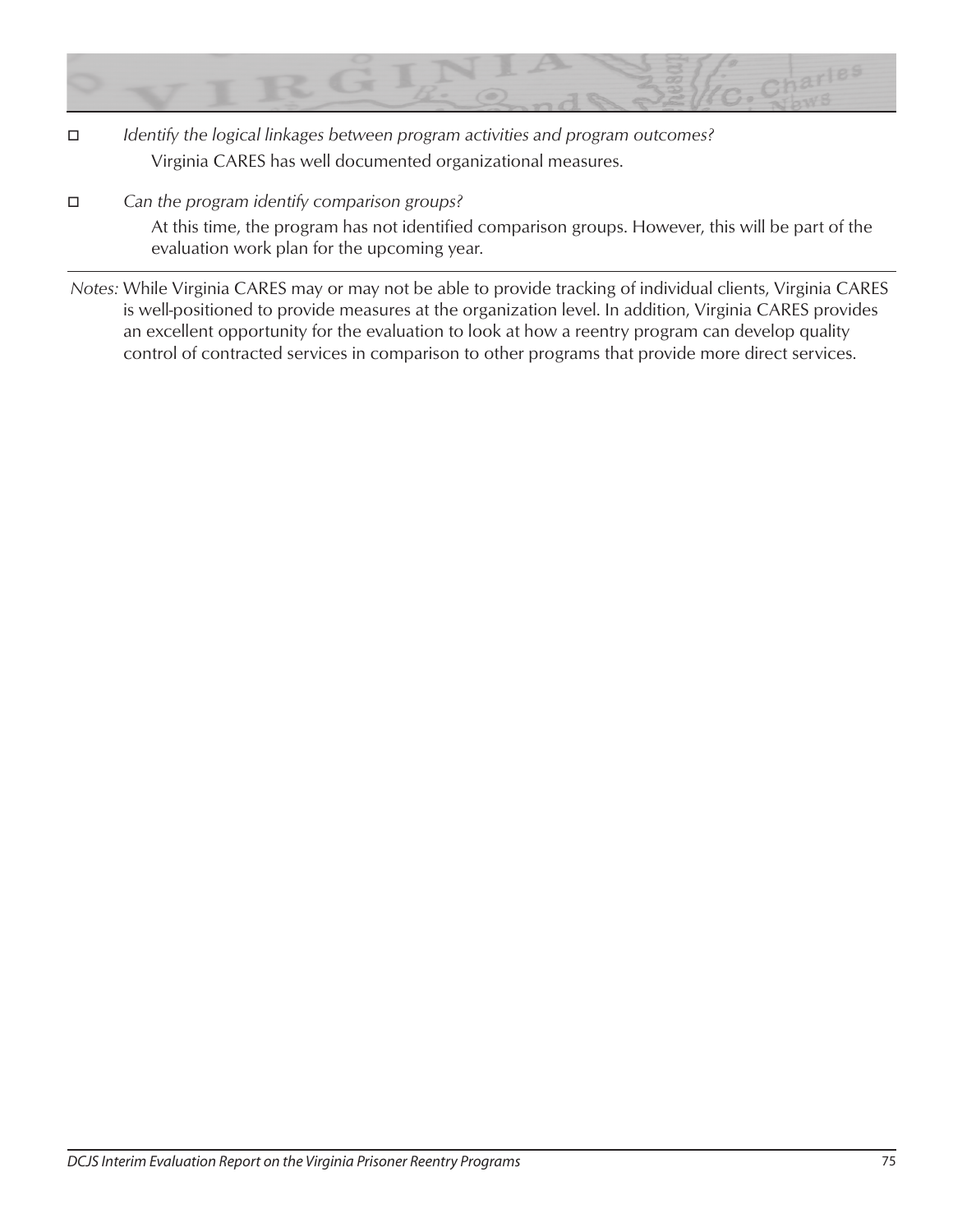

# **VIII. Evaluation Methodology**

Beginning in FY 2007-2008, DCJS began working with ORTS sites to develop and organize information for process evaluations. Over the next several years DCJS intends to partner with ORTS, other reentry sites, and other agencies to develop a framework for outcome evaluation methodology for adult reentry programs in Virginia.

In addition to developing and conducting the detailed evaluation of the ORTS program, DCJS will continue to gather information on the characteristics and status of the various reentry programs administered or operated by the Departments of Correctional Education, Corrections, Juvenile Justice, Social Services, and Criminal Justice Services. Particular attention will be paid to documenting and examining the evaluations previously completed or currently being conducted on these programs. Several are still undergoing evaluation, and it is still too early to provide any information on the findings of these studies.

One important aspect of the DCJS evaluation project is to help ORTS and other reentry program sites develop expertise in evaluating their own programs and services. This philosophy for the DCJS process evaluation flows from Michael G. Maxwell's (2001), "Frugal Guide to Evaluation for Criminal Justice". This guide sought to: "(1) de-mystify evaluation methods; (2) promote and provide guidance to local officials on self-evaluation; and (3) describe frugal evaluation methods – approaches to design, measurement, data collection, and interpretation that produced useful findings at relatively low cost." Importantly, Maxwell's evaluation guide argues that organizations can and should participate in the development and implementation of their own process evaluations, and they can do so without sacrificing quality or integrity of the evaluation process. Over the course of the project, DCJS will emphasize that programs develop and apply a consistent evaluation framework across reentry sites and services, but that also meets their own organizational needs. In this regard, DCJS seeks to identify the expertise for evaluation services, to provide guidance in selecting quality evaluation methodologies, and to conduct an initial outcome evaluation study for ORTS programs.

Two general categories of evaluation studies are process evaluations and outcome (or impact) evaluations. Process evaluations focus on organizations' ability to provide services as intended, and outcome studies focus on the results of those services either for the individual (e.g., participation in crime), for groups of individuals (e.g., rates of crime), or for the system overall (e.g., lowered costs for courts, prisons, and law enforcement) . There are specific types of studies that can be used as part of one or both of these general types of evaluations: for example, "Gap analyses", "Return-on-Investment" (ROI; a.k.a., cost-to-benefit) studies. There are also specific data collection methods (e.g., focus groups, surveys, structured interviews) and statistical tools (e.g., survival analyses, Structural Equation Modeling, Hierarchical Linear modeling); but detailed discussion of these is beyond the scope of this report. As specific methods and statistical tools are mentioned, the report will refer to other sources that describe them. Otherwise, the following two sections lay out DCJS' general approach to process and outcome evaluation for reentry, as of this report.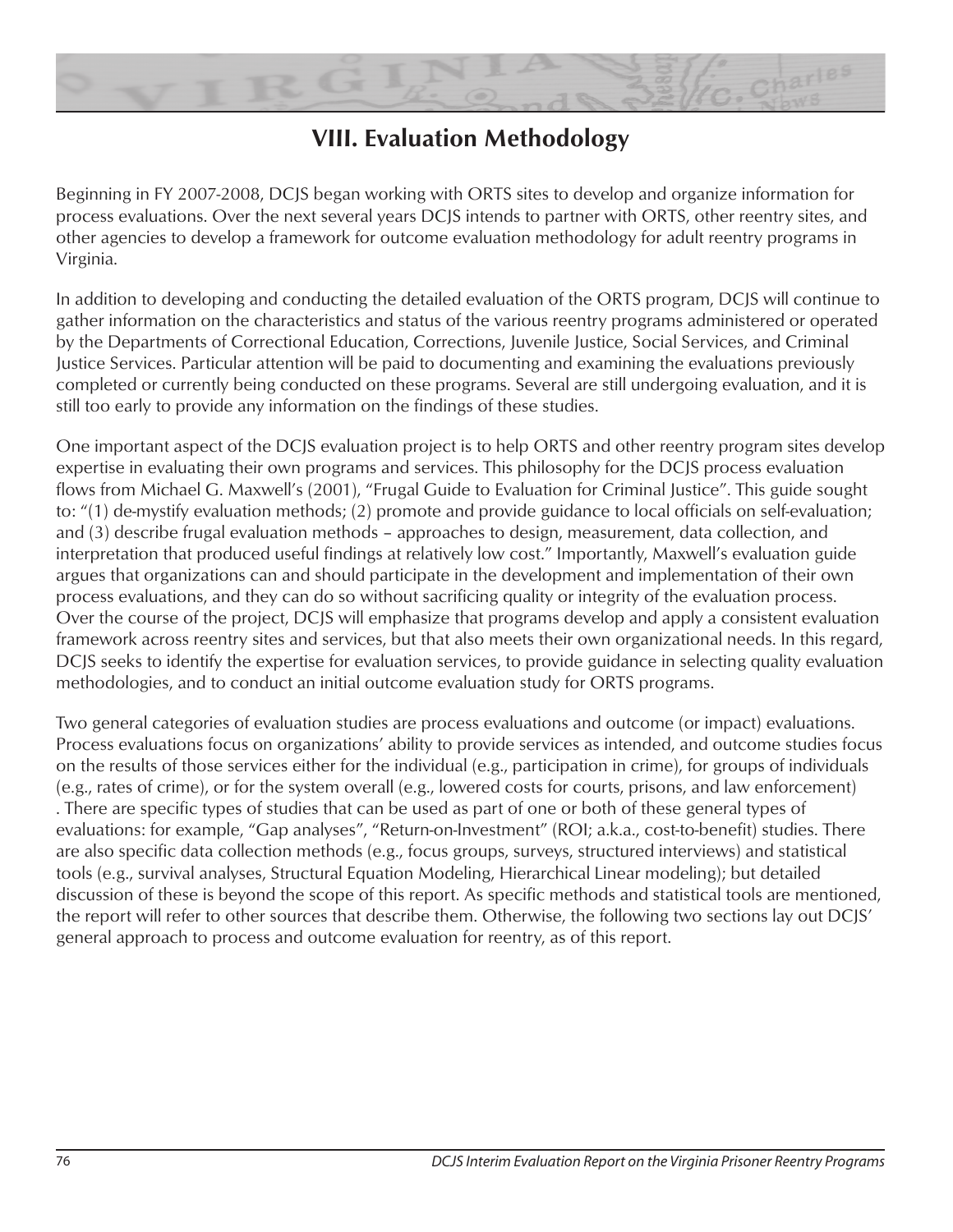

#### *Process Evaluation*

Stufflebeam's (2003) CIPP framework provides a framework for process evaluation. It focuses on four general domains:

**C**ontext (historical circumstances and current state of affairs),

**I**nput (human, material, and financial resources),

**P**rocess (are the activities developed being implemented and how), and

**P**roduct (short term outputs, long term outcomes, sustainability and transportability of the initiative).

The CIPP model focuses heavily on whether the mechanisms are put into place to facilitate and improve services. Stufflebeam (2003) provides example checklists for each of these areas that can be modified for use by specific programs. For example, there are checklists to document whether partnerships, staffing, and multidisciplinary teams have been established and whether these have been used by clients, have resulted in appropriate referrals to services, and service providers have used suggested best practices.

A complimentary approach to assessment is provided by Goldkamp and Associates (2001). Goldkamp notes how assessments of drug courts tend to ignore the large diversity of activities, philosophies, and goals among these programs. Goldkamp finds that generalizations about program and services provided by drug courts fail to document important differences. As a result, reviews of drug courts erroneously compare programs together when, on closer inspection, the commonality among programs and service were chiefly: (1) a philosophy of "problem solving," (2) that the judges were "hands-on," and (3) that they worked with drug involved offenders.

Goldkamp and associates (2001:2) argue that evaluations of programs need to document carefully what specific services are provided, what the program philosophy is, and exactly what the program services "are" and "what they are not". Goldkamp (1999) earlier suggested the use of a typology for process evaluations of "problem solving agencies", such as drug courts. This typology describes eight key dimensions generally thought to link the activities of the intervention program with individual outcomes:

- Target problem,
- Target population,
- Screening (or ensuring the correct target is achieved),
- Modification and adaptation of process and procedures,
- Structure and content of intervention,
- Responses to performance by the client to the intervention (client accountability),
- Productivity of the program, and
- Extent of system-wide support.

As part of this project, DCJS will work with ORTS program to develop descriptions for each of the CIPP domains. These descriptions will use Goldkamp's (2001) dimensions as a method of organizing the descriptions and ensuring that the organization, services, and service partners are described in enough detail to clearly identify what each program offers and does not offer.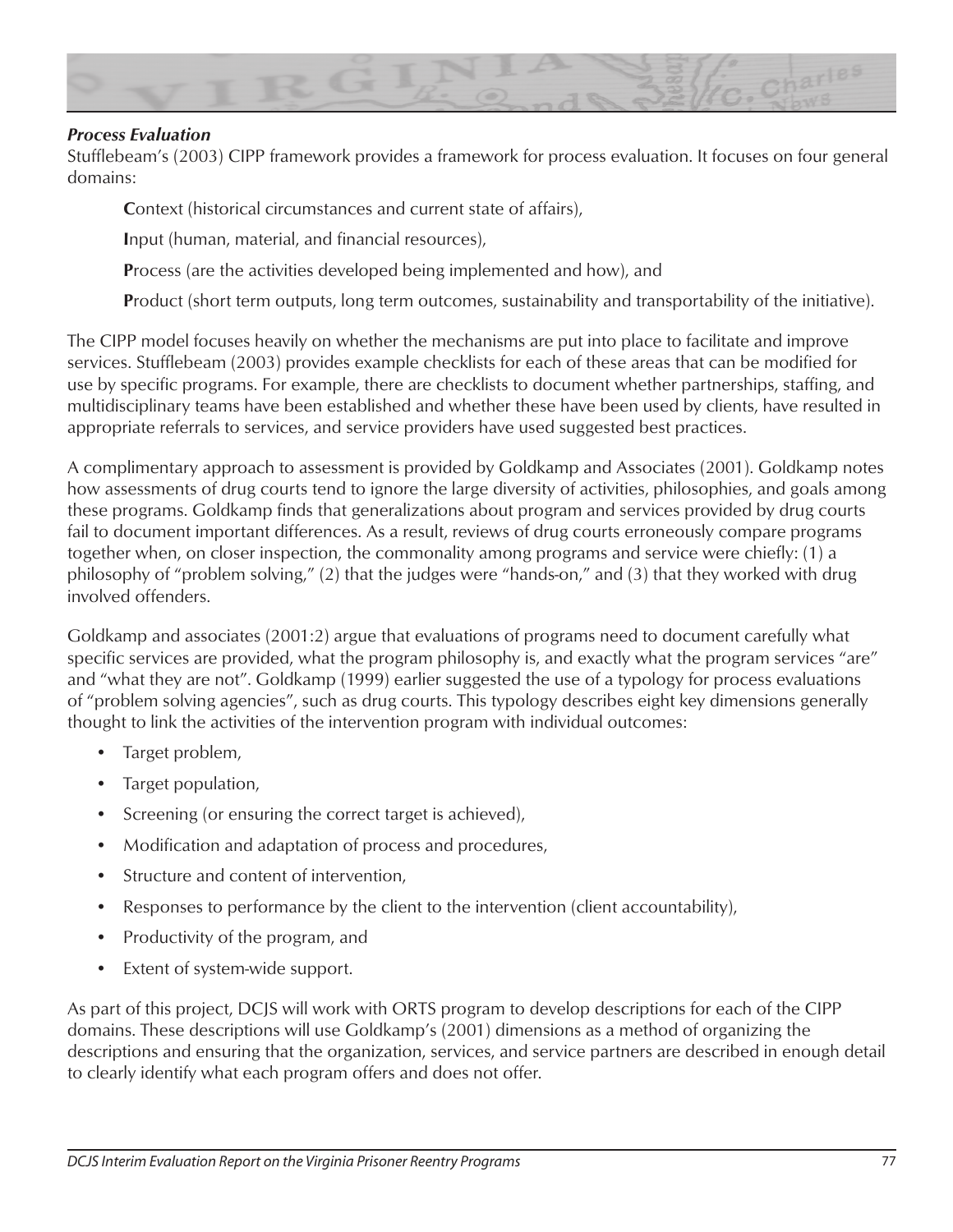

During the August 2007 site visits to the ORTS programs, DCJS asked each program to provide some of the CIPP evaluation information as part of its readiness review. The review found that most of the ORTS programs were prepared for a process evaluation and that most had made significant process in implementing their own process evaluations.

Over the next year, DCJS will work with the ORTS sites to improve their process evaluation methods and develop "best practices" documents based on their own experiences and those of other sites around the country. In addition, DCJS will work with ORTS to develop revised versions of checklists and other process evaluation tools and tailor them to the goals and activities of each of the ORTS sites.

The first focus of the ORTS process evaluation will describe their service populations in detail and examine if any of the characteristics of their service population impact service delivery. Some client characteristics that will be examined (as data are available) include:

- Client demographics,
- Length of incarceration,
- Offense and incarceration histories,
- Risk assessment levels,
- Employment history,
- Education levels,
- Religious identification,
- Marital status,
- Substance abuse history,
- Mental health history,
- Physical health history (e.g., disability status), and
- Participation in other jail or community programs.

DCJS will seek to determine whether and how the types and characteristics of the service population are related to the services provided or requested, such as food, clothing, housing, and transportation, with specific focus on how the organization adapts the latter four dimensions suggested by Goldkamp (2001): structure and content of intervention; responses to performance by the client to the intervention; productivity of the program; and extent of system-wide support. The goal of this work will be to examine the specific needs of reentry populations that shape service delivery.

The long term goal of the partnership between ORTS and DCJS is to develop organizational capacity within the ORTS programs so they can conduct process evaluations themselves, either individually or as a group. During subsequent years of the DCJS evaluation project, DCJS hopes that the increased self-evaluation capacity will naturally produce linkages with additional experts in other Virginia departments, local universities and businesses. In partnership with DCJS, it is hoped that ORTS programs create their own capacity for reviewing and implementing best practice standards, either individually or as a group, and put into place the long term capacity for ongoing process evaluation.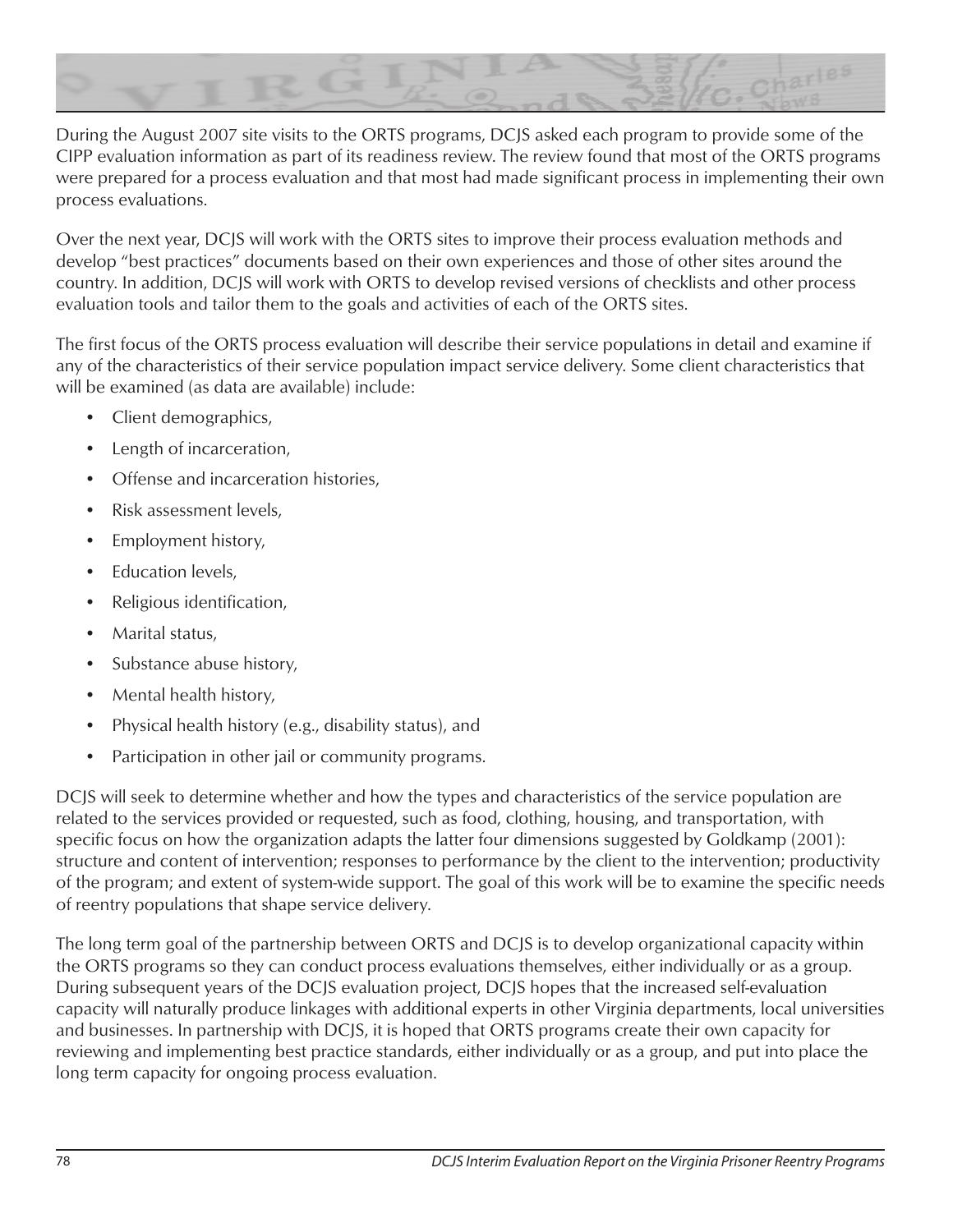

### *Outcome Evaluation*

The Department of Corrections cites the Urban Institute's study of 88 SVORI programs and concludes that comparison and generalizations are difficult from studies of SVORI programs because of the diversity of those programs in terms of population, enrollment capacity, geographical parameters, program components and program duration (Boone 2006:8). Noting these difficulties, DCJS proposes to use these differences to the advantage of the evaluation work. Specifically, the DCJS evaluation will use differences in sites, populations, and other differences as comparison groups.

# **Measuring Individual Client Outcomes**

DCJS will model predictors of individual outcomes for each of the ORTS programs. The models will examine if program participation, individual client characteristics, program characteristics (as discussed in the process evaluation above) predict short, medium, and long term outcomes for each of the ORTS programs.

#### *Samples*

DCJS will work with the ORTS programs to match lists of ORTS clients with criminal record searches. This will be done in a way that is consistent with any confidentiality agreements and provides the appropriate protections of client confidential information. The State Police Central Criminal Records Exchange (CCRE) criminal history record files, the DOC inmate databases, and the State Compensation Board's Local Inmate Data System are sources for criminal history checks. DCJS will develop statistical models that will examine predictors of the likelihood of success for different groups of reentry clients within each program. These models will compare those who are not rearrested, reconvicted, or reincarcerated to all those who were in the program and seek to identify any important predictors that are related to program implementation.

A comparison between the likelihood of being rearrested, reconvicted, reincarcerated, or not should reveal if program participation is an important predictor of recidivism. DCJS will work with the relevant agencies to identify a matching sample to the sample obtained from the ORTS sites for people who were incarcerated and released from state correctional centers and local jails. A large random, sample will be pulled, and, where possible, use a Monte-Carlo sampling design for creating subsets of the sample to be used for comparison models. The lists of offenders (ORTS program clients and other offenders) will be compared to the State Police, DOC, and LIDS data, to identify new arrests, convictions, and incarcerations. The site specific samples and the statewide samples will allow DCJS to develop baseline comparison for re-offense rates for people from multiple agencies.

OAR Fairfax has teamed with George Mason University (GMU) on an ongoing evaluation of the use of restorative justice models. GMU's smaller sample has more extensive records that include tracking clients in other border states. DCJS hopes to work with GMU and OAR Fairfax to develop statistical models that can be compared against models generated from statewide samples.

#### *Client Characteristics and Program Services*

DCJS will conduct analyses to explore whether clusters of offense types, number of offenses, or separate groupings of technical and non-technical violations that are important to understanding reentry program outcomes.

At the individual level, the evaluation will examine if ORTS clients are functioning better after receiving and completing services. Services would include:

- Education (e.g., GED instruction),
- Vocational training,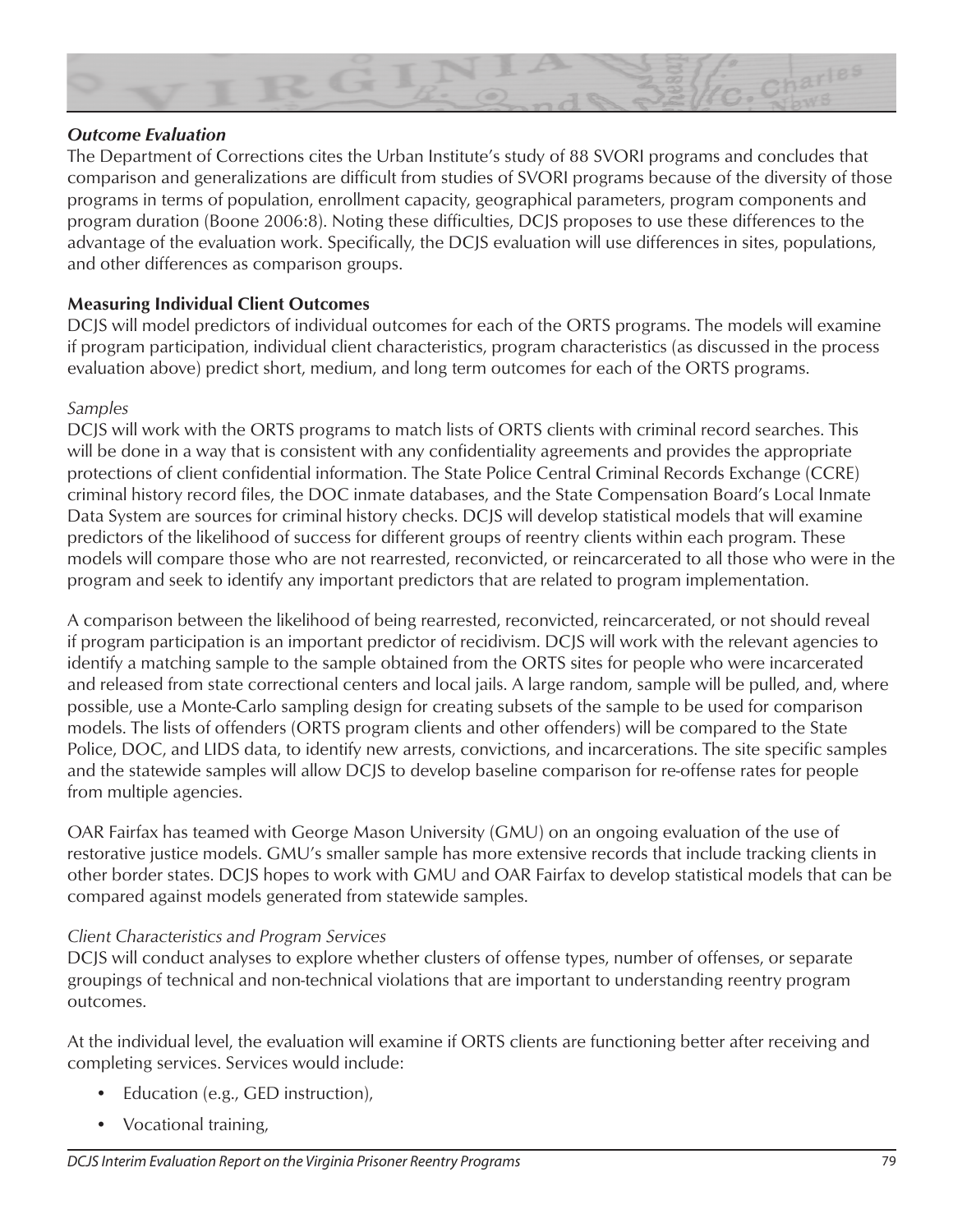

- Job placement,
- Life skills,
- Anger management,
- Parenting classes,
- Substance abuse resistance, and
- Mentoring.

# *Measuring Client Success*

Importantly, DCJS will emphasize a strength-based evaluation that focuses on multiple measures of success, such as:

- Educational attainment,
- Employment (attainment and retention),
- Family stability,
- Restoration of voting rights,
- Paying taxes, and
- Owning property.

Data for these measures and others may be available from the ORTS programs themselves, or from relevant agencies such as the Virginia Employment Commission, the Virginia Department of Taxation, the Virginia Department of Social Services, the Virginia Department of Juvenile Justice, and the Office of the Secretary of the Commonwealth.

# *Recidivism*

In addition, DCJS will evaluate the short term, medium, and long range recidivism outcomes for clients in the ORTS programs. DCJS will look at a wide range of measures of recidivism that reflects the broad spectrum of the criminal justice process, including self-reported criminal involvement, rearrest, reconviction, and incarceration. Below is a short summary of each of these measures.

Self-reported criminal involvement is one measure of recidivism that has proven useful and accurate for researchers studying recidivism (see for a comprehensive review: Harrison and Hughes 1997). Research indicates that self-report measures can be very accurate, provided that there is trust, compensation, and low likelihood of rearrest based on the self-report information (Huizinga and Elliott 1986). Studies that use selfreport measures typically have written agreements that supersede the ability of criminal justice system to use the information for purposes of rearrest and investigation of the individual (Singer et al. 1995). Self-reported criminal involvement is often the most expensive and hardest measure of recidivism to obtain. For the DCJS evaluation, some self reported data maybe available through a partnership of one the ORTS sites and GMU. However, it is unlikely that such information will be available on a large portion of the ORTS client sample.

An alternative measure of recidivism is rearrest. Rearrest is a measure of contact with the criminal justice system with a new offense. Rearrest data, compared to self-report recidivism data, are relatively easy to obtain. However, because rearrest includes people who are arrested, but not necessarily convicted of a crime, critics of this measure have argued that rearrest is a measure that does not accurately reflect judicial determination of involvement of crime. This criticism is particularly relevant for people who have prior contact with the criminal justice system and who are under post-incarceration supervision, as are clients of reentry programs.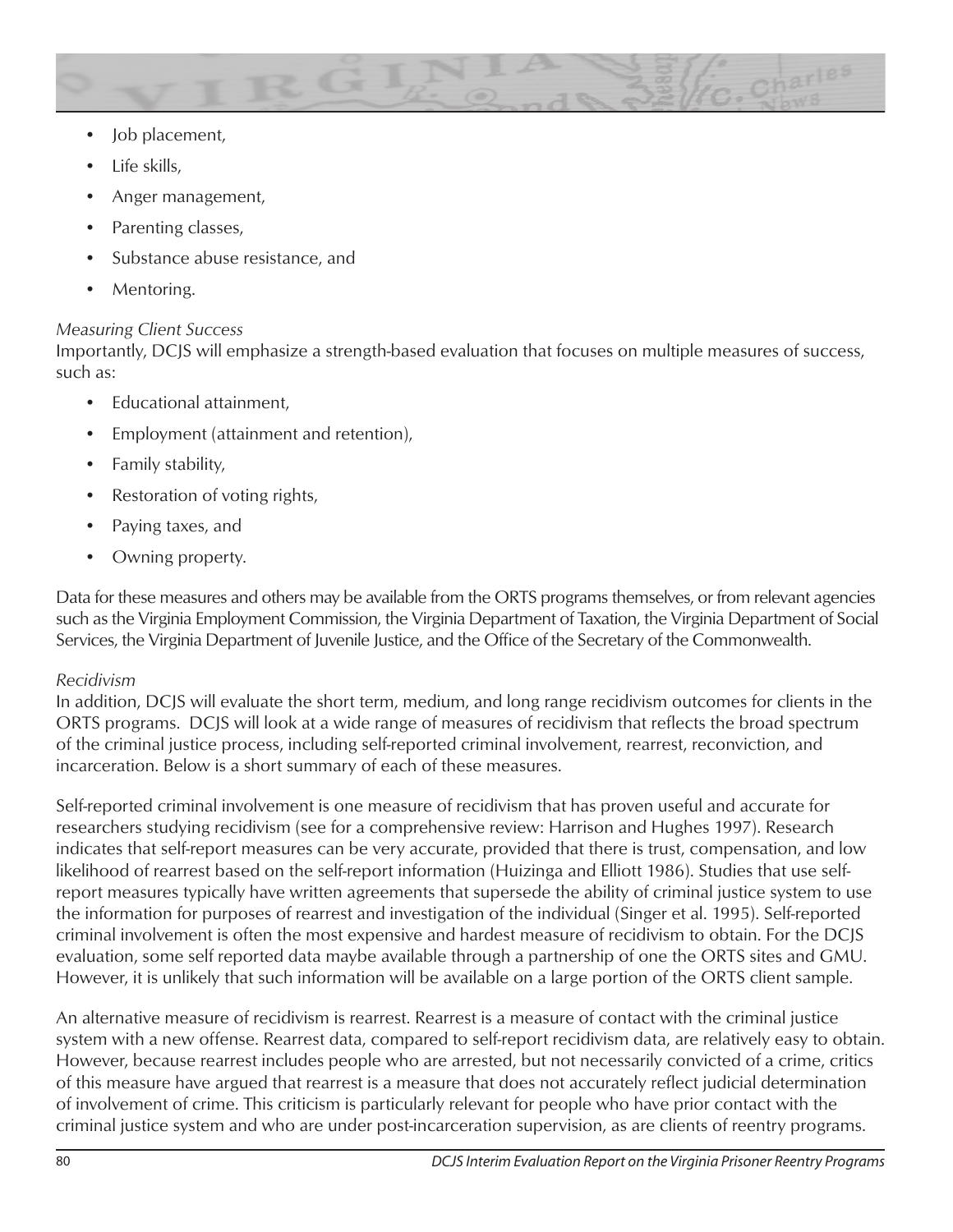

Reconviction is a post-adjudication measure that serves to capture where a court has made a decision about guilt or innocence. Still, some critics argue that reconviction is not a good measure of recidivism because there is potential for appeal. Moreover, for those that plead, reconviction is a result of negotiation among court officials and the counts, severity, and length of the sentence may vary due to court resources, case loads, and local precedents, as well as other factors not related to the underlying offending behavior. For those that do not plead, the same criticism can be leveled as with rearrest: that final court judgment has not been reached until the plea process is completed.

Reincarceration is another measure of recidivism. Reincarceration avoids the issue of whether and how a court has ultimately found the person guilty or not guilty, and focuses more on the resulting use and consumption of organizational resources (i.e., jail or prison space). However, in many cases, the person who has not been reincarcerated has committed additional crimes, but is either in diversionary programs, waiting appeal, or the charges are not serious enough to warrant a return to secure confinement.

An additional consideration when measuring recidivism is whether and how to count technical violations, such as violations of parole or failures to appear in court. Technical violations are often an area of plea negotiation, are used as proxies for involvement in crime, and have been found to be important predictors of subsequent involvement in crime. Technical involvement may or may not lead to reincarceration and, as such, may or may not be reflected in rates of reincarceration.

The Department of Corrections and the Department of Juvenile Justice each report some form of recidivism rates for offenders released from incarceration. DOC defines recidivism as a return to the state prison system. DJJ reports multiple reoffense measures, including rearrest, reconviction, and reincarceration. DOC's measure includes reincarcerations for technical violations, while DJJ's measures include only new criminal (misdemeanor or felony) offenses. DOC's reincarceration measure does not include offenders sentenced to jail, while DJJ's reincarceration measure includes offenders sentenced to the juvenile correctional centers, adult prison, or jail (DJJ *Data Resource Guide,* DOC *Recidivism Report*).

DCJS will use a broad range of recidivism measures, including measures that are comparable to those reported by DOC, DJJ, and other agencies, such as:

- Rearrest, in three separate categories,
	- o for a recommission of the initial offense, or
	- o for any criminal (felony/misdemeanor) offense, or
	- o for any offense (criminal or technical violation);
- Reconviction, in three separate categories,
	- o for a recommission of the initial offense, or
	- o for any criminal (felony/misdemeanor) offense, or
	- o for any offense (criminal or technical violation);
- Reincarceration, in three separate categories,
	- o for a recommission of the initial offense, or
	- o for any criminal (felony/misdemeanor) offense, or
	- o for any offense (criminal or technical violation).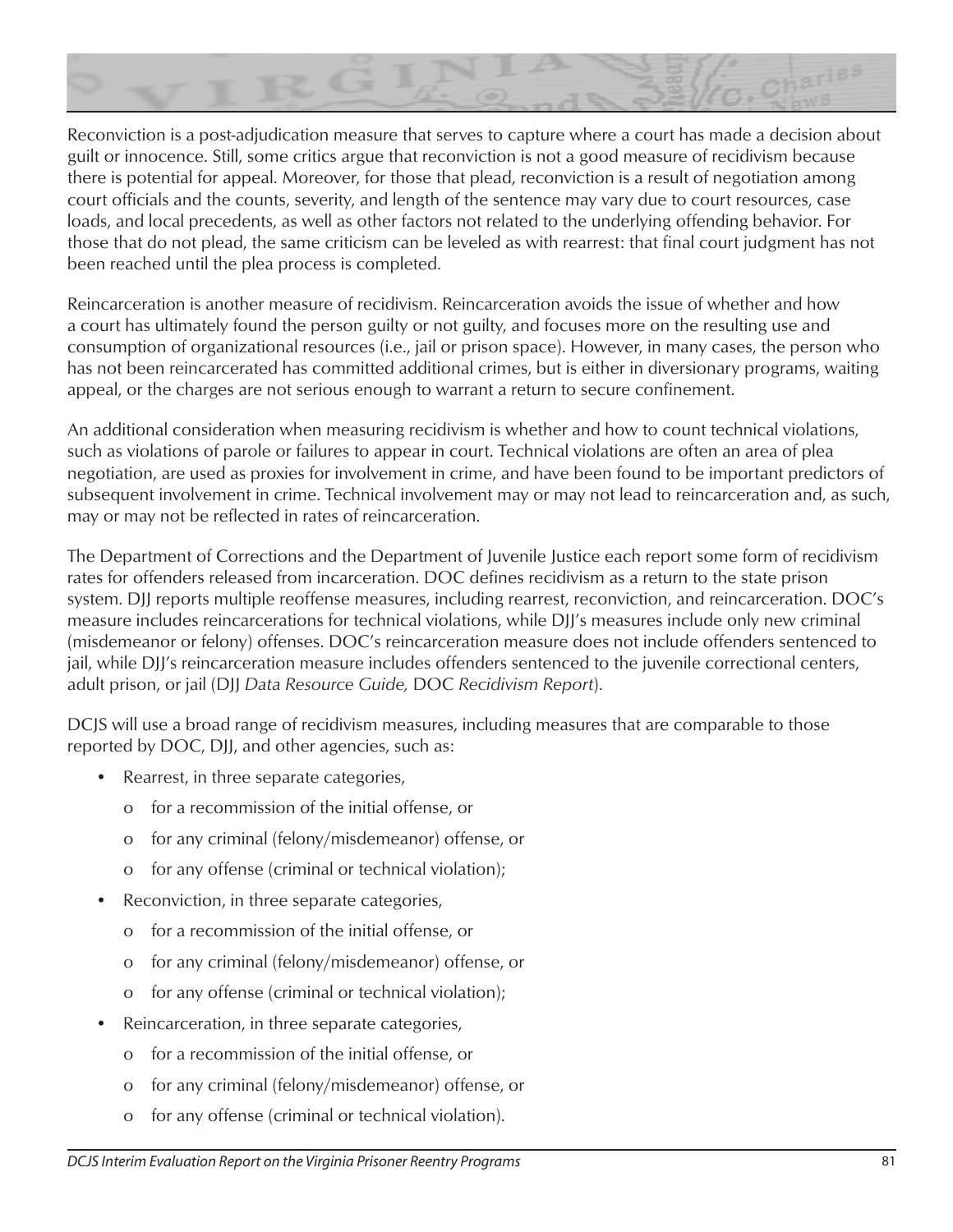

#### *Measures of Time*

Time and time frames are important to measures of success, especially with regard to recidivism measures. How long a person stays "recidivism free" is an important measure of success for reentry programs. One can calculate the length of time "recidivism free" by subtracting the length of time from release to new arrest, reconviction, or reincarceration. However, the decision as to when to start and stop the recidivism "stop watch" is less clear. DCJS will examine several points in time starting with the first formal contact with the ORTS program and extending into post-incarceration.

DCJS notes that there are many factors that impact the timing of, and reporting of, rearrest, reconviction, and reincarceration that have little or nothing to do with the actual offense. But, these timing factors may have much to do with the offender's background, the court system they are convicted in, the local law enforcement and probation offices' resources to do monitoring and surveillance, and the availability of prison and jail space. As a result, statistical models that use the length of time free from recidivism as a success measure need to be cautious about any co-determinates that may determine the length of time, especially when making causal inferences.

Determining the date of exit from incarceration can also prove difficult. Sometimes those who are ready to be released, re-offend while in prison or jail settings. Those who are in half-way houses or under workrelease supervision also make it less clear about when people are released from incarceration. These make determination of program entry and exit for reentry programs difficult to determine. For post-incarceration services, some are entering the program directly from services, while others have been out for many years and are just recently seeking services. During the course of the outcome evaluation, DCJS will examine how different entry points into the system may impact measures of overall success and failure in the program.

# **Organizational Outcomes**

On the organizational level, DCJS will work with ORTS sites to identify and track program inputs (e.g., number of people served, number of staff and volunteers, amount of fiscal resources), outputs (e.g., the number of classes, the number of public engagements), and outcomes (rates of employment, rates of recidivism). Where possible, DCJS will use common business and economic practices to evaluate the program's strength. The goal will be to identify environmental constraints and predictors of success for the organization as a whole. Additional attention will focus on the transportability lessons in one program to another reentry program. DCJS will explore the leveraging of funding to service agencies, and whether more appropriate referrals result in using more cost-efficient resources.

# *Potential Barriers to Evaluation*

The evaluation is dependent on a viable and ongoing partnership with the ORTS group. The readiness evaluation suggests that most, if not all, of the program sites are eager to conduct an evaluation study. At this point, the program leaders understand that an evaluation study is not the same as "validation", and that some of the results may suggest areas of needed improvements. Many of the programs are using or getting ready to use evidence-based practice models and understand that negative results are often opportunities for program improvement and innovation, rather than program failure.

The evaluation is largely dependent on the data and information kept and tracked by the ORTS programs. Many of these programs are confident that they have the data for process and outcome evaluation, but many also report that they are not confident in their current MIS and client tracking systems. A closer inspection and study of their MIS needs is highly recommended, and an upgrade to a statewide reporting system is suggested.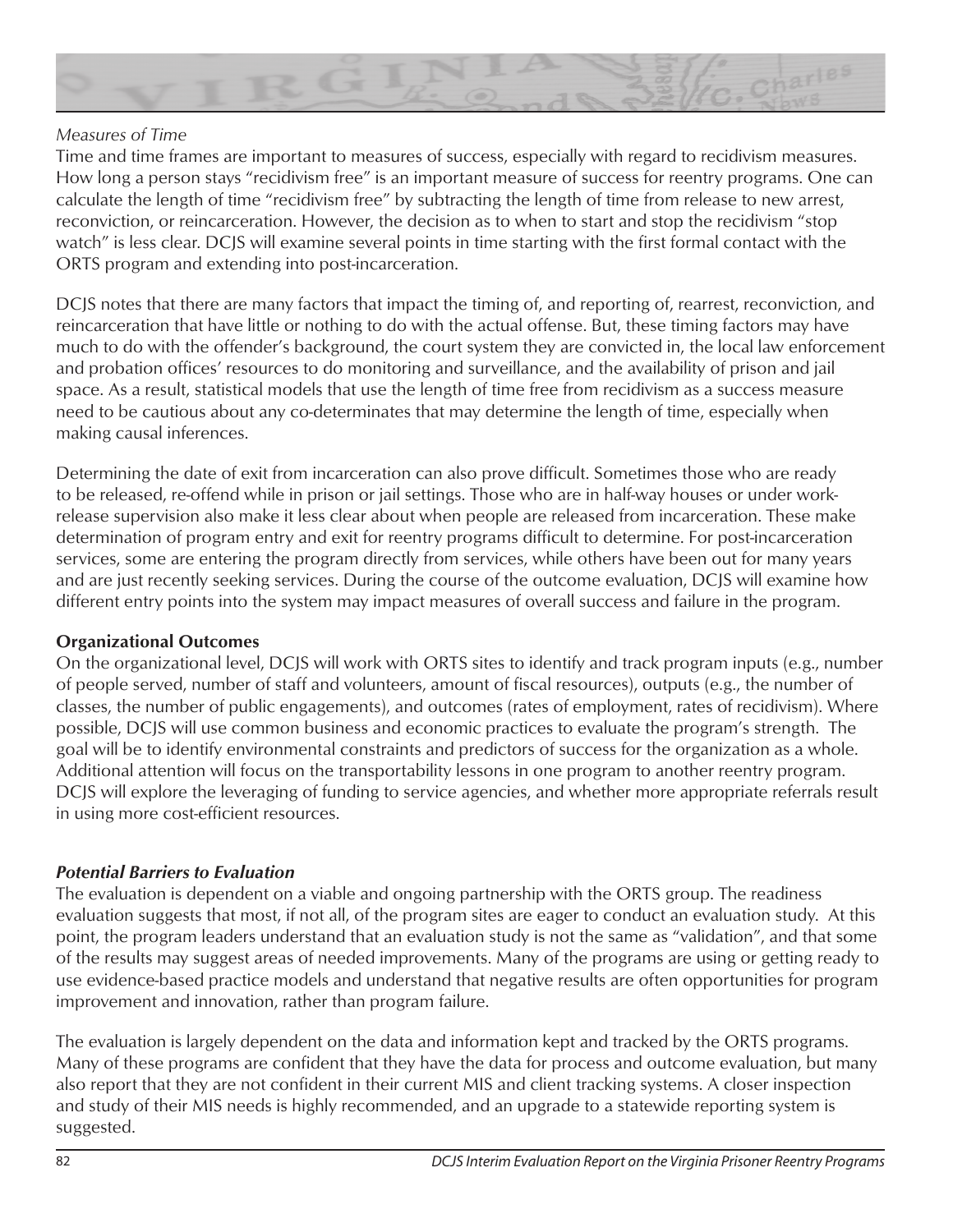

# **IX. Summary**

The 2007-2008 Budget Bill directed the Department of Criminal Justice Services (DCJS) to evaluate the effectiveness of Virginia's offender reentry programs in reducing recidivism, and provide the General Assembly with a report on the evaluation by October 1, 2007. This first report contains the following:

- Overview of national reentry programs and reentry programs in other states,
- Overview of recent Virginia statewide reentry initiatives,
- Overview of the offender reentry programs administered or operated by Virginia's state public safety agencies, and
- Detailed examination of Virginia's Offender Reentry and Transition Services (ORTS) Program.

The main focus of this report is on Virginia's ORTS program, funded by DCJS grants in nine locations across the state and serving about 70% of Virginia's localities. The ORTS program is designed to "support professional services that increase successful reentry and reintegration into communities by incarcerated adult offenders."

DCJS is working with the ORTS sites to implement process and outcome evaluations of these programs. During mid-2007, DCJS conducted site visits, surveys, and made other contacts with the nine local ORTS programs to determine their "readiness for evaluation." Over the next several years, DCJS intends to partner with ORTS, other reentry sites, and other Virginia agencies to develop an outcome evaluation methodology for adult reentry programs in Virginia.

The ORTS evaluation outcome measures will include recidivism – how likely are program participants to be rearrested, reconvicted, and reincarcerated following release. Multiple measures of reentry success, such as educational attainment, employment success, family, stability, paying taxes, and other measures, will also be examined.

Based on the readiness review of the ORTS sites, DCJS feels that most of the programs are ready to conduct process and outcome evaluations in partnership with DCJS. One possible problem is the state of the management and information systems (MIS) at the program sites, and their ability to provide data for evaluation. It is unclear at this point what burden data collection from paper records will place on the evaluation effort.

In addition to developing and conducting the ORTS program evaluation, DCJS will continue to gather information on the characteristics and status of reentry programs administered or operated by the Departments of Correctional Education, Corrections, Juvenile Justice, Social Services, and Criminal Justice Services. Particular attention will be paid to documenting and examining the evaluations previously or currently being conducted on these programs.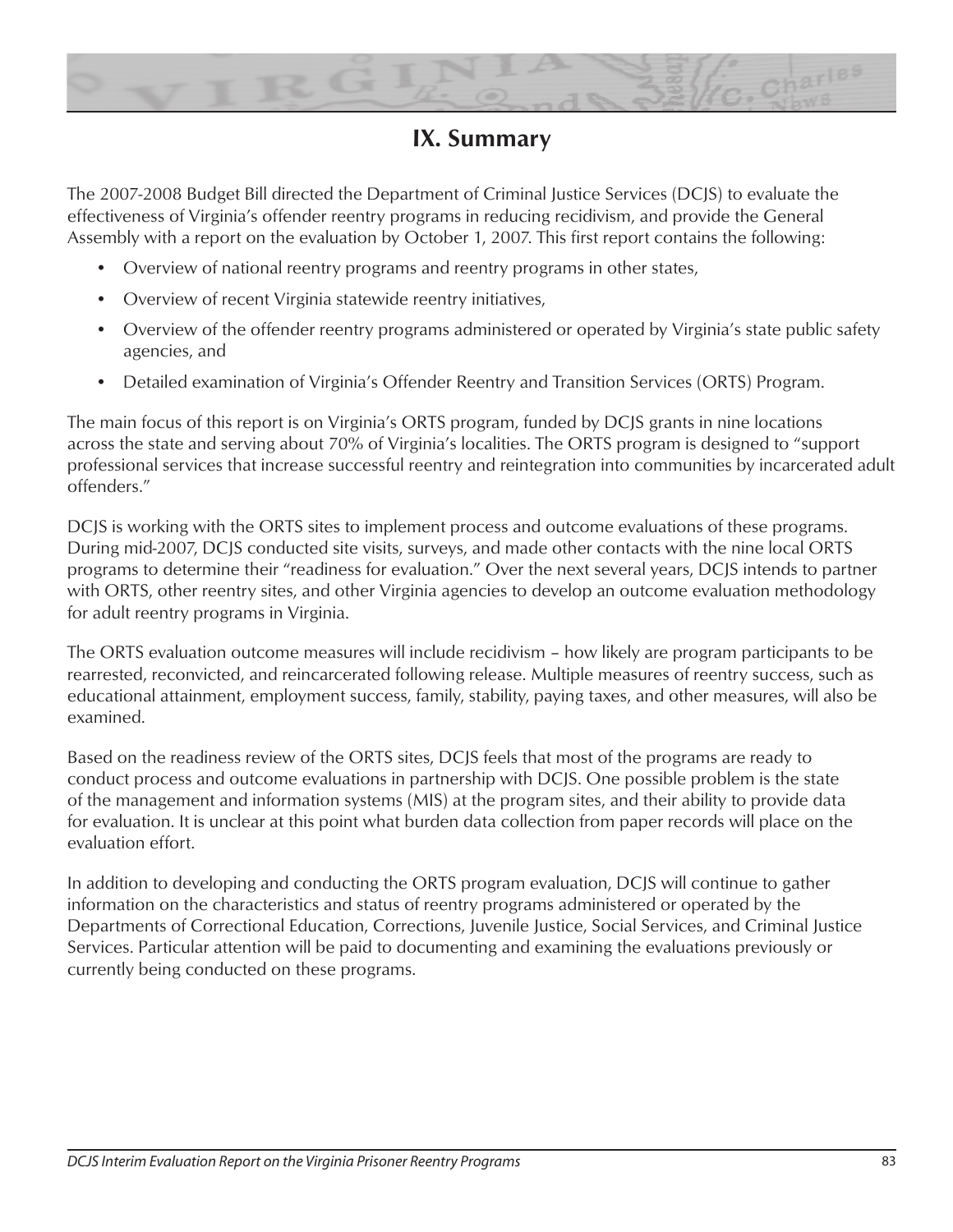

# **X. References**

- Altschuler, D. M., & Armstrong, T. L. (1994). Intensive Aftercare for High-Risk Juveniles, A Community Care Model: Program Summary. Washington, D.C.: U.S. Dept. of Justice, Office of Justice Programs, Office of Juvenile Justice and Delinquency Prevention.
- Altschuler, D.M. & Armstrong, T.L. (1995). Managing Aftercare Services for Delinquents. In B. Glick & A.P. Goldstein (Eds.), Managing Delinquency Programs That Work. Lanham, MD-American Correctional Association.
- Beck, A. J., & Shipley, B. E. (1989). Recidivism of prisoners released in 1983. [Washington, D.C.]: U.S. Dept. of Justice, Office of Justice Programs, Bureau of Justice Statistics.
- Belenko, S. P., Califano, Jr. J. A., Usdansky, M., & Foster, S.E. (1998). Substance Abuse and The Prison Population: A Three-Year Study by Columbia University Reveals Widespread Substance Abuse Among Offender Population. Corrections Today, October, 1998, 83-89.
- Block, R. & Block, C. (1995). Space, Place, and Crime: Hot Spots Areas and Hot Place of Liquor-Related Crime. In John E. Eck and David Weisburd (Eds.), Crime and Place. Monsey, NY. Criminal Justice Press and Police Executive Research Forum.
- Blumstein, A., Cohen, J., Roth, J. A., & Visher, C., (Eds.). (1986). Criminal Careers and "Career Criminals." Washington, DC: National Academy Press.
- Boone, D. L., Schnabel, D. P., O'Boyle, E., Stone, A. & Pridemoore, S. (2006). 2006 Summary Evaluation of Virginia's Offender Reentry Programs. Department of Corrections, Virginia. November 2006.
- Bouloukos, A. C. & Farrell, G. (1997). On The Displacement of Repeat Victimization. In Graeme Newman, Ronald V. Clarke, and S. Giora Shoham (Eds.), Rational Choice and Situational Crime Prevention: Theoretical Foundations. Dartmouth, NH Dartmouth University Press.
- Clear, T. R. (1996). Backfire: When Incarceration Increases Crime. Florida State University Http://Www.Doc. State.Ok.Us/Offenders/Ocjrc/96/Backfire.Pdf
- Coffey, O. D., & Gemignani, M. G. (1994). Effective Practices in Juvenile Correctional Education: A Study of the Literature and Research, 1980-1992. [Washington, D.C.]: Office of Juvenile Justice and Delinquency Prevention.
- Cozens, M. P., Saville, G., & Hillier, D. (2005). Crime Prevention through Environmental Design (CPTED): A Review and Modern Bibliography. Property Management. 23(5), 328-356.
- Cullen, F. T. Gendreau, P. (2001). From Nothing Works to What Works: Changing Professional Ideology in the 21st Century. Prison Journal. VOL 81; PART 3, Pages 313-338. Sage Publications.
- Davis, G. G., Muhlhausen, D. B., Ingram, D., & Rector, R. A. (2000). The facts about COPS: a performance overview of the community oriented policing services program. Report of the Heritage Center for Data Analysis, CDA00-10. Washington, D.C.: Heritage Foundation.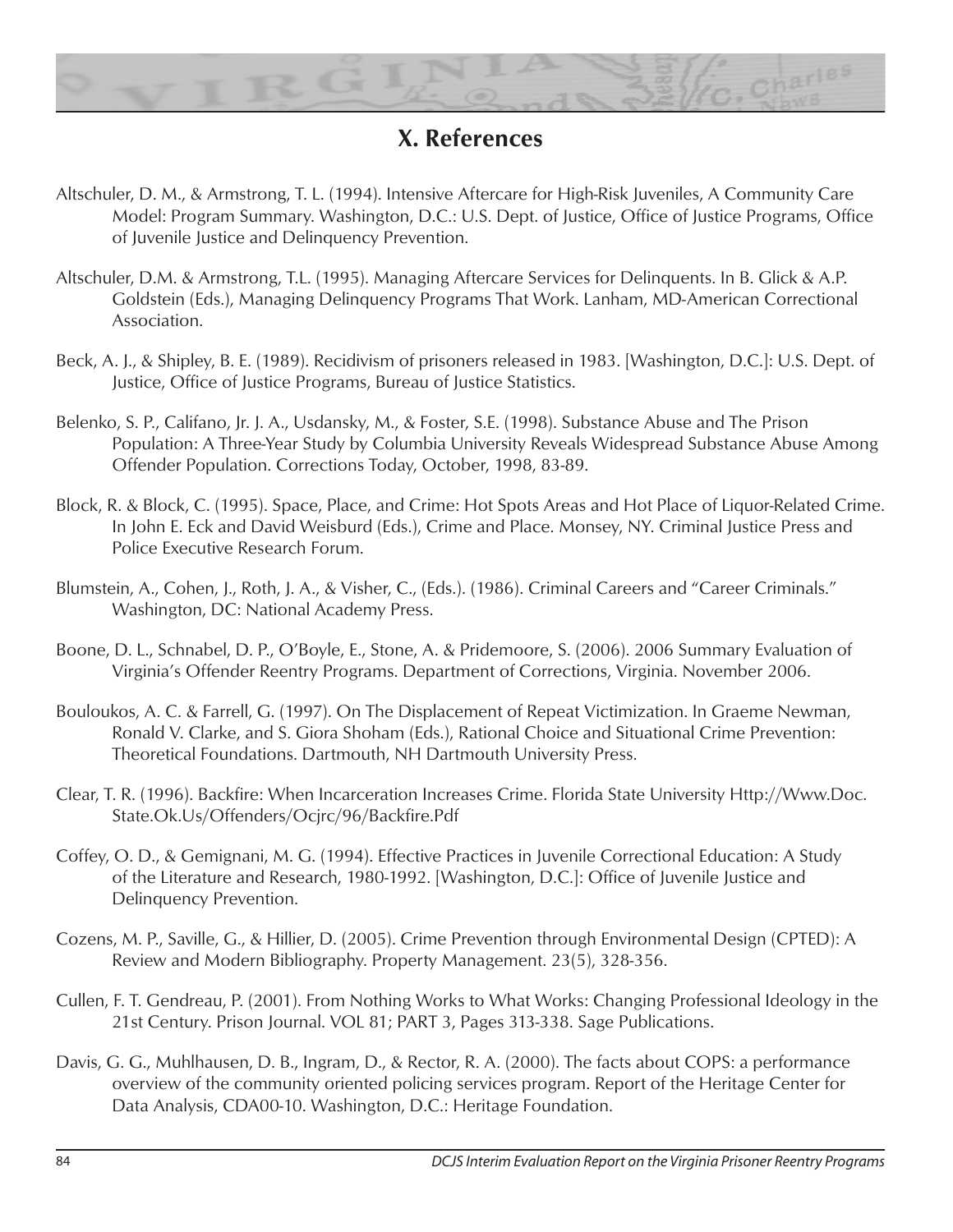

- Department of Criminal Justice Services. (2006). Federal Byrne Discretionary Fund Grant Application for FY2006 – 2007.
- Department of Criminal Justice Services. (2007). FY08 Program Guide for Offender Reentry and Transition Services.

Department of Criminal Justice Services. (2007). In-house document.

- Dilulio, J. J. & Piehl, A. M. (1991). Does Prison Pay? The Stormy National Debate over the Cost Effectiveness of Imprisonment. The Brookings Review, Fall, 28-35.
- Ditton, P. M., & Wilson, D. J. (1999). Truth in Sentencing in State Prisons. [Washington, DC]: U.S. Dept. of Justice, Office of Justice Programs, Bureau of Justice Statistics.
- Dryfoos, J. G. & Dryfoos, J. G. (1998). Safe Passage: Making it through Adolescence in a Risky Society. New York: Oxford University Press.
- Elias, M.J. Weissberg, R.P. Hawkins, J.D., Perry, C.A., Zins, J.E., Dodge, K.C., Kandall, P.C., Gottfredson, DC, Rotheram-Borus, M. Jason, L.A., & Wilson-Brewer, R. (1994). The School-Based Promotion of Social Competence: Theory, Practice and Policy. In R.J. Haggerty, N. Garmezy, M. Rutter, and L. Sherrod, Risk and Resilience In Children: Developmental Approaches. Cambridge: University of Cambridge Press.
- Freeman, R. B. (1992). Crime and Unemployment of Disadvantaged Youth. In A. Harrell, & G. Peterson (Eds.), Drugs, Crime, and Social Isolation: Barriers to Urban Opportunity. Washington, DC: Urban Institute.
- French, M. T. (1995). Economic Evaluation of Drug Abuse Treatment Programs: Methodology and Findings. American Journal of Drug and Alcohol Abuse. Vol 21; Number 1, Pages 111. Marcel Dekker Journals.
- Golub, A. (1990). The Termination Rate of Adult Criminal Careers. Pittsburgh: Carnegie Mellon.
- Gottfredson, S. D., & Gottfredson, D. M. (1986). Accuracy of Prediction Models. In A. Blumstein, J. Cohen, J. A. Roth, & C. Visher, (Eds.), Criminal Careers and "Career Criminals." Washington, DC: National Academy Press.
- Gottfredson, S. D., & Gottfredson, D. M. (1992). Incapacitation Strategies and the Criminal Career. LEIG Monograph Series, No. 8. Sacramento, CA.
- Greenwood, P. (1982). Selective Incapacitation. Santa Monica: Rand.
- Griffith, J. D., Matthew L. H., Knight, K. & Simpson, D.D. (1999). A Cost-Effectiveness Analysis of In-Prison Therapeutic Community Treatment and Risk Classification. The Prison Journal, Vol. 79, No. 3, 352-368.
- Haney, C. (2002). The Psychological Impact of Incarceration: Implications for Post-Prison Adjustment. The Urban Institute. Http://Www.Urban.Org/Url.Cfm?ID=410624
- Harcourt, B. E. Ludwig, J. (2006). Broken Windows: New Evidence from New York City and a Five-City Social Experiment. UNIVERSITY OF CHICAGO LAW REVIEW, VOL 73; NUMB 1, Pages 271-320.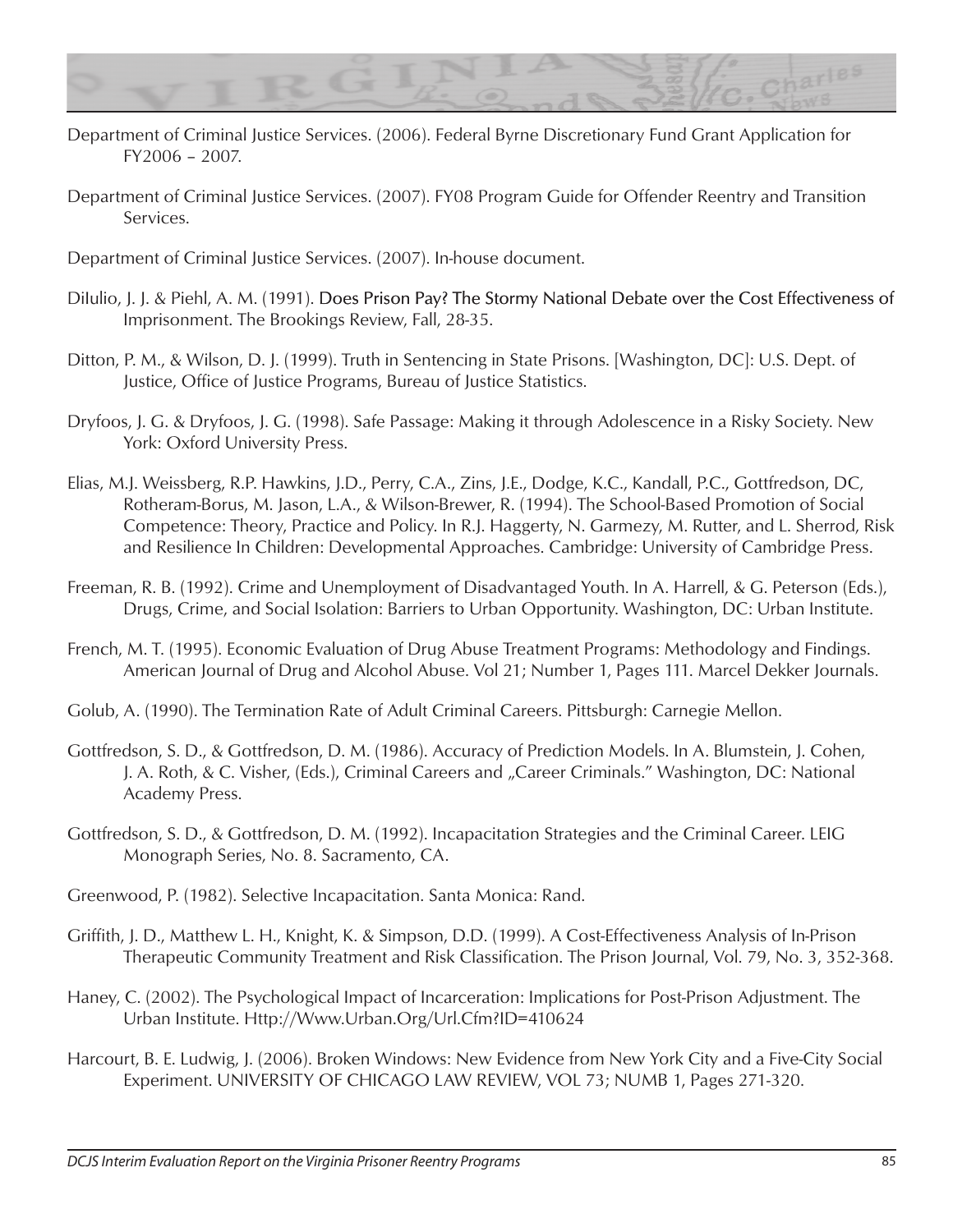

- Harrison, L. D. (2001). The Revolving Prison Door for Drug-Involved Offenders: Challenges and Opportunities. Crime & Delinquency, Vol. 47, No. 3, 462-485. SAGE Publications.
- Houston, A. & Willard, T. B. (2000). Literature Review of Prison-Based Substance Abuse Treatment Options." Virginia Department of Criminal Justice Services, Criminal Justice Research Center. 805 E. Broad St. 10th Floor, Richmond, VA 23219.
- Inciardi, J. A. & Harrison, L. D. (Eds.) (2000). Harm Reduction: National and International Perspectives. Sage: Thousand Oaks, CA, 2000.
- Inciardi, J. A. (1999). "Prison-Based Therapeutic Communities: An Effective Modality for Treating Drug-Involved Offenders," in Kenneth C. Haas and Geoffrey P. Alpert (Eds.), The Dilemmas of Punishment (Prospect Heights, IL: Waveland, 1999), pp. 403-417.
- Irwin, J. (2005). The Warehouse Prison: Disposal of the New Dangerous Class. Critical Criminology. Roxbury Publishing, Los Angeles.
- Keegan, S. & Solomon, A. L. (2004). "Prisoner Reentry in Virginia." The Urban Institute Justice Policy Center. Retrieved on 6 June 2007 from http://www.urban.org/UploadedPDF/411174 Prisoner\_Reentry\_ VA.pdf.
- King, A. E. O. (1993). The Impact of Incarceration on African-American Families: Implications for Practice. Journal of Contemporary Human Service, 73(3), 145-153.
- Klein, A. R., & Klein, A. R. (1997). Alternative Sentencing, Intermediate Sanctions, and Probation. Cincinnati, OH: Anderson Pub. Co.
- Langan, P. A., & Levin, D. J. (2002). Recidivism of prisoners released in 1994. Washington DC: U.S. Dept. of Justice, Office of Justice Programs, Bureau of Justice Statistics. http://purl.access.gpo.gov/GPO/ LPS33477.
- Langan, P. A. & Cunniff, M. A. (1992). Recidivism of Felons on Probation, 1986-1989. U.S. Department of Justice Office of Justice Programs, Bureau of Justice Statistics. Bureau of Justice Statistics Special Report. NCJ-134177.
- Linke, L., & Ritchie, P. (2004). Releasing inmates from prison. Washington, D.C.: U.S. Dept. of Justice, National Institute of Corrections. http://nicic.org/Downloads/PDF/Library/021386.pdf.
- Lipton, D.S. (1995). The Effectiveness of Treatment for Drug Abusers Under Criminal Justice Sanctions. NIJ Research Report. Washington, DC.
- Lowstein, A. (1986). Temporary Single Parenthood–The Case of Prisoner's Families. Family Relations, 35, 79-85.
- Martin, S. S. Butzin, C. A., Saum, C. A. & Inciardi, J. A. (1999). Three-Year Outcomes of Therapeutic Community Treatment for Drug-Involved Offenders in Delaware. Prison Journal. Vol 79; Part 3, Pages 294-320 Publisher. Sage Press.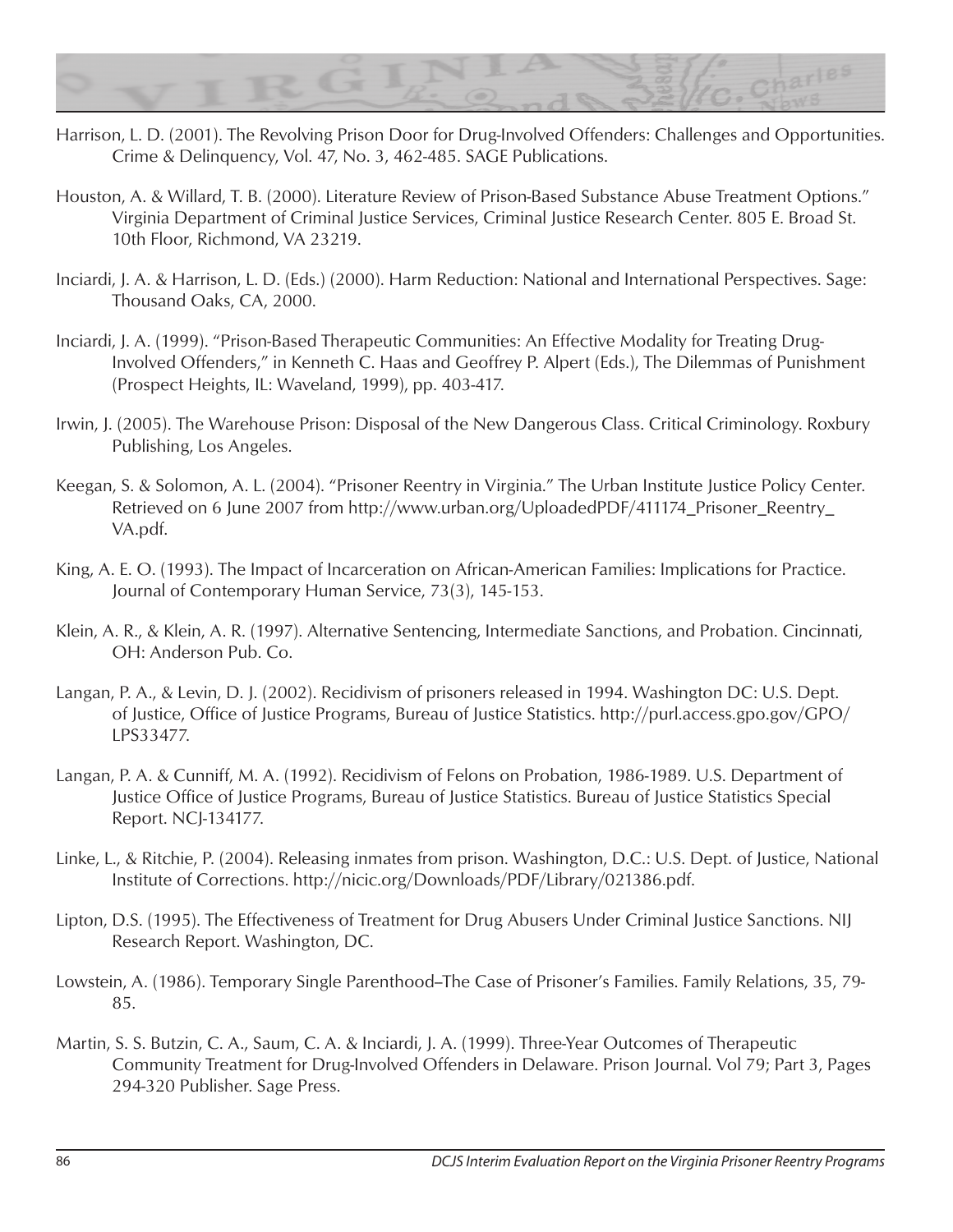

- Maruna, S. & Thomas L. (2003)."Welcome Home? Examining the "Reentry Court" Concept From A Strengths-Based Perspective." Western Criminology Review 4 (2) http://Wcr.Sonoma.Edu/V4n2/Marunalebel. html.
- Mauer, M. (1995). African-American Males and the Criminal Justice System, 1995. Washington, DC: The Sentencing Project.
- MDOC (2007). Michigan Prisoner ReEntry Initiative. QUARTERLY STATUS REPORT: April 2007. Michigan Department of Corrections, Michigan. http://www.michigan.gov/documents/April\_MPRI\_Monthly\_ Status\_Report\_Posted\_155120\_7.pdf.
- Moore, J., Diego V., & Garcia, R. (1983). Residence and Territoriality in Chicano Gangs Social Problems, Vol. 31, No. 2 (Dec., 1983), Pp. 182-194.
- Mottley, J. & Willaimson, H. (2004). Productive Citizenship: A Vision Beyond Survival, Preliminary Program Evaluation. Virginia Department of Corrections and Virginia Department of Correctional Education.
- Mumola, C.J. (1999). Substance Abuse and Treatment, State and Federal Prisoners 1997. U.S. Department of Justice, Washington, DC: US Government Printing Office.
- Myers, S.L. Jr. (1983). Estimating the Economic Model of Crime: Employment Versus Punishment Effects. The Quarterly Journal of Economics, Vol. 98, No. 1 (Feb., 1983), Pp. 157-166.
- National Governor's Association. (2007). "Backgrounder: Prisoner Reentry Policy Academy Round 2." Retrieved 14 June 2007 from http://www.nga.org.
- National Governor's Association. (2003). "NGA Center Invites States to Apply for Prisoner Reentry Academy." Retrieved 14 June 2007 from http://www.nga.org.
- National Governor's Association. (No Date). "Prisoner Reentry Policy Academy." Retrieved 14 June 2007 from http://www.nga.org/portal.
- National Institute of Corrections (2007). Missouri State Page for TCP Programs. Retrieved 6 September, 2007, from National Institute of Corrections website: http://nicic.org/TPCMissouri.
- Northey, W.F., Primer, V. & Christensen, L. (1997). Promoting Justice in the Delivery of Services to Juvenile Delinquents: The Ecosystemic Natural Wrap-Around Model. Journal of Child and Adolescent Social Work. Vol. 14, Number 1/February, 1997. Pgs. 5-22.
- Novak K.J.; Hartman J.L.; Holsinger A.M., & Turner M.G. (1999). The Effects of Aggressive Policing of Disorder on Serious Crime. Policing: An International Journal of Police Strategies and Management, Volume 22, Number 2, 1999, Pp. 171-194(24). Emerald Group Publishing Limited.
- NYSCJS (2007). New York State criminal justice performance management ... crimestat report 2006. [Albany, N.Y.]: New York State Division of Criminal Justice Services.
- Offender Aid and Restoration of Richmond. (No Date). "OAR History." Retrieved 7 June 2007 from http:// www.oarric.org/oarhistory.asp.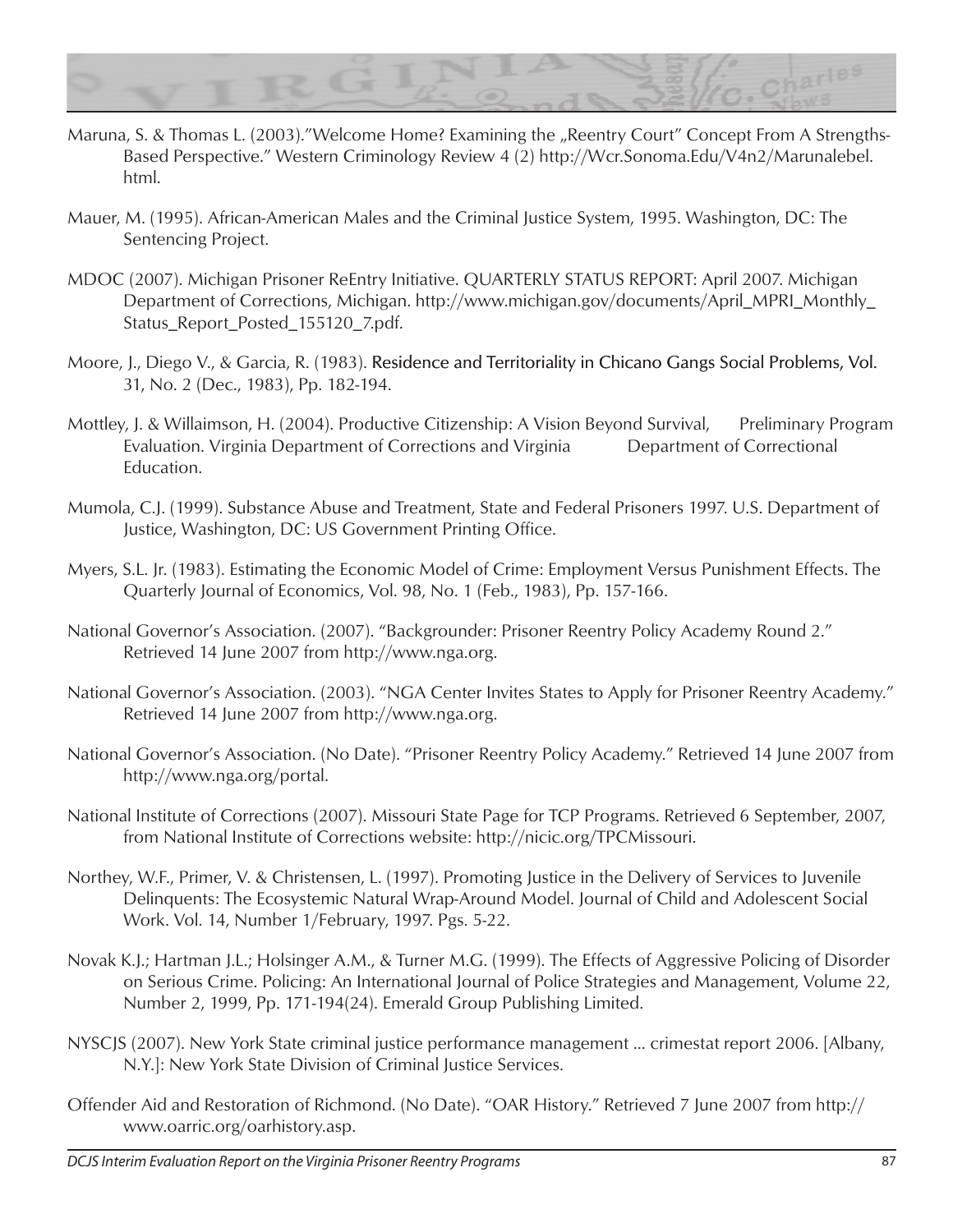

Offender Aid and Restoration—Jefferson Area Community Corrections. (No Date). "History." Retrieved 7 June 2007 from http://www.oar-jacc.org/aboutUs/history.html.

Offender Reentry and Transition Services (ORTS) Coalition. (2006). 2006 Annual Report.

- Offender Reentry and Transition Services (ORTS) Coalition. (2007). 2007 Annual Report*.*
- Office of the Governor of the Commonwealth of Virginia. (2006). "Establishing the Virginia Prisoner Reentry Policy Academy*."* Executive Order No. 22.
- Petrosino, A. Boruch, R. F. Soydan, H. Duggan, L., & Sanchez-Meca, J. (2001). Meeting the Challenges of Evidence-Based Policy: The Campbell Collaboration. Annals- American Academy of Political and Social Science. ISSU 578, Pages 14-34 Publisher. Sage Publications Ltd.
- Rouse, J. (2006). Crime and Punishment in America. Public Administration Review 66 (4), 644–646.
- Schnabel, D. P. (Pending). Prisoner Reentry Programs: Descriptions and Initial Outcomes. Department of Corrections, Virginia.
- Sherman, L. W. (1998). Preventing Crime: What Works, What Doesn't, What's Promising. Research In Brief. [Washington, D.C.]: U.S. Dept. of Justice, Office of Justice Programs, National Institute of Justice.
- Simon, Jonathan (2000). From The Big House to the Warehouse: Rethinking Prisons and State Government in the 20th Century. Punishment & Society, Vol. 2, No. 2, 213-234. SAGE Publications.
- Tauber, J.J. & Huddleston, C.W. (1999). Reentry Drug Courts: Closing the Gap. National Drug Court Institute. Monograph Series 3. 901 North Pitt Street, Alexandria VA.
- Virginia Beach (VA). (2000). Crime Prevention Through Environmental Design: General Guidelines for Designing Safer Communities. Virginia Beach, VA: City of Virginia Beach.
- Virginia Community Action Re-Entry System. (No Date). "About Virginia CARES." Retrieved 15 June 2007 from http://www.vacares.com/.
- Virginia Department of Correctional Education (2003). Summary of DCE Cognitive Intervention Programs Evaluation Submitted by the University of Cincinnati September 2003.
- Virginia Department of Correctional Education. (No Date). Agency Strategic Plan. Retrieved 28 August 2007 from http://dce.virginia.gov/Resources/Agency/StrategicPlan.pdf.
- Virginia Department of Corrections. (2001). "Recidivism in Virginia: Tracking the 1997 Release Cohort." Retrieved 21 June 2007 from http://www.vadoc.state.va.us/about/facts/research/recidivism/
- Virginia Department of Corrections. (2003). "Recidivism in Virginia: Tracking the 1998 Release Cohort." Retrieved 21 June 2007 from http://www.vadoc.state.va.us/about/facts/research/recidivism/
- Virginia Department of Corrections. (2005). "Recidivism in Virginia: Tracking the 1999 Release Cohort." Retrieved 21 June 2007 from http://www.vadoc.state.va.us/about/facts/research/recidivism/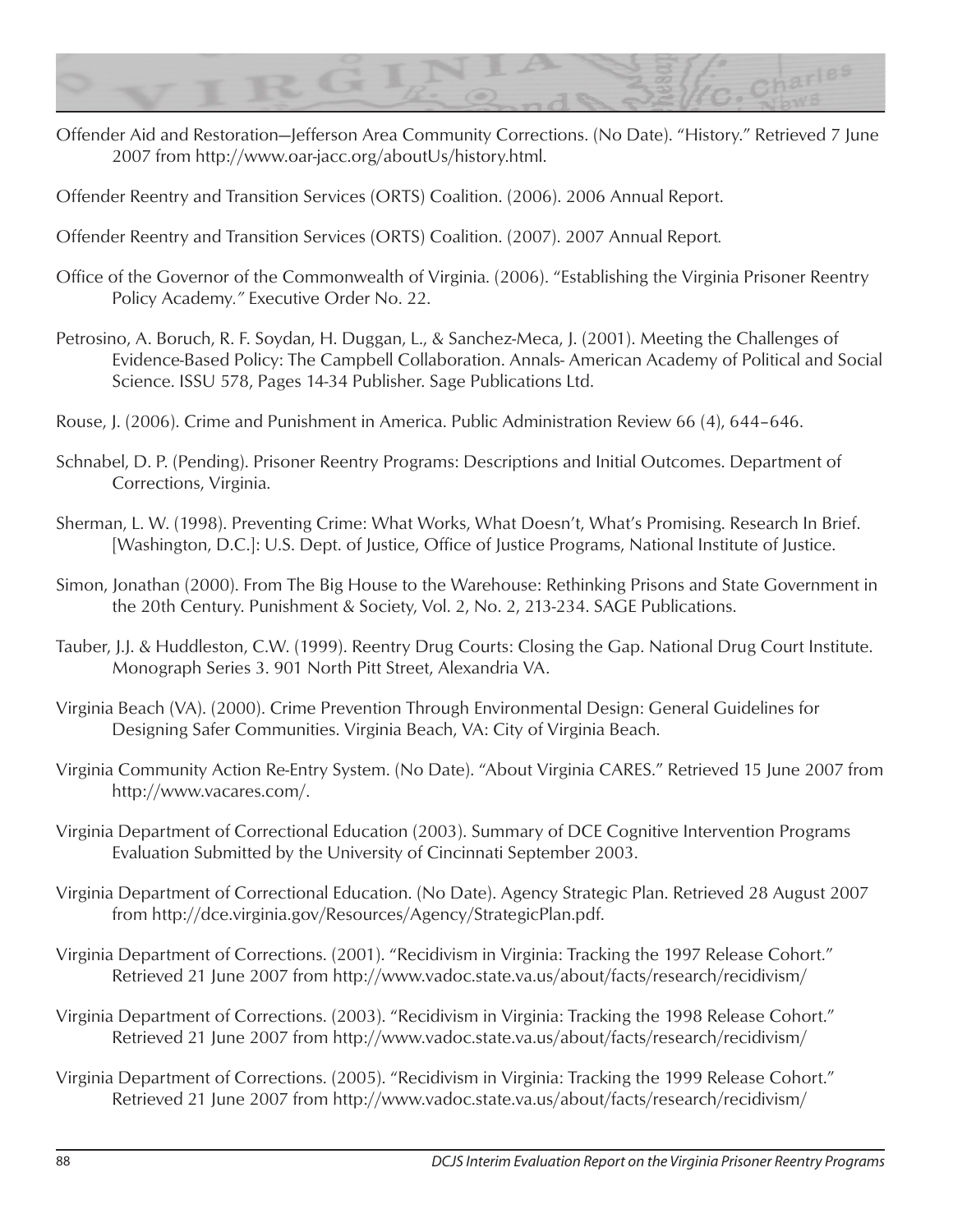

Virginia Department of Juvenile Justice. (2007). Data Resource Guide, Fiscal Year 2006. Retrieved 1 August 2007 from http://www.djj.virginia.gov/Resources.

Virginia Department of Social Services. (2006). Virginia Reentry Policy Academy Pilot Programs.

Virginia Department of Social Services. (2007). Virginia Reentry Policy Academy Pilot Programs.

- Virginia Department of Social Services. (2007). Virginia Reentry Pilot Programs. Retrieved 14 August from http://www.dss.virginia.gov/community/.
- Virginia General Assembly. (2005). Meeting of the Joint Subcommittee Studying Prisoner Reentry into Society*.* Legislative Record.

Virginia General Assembly*. (*2006). Senate Document No. 9.

Virginia General Assembly. (2006). Senate Joint Resolution No. 126.

- Virginia General Assembly. (2005). Senate Joint Resolution No. 273.
- Virginia General Assembly. (2007). Senate Joint Resolution No. 327.
- Visher, C. A., La Vigne, N. G., & Travis, J. (2004). Returning Home: Understanding the Challenges of Prisoner Reentry: Maryland Pilot Study: Findings from Baltimore. Washington, D.C.: Urban Institute, Justice Policy Center.
- Visher, C. A., La Vigne, N.G., & Travis, J. (2004). Returning Home: Understanding the Challenges of Prisoner Reentry. Maryland Pilot Study: Findings from Baltimore Author(S). http://www.Urban.Org/Url. Cfm?ID=410974.
- Washousky, R. & Pirowski, H. (2004). RSI Study of 8th Judicial District Re-Entry Program Evaluation 2004. OJP Grant Funded Project.